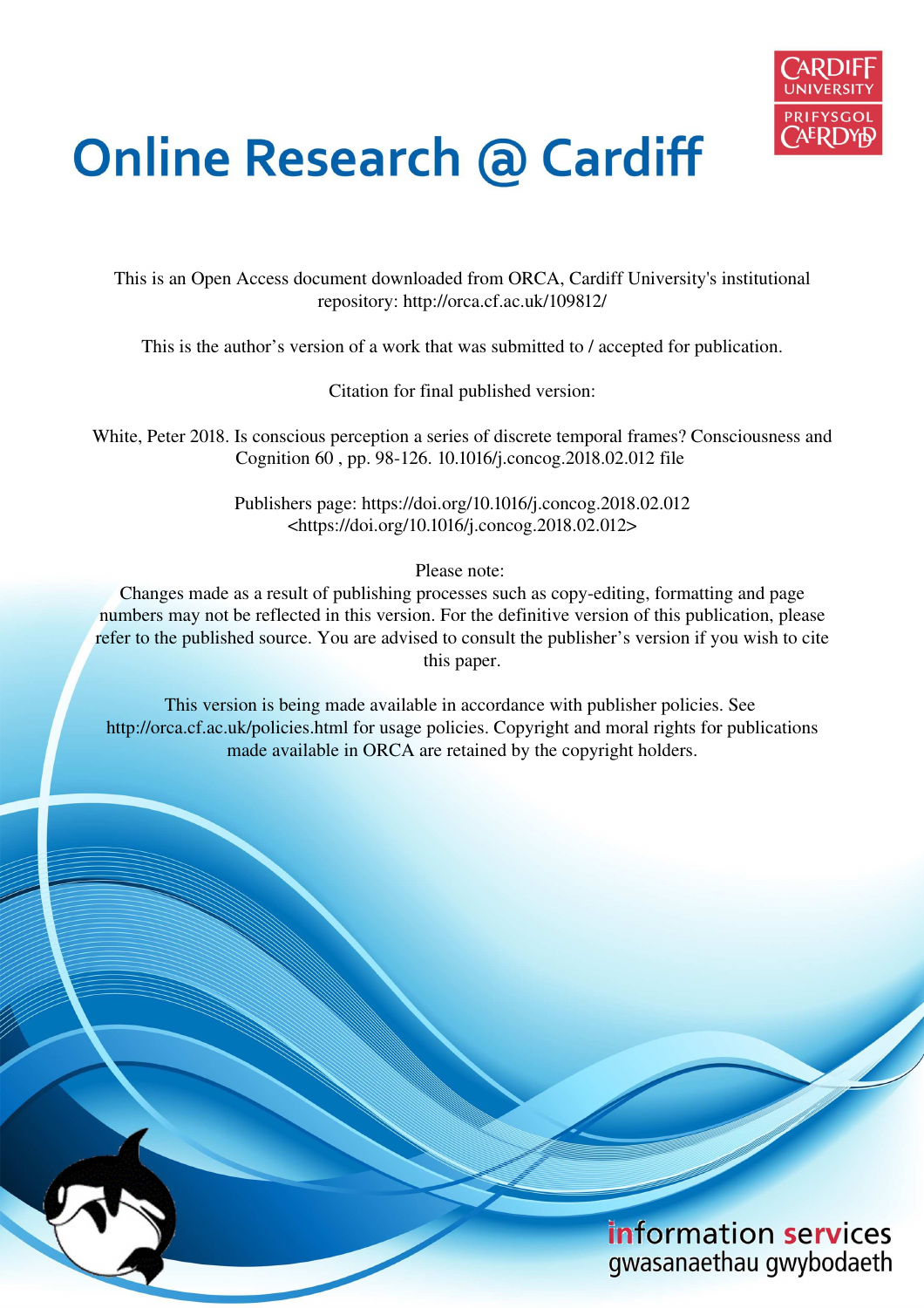Is conscious perception a series of discrete temporal frames?

Peter A. White School of Psychology, Cardiff University, Tower Building, Park Place, Cardiff CF10 3YG, Wales, U. K.

email: whitepa@cardiff.ac.uk

Keywords: Conscious perception; discrete frames; psychological moment; EEG waveforms; temporal integration.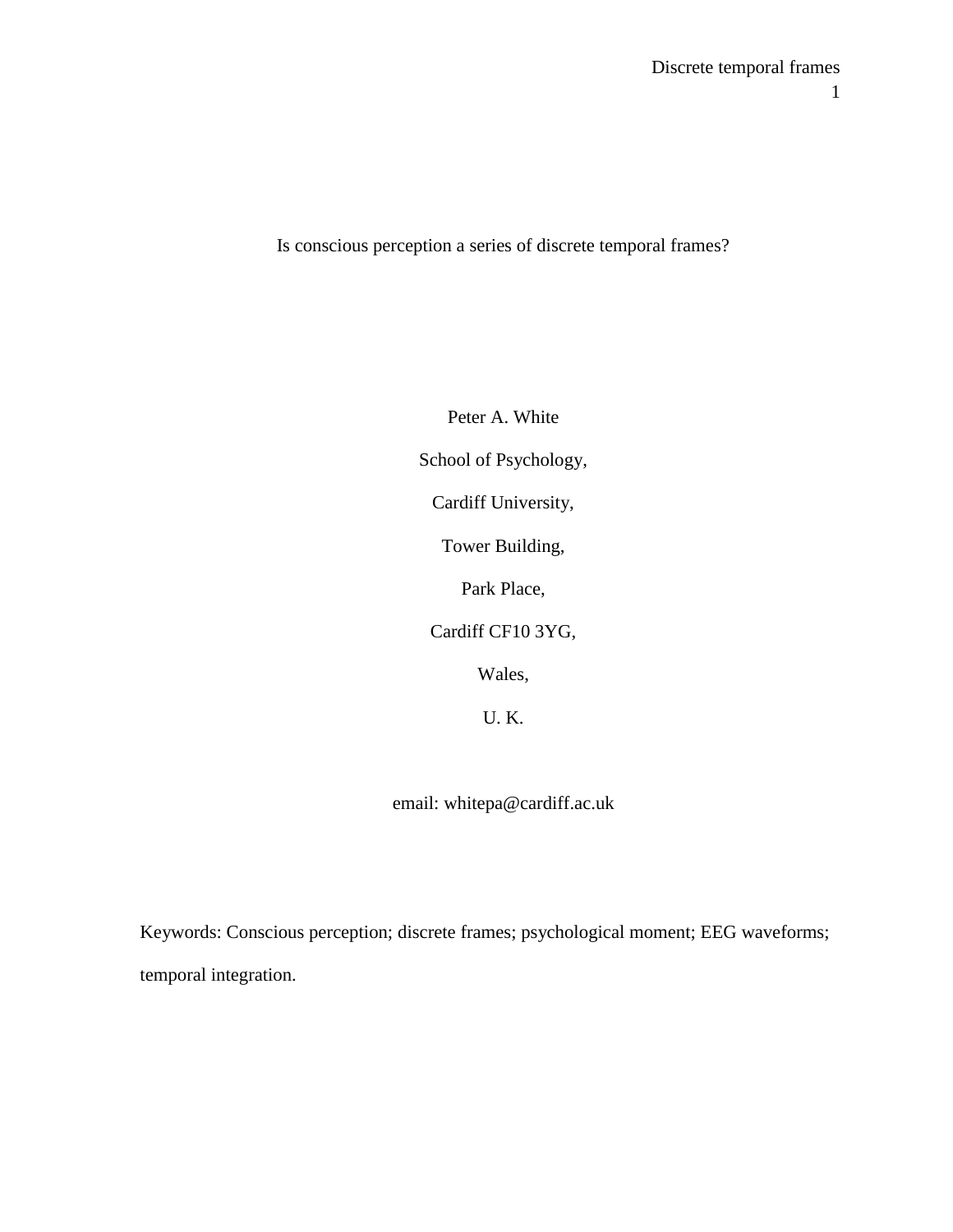## Abstract

 This paper reviews proposals that conscious perception consists, in whole or part, of successive discrete temporal frames on the sub-second time scale, each frame containing information registered as simultaneous or static. Although the idea of discrete frames in conscious perception cannot be regarded as falsified, there are many problems. Evidence does not consistently support any proposed duration or range of durations for frames. EEG waveforms provide evidence of periodicity in brain activity, but not necessarily in conscious perception. Temporal properties of perceptual processes are flexible in response to competing processing demands, which is hard to reconcile with the relative inflexibility of regular frames. There are also problems concerning the definition of frames, the need for informational connections between frames, the means by which boundaries between frames are established, and the apparent requirement for a storage buffer for information awaiting entry to the next frame.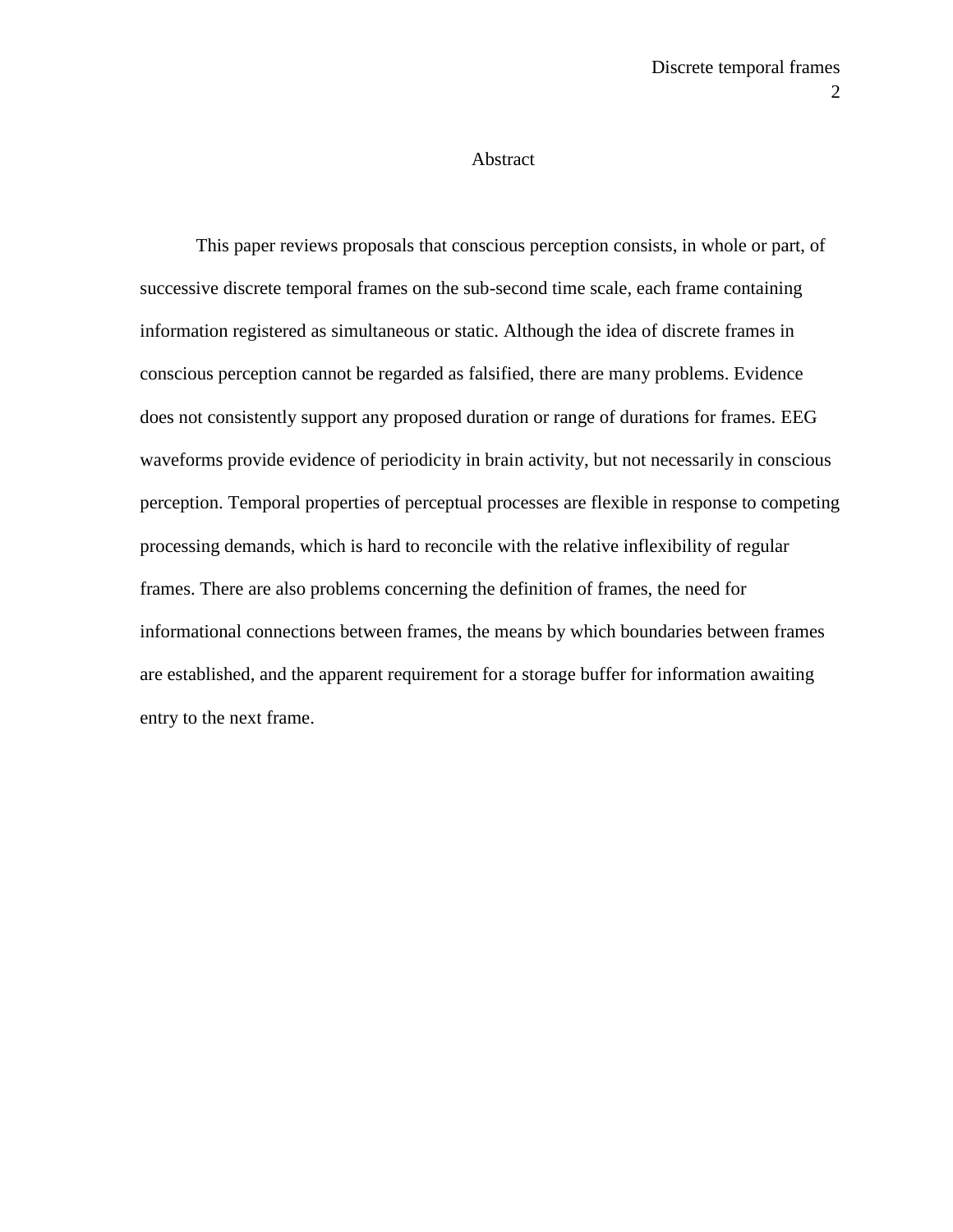Is conscious perception a series of discrete temporal frames?

## 1: Introduction

 Subjectively, conscious perception is smooth and continuous. Things move on from one moment to the next, and we perceive motion and all other forms of change (while they are going on) without any hint of discontinuity. Conscious percepts must have some level of temporal granularity, and that may be set by fundamental operating characteristics of neurons. That level of granularity could be far below the temporal resolution of perception, much as the level of granularity in a digital photograph, the pixel, is usually far below the resolution of the photograph that is detectable to the eye. The finest temporal resolution in perception is found in specialised processors such as echolocation mechanisms in bats and electric field fluctuation detectors in electric fish, which can detect temporal phenomena on the nanosecond time scale (Carr, 1993; Simmons, 1973, 1979). In humans, differences in arrival times of sound to the two ears can be resolved on a scale of microseconds (Grothe, 2003). There is no percept of temporal succession at that level, however. Instead, the percept is of spatial localisation of a single sound source, and this does not resolve into a percept of two successive sounds until the time difference is ~5 ms (Wallach, Newman, and Rosenzweig, 1949). This is an indication that the fundamental temporal resolution in conscious perception may be on the millisecond time scale but perhaps < 10 ms.

 Some authors, however, have proposed a level of temporal resolution in conscious percepts that is much coarser than that. In general terms, the proposal is that perceptual experience is packaged into discrete temporal frames on the sub-second scale, and that the apparent flow and continuity of perceptual experience over time is a superficial phenomenon that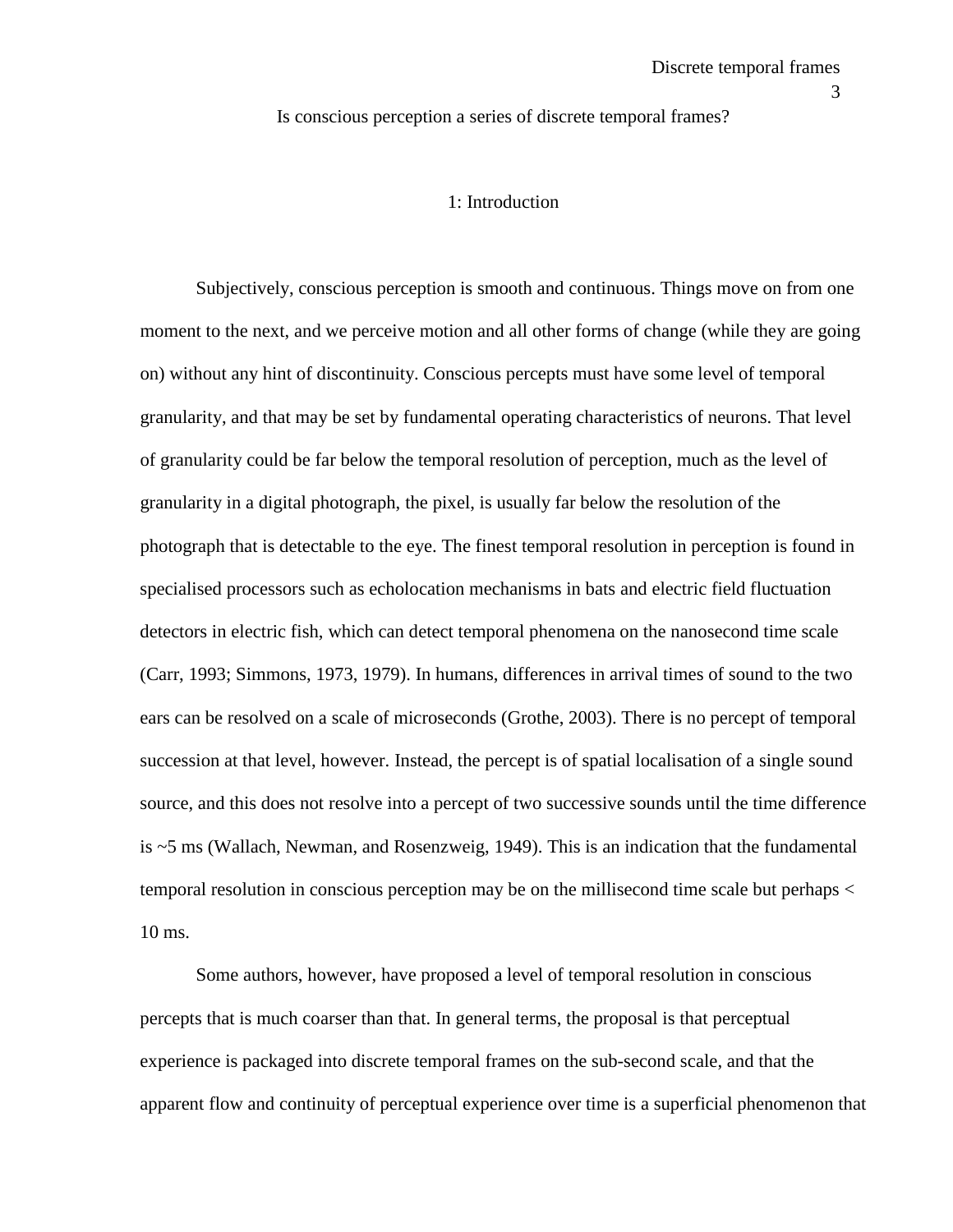is underlain by temporal discontinuity on a time scale of a substantial fraction of a second. The aim of the present paper is to review and assess such proposals. Table 1 sets out the structure of the review.

## 1.1: What is a frame of conscious perception?

 Most proposals have had little to say about how a frame should be defined, but it is possible to point to some general features that will suffice for the time being. A common feature of the definition of frames is that they mark a boundary between events that are perceived as simultaneous versus nonsimultaneous (e.g. Crick & Koch, 2003; Pöppel, 1997, 2009; VanRullen & Koch, 2003). Thus, all information within a given frame has experienced contemporaneity, and events can only be perceived as occurring at different times if they occur in different frames. This implies a certain level of co-ordination in perceptual processing: given that different processes are separate, both functionally and neuroanatomically, especially if they occur in different modalities, there must be some kind of process that effectively assigns their products to bins in a co-ordinated way, as the foundation for experienced contemporaneity. It is sometimes stated in addition that the partitioning of percepts into temporal frames is endogenous and not affected by times of occurrence of external events (Harter, 1967; Stroud, 1956; Ulrich, 1987). However, Haber and Hershenson (1973) proposed that a series of frames could be initiated by the onset of a stimulus and ended at the frame containing the termination of the stimulus. It is also sometimes argued that a frame represents an updating interval: in effect, frames represent the maintenance of information in a static representation, and a new frame starts when some process of frame construction or updating is completed (Kozma & Freeman, 2017; VanRullen, Zoefel, & Ilhan, 2014).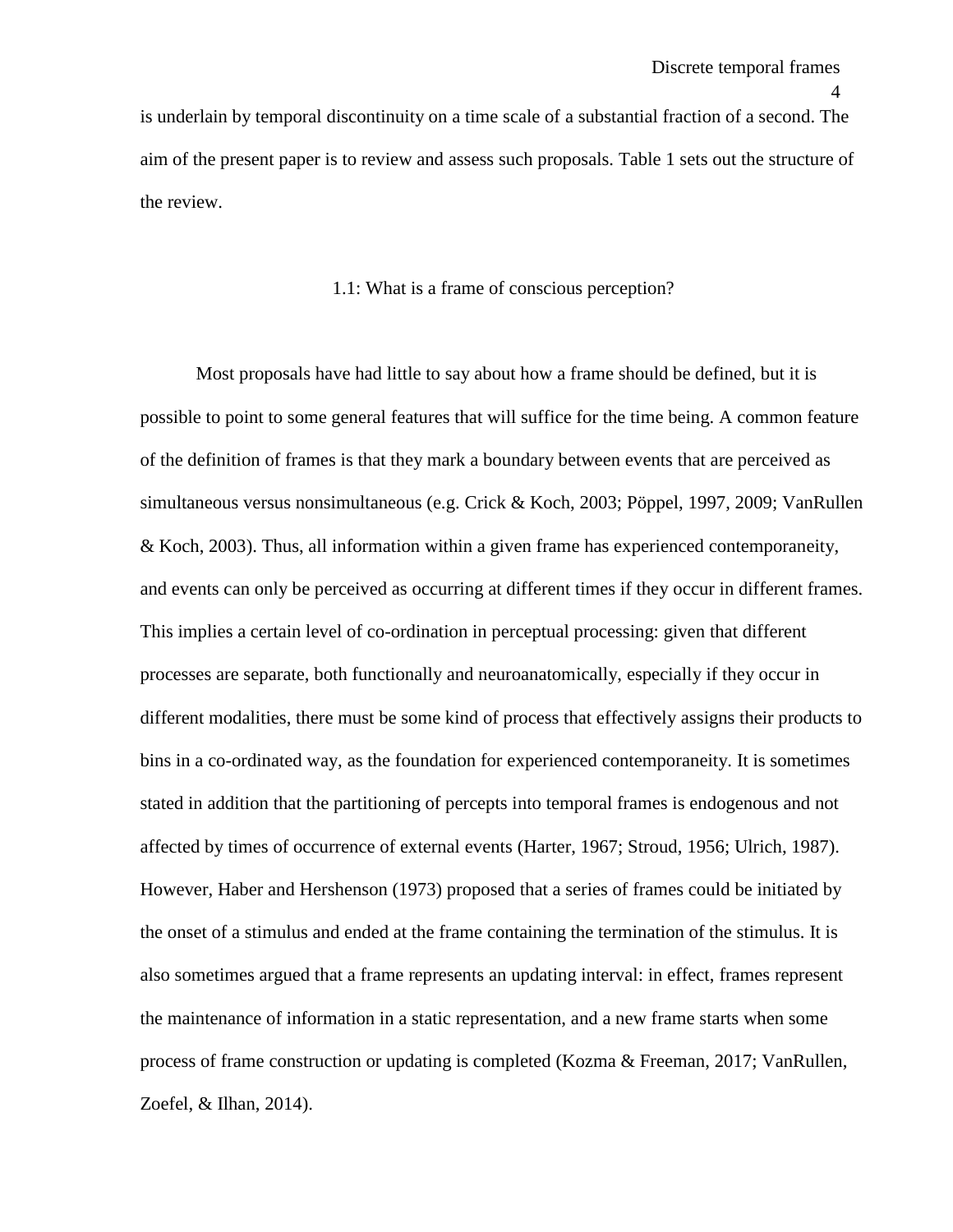The extreme form of the frame hypothesis is that there is just a single frame (at a time) that encompasses all of perception. This extreme form is hardly every encountered in the literature. It seems to be implied in Stroud's (1956) proposal of a psychological moment, and is explicit in Pöppel (1997, 2009), where research evidence from multiple areas, supposedly converging on a common duration for a frame of conscious perception, is taken as evidence for the generality of the proposed frame. Most other authors have endorsed frames that are local, sometimes to modalities (usually vision), sometimes to defined activities, processes, or mechanisms within modalities, such as visual attention, and sometimes of variable duration.

## 1.2: Discrete frames and the subjective continuity of perceptual experience

 An analogy is sometimes taken with film projection, originally by Ansbacher (1944) and Stroud (1956), and by others since, including Craig (2009a), Freeman (2006), Hogendoorn (2016), Kozma and Freeman (2017), McComas and Cupido (1999), and Pockett, Brennan, Bold, and Holmes (2011). In this analogy, the frame of conscious perception is equivalent to a single frame of a film in the gate of the projector, and the subjective fluency of conscious perception is equivalent to the continuity of the film as projected on the screen. The analogy is imperfect because, in fact, the projection on the screen is also a series of stills, and the illusion of temporal continuity is a product of the operating characteristics of visual information processing, such as the flicker fusion frequency (Carmel, Saker, Rees, & Lavie, 2007; Curran & Wattis, 1998).<sup>1</sup> However, the analogy does serve to elucidate a significant problem for the frame hypothesis: if everything within a single frame is experienced as contemporaneous, and then it is replaced by a new frame, within which again everything is experienced as contemporaneous, why does the

<sup>5</sup>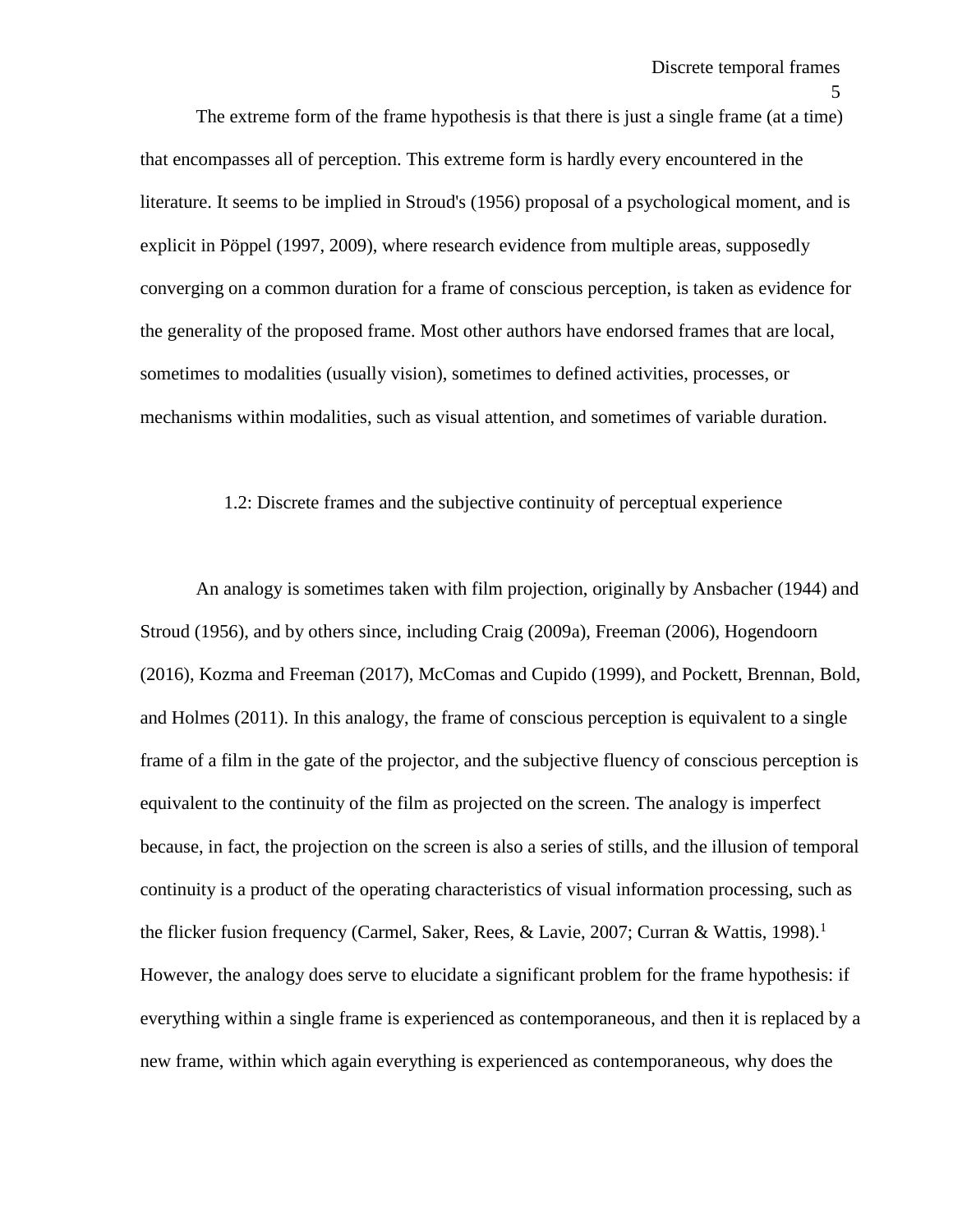6

succession of static frames not give rise to subjective jerkiness in conscious perception, and how is the subjective continuity of conscious perception established?

 An analogy can be taken with the patient suffering from akinetopsia studied by Zihl, von Cramon, and Mai (1983). Based on her self-report, her visual world consisted of a series of static images lacking any motion information, which left her able to make judgments about temporal succession but unable to judge simple practical matters such as when to stop pouring tea into a cup. The time scale of image succession is not clear but could have been around 1 s or more; clinical testing suggested that this depended on factors such as speed of stimulus motion. However, the point is that the discrete frame hypothesis implies that conscious perception should proceed in a series of static images with jerks marking the transition from one frame to the next, resulting in a faster version of akinetopsia. In fact, our perceptual experience does not resemble that of the patient with akinetopsia, even allowing for the slower frame-rate she may have experienced.

 There are at least two possible solutions to that problem. One is that limited temporal resolution in specific areas of information processing may result in a kind of smearing of information across multiple frames, which effectively obscures frame boundaries. Taking up the analogy with film projection, when watching a film, continuous motion and change are perceived because the rate of frame presentation is faster than the flicker fusion rate (Carmel et al., 2007; Curran & Wattis, 1998). Perceptible flicker or jerkiness only occurs if the frame-rate of the film projection is reduced to a value below the flicker fusion rate. Thus, so long as frame duration is shorter than the temporal resolution of relevant processes, the progression of frames should not be experienced as jerky. The second solution is that the continuity of experience may be created by some kind of filling-in process, such as model-fitting, which would impose a model of continuity on discrete packets of information (VanRullen et al., 2014). VanRullen et al.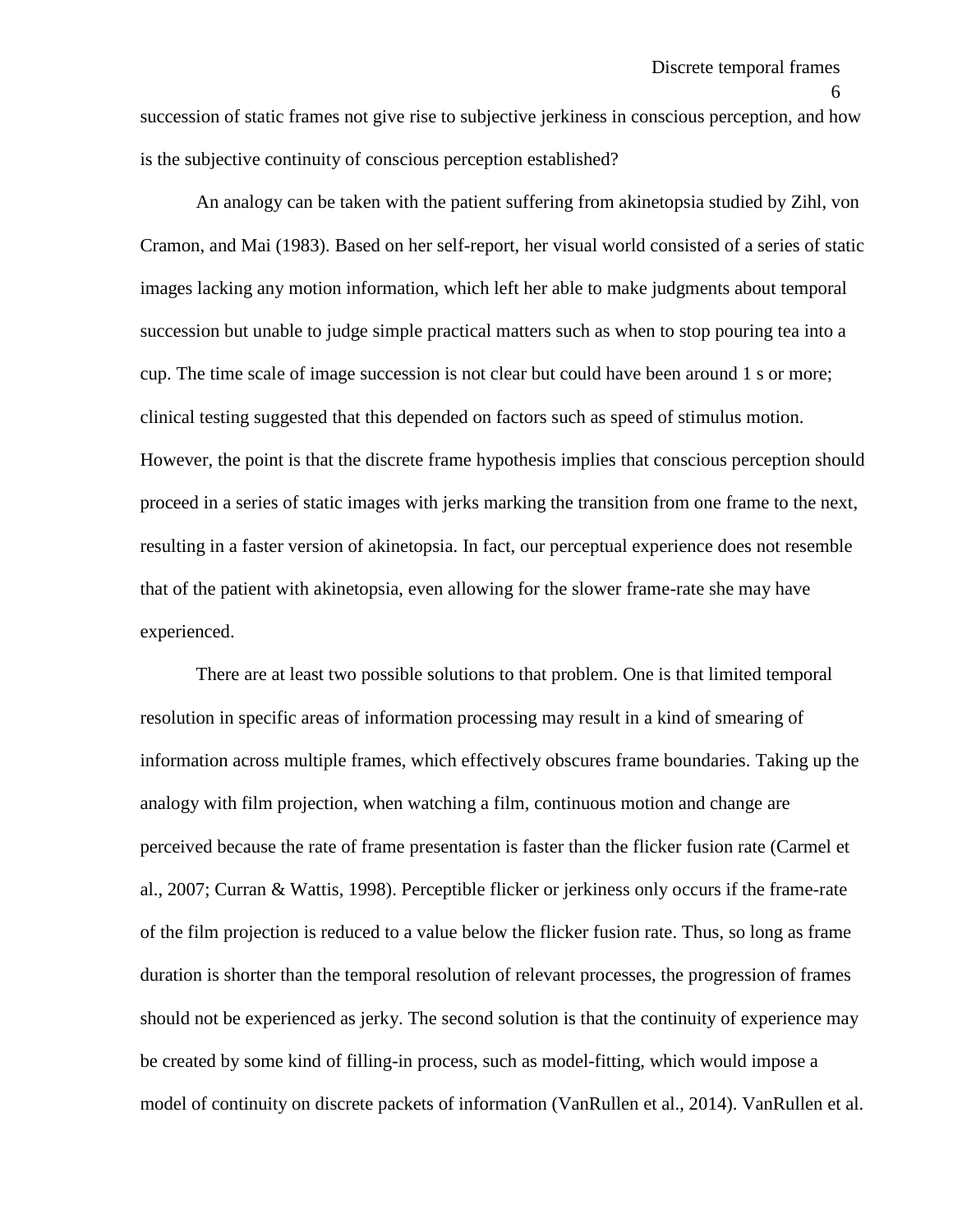7

(2014) argued that this could be a temporal analogue of the visual mechanisms that fill in the blind spot in the visual field (Durgin, Tripathy, & Levi, 1995; Fiorani, de Oliveira, Volchan, Pessoa, Gattass, & Rocha-Miranda, 2003).

## 2: Early proposals

 The idea that conscious percepts fall into discrete temporal frames has a long history: something like it appeared over 2,000 years ago in Buddhist thinking (Herzog, Kammer,  $\&$ Scharnowski, 2016; Pockett et al., 2011). In more recent scientific work it may date back to von Baer  $(1862)^2$ , although the original presentation does not survive and there is uncertainty about its content (Elliott & Giersch, 2016). Elliott and Giersch (2016) stated that von Baer had proposed "a fundamental quantum of experienced time" (Elliott & Giersch, 2016, p. 1) with a duration of about 55 ms. This is consistent with research by Brecher (1932) showing a nonsimultaneity threshold of about 55 ms with both tactile and visual stimuli although, as we shall see, more recent research has shown a wide range of nonsimultaneity thresholds and Brecher's results can no longer be regarded as definitive in that respect. Clay (1882) proposed a "specious present", a kind of psychological moment that extends beyond the present, encompassing some of the past: an example he gave was that all of the notes in a short tune seem to be contained in the present.<sup>3</sup> James (1890) further developed that idea, and suggested a time scale of about 5 - 6 s. Proposals about frames on a time scale of greater than 1 s have been reviewed elsewhere (White, 2017a). Here the concern is specifically with frames on the subsecond scale: that is, short periods of time within which, hypothetically at least, events are experienced as contemporaneous. Proposals falling into that category date back to the 1940s: a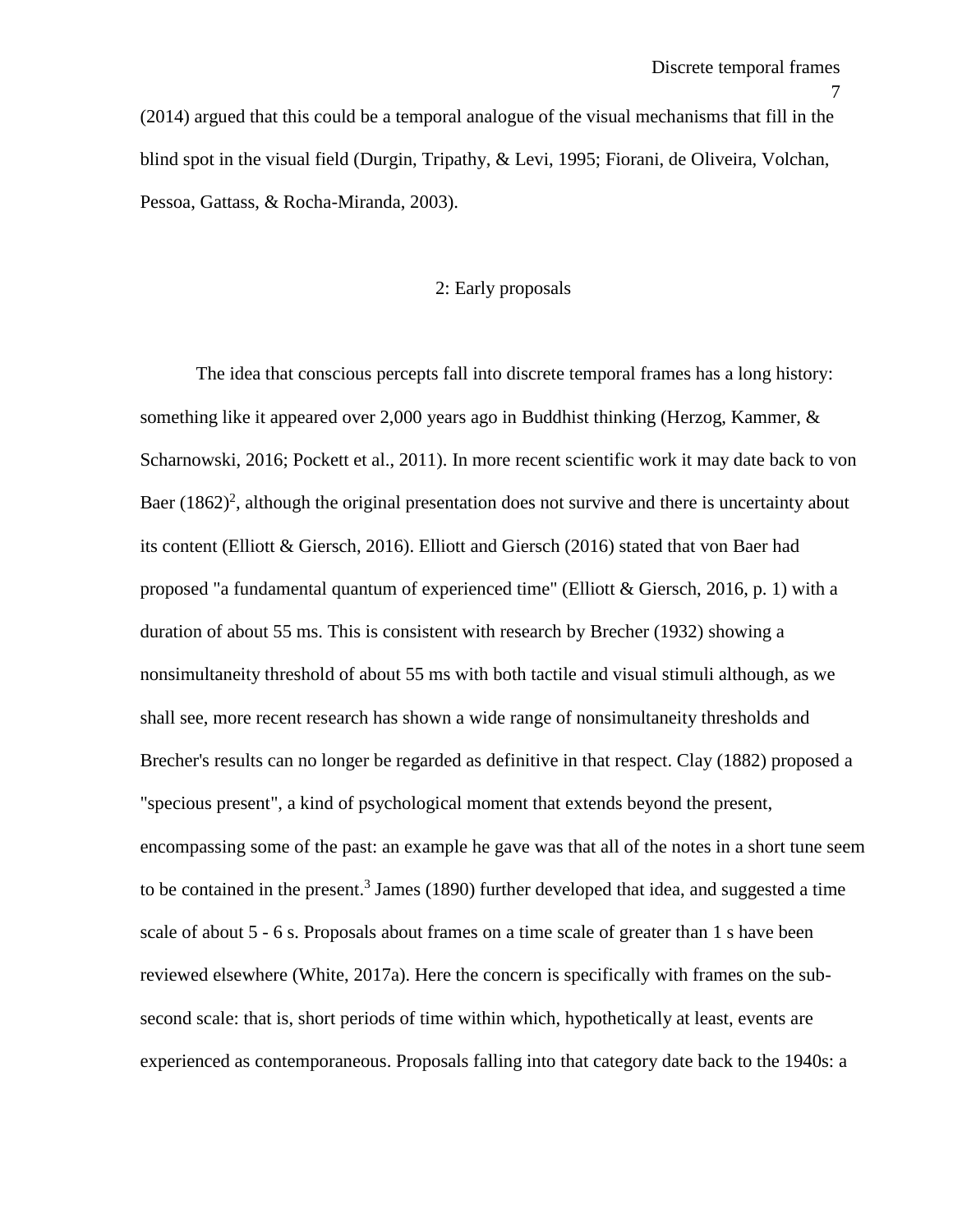brief survey of these is a useful way of introducing themes and issues that apply to the topic as a whole.

## 2.1: Frames in vision: Ansbacher (1944)

 Ansbacher (1944) presented a rotating wheel on which an arc of 36° was presented. Participants judged the length of the arc they perceived, and Ansbacher found that the perceived arc was shorter than the actual arc, with the perceived shrinkage increasing as rotation rate increased. Other stimuli, such as sine waves and triangles, resulted in even greater perceived shrinkage. Ansbacher argued that the findings could be explained on the hypothesis that visual events were sampled at periodic intervals. With periodic sampling, one sample of the arc's location is liable to overlap with the next. Ansbacher argued that overlapping segments were suppressed due to some form of contrast masking, so that only non-overlapping portions were perceived. He was able to account for the results, not only the change in shrinkage with rotation rate, but also differences in degree of shrinkage between different kinds of stimuli, by assuming a sampling rate of about 12 Hz. He argued that this represented a general operating property of the visual system, that the system is active for short periods separated by short periods of inactivity. This is, therefore, a proposal of a general frame in vision with a duration of  $\sim 80$  ms.

 Subsequent research has led to the postulation of other explanations for the effect. Anstis, Stürzel, and Spillmann (1999) pointed out that perception involves summation or integration of visual information over time (McKee & Welch, 1985; Simpson, 1994; Snowden & Braddick, 1991), and that this would result in perceptual elongation of moving objects along the axis of motion. They argued for a perceptual foreshortening process that compensates for this to result in percepts that are approximately correct, and they argued that both their results and those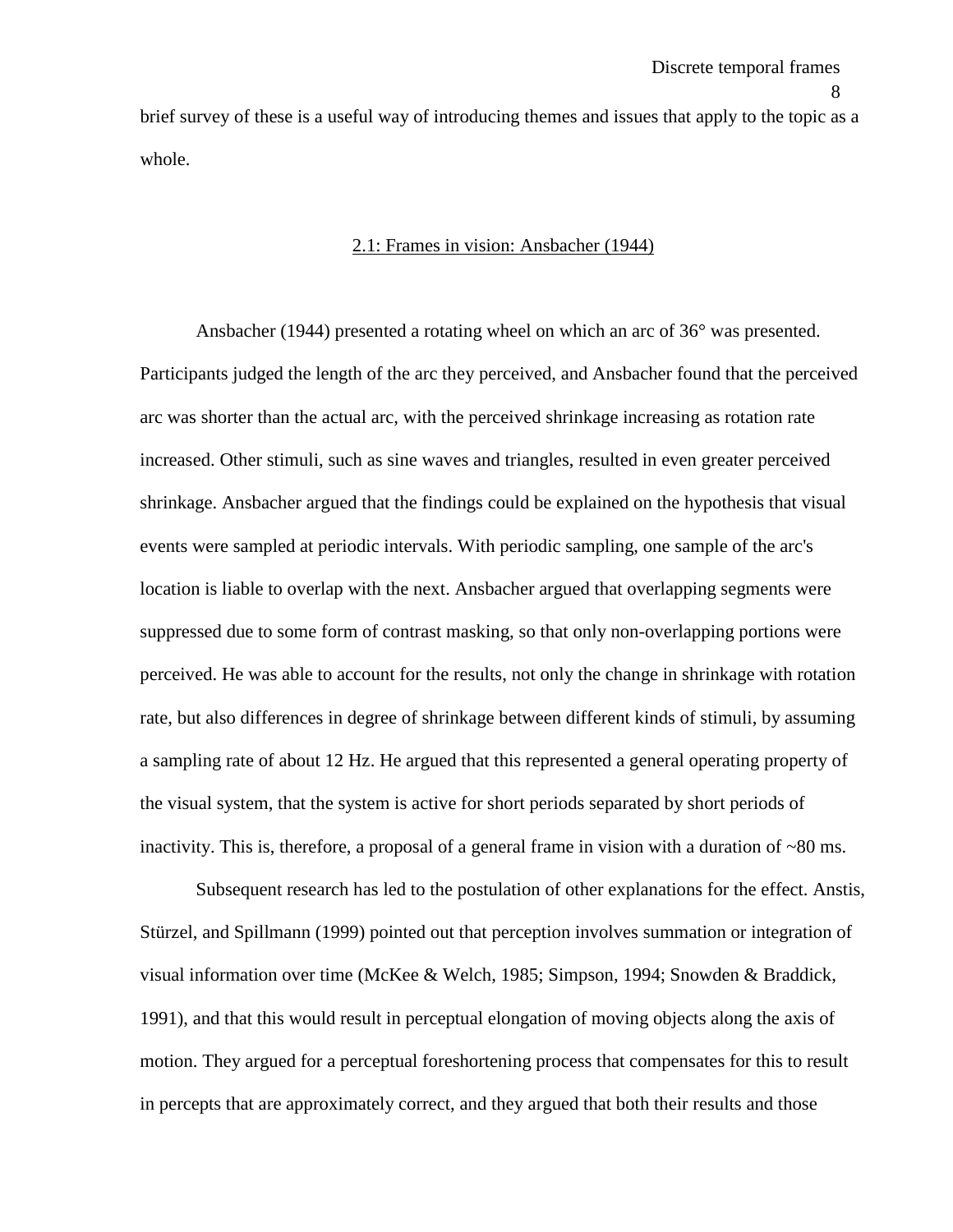reported by Ansbacher (1944) and others could be explained as an effect of this compensation mechanism. However, it is not clear why compensation would result in perceptual shrinkage rather than accurate length perception. Geremek, Stürzel, da Pos, and Spillmann (2002) found evidence for the involvement of backward masking and argued that perceptual shrinkage effects could result from that. At present, there is still uncertainty about the correct explanation for the perceptual shrinkage phenomenon, and it should additionally be noted that most studies have found less shrinkage that was reported by Ansbacher (Anstis et al., 1999). However, it is likely that the explanation lies with one or more low level visual mechanisms, and that it is a specific effect of the operation of those mechanisms. That is, there is no need to postulate a general frame of vision, much less a general frame of conscious perception, because the phenomenon is process-specific. In this case, there is not even a need to propose a local or process-specific frame, because the phenomenon can be explained without recourse to that idea. This is a theme that will recur in this review: that frame-like phenomena can be explained by reference to operating characteristics of local processing, without a need to propose even local frames of perception.

## 2.2: Cortical scanning and the psychological moment hypothesis

 The cortical scanning hypothesis originated with Pitts & McCulloch (1947), who proposed an initial layer of neurons from which impulses descend to a second level where they are averaged or otherwise integrated over a fixed time period which is the duration of the scanning cycle. Scanning is a cyclical activity in which layers of the cortex go through phases of increased or decreased receptivity to incoming information: thus, a frame would be the summed information content of a single receptive cycle. Pitts and McCullogh associated this with the

<sup>9</sup>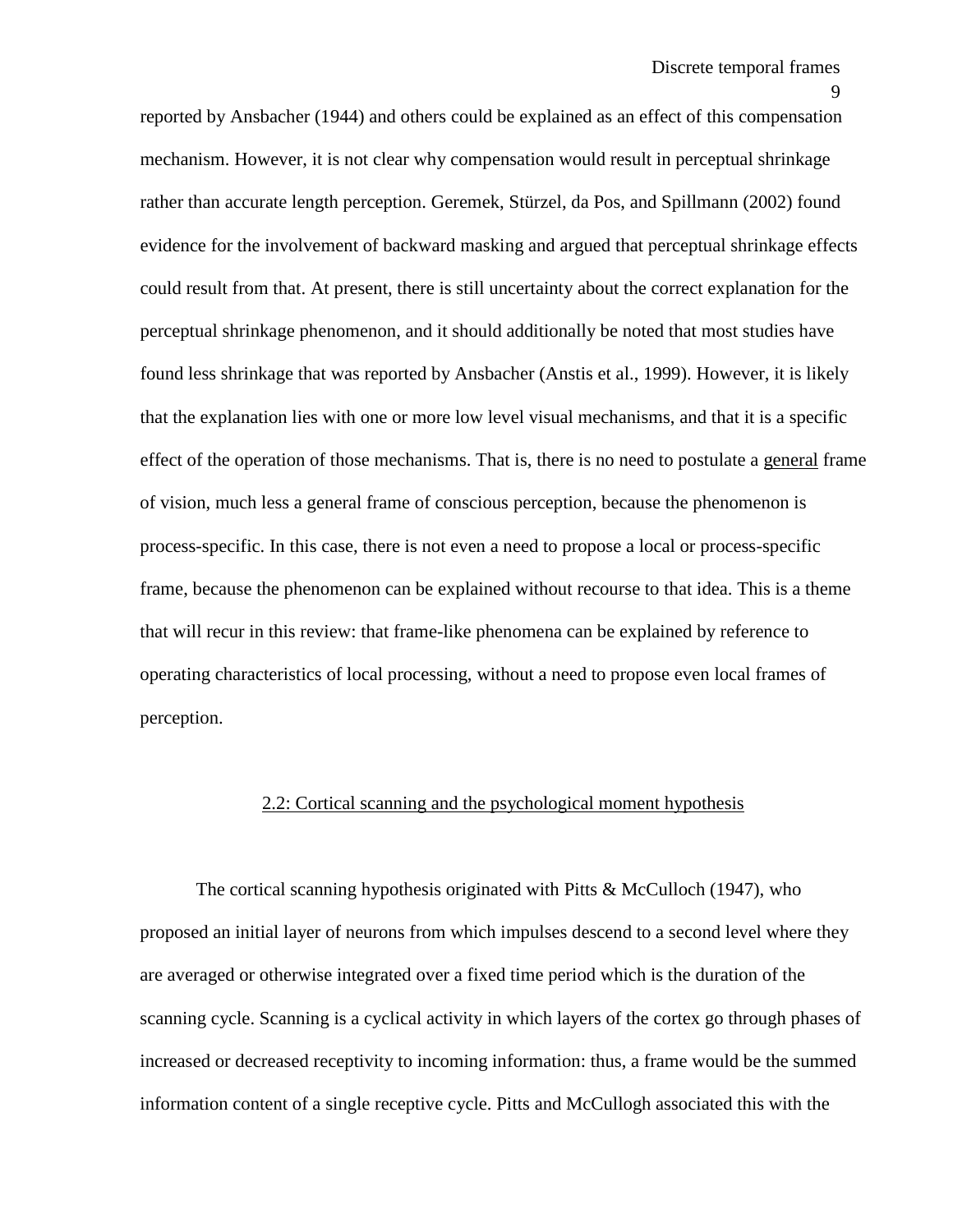alpha rhythm, about which more will be said later (sections 2.3 and 3.3). This was developed into the psychological moment hypothesis by Stroud (1949, 1956). Stroud's idea was that a scanning cycle eliminated information about temporality, through the summing or combining or averaging process; thus, perceived movement or change was the result of an inference based on differences between successive psychological moments. Stroud (1956, 1967) argued that the impression of motion when watching a movie occurs because "at the level of data processing of which we are aware, our visual system processes visual inputs in similar logical blocks" (1967, p. 624), which are the psychological moments. He argued that events within a given psychological moment are experienced as cotemporal, and that the impression of motion occurs when there is at least one frame of a movie per psychological moment. He proposed a duration for the psychological moment of about 100 ms, with a range from about 50 ms or less to about 200 ms. This range was based on a survey of research on several different topics including brightness matching, auditory stimulus thresholds, reaction times, and the effects of short bursts of white noise on speech intelligibility (Stroud, 1956). One line of research discussed by Stroud (1956) was that by von Békésy (1936), showing that threshold intensity for tones of low frequency exhibits a step function when plotted against frequency. Stroud predicted (or, strictly speaking, postdicted) the locations of the steps by assuming an integration interval of 106 ms. Subsequent research has shown a range of stimulus discrimination thresholds and temporal integration intervals far greater and more variable than that in the research discussed by Stroud (1956): both that research and its relevance to the psychological moment hypothesis will be discussed in section 4.2.

 Evidence relevant to Stroud's hypothesis was reviewed by Shallice (1964). Of particular interest is Shallice's analysis of research on perceptual causality by Michotte (1963). Michotte presented visual stimuli in which a moving object (A) contacted an initially stationary object (B),

<sup>10</sup>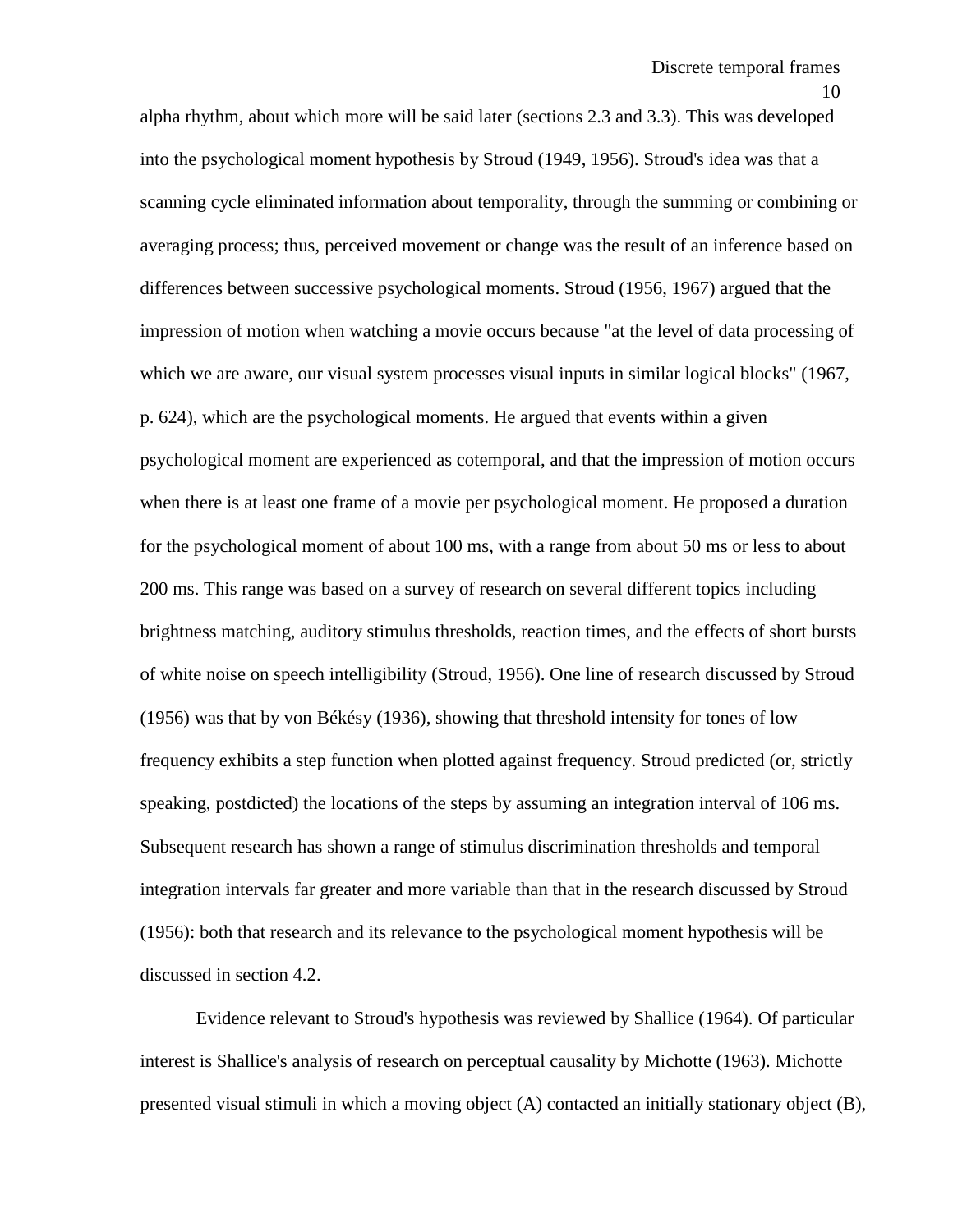whereupon B moved off in the same direction and at the same speed. This usually gives rise to a perceptual impression that A made B move (Hubbard, 2013a, 2013b; Michotte, 1963; White, 2017b). In one experiment there was a delay between A contacting B and B starting to move. Michotte found that the causal impression reliably occurred with delays up to 56 ms. With delays between 56 and 140 ms an intermediate impression occurred, such that the causal impression was there but B was perceived as delayed or as sticking to A temporarily. With delays over 140 ms the motion of B was almost never perceived as caused by A. Shallice argued that the causal impression depends on the operation of a change detector that integrates information from successive perceptual "moments". If the contact time of A and B covers two (or more) consecutive "moments", then no change is detected and no causal impression will occur. If the contact time covers part of a single "moment" then change is detected and the causal impression occurs. If the contact time covers the whole of a "moment" then also change is detected and the causal impression occurs, but because A and B are perceived as in contact for the duration of a "moment", then the "sticking" impression will occur. From Michotte's data it is possible to estimate the duration of a "moment" on the basis of that reasoning, and Shallice judged it to be close to 100 ms, similar to the value proposed by Stroud (1956).

 There are two problems with that argument. One is that Stroud argued that events within a psychological moment are experienced as cotemporal. In that case, a psychological moment has no subjective duration. Therefore, being in contact for the duration of a psychological moment cannot explain the "sticking" impression, which is obviously characterised by temporal extension, because there is zero experienced duration. The second problem is that different effects of delay have been found in subsequent studies, with causal impressions being reported under substantially longer delays than found by Michotte, with variations in presentation conditions (Guski & Troje, 2003; Powesland, 1959; Schlottmann, Ray, Mitchell, & Demetriou,

<sup>11</sup>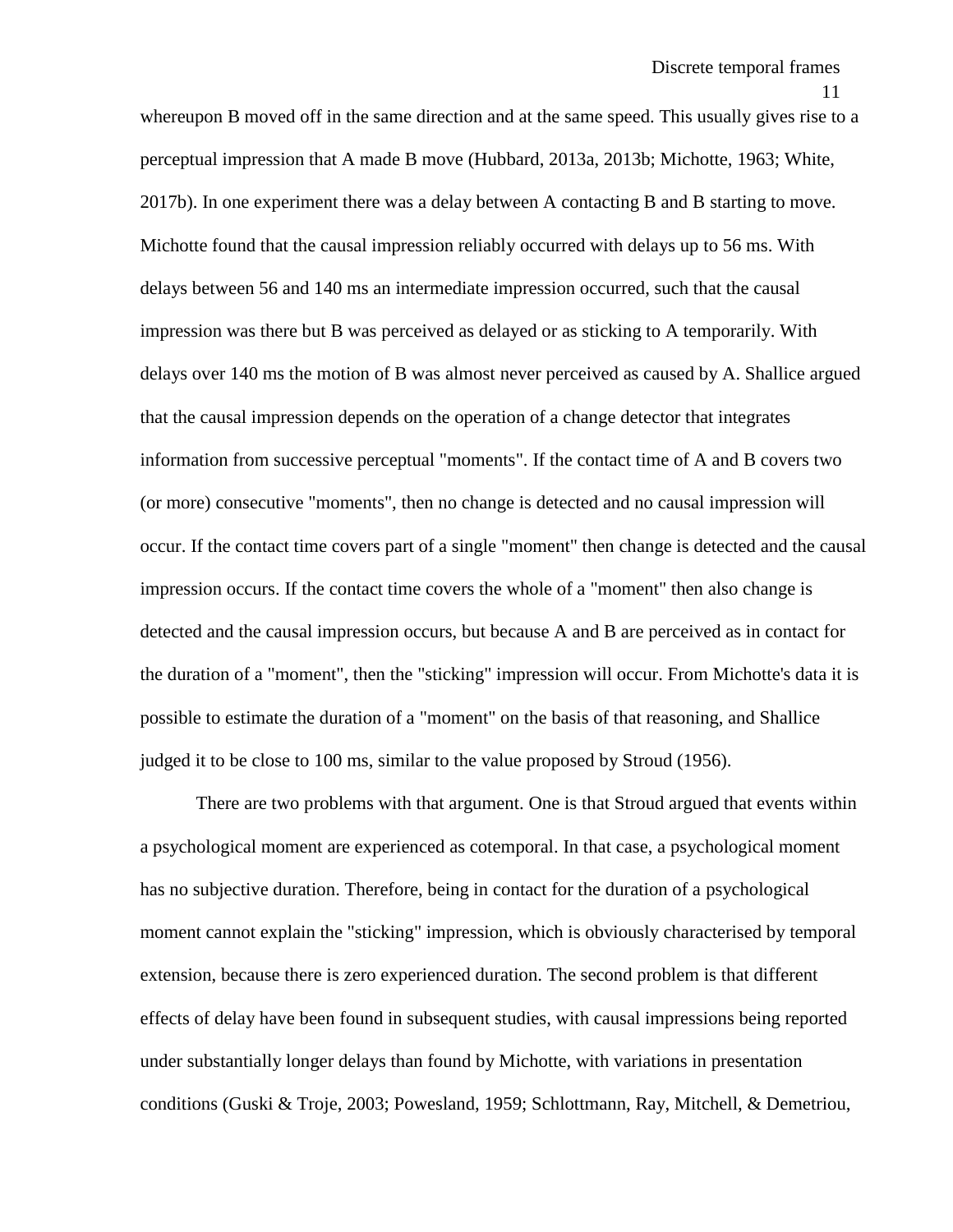2006; Young, Rogers, & Beckmann, 2005). There is some uncertainty about these findings: reports and ratings may be influenced by post-perceptual processing and may therefore not reflect the actual perceptual impression. However, the findings cast doubt on the idea that the delay effect is a guide to the existence and duration of a psychological moment. It should also be pointed out that there are other ways of explaining the delay effect (Hubbard, 2013a, 2013b; White, 1988, 2017b), so at present the delay effect does not unambiguously support the psychological moment hypothesis.

## 2.3: Cortical excitability

 The hypothesis of a cortical excitability cycle appears to have originated in work by Bishop (1932), who demonstrated variations in the responsiveness of neurons to stimuli with regular repeating cycles of about 200 ms duration. That was in rabbits, but it has been argued that that cycle corresponds to the alpha rhythm in humans, with a cycle duration of about 100 ms (Harter, 1967; Lindsley, 1952). Supportive evidence for a similar variation in responsiveness in humans, on the time scale of human alpha, was reported by Bechtereva and Zontov (1962) and Callaway and Laine (1964). The strategy of the research was to present successive flashes of light, and it was shown that the greatest response to the second light occurred when it was presented about 100 ms and about 200 ms after the first, and the least response when it was presented about 150 ms and about 250 ms after the first. Thus, the alpha rhythm, in this case stimulus-driven, was interpreted as a periodic variation in excitability of the relevant area of the cortex.

 Several authors argued that alpha waves could serve as a temporal coding mechanism (Harter, 1967). For example, Ellingson (1956) proposed that "when the excitability cycles of a

<sup>12</sup>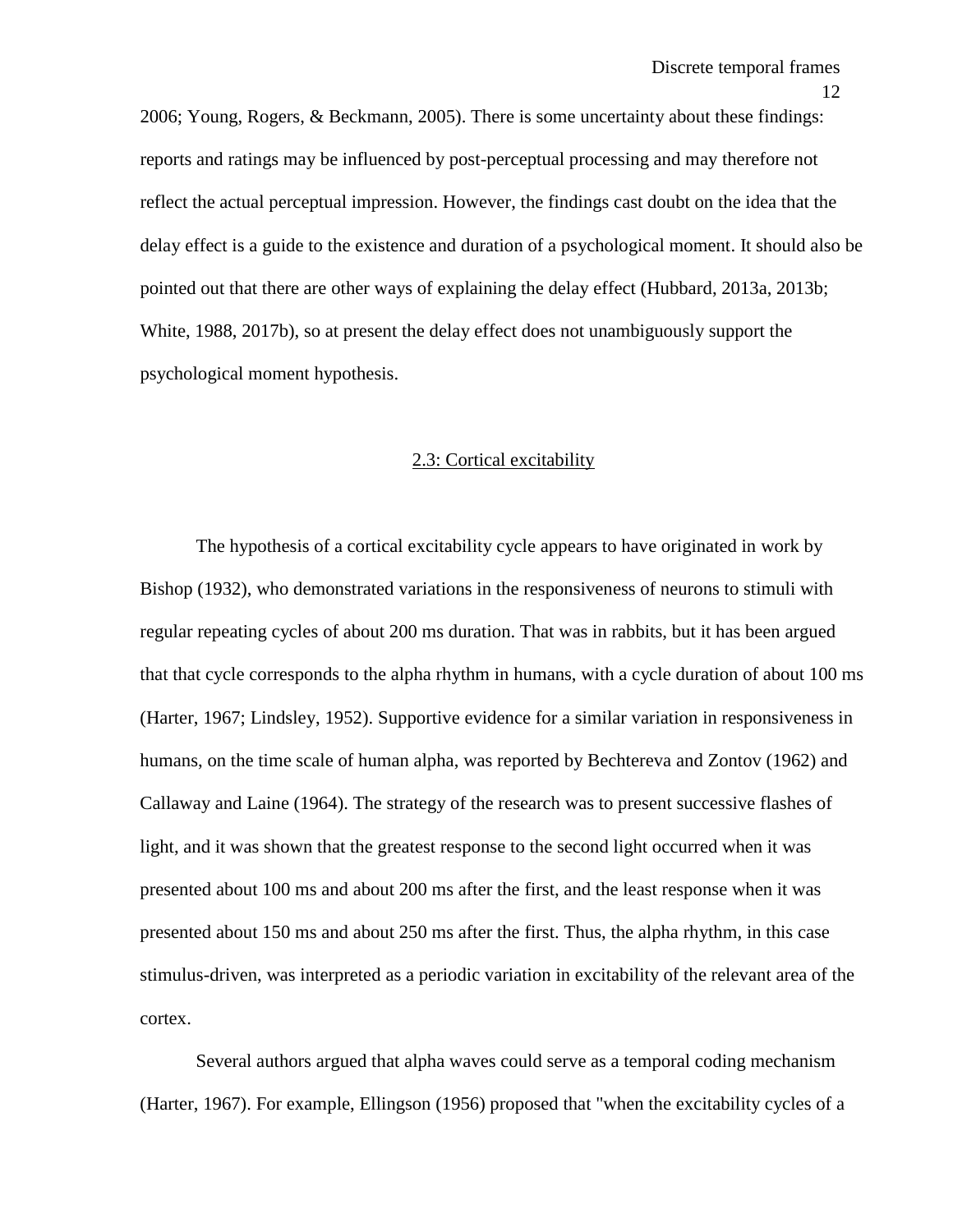group of neurons are synchronized, then the flow of impulses through that group will be timed by the frequency and phase of the cycle" (p. 9). Timing in this case means something more like gating, because the supposed advantage of it is to prevent the smearing or distortion that a continuous input of stimuli would generate (Lindsley, 1952). The example that Lindsley used to illustrate the idea was eye movements in reading, where the written text appears sharp and clear despite the blurring that ought to be caused by the movement of the eyes. This immediately seems rather odd: a continuous input of stimuli is broken up into discrete packages to prevent smearing, but the discrete packages would still have to be temporally integrated to prevent a rapid version of akinetopsia in which the visual world consisted of a mere succession of static images (Zihl et al., 1983). It is possible that an excitability cycle represents a temporal bin in which information is accumulated to the point where the stimulus can be detected. However, such a function would not be usefully subserved by a neuronal system that ran at a constant frequency. Consider, as an example, visible persistence, the maintenance of an image of a stimulus beyond the termination of the stimulus. As Farrell (1984) pointed out, there is a need to find a compromise between minimising the smear generated by moving stimuli and maximising the time available for analysis of the stimuli. The visual system makes the compromise in a flexible way, so that the duration of visible persistence varies depending on the duration of a static stimulus and on stimulus motion (Di Lollo, 1977, 1980; Dixon & Di Lollo, 1994). This flexibility cannot be accommodated within an excitability cycle of fixed frequency. The cortical excitability hypothesis in relation to alpha is still alive and well, however, and I shall offer a more up-to-date perspective on it in the sub-section on EEG research.

# 2.4: Central and perceptual intermittency

<sup>13</sup>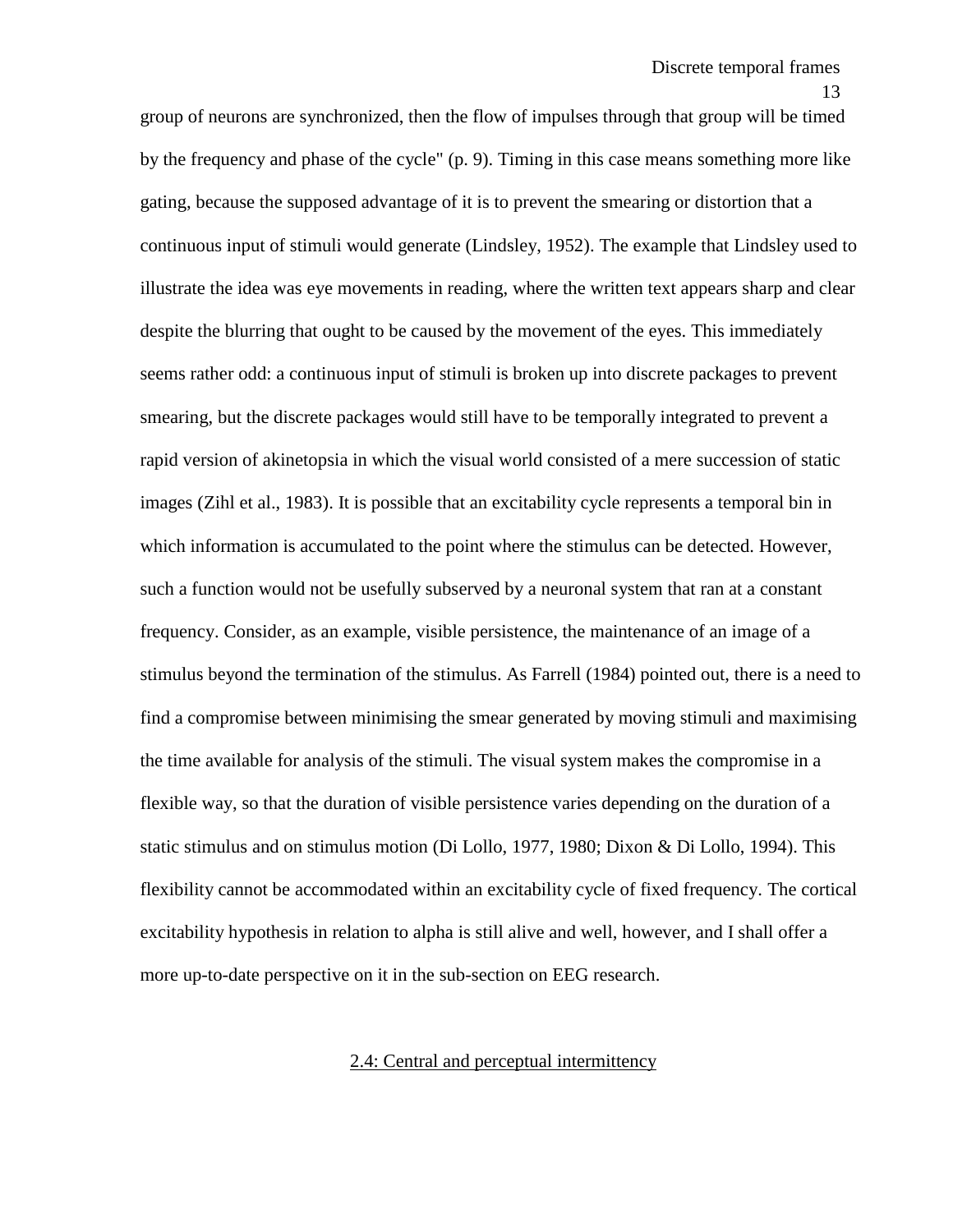The idea of central intermittency was first proposed by Craik (1947). Craik set the task of pointing at a moving target, and he found that adjustments were made at discrete intervals, not continuously. Craik interpreted this as indicating that the mechanism of behavioural choice went through a fixed process and completed it before starting anew. This would generate intermittency in adjustments to ongoing behaviour. The idea was further developed by Welford (1952), and research on it was reviewed by Bertelson (1966). Two observations suffice for present purposes. One is that the observed frequency of adjustment was about 2 Hz, which is far to low to form a plausible general frame of conscious perception. The other is that intermittent adjustment was observed with novices, but with increasing expertise the adjustment was more continuous. This indicates that it is a local phenomenon, possibly confined to motor learning.

 In principle, intermittency could be a feature of any mechanism that runs in a fixed way and cannot handle any further input until processing of the current input has been completed. There could, therefore, be perceptual intermittency as well as motor intermittency (Allport, 1968; Harter, 1967; Kristofferson, 1967a). Kristofferson (1967a) proposed that perceptual intermittency is governed by a clock that generates time points at intervals of about 50 ms. These time points determine when attention switching can occur, and when information can be transmitted from one stage of a process to the next. This is consistent with the single channel theory of information processing, according to which only one signal or channel is attended at a time and attention switches between signals or channels at intervals. To the extent that this is a discrete frame hypothesis, it is specific to attentive processing, as Kristofferson acknowledged. Kristofferson argued that two kinds of evidence were relevant to the intermittency hypothesis, concerning successiveness discrimination and reaction times. Successiveness discrimination refers to the ability to detect whether two stimuli were presented at the same time or not: the discrimination threshold can be treated as evidence for the frequency of time points or frames.

<sup>14</sup>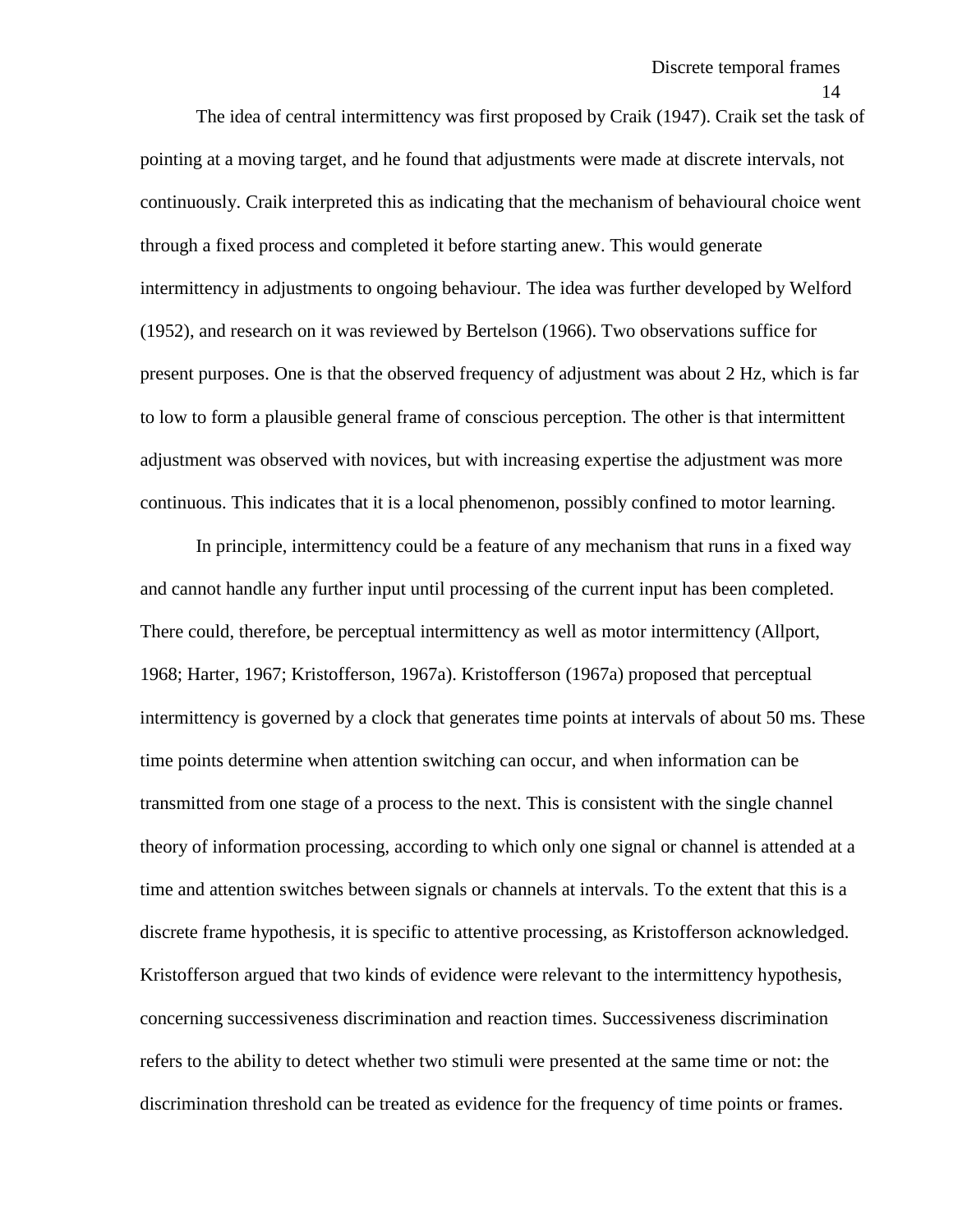Reaction times in this case referred specifically to the case where the participant must respond to a stimulus that could occur in either of two channels. Kristofferson (1967a) presented evidence that supported the proposed time point interval of 50 ms (see also Schmidt & Kristofferson, 1963).

 There have been many other studies of both temporal discrimination and reaction time phenomena, and I shall review both bodies of evidence later in the paper (sections 4.2 and 3.4, respectively). For now, it suffices to say that there is much evidence that does not accord with the 50 ms hypothesis, and that shows temporal discrimination thresholds at least an order of magnitude shorter than that. In a later revision, Kristofferson (1984) postulated instead a time quantum with a value that can vary from 12 ms to 200 ms depending on stimulus presentation conditions, and also postulated multiple clocks instead of a single clock, an idea that has developed greatly since then (Buonomano, Bramen, & Khodadadifar, 2009; Gamache & Grondin, 2010; Goel & Buonomano, 2014; Gorea, 2011; Hogendoorn, Verstraten, & Johnston, 2010; Mauk & Buonomano, 2004).

 Harter (1967) argued that there must be a cortical mechanism for dividing and grouping incoming sensory information into discrete temporal units, in the interests of efficient operation. The implication is that information cannot be processed faster than the frequency of the temporal units. Harter reviewed two hypotheses about the mechanism of central intermittency: these were the cortical scanning and cortical excitability cycle hypotheses, which have already been discussed. Harter reviewed several kinds of evidence that support the discrete processing hypothesis. I will not go into details because that research (like that cited by Stroud, 1956) has been largely superseded by subsequent studies that will be reviewed shortly. Harter argued that, collectively, the research supported the hypothesis of a time period of about 100 ms, with a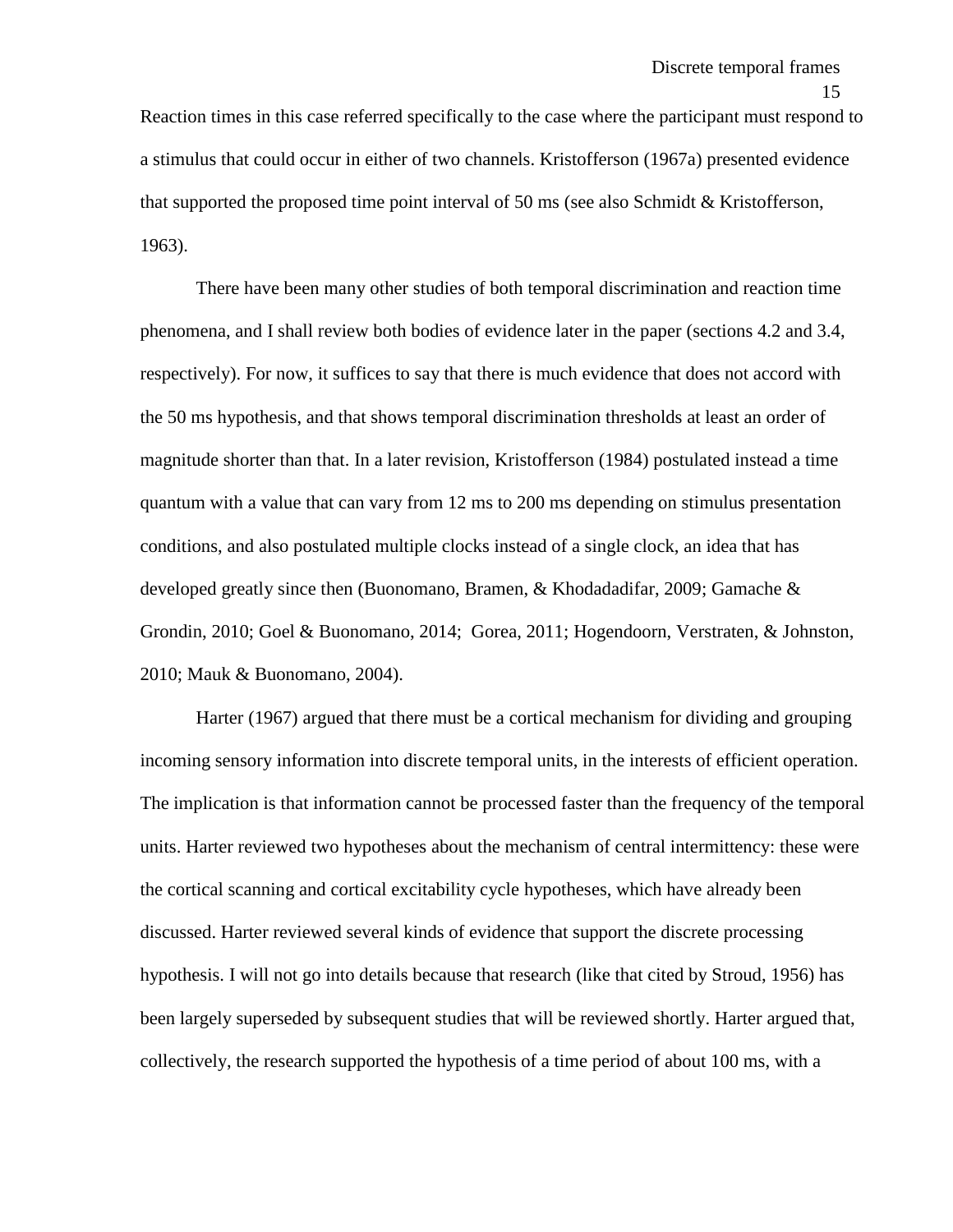range from 50 - 200 ms. This was not strictly correct even in the evidence Harter surveyed: reported time periods ranged from 20 ms (Hirsh & Sherrick, 1961) to 500 ms (Craik, 1947).

## 2.5: Overview of early proposals

 In the early proposals, in most cases, frames or discontinuous processing were proposed as features of specific processes or activities such as pointing at moving targets, or temporal discrimination with visual stimuli, not as general features of conscious percepts. Stroud (1949, 1956, 1967) proposed the psychological moment as a general feature of visual processing but did not extend the proposal to other modalities. Some themes have emerged that are of continued relevance to more recent work. Discrete frames may be a feature of local processes, which means that evidence must be obtained from many different processes in different modalities before a case can be made for frames as a general feature of conscious perception, even within a single modality. Periodic switching of attention between stimuli or channels may be a means of coping with complex informational input, and discrete processing epochs may be a consequence of attention switching. EEG regularities such as alpha may be indicators of periodic phenomena in information processing such as receptivity to new input. Individual frames do not give rise to any experience or perception of a temporally extended property, of any kind of change (e.g. motion), or of duration, because everything within a single frame is experienced as contemporaneous: for perception of change, some form of integration of information across more than one frame is necessary. This last point, as I shall show in the following review, is not correct.

## 3: Recent proposals about discrete frames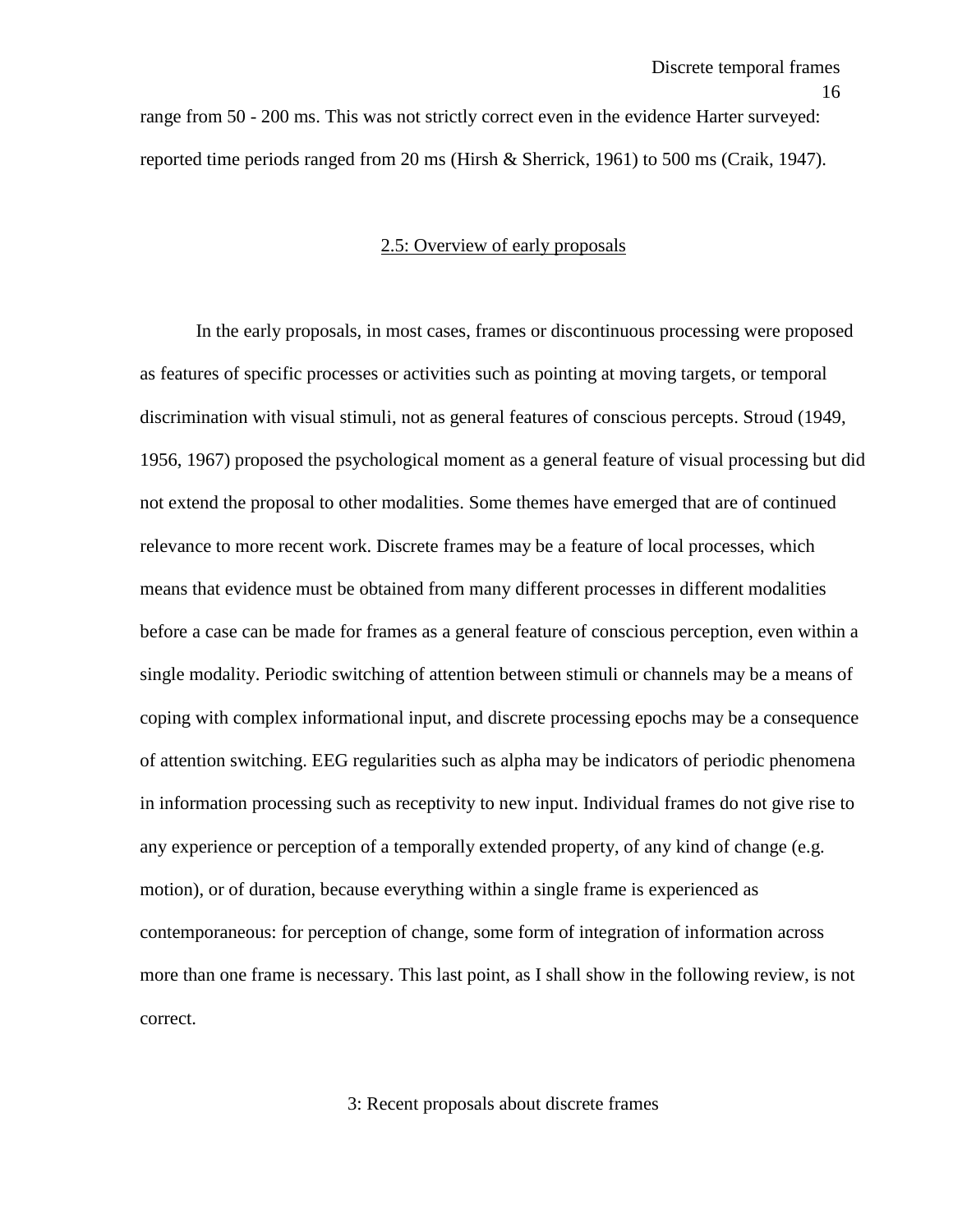Specific proposals will be briefly summarised and evaluated against either the kinds of evidence on which the authors of the proposals called or on evidence relevant to the proposed frame durations. Issues that apply to all the proposals will be addressed in section 4.

## 3.1: Attention-based periodic sampling

 The most sustained research investigation of discrete frames in conscious perception is that by VanRullen and colleagues (Busch, Dubois, & VanRullen, 2009; Busch & VanRullen, 2010; Chakravarthi & VanRullen, 2012; Dubois & VanRullen, 2011; Ilhan & VanRullen, 2012; Macdonald, Cavanagh, & VanRullen, 2014; Miconi & VanRullen, 2010; VanRullen, 2016; VanRullen, Busch, Drewes, & Dubois, 2011; VanRullen, Carlson, & Cavanagh, 2007; VanRullen & Dubois, 2011; VanRullen & Koch, 2003; VanRullen & Macdonald, 2012; VanRullen, Reddy, & Koch, 2005, 2006; VanRullen et al., 2014). The earliest paper in the series, VanRullen and Koch (2003), posited that "[c]onscious perception might well be constant within a snapshot of variable duration... Discrete perception implies that two distinct events will be judged as simultaneous or sequential depending not only on the time interval between them, but also on their temporal relationship to some intrinsic discrete neuronal process" (p. 207). Thus, a frame of conscious perception would be defined in terms of subjective contemporaneity of events within it, and would be explained as a product of the modus operandi of perceptual processing. Although the quotation does not specify a modality, in fact all of the research that has been called on as support for the frame hypothesis in this body of work concerns vision, as will be shown in this section. VanRullen (2016) favoured the hypothesis of "multiple perceptual cycles, in distinct brain networks, with different periodicities" (p. 725). If that is a valid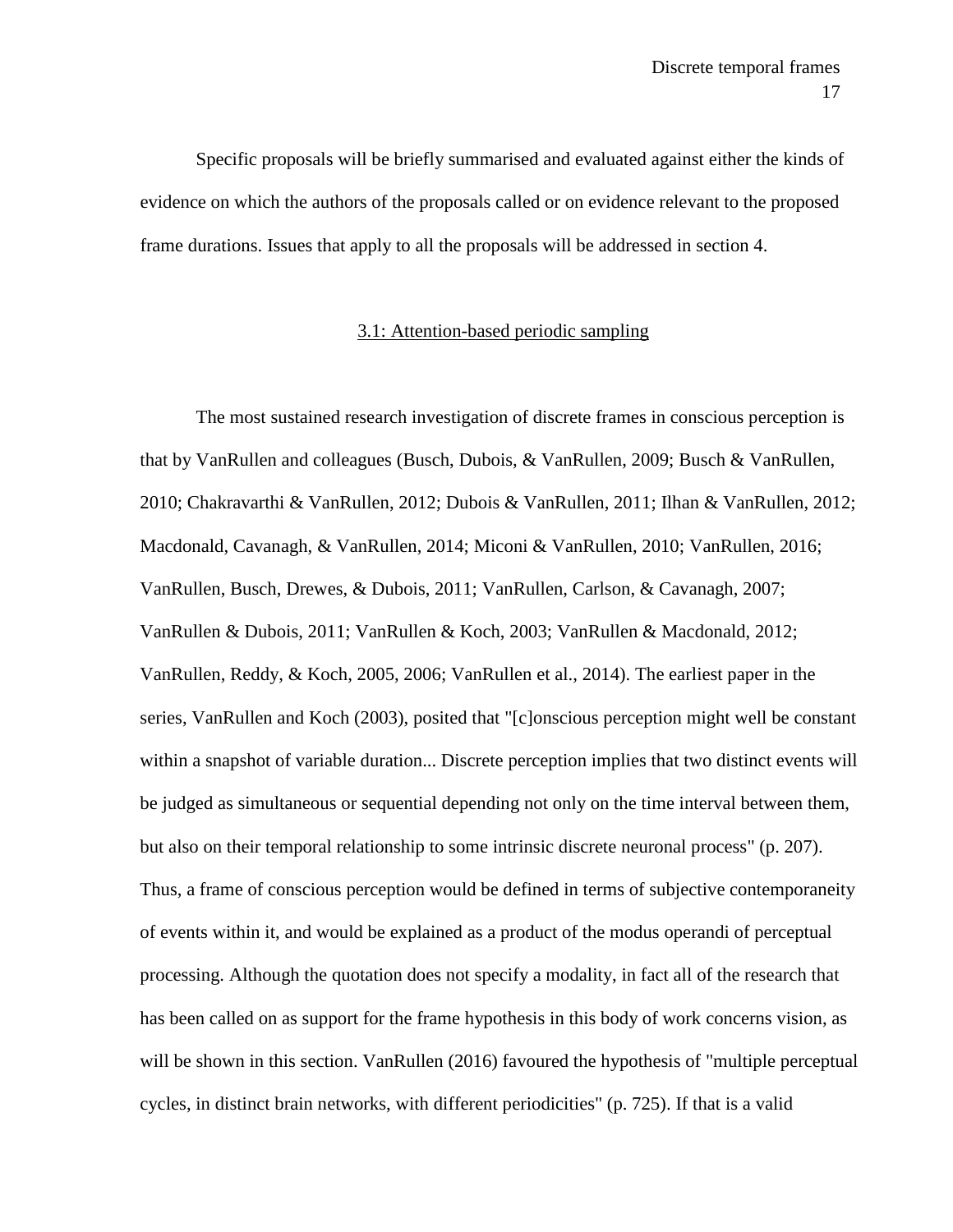reflection of the evidence, then it effectively disconfirms the hypothesis of a general frame for all of conscious perception, instead supporting a hypothesis that frames are local processing phenomena.

 Within vision, the frame hypothesis most generally advocated in this body of research is specific to attentive visual processing. VanRullen and Dubois (2011) and VanRullen et al. (2014) argued that attentive processing is periodic, essentially analysing successive discrete samples of information as units, and that this enables attention to take samples of information from a single perceptual target or object, and also to scan multiple targets sequentially, which is a contemporary version of the single channel theory of information processing. VanRullen et al. (2014) stated, "Attention is often considered as the gateway to consciousness..., and it follows that if the gate opens periodically, the contents of consciousness will also update periodically" (p. 5). Based on the research evidence, the periodicity of attentive sampling is about 7 - 13 Hz, corresponding to frame durations of about 80 - 140 ms. VanRullen (2016) reviewed a large body of research on effects of pre-stimulus oscillatory phase on perception, concluding that the research showed two peaks at 7 Hz and 11 Hz. He argued that the latter reflected sensory/perceptual processing and the former reflected periodic attentive sampling. This would imply that attentive sampling may account for some periodicity, but that peridiocity is also a feature of other forms of processing. VanRullen (2016) concluded: "After conceding that there might not exist a single common sampling rhythm affecting all of our perceptions, but instead many simultaneous rhythms that periodically modulate various perceptual and cognitive functions in distinct modalities at independent rates, one begins to see perceptual rhythms (almost) everywhere" (p. 732). Thus, while there has been an emphasis on frames with a duration in the range 80 - 140 ms, it is acknowledged that there may be other, process-specific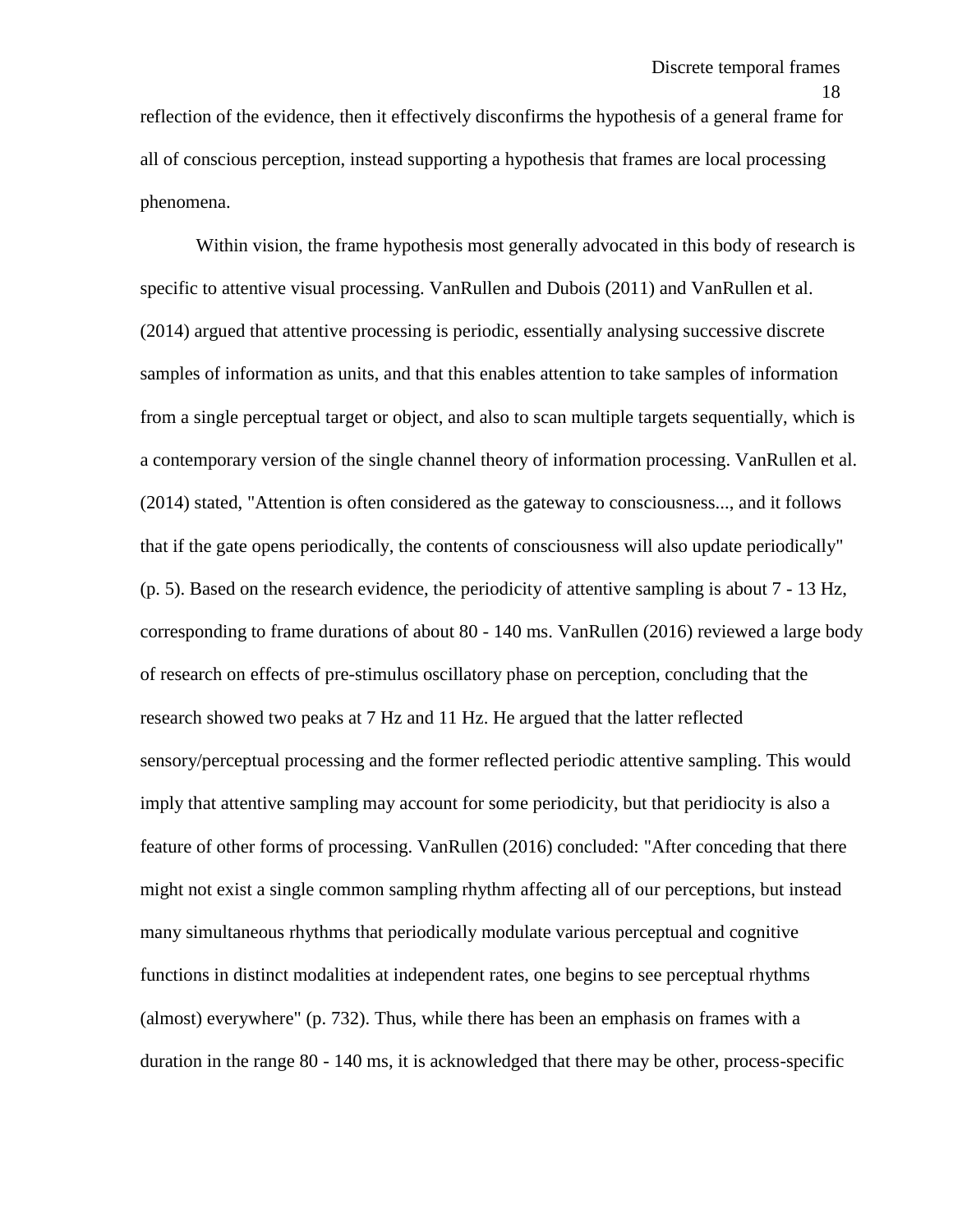frame rates, so that there may be little or no co-ordination of frames across modalities. I shall now survey the range of evidence that has been called on in this body of literature.

## 3.1.1: The continuous wagon wheel illusion

 It has long been known that images of rotating wagon wheels on cinema screens can appear to depict rotation in the wrong direction, because of the temporal relationship between the rotation rate of the wheel and the frame rate of film projection technology (Levichkina, Fedorov, & van Leeuwen, 2014). However, many studies have shown that a similar illusion of motion reversal can occur with real rotating objects, such as discs with a sunburst pattern on them, under continuous illumination (Arnold, Pearce, & Marinovic, 2014; Purves, Paydarfar, & Andrews, 1996; VanRullen et al., 2005). The aim here is not to review the literature on this, known as the continuous wagon wheel illusion (cWWI), but specifically to assess whether the findings support the hypothesis of conscious (visual) perception as a discrete frame updated at periodic intervals.

 Using a sunburst pattern of alternating black and white spokes on a rotating disc, the frequency with which colours alternate at any given spatial location can be varied by manipulating either the width of the spokes or the rotation rate. By varying these, VanRullen et al. (2005) found that, under a variety of different conditions, the peak rate of reporting the cWWI occurred at an alternation rate of about 10 Hz. They argued that this can be explained as a result of "discrete attentional "snapshots" taken every 50-100 ms" (p. 5296). Two further observations are relevant here. They found the same 10 Hz peak with both first-order and second-order motion, indicating that the illusion cannot be completely explained by reference to low-level visual mechanisms (Burr & Thompson, 2011). They also found that the peak at 10 Hz did not occur if a distractor task was used, indicating that the involvement of attention may be necessary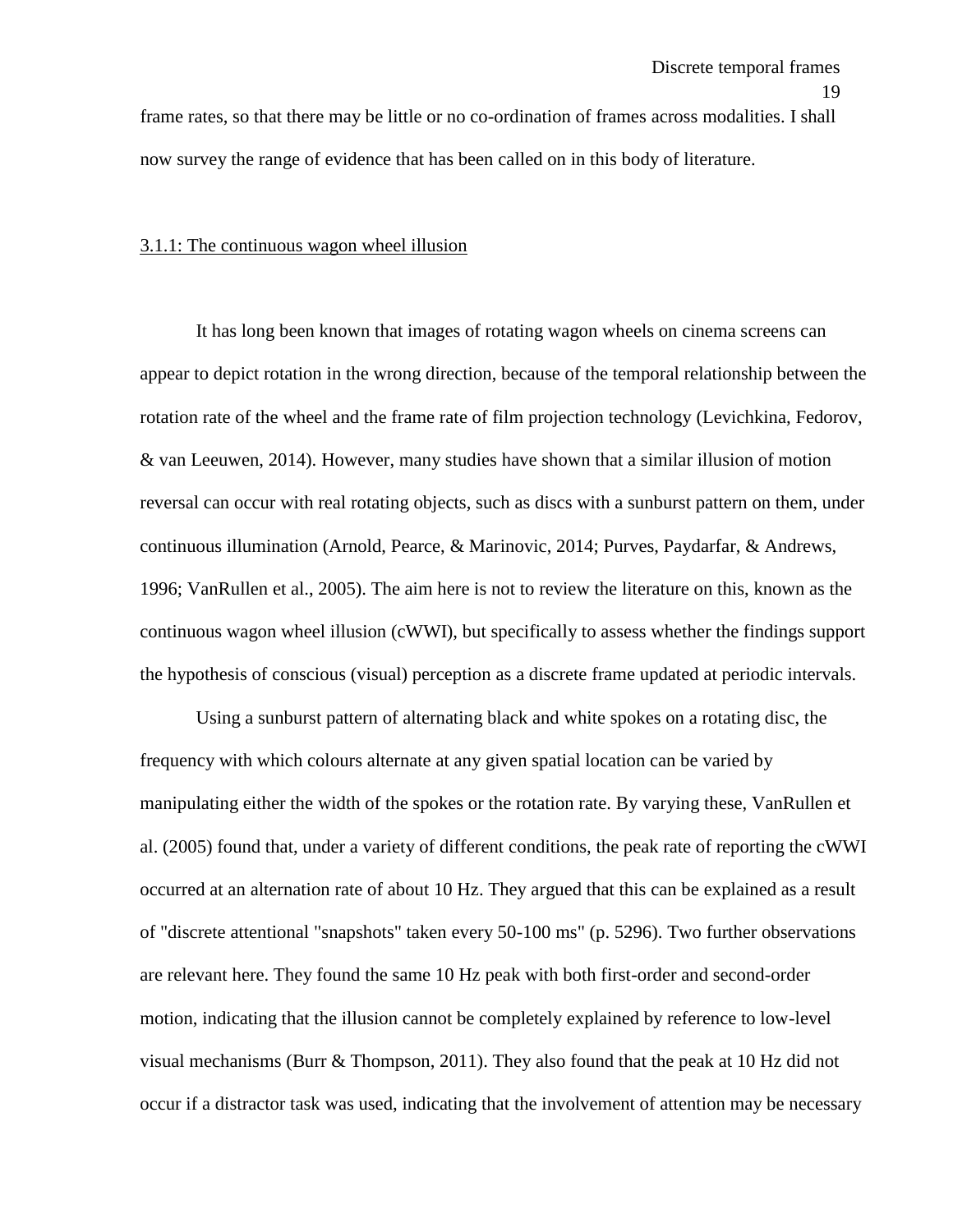for the illusion to occur. The evidence is, therefore, consistent with the hypothesis that perceptual frames are a product of periodic attentive sampling. Several other studies of the cWWI have reported evidence supporting discrete snapshots at a rate of approximately 13 Hz (see Arnold et al., 2014; Macdonald et al., 2014; Simpson et al., 2005; VanRullen et al., 2006).

 There are several problems with that evidence and argument in relation to the discrete frame hypothesis. The cWWI does not occur on most trials: even at the rate of peak occurrence, in the study by VanRullen et al. (2005) the illusion was reported on no more than 30% of trials. If discrete frames are being constructed all the time, it is hard to explain why the illusion does not occur more often. Moreover, the illusion does not occur on first exposure to the stimulus, and in fact at least 14 s of adaptation is necessary for the illusion to occur (Kline, Holcombe, & Eagleman, 2004, 2006). It is not clear why adaptation should be necessary if the illusion is a product of discrete frame construction that is going on all the time. Thus, if the evidence concerning the cWWI does support a frame hypothesis, it could only be a frame hypothesis that was not only modality-specific and process-specific, but also temporally specific, occurring at some times and not at others. This is very far from supporting a claim that all attentive visual processing proceeds in discrete frames.

 In addition, although the peak rate of reporting the illusion in the study by VanRullen et al. (2005) occurred at 10 Hz, rates of reporting the illusion did not vary much at longer periods, and even at 40 Hz the rate was greater than 10%. Beyond 30 Hz the frequency of reporting any motion declined sharply because the stimulus was increasingly perceived just as a blur with no clear motion direction. However, while correct direction perception declined in lockstep with the overall decrease in reporting motion, illusory reversal did not decline. Because of this, considering only those trials on which a direction of motion was reported, the percentage of trials that were illusory motion actually increased as the alternation rate increased, and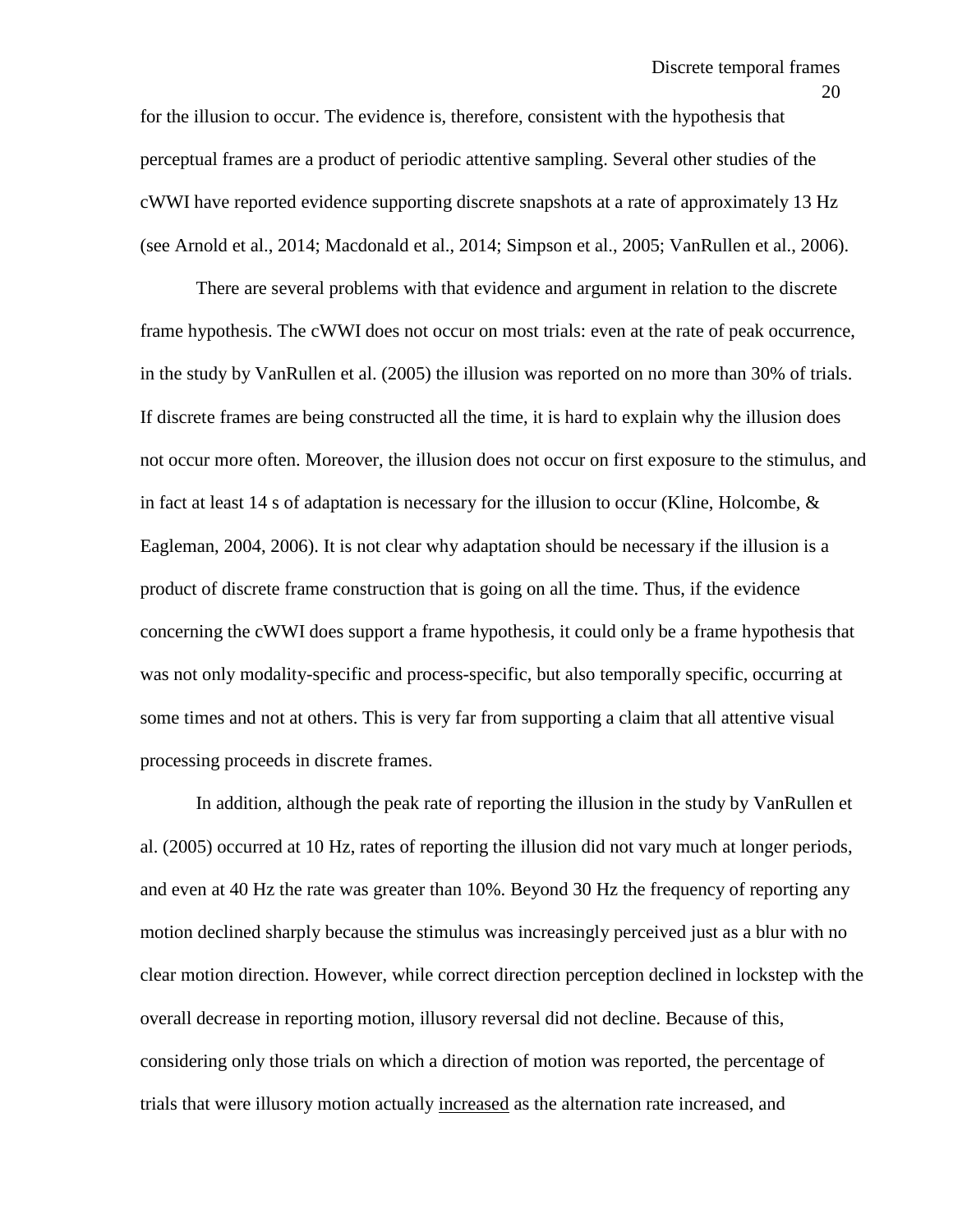approached 50% at 40 Hz (VanRullen et al., 2005, Figures 1a and 1b). There is, at least, a wide spread of frequencies over which the cWWI occurs, and only a small proportion of occurrences are at 10 Hz. A spread of responses in the opposite direction was reported by Arnold et al. (2014): illusory motion reversals occurred quite often (compared to the peak frequency) at just 2 Hz (500 ms). Simpson, Shahani, and Manahilov (2005), on the other hand, found results consistent with a peak sampling rate of 16 Hz. These varied results indicate that there must be factors, possibly specific to the methods of individual studies, that influence the rate at which the cWWI occurs. In order to reconcile these findings with even a local discrete frame hypothesis, it would be necessary to accept that frames do not have a fixed periodicity, but instead vary over a range from 2 Hz to 40 Hz, at least. In that case, at low frame rates the problem of jerkiness arises and is less easy to deal with.

 Arnold et al. (2014) found evidence for different peak frequencies of reporting the illusion depending on whether the sunburst pattern was created by luminance variations with constant colour (grey) or by colour variations (red-green) with constant luminance. They found peaks at 10 Hz for luminance-defined patterns (replicating VanRullen et al., 2005 and several other studies) and at 5 Hz for colour-defined patterns. It is not likely that the rate of discrete frames of conscious perception would vary by a factor of two depending just on whether a sunburst was grey with luminance differences or coloured without luminance differences. Finally, Kline et al. (2004) presented two stimuli simultaneously and found times where the illusion occurred with one stimulus and not the other. This is a strong indication that the illusion is a local phenomenon, in which case it could not be an indicator of something general to conscious visual perception.

 Arnold et al. (2014) proposed a different kind of explanation for the cWWI. A full account of this lies outside the scope of the present paper. However, it is based on the idea that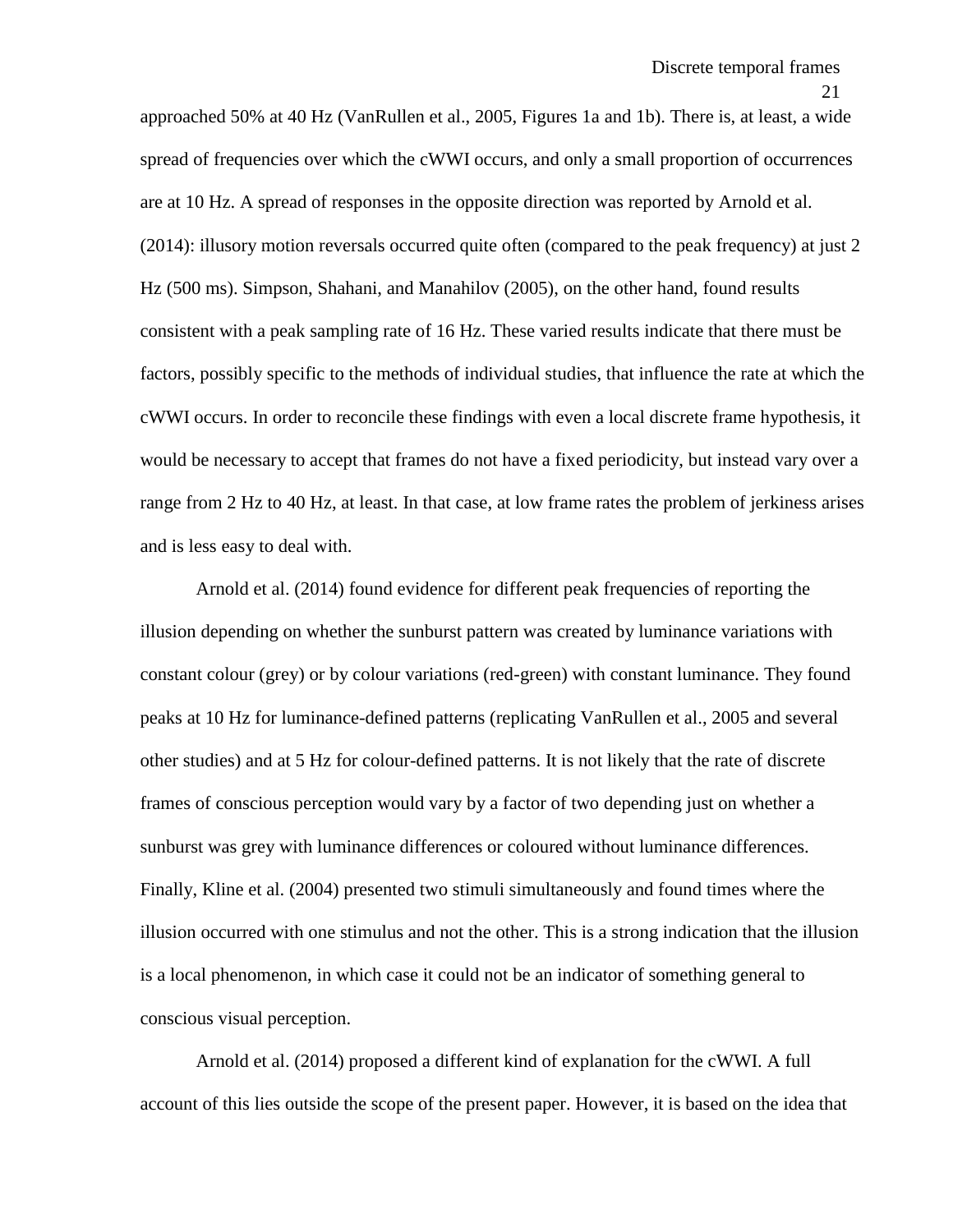attentive tracking of object features operates with a relatively low temporal resolution, so that features cannot be tracked if the rate of change in them exceeds ~10 Hz. This can result in mismatching features such that, with a rotating sunburst pattern, one spoke may be incorrectly matched to an adjacent spoke. In effect, because of its poor temporal resolution, attentive processing loses track of which spoke is which, with consequent erroneous or illusory perception. This explanation has yet to be confirmed in further research, but it does exemplify the possibility that the cWWI can be explained by local processing characteristics, without recourse to the discrete frame hypothesis.

 In conclusion, the findings of studies on the cWWI do not support the discrete frame hypothesis. Whatever the explanation for the cWWI, it is a phenomenon that is occasional in occurrence, variable in rate of occurrence from 2 Hz to 40 Hz, localised in the visual field, specific to the visual system, and possible explicable as a phenomenon of fatigue or adaptation, or problems caused by low temporal resolution in visual processing. An additional problem is that the peak frequency of the cWWI is in the region of 10 - 13 Hz, which is outside the value of 7 Hz proposed for periodic attentive sampling by VanRullen (2016) on the basis of EEG evidence.

## 3.1.2: EEG oscillations

 Numerous periodic oscillations have been shown to occur in the brain. Other authors have also suggested that EEG oscillations might be indicators of discrete frames in perception or consciousness (e.g. Freeman, 2004, 2006), but in this section I focus on studies that have been taken as evidence supporting the attention sampling hypothesis of VanRullen and colleagues. Specifically, there is evidence of an association between pre-stimulus oscillatory phase and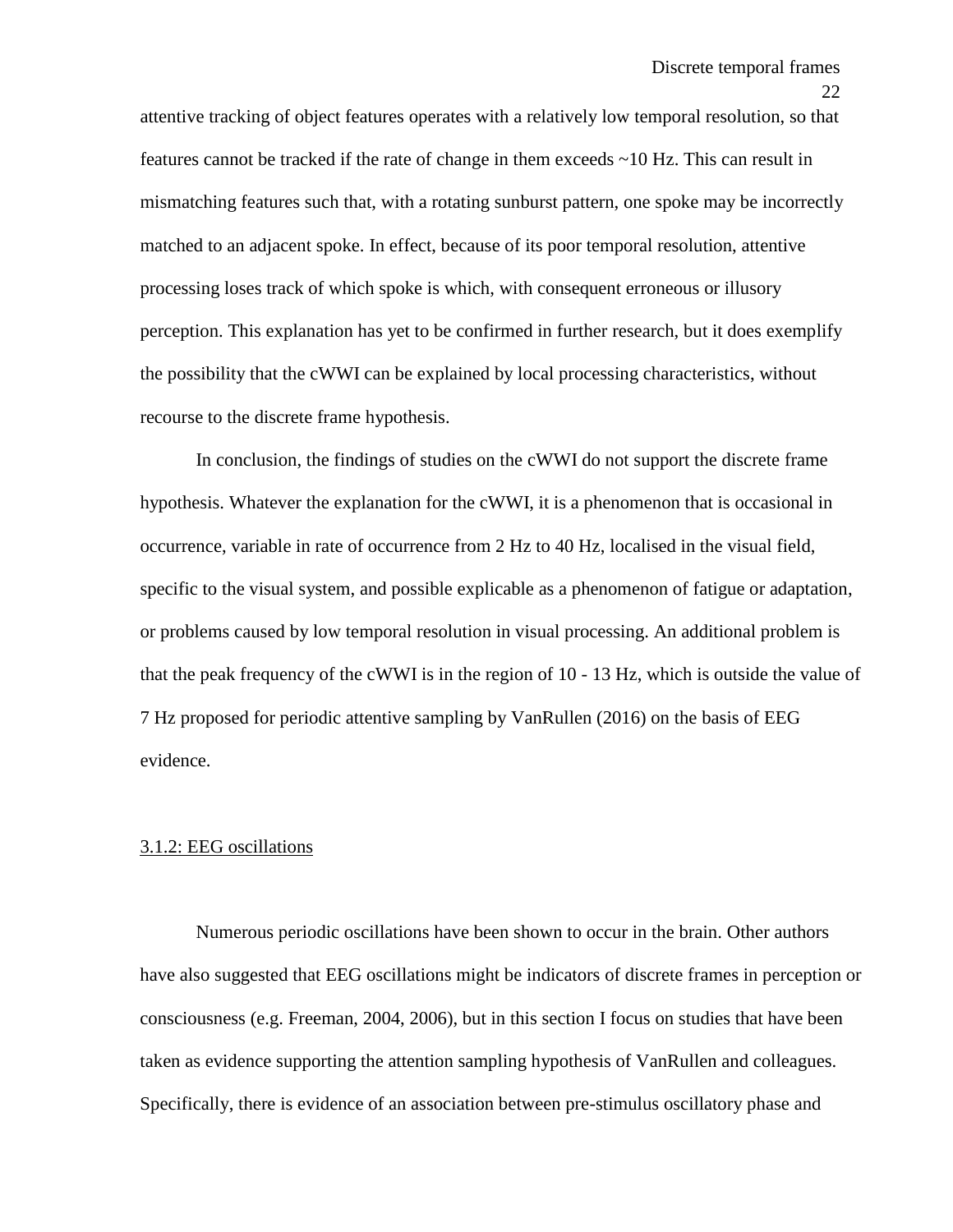perception, such as ability to detect a near-threshold stimulus (Busch et al., 2009; Busch & VanRullen, 2010; Drewes & VanRullen, 2011; VanRullen, 2016; VanRullen et al., 2011). VanRullen (2016), compiling the results of several studies conducted by him and his colleagues, reported that the clearest evidence of a relationship between pre-stimulus phase and perception occurred with oscillations around 7 Hz and 10 Hz. As discussed earlier, VanRullen argued that the former was a marker of the rate of attentive sampling, and the latter was associated with perceptual processing. The question is whether this evidence, particularly the evidence about the 7 Hz oscillation, really supports the hypothesis of discrete frames in conscious, attentive visual perception. Five main concerns can be raised.

 One concern, noted by VanRullen (2016), is that, across the whole range of studies in his review, the oscillatory frequencies that were associated with perceptual effects ranged from 1 Hz to 30 Hz "but without any apparent logic relating frequency to perceptual or cognitive function" (VanRullen, 2016, p. 727). Clearly conscious perception cannot proceed in discrete frames of 1,000 ms in duration, which would be implied if they were set by an oscillatory frequency of 1 Hz. This would result in very obvious and disabling disruption to visual perception, resembling that experienced by the patient with akinetopsia (Zihl et al., 1983). Presumably only some of the reported influential frequencies act to set discrete frames of conscious perception, but which ones and why? That is, if some do and some do not, what marks the difference between them? It could be argued that the 7 Hz oscillation is special in that regard, because it is found most commonly and it is linked to attentive sampling. However, it does not occur all the time, and in particular is suppressed when the eyes are opened (Bazanova & Vernon, 2014; Harter, 1967; Klimesch, Sauseng, & Hanslmayr, 2007; McComas & Cupido, 1999). It is perhaps not impossible that visual perception could consist of discrete frames some of the time but not all of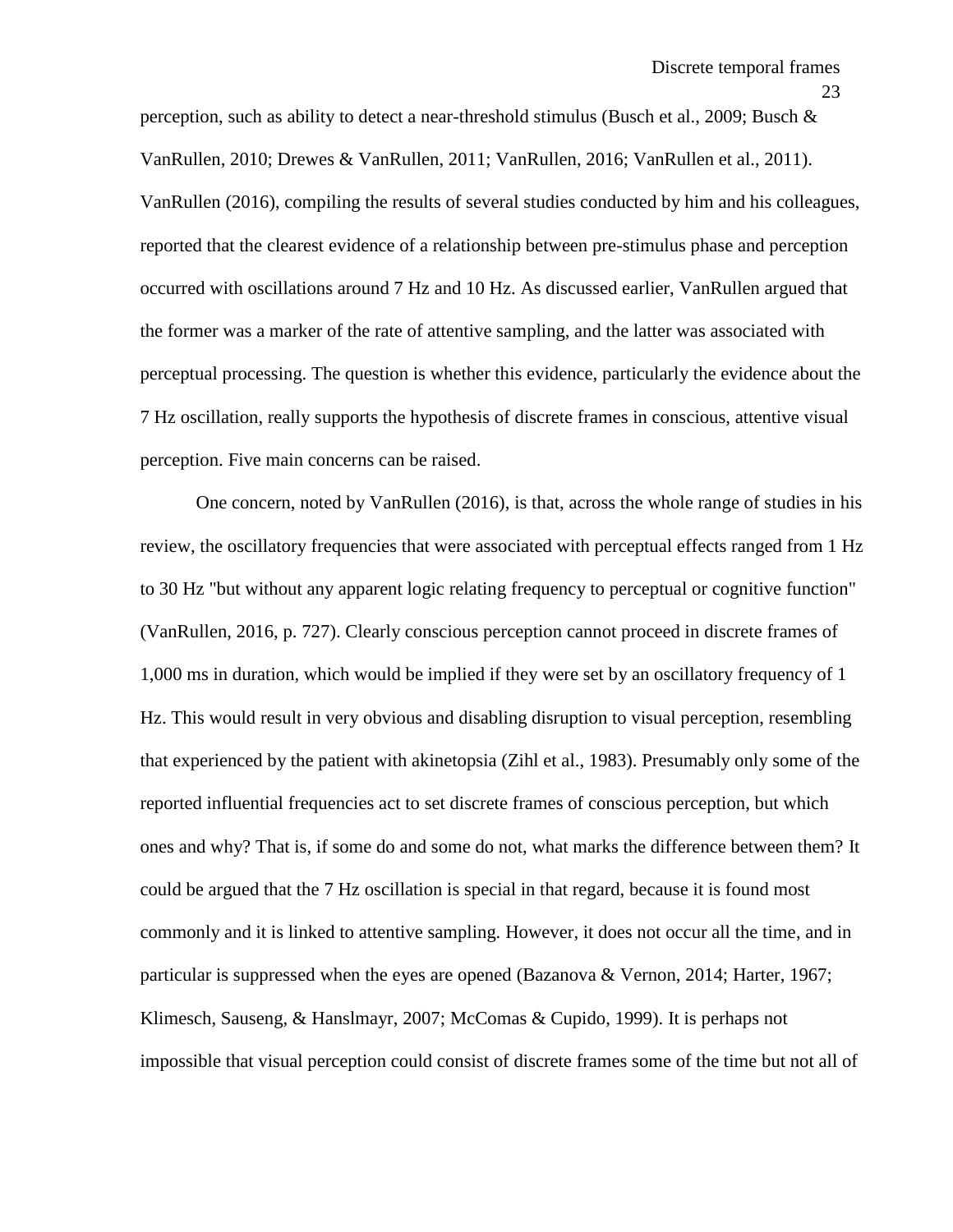in perception. I shall return to this issue at the end of this sub-section.

 A second concern, also noted by VanRullen (2016), is that the variability in perception that is accounted for by oscillatory phase is small. For the collective set of studies reviewed by VanRullen (2016), it was 10 - 20%: as an example, in Busch et al. (2009) it was 16%. VanRullen et al. (2007), who first reported the 7 Hz result, interpreted it as showing that attention periodically sampled information at a rate of approximately seven elements per second. Busch and VanRullen (2010) stated, even more strongly, that the spotlight of attention "blinks on and off every 100 - 150 ms" (p. 16051). The results do not support such an extreme claim: there is just a small difference in the probability of detecting a near-threshold stimulus depending on oscillatory phase. Measurement issues could mean that the difference between opposite phases is greater than it appears: VanRullen (2016) commented, "It is still unknown whether this small effect size is a technical limitation of experimental paradigms (e.g., owing to measurement noise) or a true reflection of the meager contribution of these periodicities to the overall perceptual experience" (p. 732). As they stand, however, the results do not support the hypothesis of attention switching on and off: at most, there is a significant but small decrement in attention depending on the phase of the oscillation.

 The clearest problem for a discrete frame with a frequency of 7 Hz, and indeed for any hypothesized frame of that order of magnitude, concerns the definition of a discrete frame adopted by VanRullen and colleagues (and by other authors - e.g. Wittmann, 2009, 2011), that events within a single frame are experienced as contemporaneous. Suppose a frame has a duration of  $\sim$ 140 ms, as implied by a rate of 7 Hz. If two events are separated by 10 ms, there is a 93% probability that they will fall into the same frame, and a 7% probability that they will occur in different frames. If events within one frame are experienced as contemporaneous and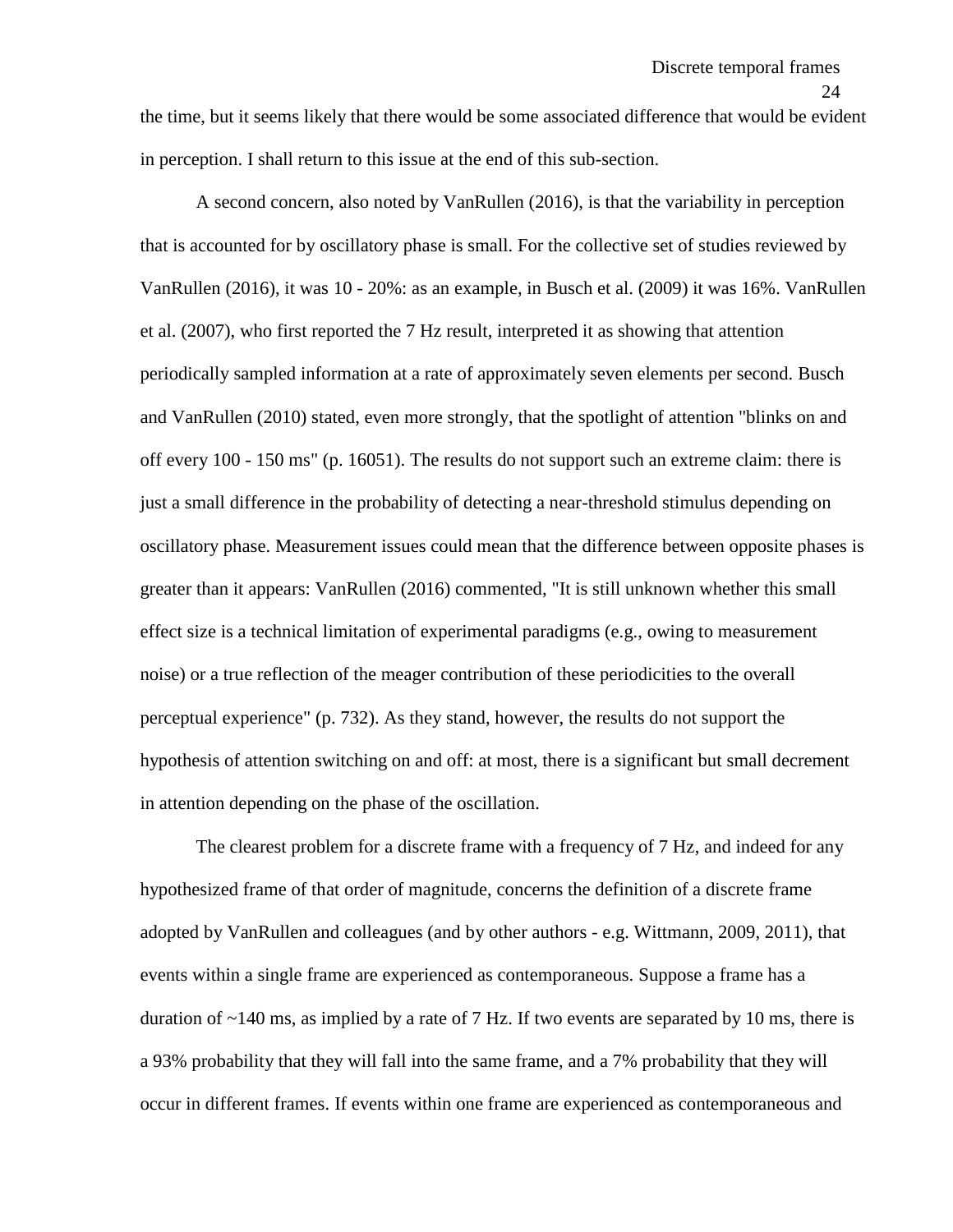25

events in different frames are experienced as successive, then a temporal discrimination judgment will be correct 7% of the time and will be at chance level the other 93% of the time. Several studies, however, have shown various kinds of visual temporal discrimination, such as experienced nonsimultaneity, for stimuli separated by less than 10 ms (Georgeson  $\&$  Georgeson, 1985; Sweet, 1953; Tadin, Lappin, Blake, & Glasser, 2010; Wehrhahn & Rapf, 1992; Westheimer & McKee, 1977). The only way to maintain the hypothesis of a discrete frame with a duration of 140 ms in the face of that evidence is to abandon the definition in terms of perceived contemporaneity. A possible alternative would refer to frequency of updating. A frame can be conceived as a brief store of perceptual information derived by perceptual processing. Thus, a perceptual discrimination process could generate information that one stimulus occurred 5 ms after another; that information could be entered into a frame; and it would remain there until the frame was next updated. In that way long frame duration could be rendered compatible with short temporal discriminations.

 VanRullen et al. (2011) argued that, if discrete frames are defined in terms of experienced contemporaneity, then it should be possible to predict whether two events are experienced as contemporaneous or sequential from their relationship to the phase of oscillations. Some recent studies have now found evidence for this, in vision and in the somatosensory modality (Baumgarten, Schnitzler, and Lange, 2015, discussed in section 3.1.4).<sup>4</sup> Milton and Pleydell-Pearce (2016) asked participants to judge whether onset of two visual stimuli was synchronous or asynchronous and found an association between alpha phase and tendency to correct judgment of stimuli as asynchronous. Samaha and Postle (2015) used a temporal discrimination task where participants had to judge whether one flash or two were presented. The authors argued that, if alpha marks the frame rate of conscious perception, then the smaller the frame duration, the greater the temporal resolution of vision should be. They found this in an individual differences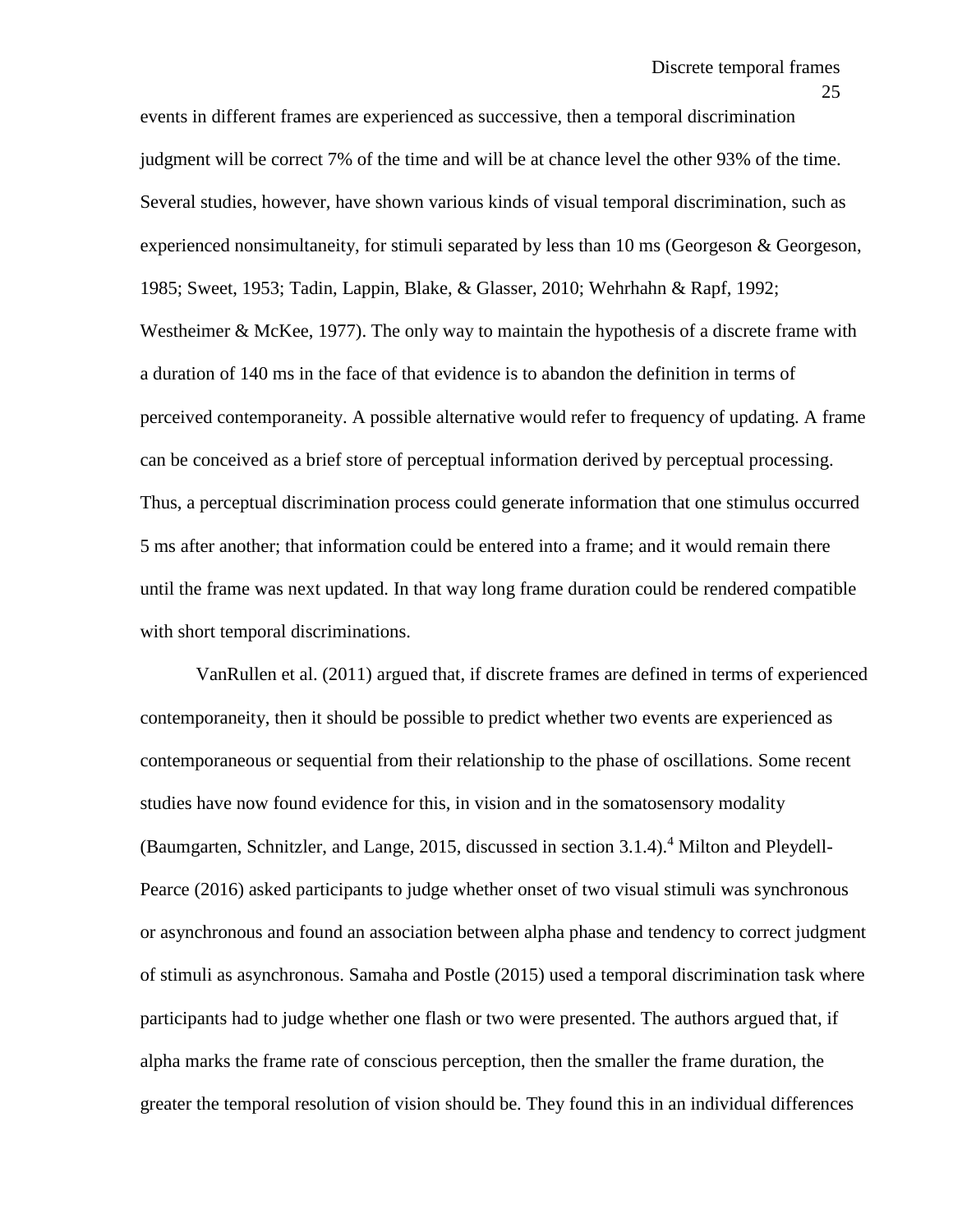analysis: participants with a faster alpha rhythm showed superior temporal discrimination to those with a slower alpha rhythm. Cecere, Rees, and Romei (2015) investigated the double flash illusion. In this illusion, a single flash is presented in temporal association with two auditory tones and, sometimes, two flashes are perceived. Cecere et al. used transcranial magnetic stimulation (TMS) to alter the oscillatory frequency of alpha, and found that the temporal window for occurrence of the double flash illusion increased when the frequency of alpha was reduced and decreased when the frequency of alpha was increased. The authors suggested that "alpha oscillations might represent the temporal unit of visual processing that cyclically gates perception" (p. 231).

 Those results are consistent with the hypothesis of a discrete frame in vision with a frequency corresponding to, and indeed possibly set by, alpha. Other findings, however, cast doubt on that interpretation. Ronconi, Oosterhof, Bonmassar, and Melcher (2017) presented a brief visual flash followed after a short inter-stimulus interval (ISI) by a second flash either at the same location or at another nearby location. The ISI was timed so that perception of one or two flashes, in the former case, and perception of apparent motion or two independent flashes, in the latter case, was about equally likely. Perception of one versus two flashes could be predicted from the phase of alpha oscillation (8 - 10 Hz), but perception of apparent motion could be predicted from the phase of theta oscillation (6 - 7 Hz); note that these are not endogenous oscillations, but oscillations triggered by the stimulus. If the results have any implications for discrete frames, it would be that frame duration varies depending on the oscillatory frequency generated by the stimulus, and different kinds of stimuli generate different oscillatory frequencies. But it is more likely that the findings show only that the temporal window of integration differs between different perceptual processes, and that they have no implications for the discrete frame hypothesis. As Ronconi et al. pointed out (and see section 4.3), temporal

<sup>26</sup>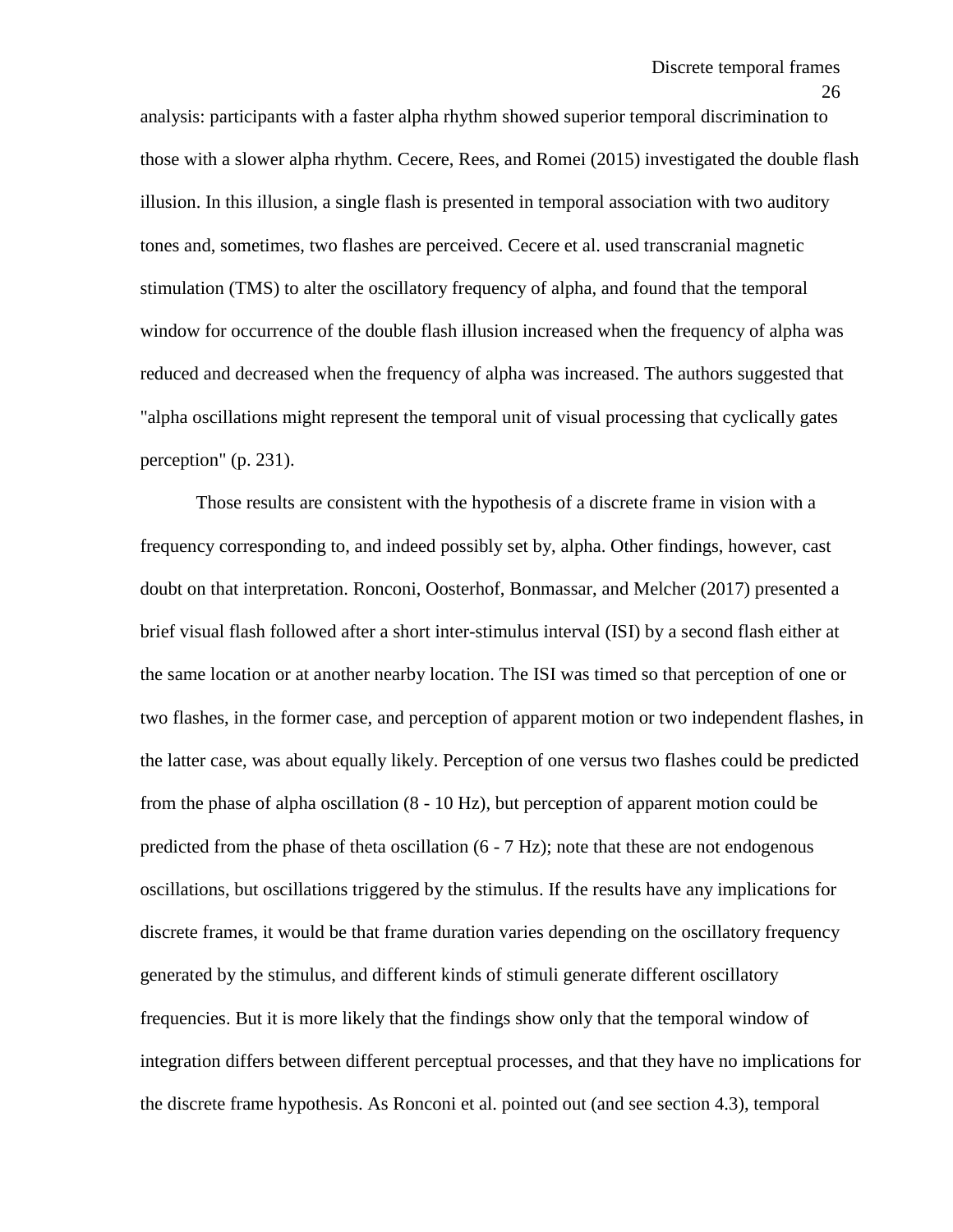integration occurs on multiple time scales ranging from a few milliseconds to 2 s or more. If all of those time scales were frames of conscious perception, there would be frames with multiple durations occurring contemporaneously. It is more likely that effects of oscillatory frequency on perceptual phenomena show only evidence for local variations in temporal integration windows for specific perceptual processes. In other words, temporal windows of integration occur in processing prior to the point at which frames might occur, and the issue is whether the products of all those different processes are than marshalled into periodically updated global representations. Effects of oscillatory frequency on temporal integration do not speak to that issue.

A fifth problem for the 7 Hz oscillation hypothesis is that attention and perception are not the same. It is possible that attentive processing involves periodic switching on a time scale of 7 Hz, but that conscious perception does not. Conscious percepts could be actively maintained continuously while being updated periodically. Under the attention switching hypothesis, periodicity may lie behind conscious perception, but not within it. Thus, for example, the results of the study by Samaha and Postle (2015) might show that alpha rhythm ia s marker of the frequency of attentive sampling of input, but this is still compatible with conscious percepts being effectively continuous, or continuously updated. The temporal resolution of a perceptual process affects the content of information that gets into conscious perception, but without necessarily imposing a frame-like structure on conscious perception.

# 3.1.3: "Perceptual echoes"

 VanRullen and Macdonald (2012) presented stimuli comprising a random series of luminance values at 160 frames per second. EEG responses to each luminance change (except

<sup>27</sup>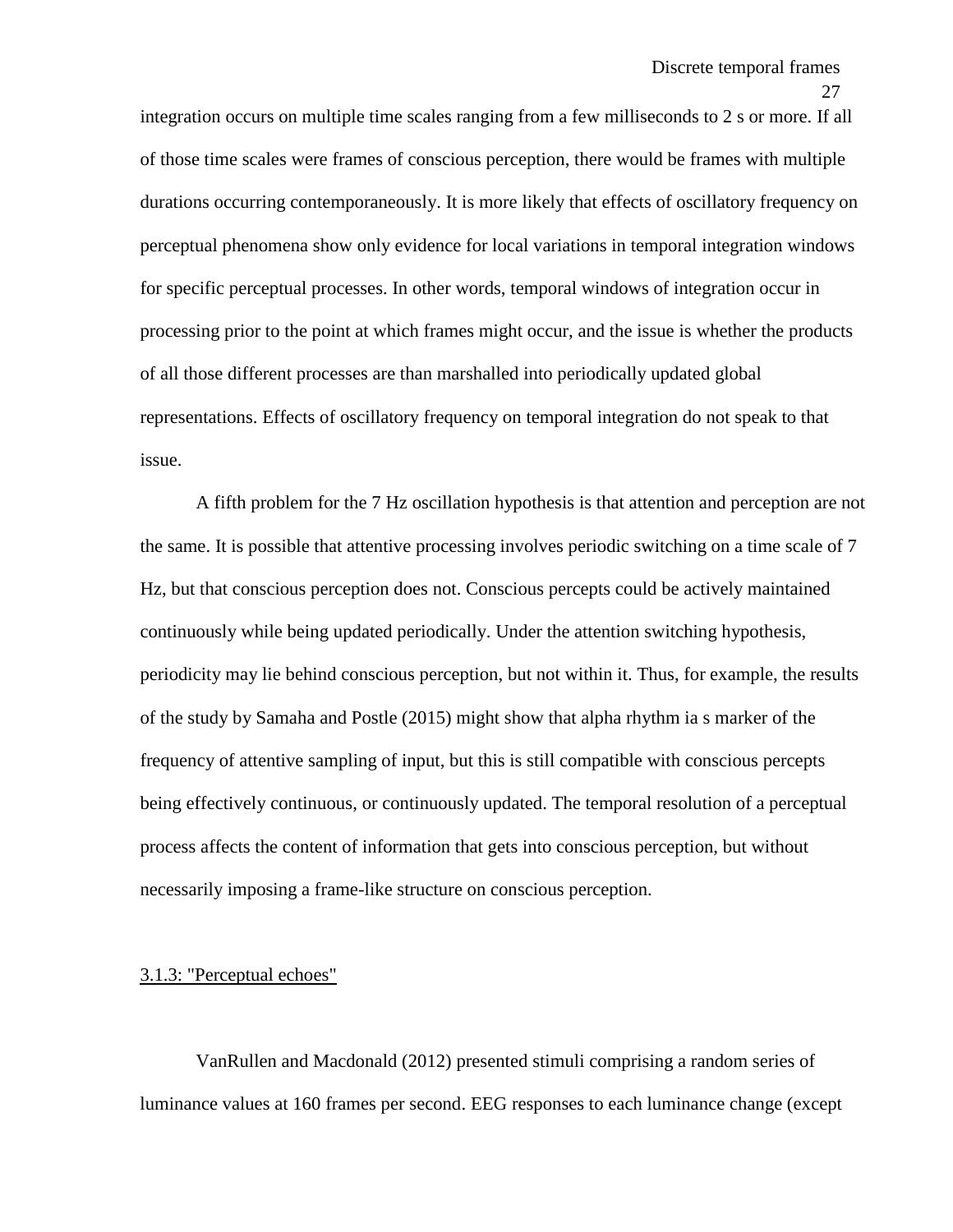those in the early and late stages of the sequence) were recorded and compiled to yield a crosscorrelation summary. The results showed a waveform triggered by the stimulus with a period of about 10 Hz that continued for approximately 10 cycles (1,000 ms). They also found evidence that reported visual flicker intensity was correlated with 10 Hz oscillations triggered by stimuli displayed about 500 - 1,000 ms previously.

 As the authors noted, numerous studies have previously found that alpha phase can be reset or entrained by visual stimuli. The difference, they argued, is that, in their study, the oscillations were triggered by nonperiodic stimuli. Not all previous studies were different in that respect, however. Barlow (1960) observed a periodic response with a frequency of 10.6 Hz, closely matching that found by VanRullen and Macdonald (2012), to regularly repeated visual stimuli (brief flashes). This frequency did not match the repetition frequency of the flash, which was 1.2 Hz. To exclude the possibility that the periodic response "might represent a higher harmonic of the flash frequency" (p. 318), Barlow presented stimuli with variable intervals (0.8) to 2.0 s) and found the same 10 Hz response. Figure 2 in Barlow (1960) shows the periodic response damping out over a period of about 1 s, also similar to that reported by VanRullen and Macdonald (2012). The phenomenon was picturesquely described as "ringing" by Harter (1967). This appears similar to the finding reported by VanRullen and Macdonald (2012).

 VanRullen and Macdonald (2012) suggested that the functional significance of these oscillations could relate to iconic memory, which in vision has been shown to retain information on a time scale up to about 1 s (Coltheart, 1980; Haber, 1983; Sperling, 1960), hence their use of the term "perceptual echoes", to capture the idea of a periodically reverberant but decaying memory store.

 There are some problems with that interpretation. Ilhan and VanRullen (2012) sought evidence for equivalent "perceptual echoes" in audition but did not find them. This adds to the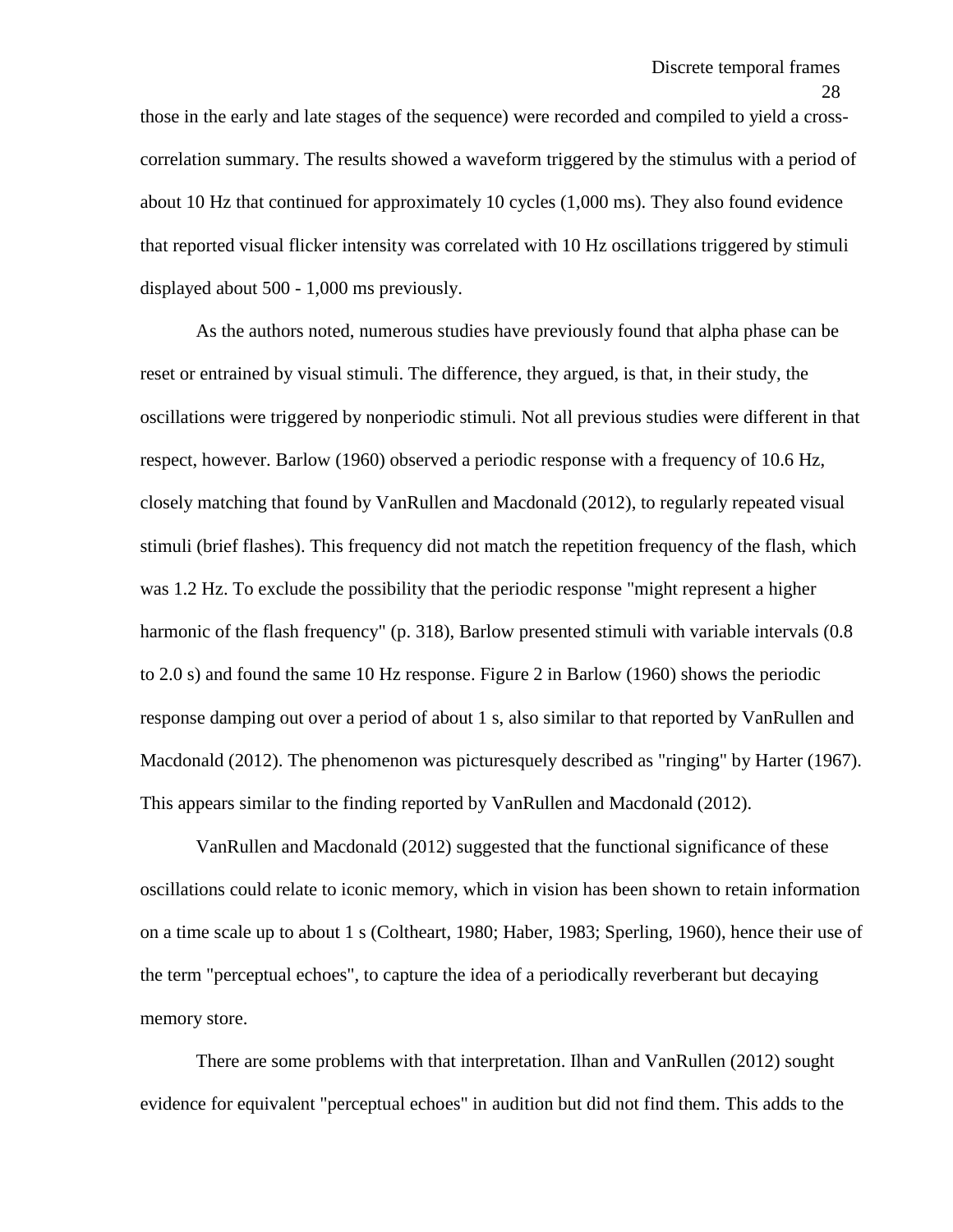case that, if there are discrete frames, they do not encompass the whole of perception. In this case, however, the interpretation proposed by the authors implies local discrete frames of shortterm visual storage, not of conscious perception, so it may not even be relevant to the frame hypothesis. And research evidence about iconic memory indicates not a periodically fluctuating informational representation but a continuously maintained representation that decays over time with an exponential function (Coltheart, 1980; Haber, 1983; Sperling, 1960). Furthermore, the evidence that the alpha oscillations were correlated with reported visual flicker suggests an effect on perceptual processing, not memorial processing.

 The question that should be asked is, what activity might be triggered by the occurrence of a novel visual stimulus? Mere storage is certainly one possibility, but there are others. Another possibility is that the stimulus triggers some kind of attentive monitoring, for example for detecting further stimuli at the same location or changes in the existing stimulus. This would be consistent with the proposal of periodic attentive sampling, except that the frequency is about 10 Hz instead of the 7 Hz found in the attentive sampling research (VanRullen et al., 2007, 2011, 2014). Other possibilities concern functions proposed for alpha in general, which will be briefly reviewed in section 3.3. The existing evidence does not allow any informed choice between different hypotheses about the functional significance of the oscillations, so the term "perceptual echoes" should not be used until and unless that particular functional hypothesis is confirmed by further research.

 The oscillations appear to have been triggered by each luminance change. Since luminance changes were presented at a rate of 160 Hz, this seems to imply that 160 separate oscillations would be triggered per second, which means that, if each one persists for 1,000 ms, there would be about 160 of them going on at any one time until the stimulus sequence terminates. If each oscillation is an informational representation of a luminance change, then the

<sup>29</sup>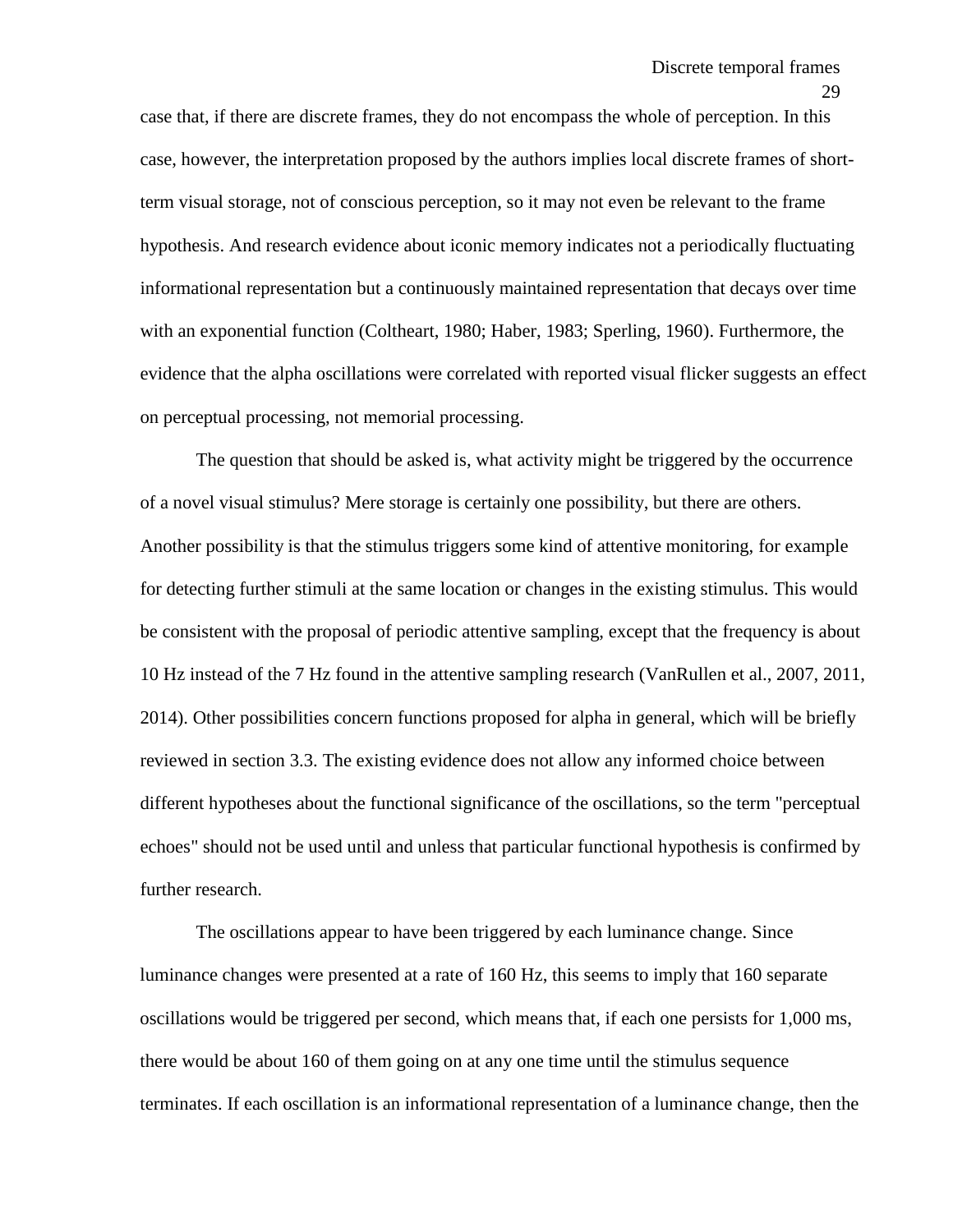iconic storage hypothesis is not correct, because the capacity of iconic store has been estimated at ~40 bits of information (Sperling, 1960; see also Sligte, Vandenbroucke, Scholte, & Lamme, 2010): 160 representations of events is well beyond that capacity limit. However, the possibility of 160 contemporaneous oscillations is also incompatible with any hypothesis involving attention, because attention does not have the capacity to be divided between 160 stimuli. It should also be noted that a presentation rate of 160 Hz implies a duration for each luminance event of about 6 ms, which is far below the flicker fusion frequency (Carmel et al., 2007; Curran & Wattis, 1998), so it is likely that individual events would not register in conscious perception at all. The functional significance of the oscillations reported by VanRullen and Macdonald (2012) therefore remains mysterious at present.

## 3.1.4: Other modalities

 VanRullen et al. (2014) sought evidence equivalent to that reported for vision (and summarised in the foregoing three sub-sections) in the auditory modality. They reported that there was no evidence for an auditory equivalent to the cWWI, no evidence for effects of prestimulus oscillatory phase on detection of near-threshold auditory stimuli (see also Zoefel & Heil, 2013), and no evidence for a stimulus-triggered 10 Hz oscillation in response to auditory events presented at 160 Hz (Ilhan & VanRullen, 2012). They suggested that perceptual cycles (or discrete frames) could occur in audition, but be manifested in different ways and at different frequencies. In fact, there is plenty of evidence for that.

 Much auditory processing involves sampling over time. For example, perception of loudness can involve summation of information over about 200 ms (Räsänen & Laine, 2013; Rimmele, Sussman, & Poeppel, 2015; Zwislocki, 1969; see also Näätänen & Winkler, 1999).

<sup>30</sup>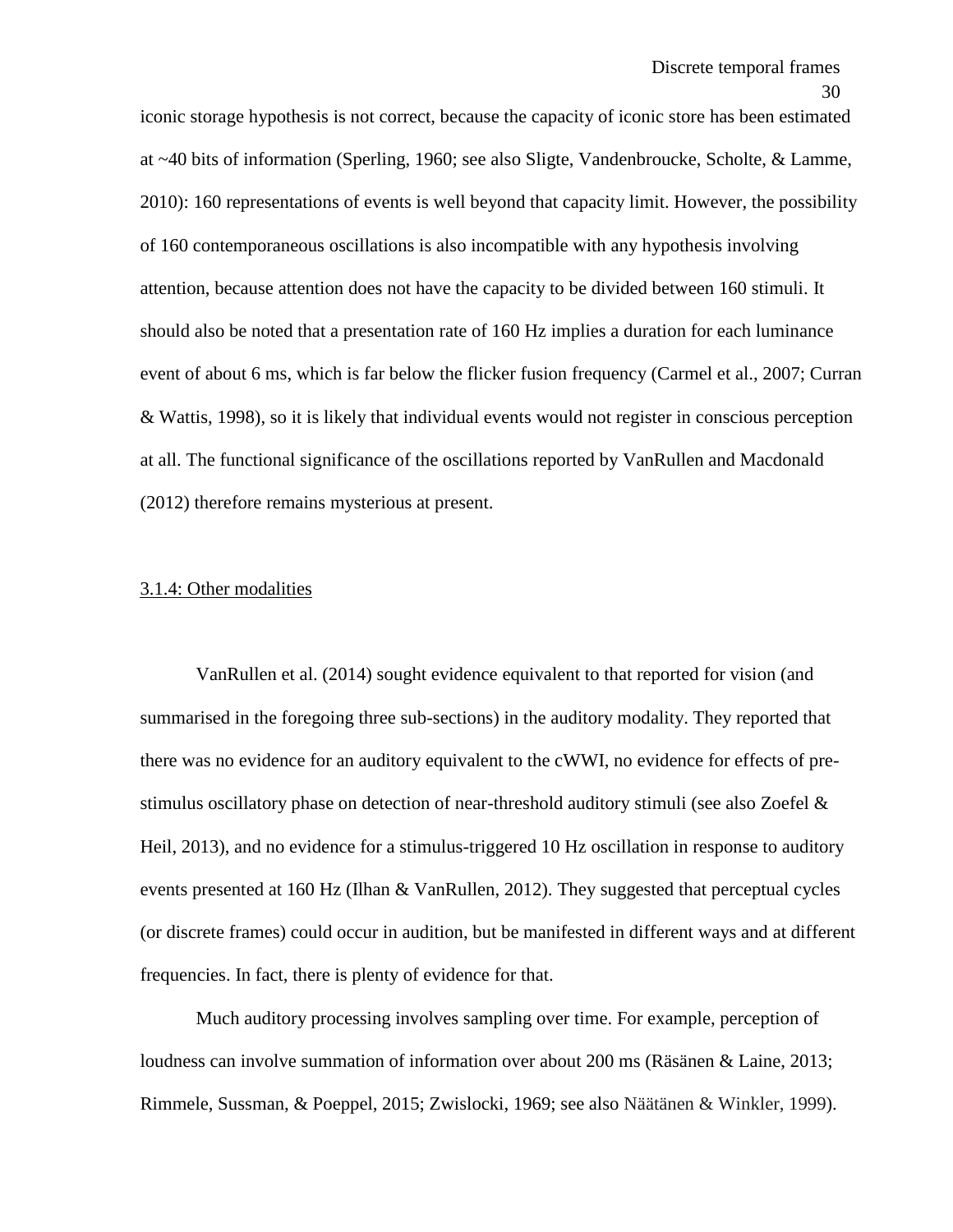This raises the possibility that periodic oscillations have a functional role in temporal integration of auditory information. Taking speech perception as an example, it has been shown that speech sounds have a hierarchical set of temporal structures ranging from low level features such as formant transitions on a time scale of 20 - 40 ms, equivalent to an oscillatory frequency in the range of 25 - 50 Hz (Poeppel, 2003; Rosen, 1992), to syllables and whole words on a time scale of hundreds of milliseconds (Chait, Greenberg, Arai, Simon, & Poeppel, 2015; Poeppel, 2003), and even beyond to narrative units on a scale of many seconds (Hasson, Chen, & Honey, 2015). Chait et al. (2015) made a case that speech signals are analysed on multiple time scales and that information generated by these analyses is integrated to form speech percepts. It would seem plausible, then, that periodic oscillations might have functional significance in analyses of speech components such as syllables that have consistent durations.

 Several studies have found evidence for stimulus-triggered oscillations in response to speech input. Mai, Minett, and Wang (2016) reviewed evidence for the involvement of oscillations at 4 - 8 Hz (theta), 13 - 30 Hz (beta), and 30 - 50 Hz (gamma). In their own study they found associations between phonological processing and delta and theta (for both words and non-words), beta associated possibly with memory processing and auditory-motor interactions, and gamma possibly associated with lexical memory retrieval (to do with distinguishing words from non-words). These results at least hint at functional roles for oscillations in speech processing, including adding meaning to speech representations as well as analysing the temporal structure of speech. Ortiz-Mantilla, Hämäläinen, Realpe-Bonilla, and Benasich (2016) showed changes in EEG responses to native and non-native phonemes between 6 and 12 months of age. They suggested that theta oscillations support syllable processing, which is consistent with the fact that theta oscillation frequencies approximately match typical syllable durations (Giraud & Poeppel,  $2012$ ), and that gamma oscillations

<sup>31</sup>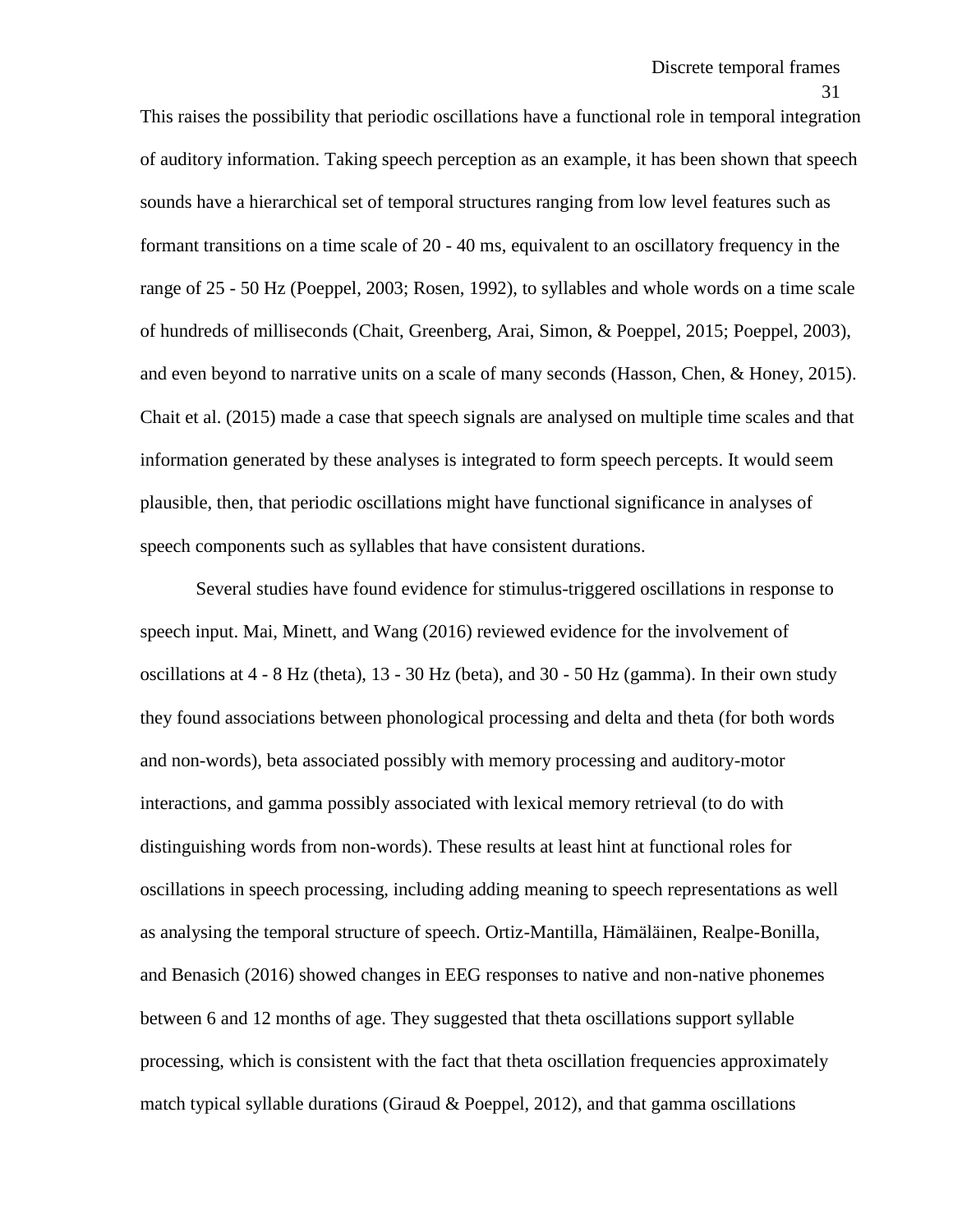"underlie phonemic perceptual narrowing, progressively favouring mapping of native over non-native language across the first year of life" (Ortiz-Mantilla et al., 2016, p. 12095). It is noteworthy that none of the research has implicated alpha.

 The main problem with the proposed association between temporal levels of speech organisation and oscillatory frequencies is that the duration of elements in speech is not fixed. Syllables, for example, vary in duration by 150 ms or more (Hickok & Poeppel, 2007), and these variations occur continuously through ongoing speech. Giraud and Poeppel (2012) have proposed that salient points in speech input, such as boundaries between syllables or words, reset the phase of the relevant oscillation. This would presumably mean that the phase is reset at each boundary except when two or more consecutive syllables have the same duration. In that case, the oscillations would not exhibit regular periodicity. It would make functional sense for oscillations to be reset at unit boundaries, assuming that a single oscillation marks some kind of processing unit. A study by Kösem, Basirat, Azizi, and van Wassenhove (2016) found that high frequency oscillations (including gamma) showed phase shifts as a function of the spoken word, supporting the hypothesis of Giraud and Poeppel (2012) that gamma oscillations are associated with encoding of phonemes. However, the low frequency oscillations they observed (delta and theta) did not seem to match the temporal features of the acoustic structures they were supposed to be tracking. They suggested that the low-frequency oscillations represented attentional modulation of acoustic processing, not chunking of semantic units.

 This is a large and complex literature (see, e.g., Zoefel & VanRullen, 2015), but the research does have some import for the discrete frame issue. First, the differences in salient oscillatory frequencies between vision and audition add further weight to the case against general discrete frames of conscious perception. The speech perception findings are specific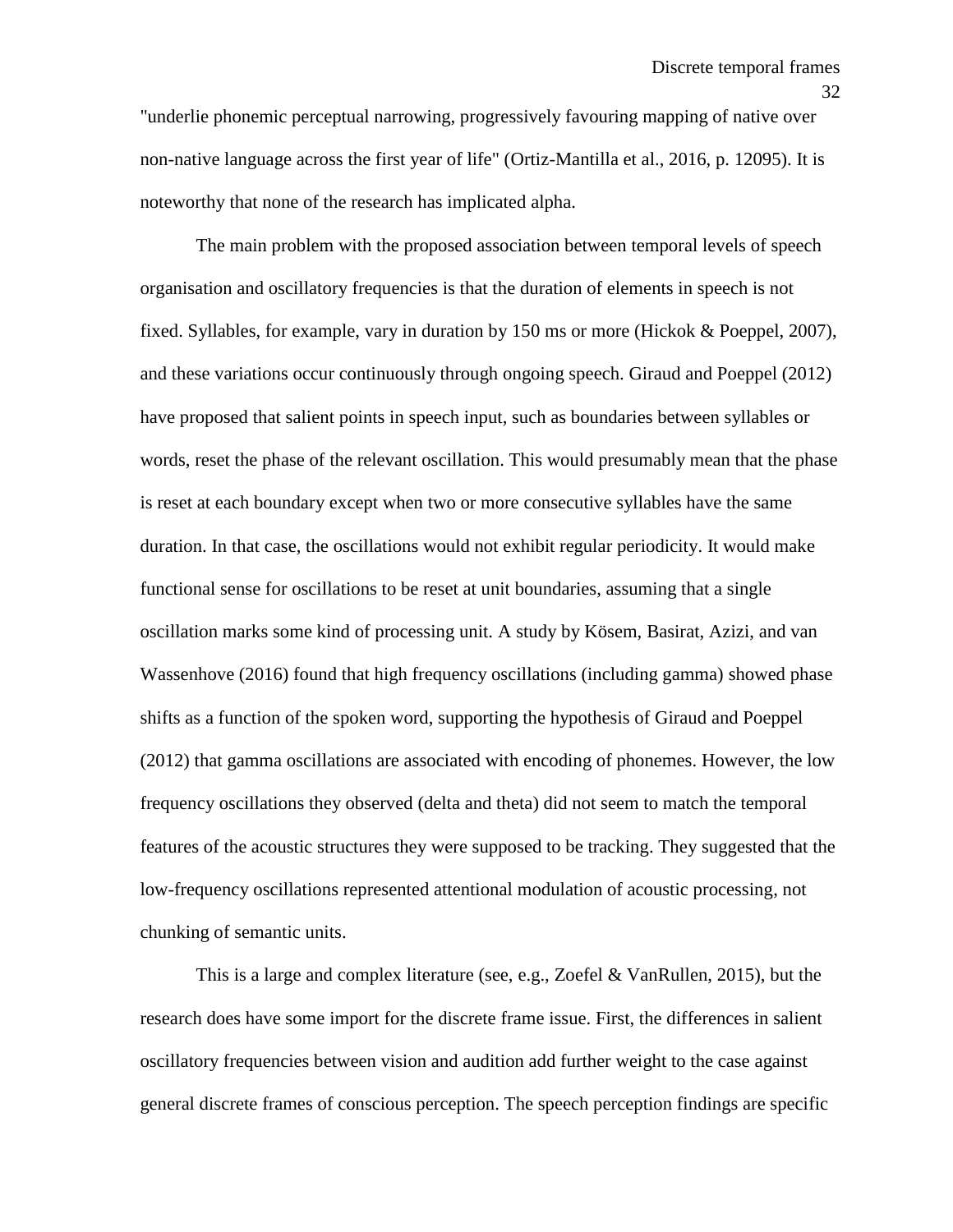to speech processing, in particular in the fact that they are entrained or reset by relevant features of speech input. And, while they may mark fluctuations in attentive sampling, they do not seem to mark boundaries between temporally unitary and meaningful percepts, which is what would be expected of discrete frames of perception. This undermines the case that periodicity in attentive sampling or attention switching indicates discrete frames in conscious perception.

 One more study is relevant in this context. Baumgarten et al. (2015) investigated the relationship between oscillations and temporal discrimination in the sensorimotor modality. They found that correct detection of two (versus one) somatosensory stimuli depended on the phase of beta oscillations, in the range 8 - 20 Hz, though with the greatest effect between 14 and 18 Hz. Detection rate rose from 40% at one phase to more than 70% at the opposite phase. The authors argued that the results supported a hypothesis of discrete sampling, such that if two stimuli are presented within a single sampling period they are experienced as one, but if they are presented either side of a frame boundary they are experienced as two. This result again shows effects of modality-specific periodicity, because the critical oscillatory frequency differs from that most often found in vision. However, discrete sampling is not the same as discrete frames of conscious perception. It is likely that the beta oscillation does mark periodic variations in something relevant to temporal discrimination: that something might be receptivity to input, as proposed by VanRullen (2016; VanRullen et al., 2014) or the cortical excitability hypothesis (Harter, 1967; Lindsley, 1952). If reduced attention means a reduction in processing resources applied to input information, then temporal differences are less likely to be detected during the reducted receptivity phase of the cycle. That has no necessary implication for whether or not conscious percepts are organised in discrete successive frames. They are just two different things.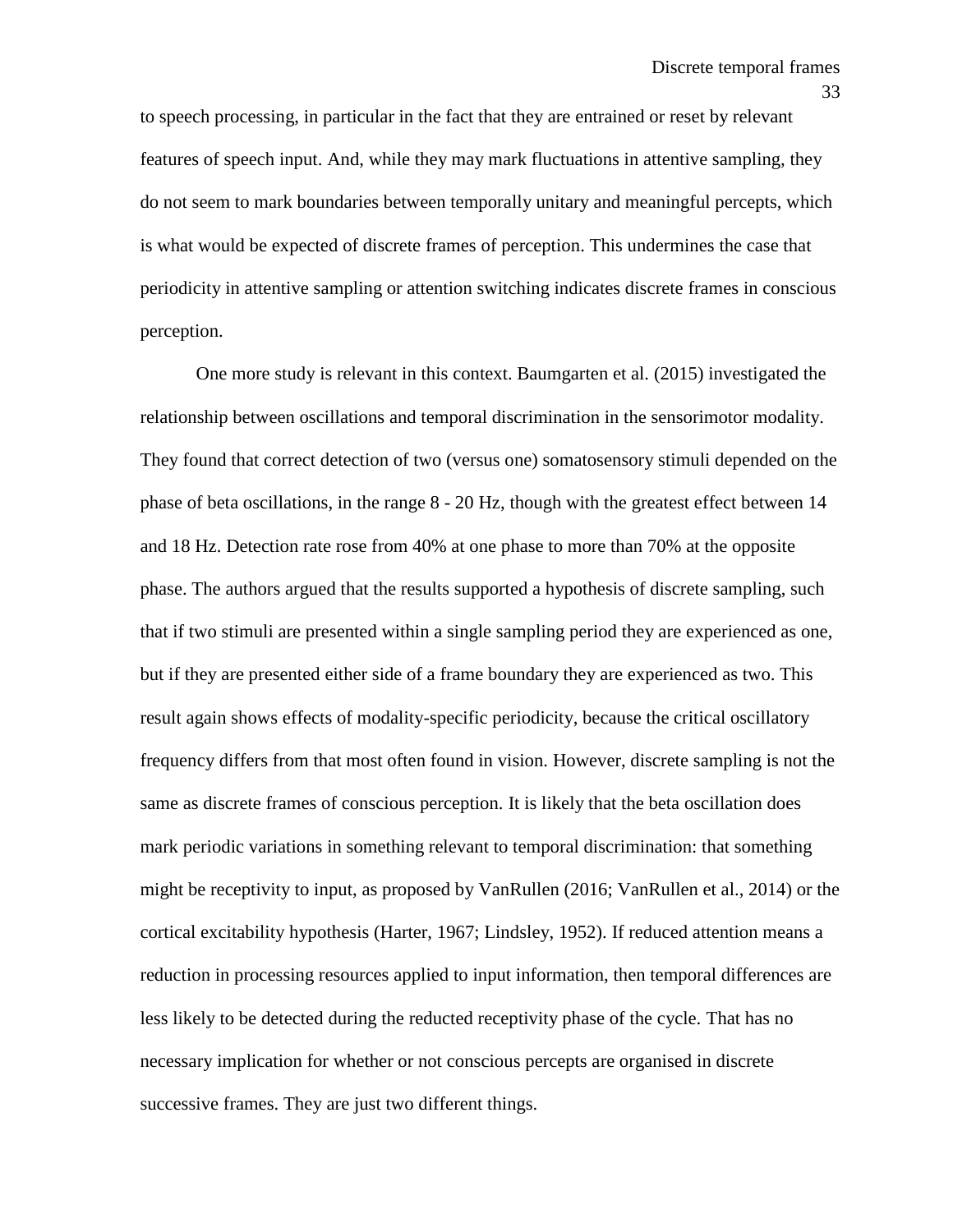## 3.1.5: "Visual trails"

 The term "visual trails" was used by Dubois and VanRullen (2011) to refer to a specific effect that sometimes occurs after taking certain drugs, such as LSD and nefazodone. The effect is not a trail in the sense of a continuous image or a streak, but a series of discrete images that persist behind a percept of a moving object and gradually fade, usually in no more than a few seconds but persisting for as much as one minute in at least one case (Ihde-Scholl & Jefferson, 2001). Dubois and VanRullen suggested that the periodic nature of the images in the trails could relate to periodic activity in motion perception. Thus, if visual perceptual processing generates a series of discrete frames, then the effect of the drug could be to perpetuate information from previous frames so that they are retained in conscious perception, or to disrupt the normal process of suppression of previous frames. In that case, the evidence of visual trails could support the hypothesis of discrete frames in conscious visual perception.

 Dubois and VanRullen (2011) acknowledged other possible interpretations of visual trails. They discussed the possibility of visual streak suppression, discussed earlier (Anstis et al., 1999). If the visual streak suppression mechanism failed then one might expect perceptual elongation of objects along the axis of motion. As the term "streak" suggests, however, this would not yield a trail of distinct images of objects, but just a perceptual distortion of the moving object, or possibly a smear behind its trailing edge.

 Visual trails are just one entry in a catalogue of visual disturbances involving multiplication or extension of moving objects (Bender, Feldman, & Sobin, 1968; Gersztenkorn & Lee, 2015; Yun, Lavin, Schatz, & Lesser, 2015). The general category is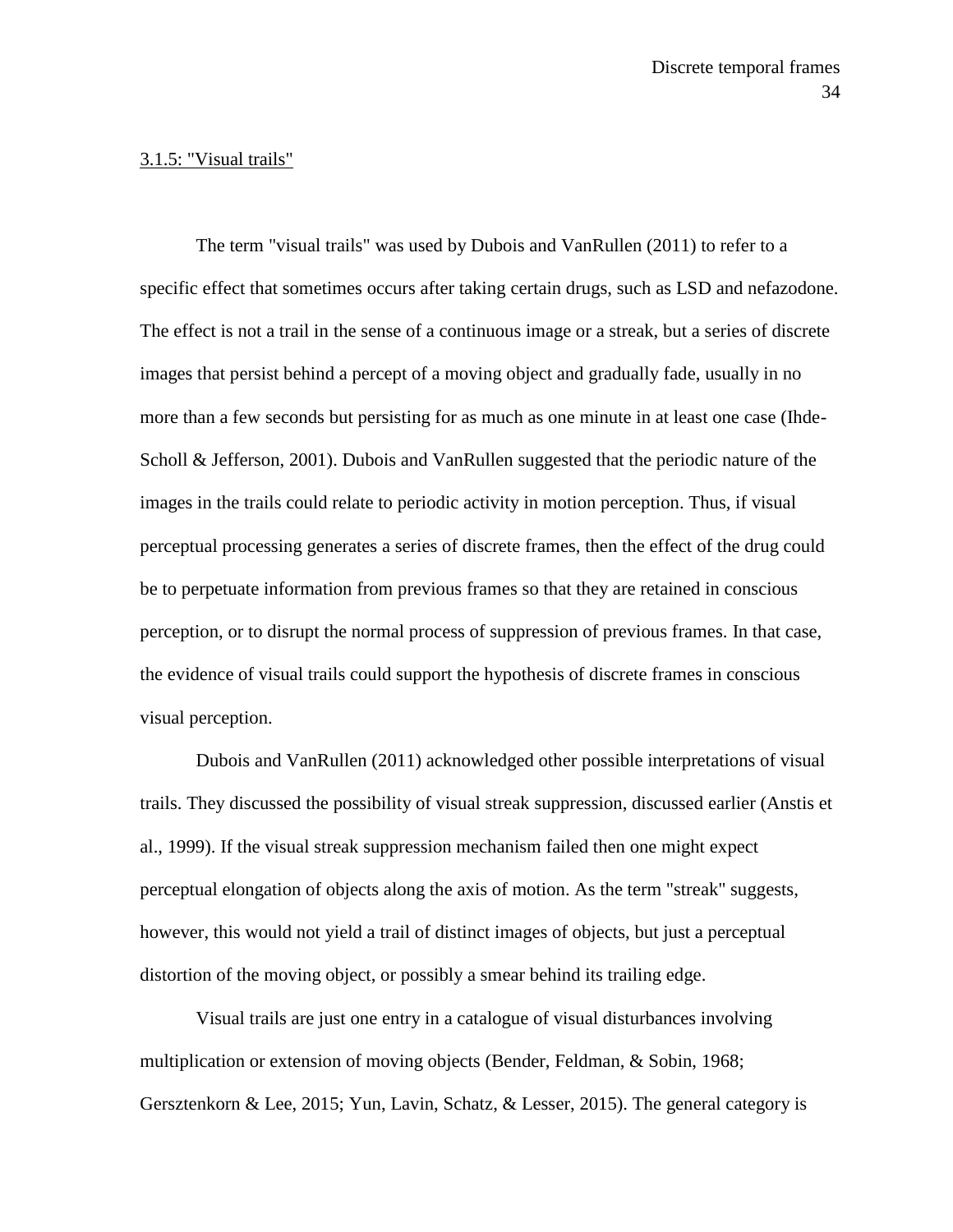palinopsia, defined by Bender et al. (1968) as "the persistence or recurrence of visual images after the exciting stimulus object has been removed" (p. 321). This definition implies that the condition is not confined to the perception of moving objects, and indeed one of the patients described by Bender et al. found that an image of an object looked at, such as a clock, would persist no matter where she looked, even if she closed her eyes. The cases discussed by Bender et al. show that palinopsia is often associated with other disorders of vision such as illusory distortion of objects, and they commented: "Palinopsia never occurred as an isolated sign" (p. 330). Gersztenkorn and Lee (2015) described eight categories of palinopsia, of which visual trailing is one, and they also described several other types of visual disturbance often associated with palinopsia; akinetopsia was one of these.

 Palinopsia has many causes, including brain lesions, epilepsy, metabolic disease, inflammatory demyelination in multiple sclerosis, migraine, some illicit drugs, and some prescription drugs. Of course those are global causes that do not specify changes in visual information processing. However, as Gersztenkorn and Lee (2015) pointed out, there are mechanisms in visual perception that operate to maintain sharp and distinct visual images during eye movements and perception of moving objects; these include visual streak suppression (Anstis et al., 1999) and visible persistence (Di Lollo, 1977; Farrell, 1984). Gersztenkorn and Lee suggested that the initiating causes of palinopsia may act by creating what they called "persistent, diffuse, neuronal hyperexcitability" (p. 6), and that this could produce failures of visual masking and visual streak suppression. A simulation by Kilpatrick and Ermentrout (2012) supported this line of reasoning. This explanation does not seem to account for the occurrence of discrete images of the object, but would be more likely to produce extensive smearing or streaking. However, the hypothesis of general perseverance of previous discrete frames does not account for the effect either. This is because most of the

<sup>35</sup>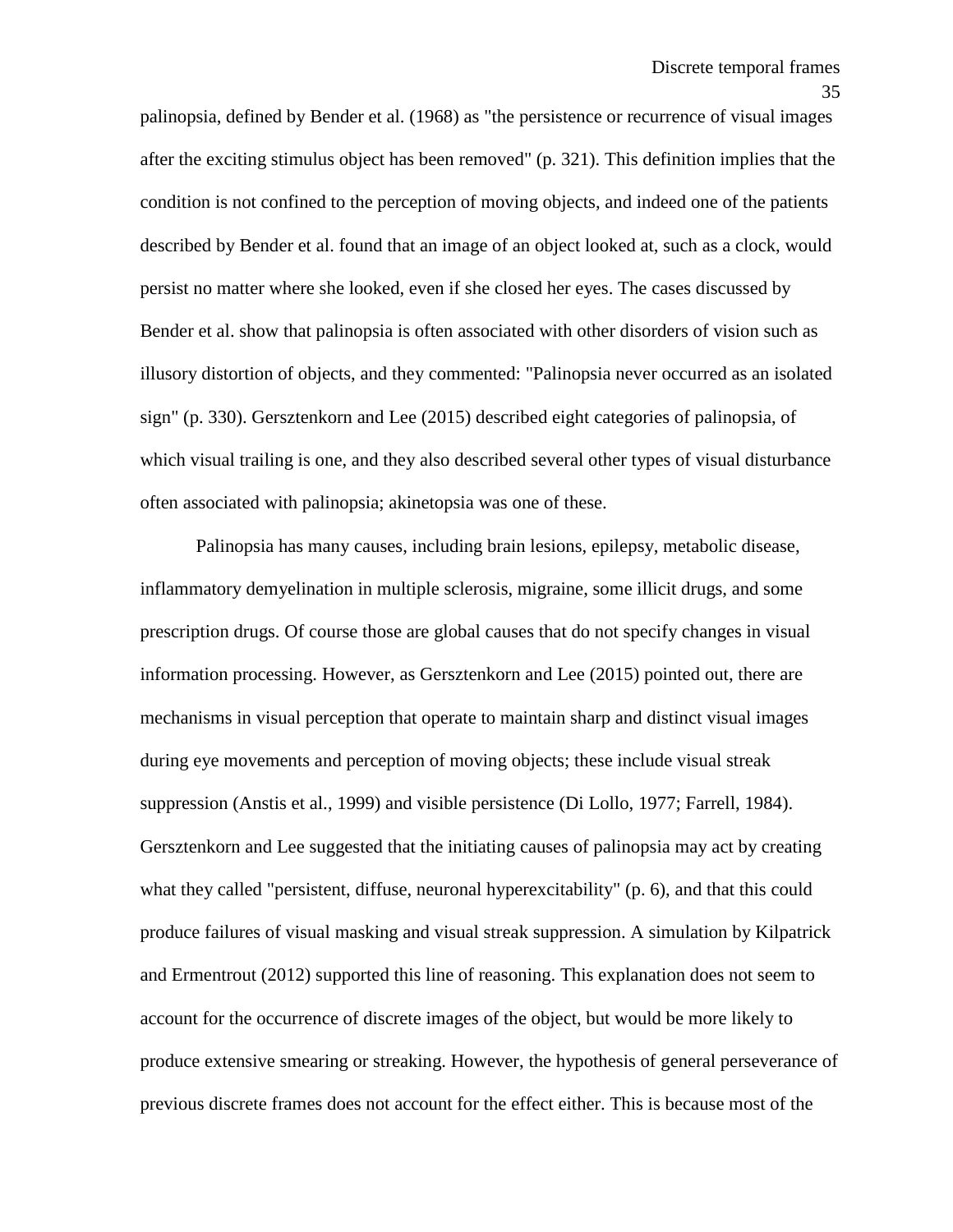visual field moves on as normal, but the visual trail is superimposed on it, and clearly represents just a portion of the preceding visual percept. In fact the trails are sometimes very specific: Yun et al. (2015) discussed a patient who reported visual trails with her own arm movements but not with her leg movements nor with anything else. It would be hard for a discrete frame interpretation to account for this very local effect.

 At present, then, palinopsia in general, and visual trails in particular, constitute an intriguing set of malfunctions in visual processing that has no satisfactory explanation. Their relevance to the discrete frame hypothesis is unclear at present but further investigation of them, particularly at the neurophysiological level, could potentially reveal more about framing, sampling, or updating in visual processing.

## 3.1.6: Overview of the attentive sampling hypothesis

 There is strong evidence for effects of pre-stimulus oscillations at a frequency of about 7 Hz on detection of near-threshold visual stimuli (VanRullen, 2016). This is consistent with the hypothesis that attention samples stimulus information periodically, or more probably a less extreme hypothesis in which the degree of attentive engagement with stimulus information fluctuates periodically. There is also evidence for effects of oscillations at various other frequencies, particularly in modalities other than vision. That evidence is not consistent with the hypothesis of a general discrete frame for the whole of conscious perception on the time scale of the 7 Hz oscillation. One possibility that is consistent with the research evidence is that there are local discrete frames in perception, where "local" may mean modality-specific or process-specific. However, the oscillations account for only a small proportion of the variance in perceptual detection: the spotlight of attention may wax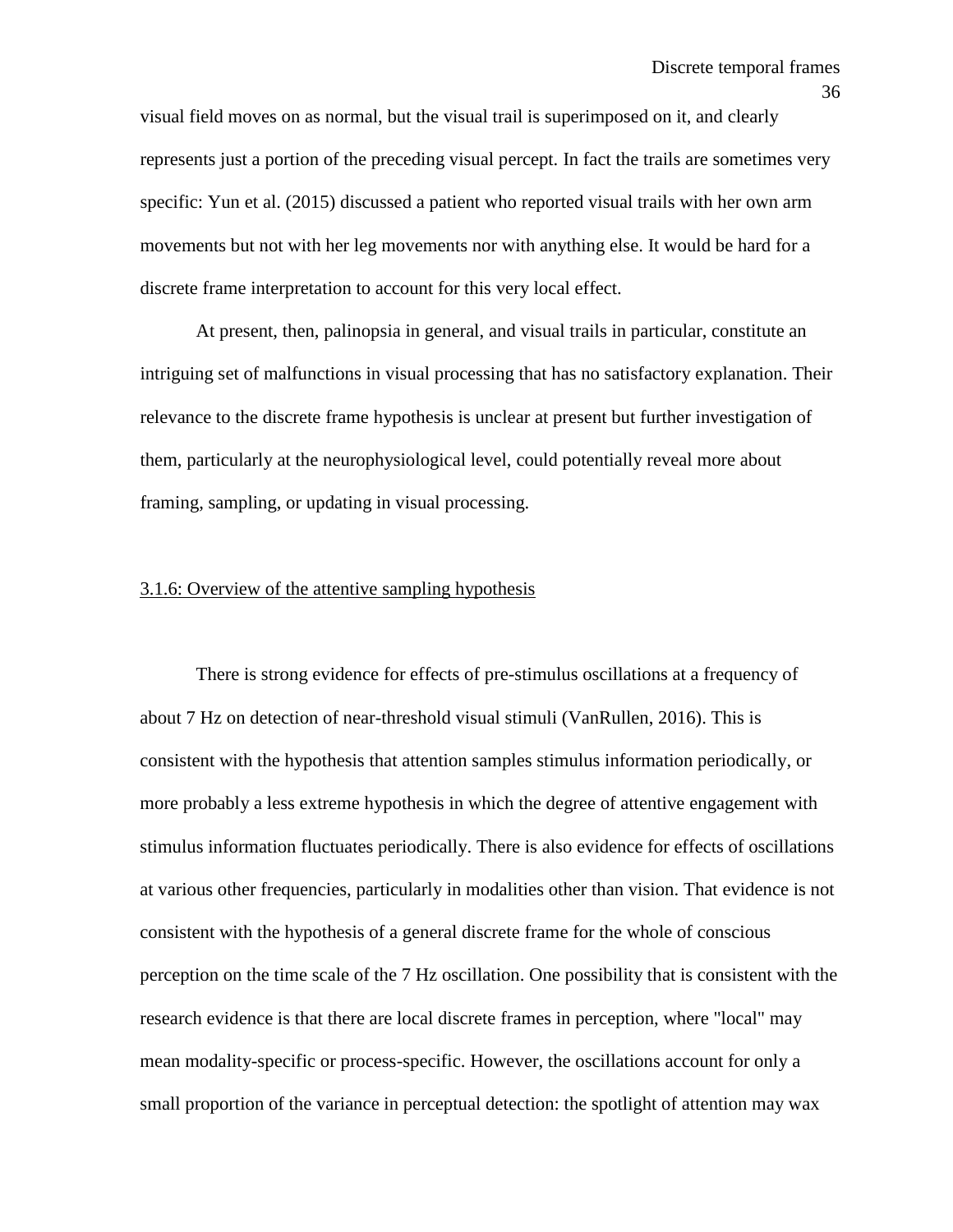and wane a little, but does not switch on and off, so it is not clear that attentional fluctuations mark definite boundaries between frames. Finally, if attentive processing does proceed in oscillations, this does not entail that conscious perception does the same. Percepts may be maintained continuously but modified periodically (and locally), and it is not clear that modifications of different perceptual features are temporally co-ordinated.

#### 3.2: The cinematic theory of cognition

 The cinematic theory of cognition was developed in several papers by Freeman and colleagues (principally Freeman, 2004, 2006; Kozma & Freeman, 2017). Here I shall focus mainly on the most recent version, by Kozma and Freeman (2017). The basis for the theory is the observation of large-scale co-ordination in cortical activity, manifested as cyclical periods of high amplitude (about 100 - 200 ms in duration) separated by brief episodes  $(\sim 20 \text{ ms})$  of low analytic power, called null spikes. Null spikes does not mean that nothing is going on, only that neural activity is not co-ordinated. Kozma and Freeman argued that the high amplitude phases are metastable patterns carrying cognitive (or perceptual) content in the form of frames, while the low analytic power episodes mark breaks or "shutters" between successive frames. The shutters mark periods of receptivity to new input in which neurons process input individually: thus, frames of perception reflecting a synchronised, metastable representation are established, maintained for a brief period, and then replaced by new frames constructed by ordering the output of individual neurons. This is, of course, a greatly oversimplified rendition of the model. I am concerned mainly to get across the central contention of the model that perception proceeds in global frames separated by "shutters" in which perception is temporarily shut off and a new frame is in the process of construction.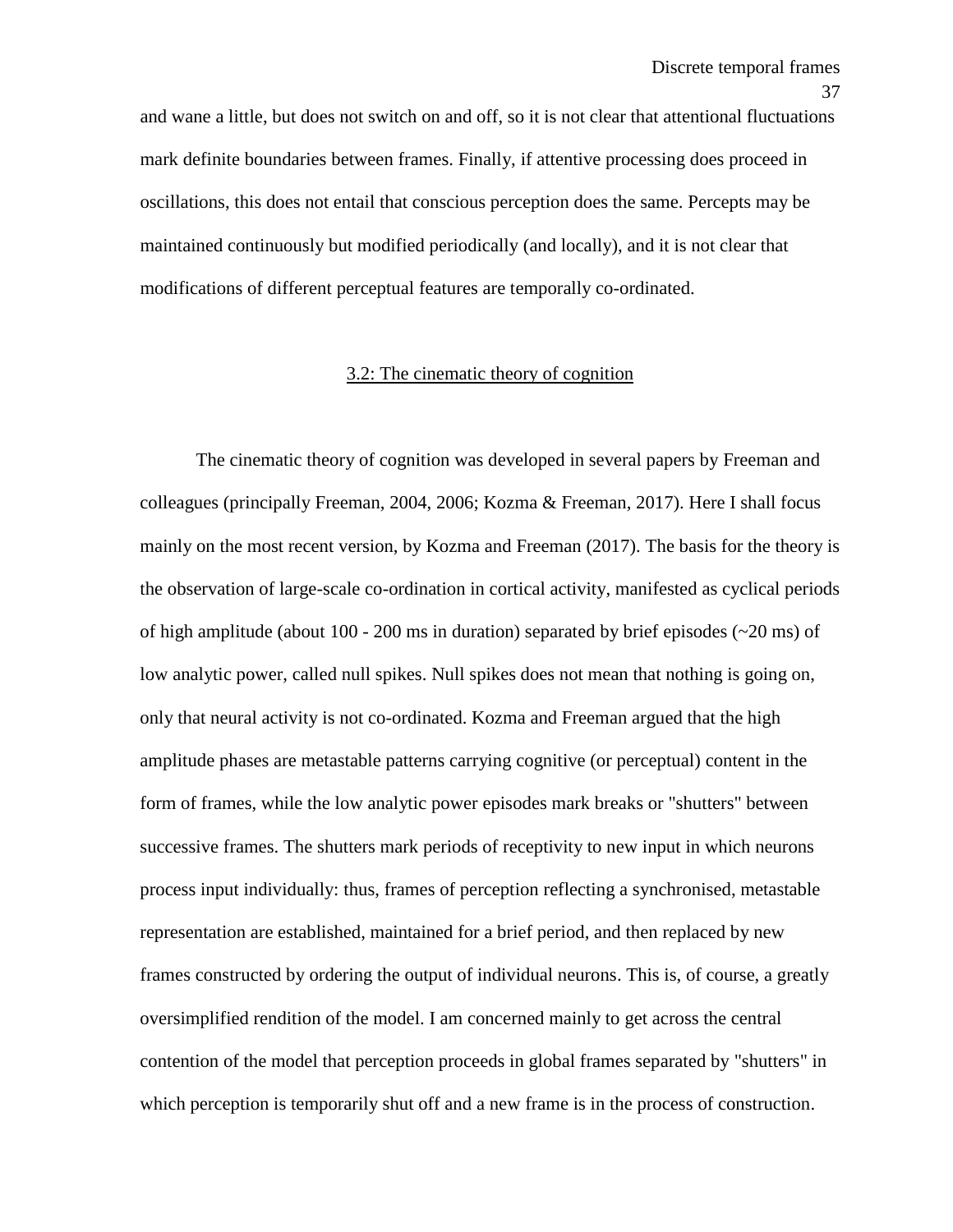Conscious percepts consist of frames separated by phase transitions between disordered and ordered activity.

 The predictions of the model for the content of percepts are not entirely clear. The frame hypothesis seems to imply that each frame is a static representation, since it does not itself change until it is shut down and replaced. However, that need not be the case, because there could be a static representation of information about ongoing change. In that case, evidence for temporal discrimination on a time scale shorter than that of a frame need not be disconfirmatory for it because the temporal discrimination could be made in perceptual processing and then inserted as a piece of information into the frame currently under construction.

 The authors did not discuss perception beyond claiming that the amplitude patterns are frames of cognition, and offered no evidence for the central claim about the frame-like nature of perception. For that reason it is difficult to know what sort of evidence would falsify the model. It would appear to be compatible with other interpretations, for example the attentive sampling interpretation under which attention waxes and wanes (in this case possibly to zero during the "shutter" periods) but percepts are maintained continuously. There are at least four problems that the model would have to address.

 First, the frames identified by Kozma and Freeman have long durations, up to 200 ms. It is not clear, therefore, how the model can accommodate the evidence of temporal discrimination thresholds on the order of 5 ms, which will be discussed in more detail in section 4.2.

 Second, the long duration of frames reawakens the problem of jerkiness discussed in the introduction. As far as vision is concerned, the frame duration is far beyond the flicker fusion frequency, which would seem to imply some form of jerkiness representing the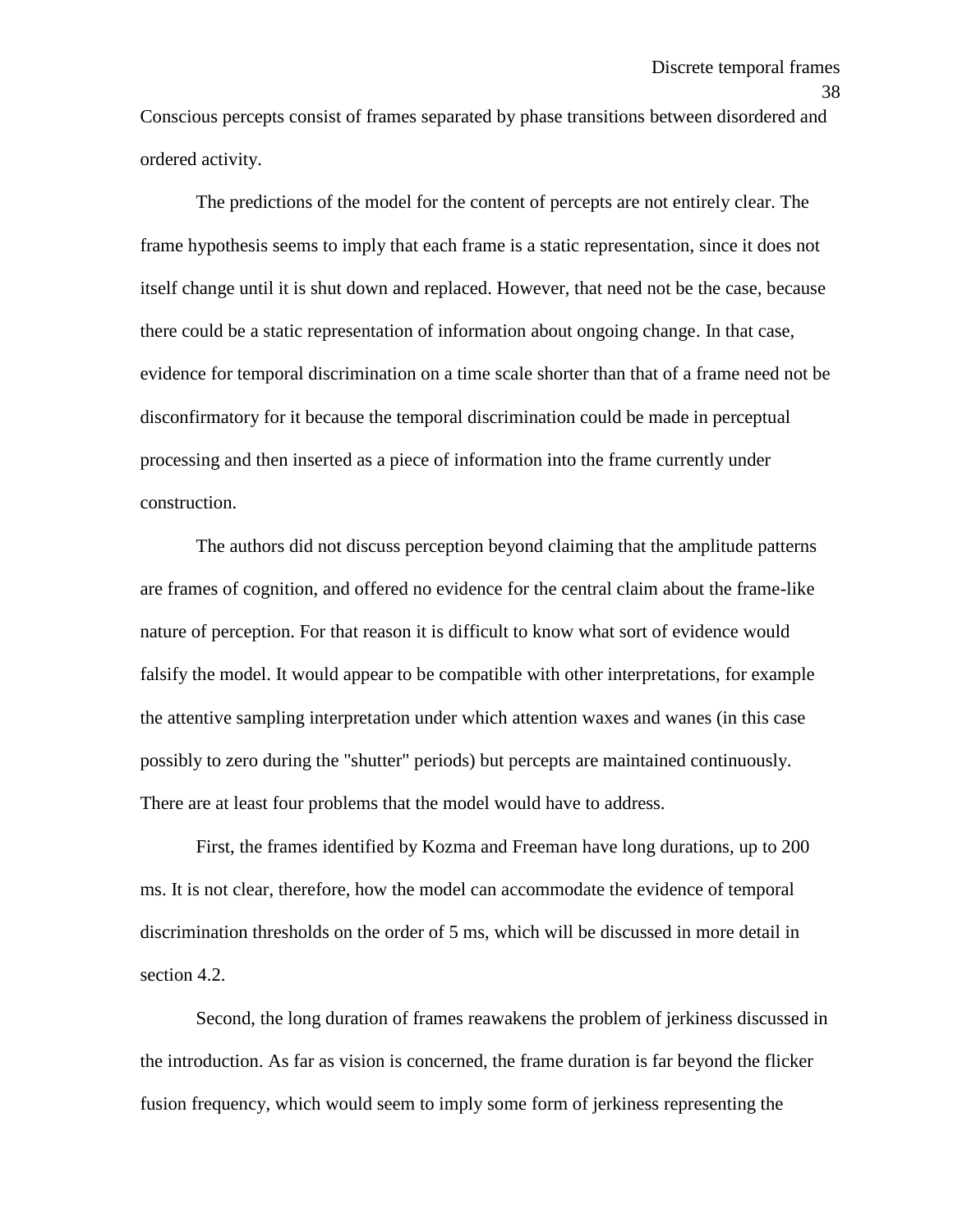transitions between frames. It is possible that the jerkiness could be obviated by some form of model-fitting that would interpolate links between one frame and the next: presumably those links would involve postdictive filling-in of the absence of information during the phase transition, so that the current frame always looks back and sees continuity with the previous frame (metaphorically speaking). At least, the account requires some sort of explanation for the absence of subjective jerkiness.

 Third, the long frame duration of 100 - 200 ms is not confirmed by the results of a study by Pockett et al. (2011). Pockett et al. found periodic fluctuations in the brains of people who were awake but had no specific task to do, that did not occur in the brains of anaesthetized patients. Pockett et al. interpreted these in a way that is consonant with the cinematic theory of cognition, with short periods of minimal activity (null spikes) separating longer periods apparently representing large-scale co-ordination in activity. However, the periodicity was 50 - 100 ms. This difference in frame durations between what otherwise appear to be similar accounts and similar kinds of evidence needs to be explained.

 Fourth, if the whole of perception proceeds in discrete frames, as the account seems to imply, then those frames would have to be maintained continuously during the waking state. There is no evidence for that: on the contrary, there is evidence that oscillations on the time scale proposed by the authors as marking frames do not occur continuously. A simple illustration is the study by Smith, Gosselin, and Schyns (2006) that will be discussed in the next section, showing that one version of a visual stimulus generated oscillations in the theta range and another generated oscillations in the beta range. I should also point to the evidence reviewed above that oscillation frequencies vary between modalities.

 There is no reason to doubt that the oscillatory patterns described by Freeman and colleagues are pervasive and probably functionally important in information processing, but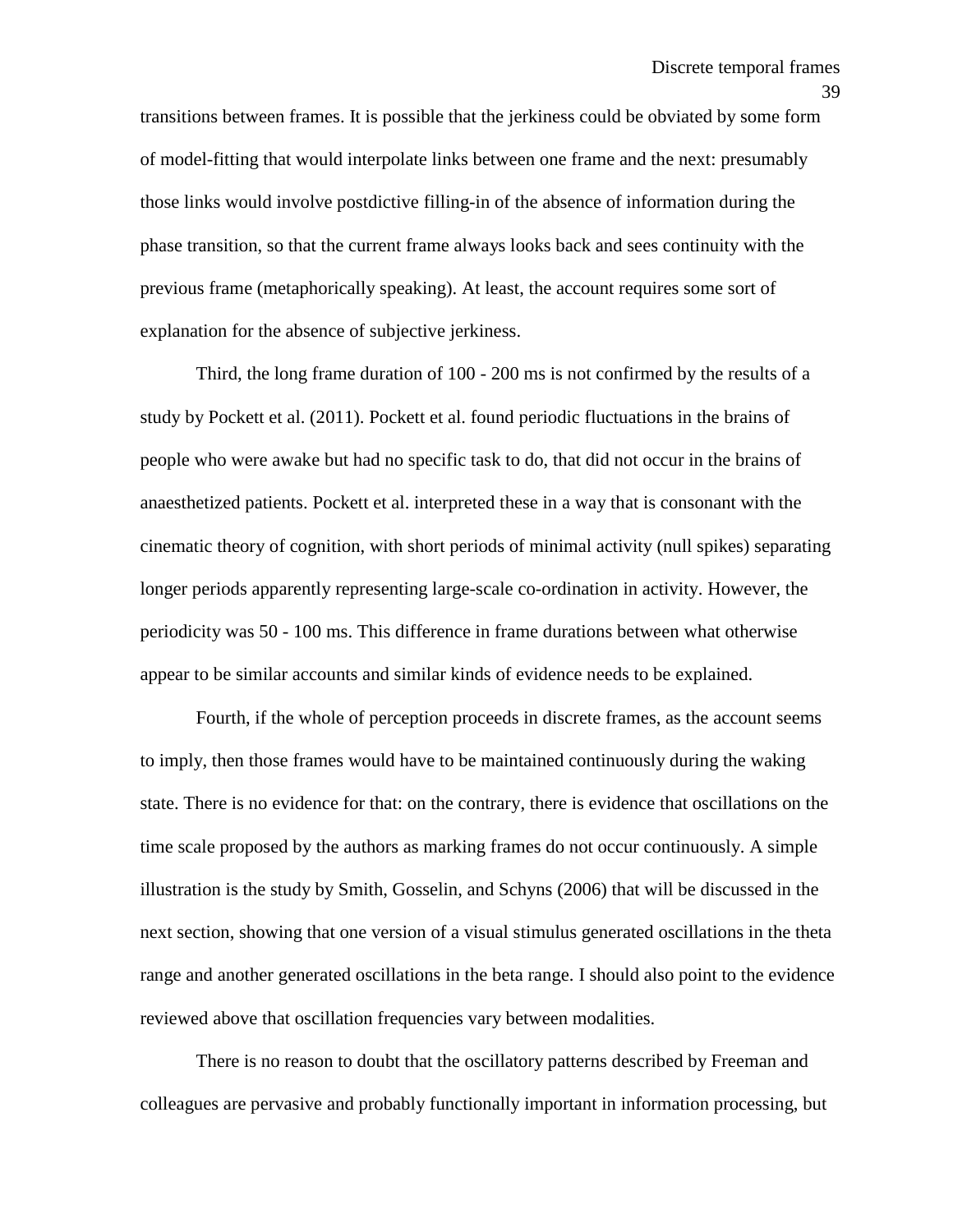there is as yet no clear evidence that the oscillatory patterns indicate cinematic frames of conscious perception, and there are several problems for that hypothesis to address.

#### 3.3: A broader look at EEG evidence

 The two recent proposals discussed so far have both drawn on EEG evidence as support. Some authors additional to those discussed above have also proposed variants of the frame hypothesis based on regular oscillations (Joliot, Ribary, & Llinás, 1994; Lehmann, Faber, Gianotti, Kochi, & Pascual-Marqui, 2006; Lehmann, Ozaki, & Pal, 1987; Pockett et al., 2011). A thorough survey of EEG research is far beyond the scope of this paper: my aim is just to make a few observations that are of relevance to the discrete frame hypothesis. Is it possible that any kind of repeating pattern in EEG data could mark the occurrence of discrete frames of conscious perception?

 One problem with assessing the status of EEG evidence with regard to the discrete frame hypothesis is that there are numerous other hypotheses about the functional significance of EEG waveforms. For example, many studies have shown that oscillations are associated with attentive processing, related to co-ordination of activity across different areas of the brain and temporal segmentation of the processing of stimulus information (e.g. Bazanova & Vernon, 2014; Doesburg, Roggeveen, Kitajo, & Ward, 2008; Hanslmayr, Gross, Klimesch, & Shapiro, 2011; Jensen, Gips, Bergmann, & Bonnefond, 2014; Klimesch, 2012; Lisman & Jensen, 2013; Mathewson, Lleras, Beck, Fabiani, Ro, & Gratton, 2011; Myers, Stokes, Walther, & Nobre, 2014; Roberts, Hsieh, & Ranganath, 2013; Tallon-Baudry, 2012; Walz, Goldman, Carapezza, Muraskin, Brown, & Sajda, 2015; Weisz, Hartmann, Muller, Lorenz, & Obleser, 2011). I shall briefly discuss two hypotheses, both concerning alpha.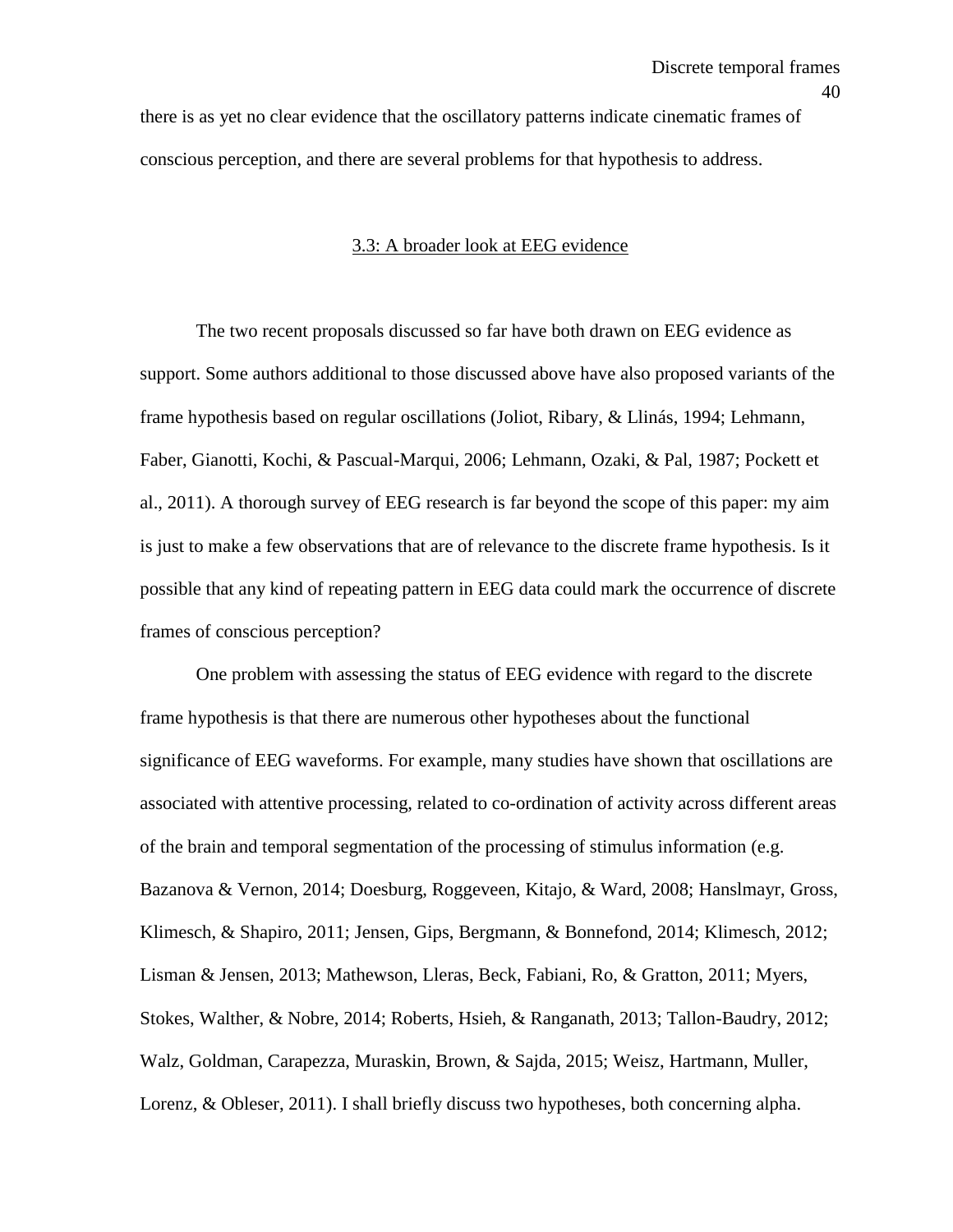One hypothesis is the cortical excitability hypothesis mentioned in the section on early proposals. The functional interpretation of periodic fluctuations in cortical excitability is not fully understood, but I shall briefly mention one proposal for illustrative purposes. Lange, Keil, Schnitzler, van Dijk, and Weisz (2014) argued that cortical excitability affects stability of perceptions. Stability is high when alpha power is high and low when alpha power is low. In support of this they discussed a study by Strüber and Herrmann (2002) who used an alternating dot pattern that could give rise to a percept of either horizontal or vertical motion, and reversals in the direction of perceived motion occurred apparently spontaneously. Strüber and Herrmann found that perceptual reversal was more likely to occur when alpha power was low than when it was high. This suggests that stability is high when alpha power is high, and receptivity to new processing is higher when alpha power is low. This was specifically for endogenous (spontaneous) alpha, not for alpha triggered by the stimulus. Lange et al. argued that the results of several other studies in both vision and audition supported the perceptual stability hypothesis, including VanRullen et al. (2006). In effect, there is a trade-off between stability and precision in perception, and at states of high excitability (low alpha power) precision analysis dominates, resulting in increased likelihood of change in the percept, whether that change be improved accuracy or a perceptual reversal in an illusory bistable figure.

 Another hypothesis is that alpha represents a periodic shift between attentive processing of relevant stimuli and active suppression of irrelevant stimuli, or prioritising stimuli for attentive processing (Gleiss & Kayser, 2014; Jensen, Bonnefond, & VanRullen, 2012; Jensen et al., 2014; Payne & Sekuler, 2014). The amount of information in sensory input per unit time is far greater than the brain's capacity to process it, so information is selected according to processing priorities. This selection process involves suppression of

<sup>41</sup>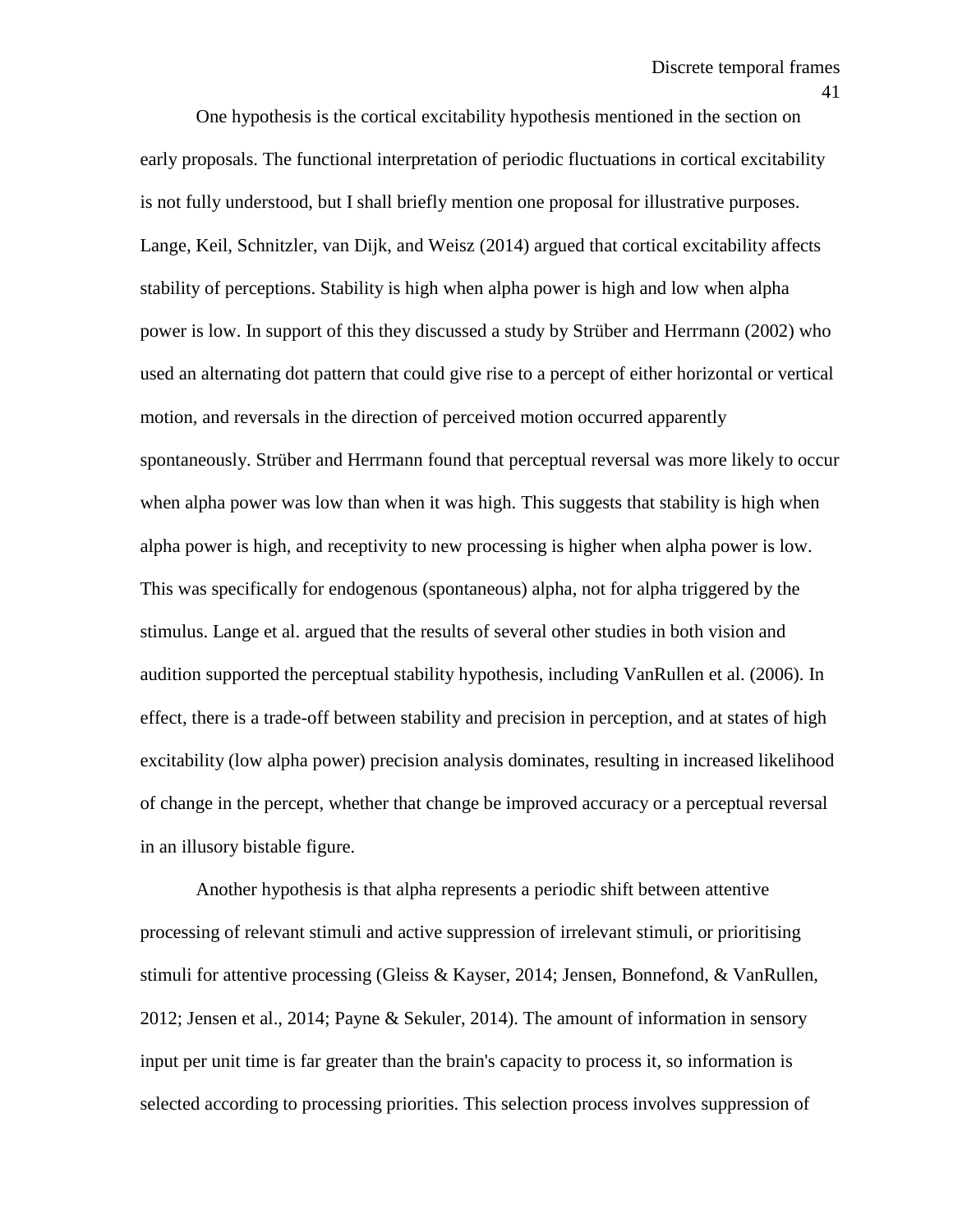low priority information. The authors cited here have argued, in different ways, that selecting, prioritising, and suppressing information depending on relevance or importance is a function of alpha, and that the oscillation represents cycling between selecting relevant information and suppressing irrelevant information.

 These hypotheses illustrate the general point that alpha is involved in maintenance and adjustment of percepts, such that changes are more likely to occur at some times than at others. Change is probabilistic: there is perhaps no time at which a percept cannot be changed, and no time at which change must always occur. This is consistent with the finding that the amount of variability in perception that is accounted for by oscillatory phase or power is small (VanRullen, 2016). The functional significance of oscillations can be elucidated without reference to discrete temporal frames of perception. That in itself is not sufficient to disprove the EEG version of the frame hypothesis, but the problems listed earlier render it unlikely to be correct. There are two more problems worthy of mention here, both concerned with the requirement that discrete frames of conscious experience should go on all the time in the waking state.

 One problem is that, even within vision, alpha is not triggered by all kinds of stimuli. For example, Smith et al. (2006) made use of a painting with an ambiguous figure that gave rise to bistable perceptions. They created sparse versions of the painting by focussing on specific spatial frequency bandwidths and participants reported which, if either, perception occurred with each stimulus. Smith et al. found that theta waves (4 - 8 Hz) were associated with one perception of the figure and beta waves (12 - 25 Hz) were associated with the other. As was discussed in section 3.1.2, Ronconi et al. (2017) found that perception of one kind of visual stimulus could be predicted from the phase of alpha oscillation (8 - 10 Hz), but perception of another kind could be predicted from the phase of theta oscillation (6 - 7 Hz).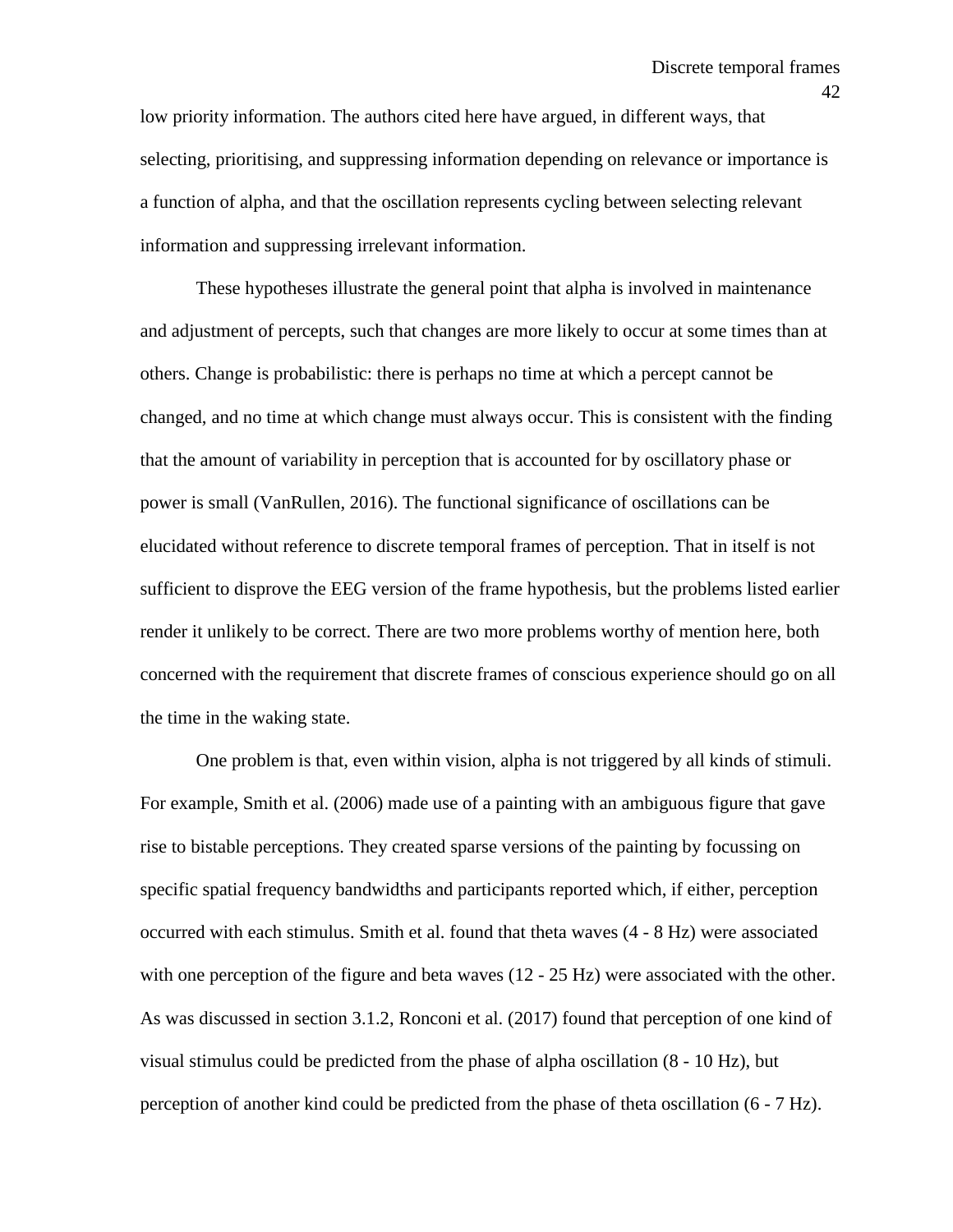Those studies serve to make some important points. In the Smith et al. study, neither of the observed frequencies was in the alpha band, thus showing that alpha does not occur in response to all visual stimuli. The results also show that there is no fixed periodic response to visual stimuli: the periodicity that occurred differed substantially depending on stimulus features, even when (in the Smith et al. study) the experimental stimuli were derived from the same painting. The theta waves observed in one condition do match the 7 Hz frequency that was interpreted by VanRullen and colleagues as indicating the rate of attentive sampling (VanRullen et al., 2007, 2014). However, if attentive sampling was occurring in response to both versions of the stimulus, as seems plausible, it is not clear why the 7 Hz oscillation was not found for the other version. The two studies show that different stimuli trigger oscillations with different frequencies, and that different oscillatory frequencies are functional for different perceptual phenomena. The exact functional significance of the oscillations is a topic that lies outside the remit of the present paper. For present purposes, the specificity of association of different oscillatory frequencies with different perceptual processing tasks is hard to reconcile with the frame hypothesis.

 The other problem is that McComas and Cupido (1999) reported a finding that "approximately 10% of otherwise normal individuals appear to lack  $\alpha$ -rhythms under any circumstances" (p. 1988). The empirical basis for this report is not clear and it should perhaps be regarded as in need of confirmation<sup>5</sup>, but, if valid, it would obviously rule out any hypothesis that alpha could be the basis of discrete temporal frames of perception. It would be valuable to discover whether there is any detectable difference in attentive processing of perceptual information between people who do and do not have alpha. In any case, as was noted earlier, alpha is suppressed when the eyes are opened (Bazanova & Vernon, 2014), yet there is no evident effect of that on conscious perception.

<sup>43</sup>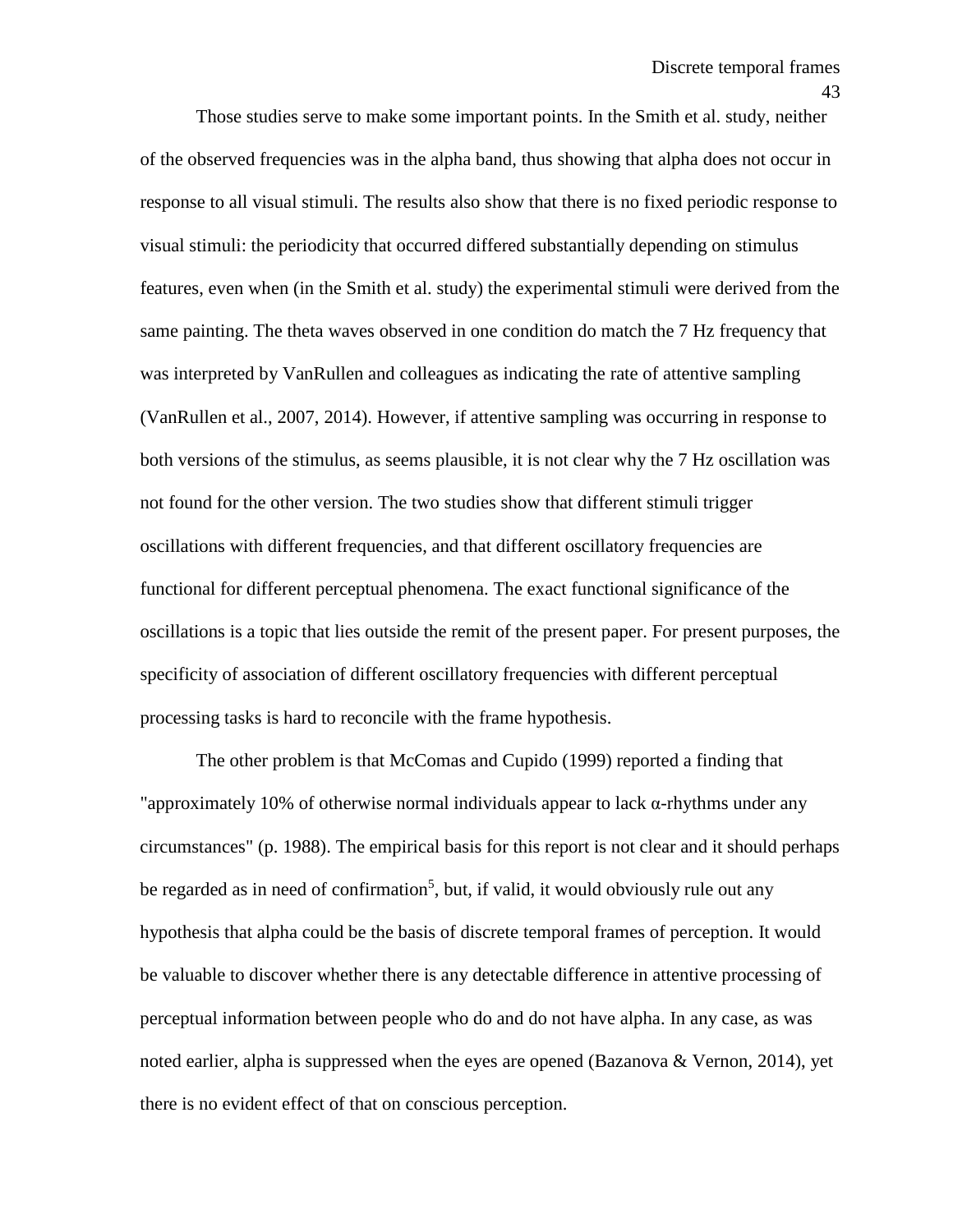Periodic fluctuations in neural activity revealed by EEG waveforms are widespread and occur on multiple time scales, and it is likely that they subserve multiple functions in information processing. However, there is no clear evidence that those functions include constructing discrete frames of conscious perception. Indeed, it is not clear what sort of evidence would support such a hypothesis. Fluctuations in attention go on at a level below that of conscious perception and are compatible with continuity of maintenance and change in conscious perception. And there is no proof that any oscillation, whether endogenous or stimulus-triggered, goes on everywhere and all the time in the waking state. The oscillations observed by Pockett et al. (2011) and by Freeman and colleagues (Kozma & Freeman, 2017) may go on all the time and may be specific to the waking state, but it has not been established that they are connected with conscious perception, and they could relate to some function outside of conscious perception. There could be local, transient discrete frames associated with particular processes or functions, although again there is no clear evidence for such a thing. If that were the case, then one could imagine conscious perception as a concatenated set of local frames starting and stopping and with different and variable periodicities. Even then, the evidence favours the hypothesis that fluctuations are a matter of degree, and are not like on/off switches. Attention does not switch on and off seven times a second; instead, its level of activation varies in a continuous and periodic way (e.g. Landau & Fries, 2012). New information is more likely to be registered at some times than at others; change to a percept is more likely to occur at some times than at others. That is, perhaps, as close to discrete frames as EEG oscillations get.

 There are clearly many hypotheses about the functional significance of EEG oscillations that do not require reference to discrete frames. However, as I observed when reviewing research on the attentive sampling hypothesis, the processes that operate cyclically

<sup>44</sup>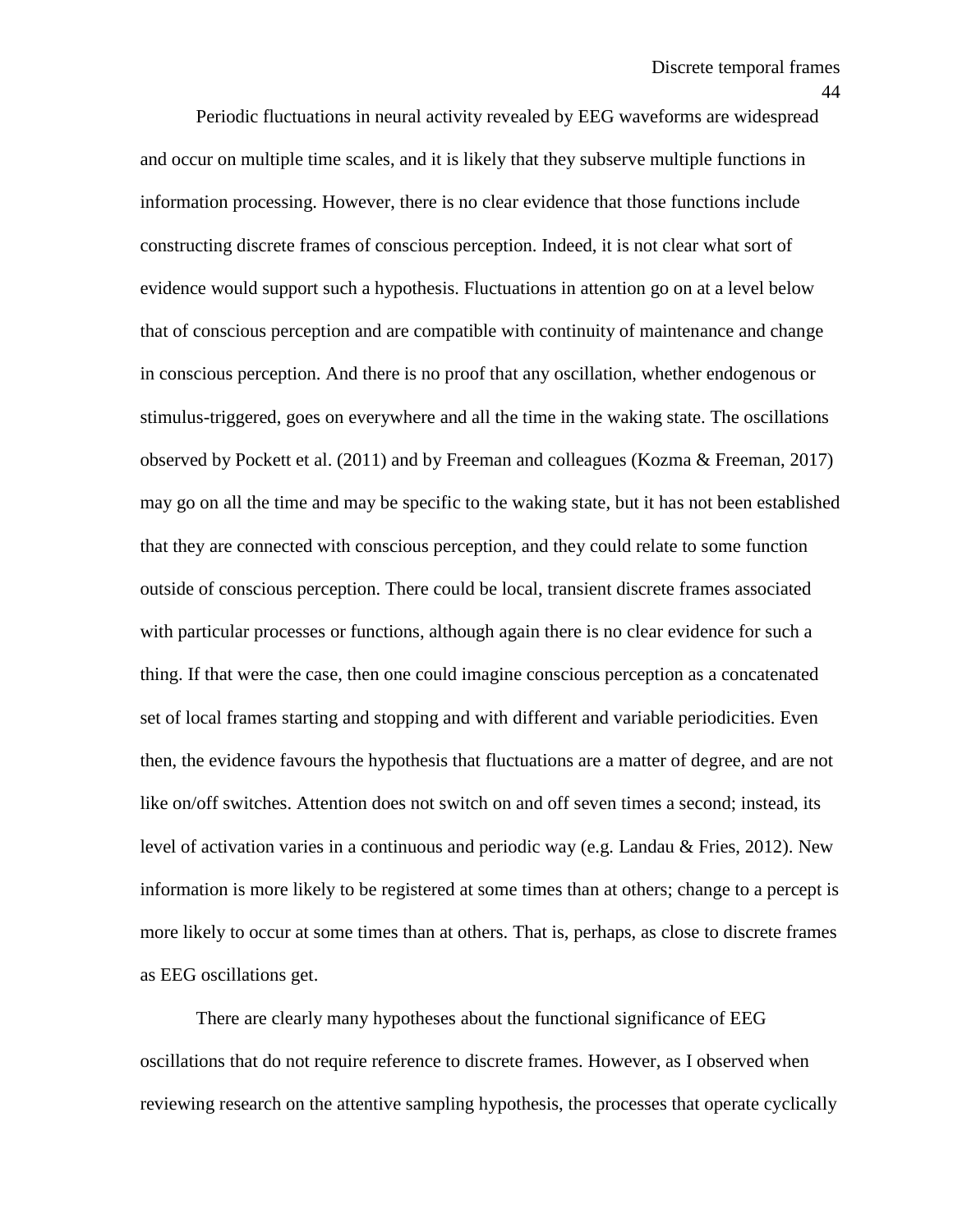go on behind perceptual experience rather than in it. For example, a particular percept of an ambiguous bistable figure, such as the alternating dot pattern used by Strüber and Herrmann (2002), is maintained continuously over a period of a few seconds, while beneath it alpha of gradually decreasing power is occurring. The likelihood of a switch in perception increases as alpha power decreases, but the effect of periodicity is to alter the probability of a switch in a specific percept at any given time, not to make perception progress in a series of discrete frames.

 At present, then, the hypothesis of local discrete frames of perception marked by periodicities in EEG is not disconfirmed, but the evidence does not strongly favour it, there are several problems for it, and there are many alternative hypotheses about the functional significance of EEG periodicities that do not call on the notion of discrete frames. Terms like "blinking spotlight" (VanRullen et al., 2007), "perceptual echoes" (VanRullen & Macdonald, 2012), and "ringing" (Harter, 1967) are rhetorical devices that attract the reader's mind to a clear and definite image of what is going on, and it is then hard to let go of that image and perceive the rather murkier reality that lies in the results.

#### 3.4: Pre-semantically defined temporal windows

 Pöppel (1997, 2009; Pöppel, Schill, & von Steinbüchel, 1990) argued that system states with a duration of  $\sim$ 30 ms are units of temporal experience: events occurring within a 30 ms period are experienced as contemporaneous, and successions of such states give rise to the experience of successiveness. A stimulus gives rise to a neuronal oscillation with a frequency of 30 ms (30 Hz), which subserves inter-modal integration. Events within the same oscillatory cycle as the stimulus are experienced as contemporaneous with it, and events outside that cycle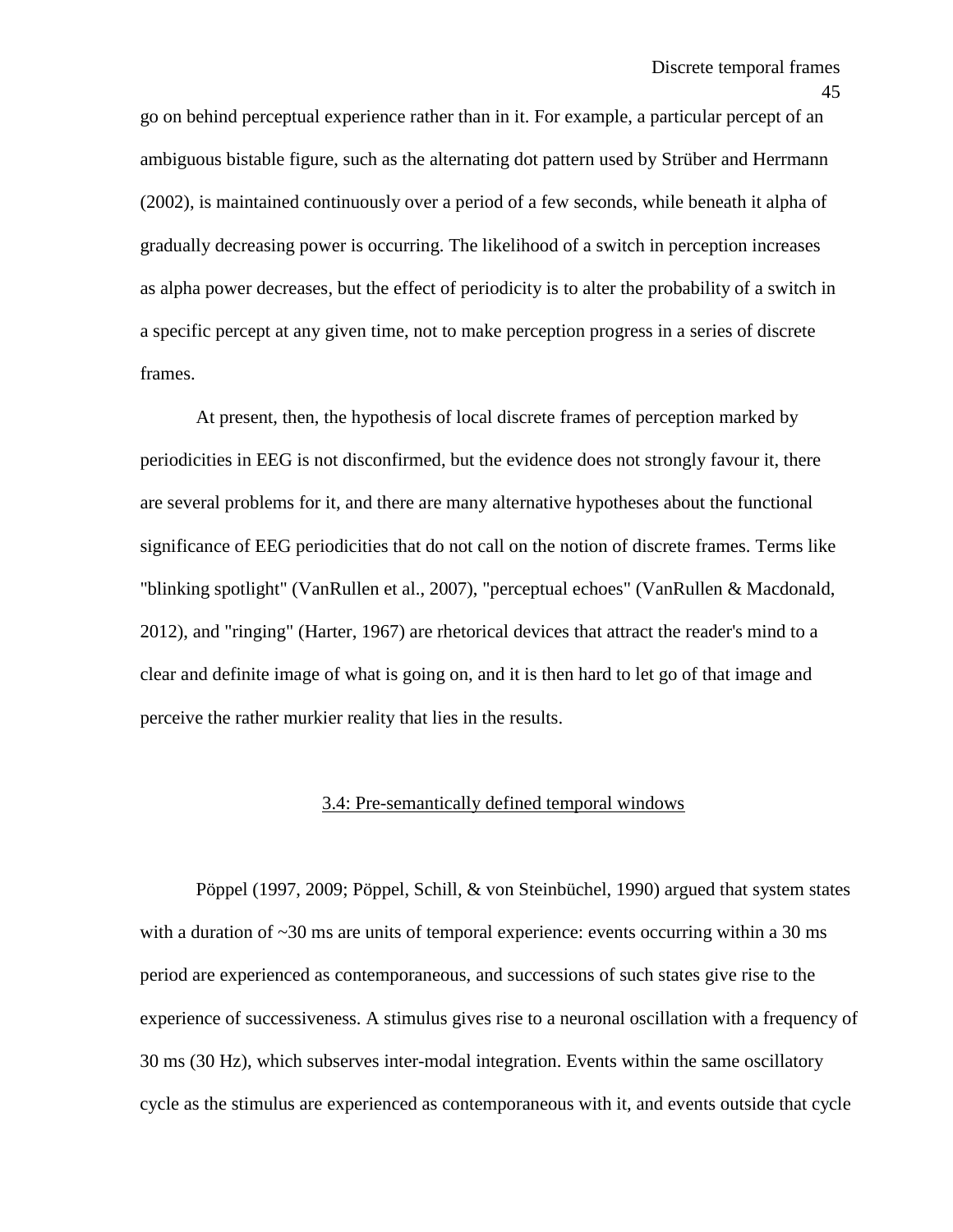are experienced as successive. Pöppel drew on several lines of research to show that the 30 ms period is a general feature of brain activity, and that is the evidence that will be evaluated here.

 A key feature of the argument is that the critical duration of 30 ms should be detectable across sensory modalities. Pöppel (1997, 2009) cited research on temporal order judgment by Hirsh and Sherrick (1961) as supporting similar temporal thresholds for visual, auditory, and tactile stimuli. Hirsh and Sherrick did find similar relations between temporal difference and accuracy of temporal order judgment for all three modalities, but they reported that the difference at which judgments were 75% correct (their chosen criterion) was 20 ms, not 30 ms. Also, the line relating time difference to accuracy of judgment was straight to a good approximation across the range of differences studied, which means that the critical duration depends on the criterion level of accuracy set by the researchers. If the criterion was set at 90%, for example, the critical duration would be 40 ms. Pöppel (2009) cited Kanabus, Szeląg, Rojek, and Pöppel (2002) as supporting similar temporal thresholds for visual and auditory temporal order judgment. By the criterion they set, which was 75% correct responding, both visual and auditory time differences had to be >40 ms before accurate responding was achieved. However, performance on auditory stimuli was superior to that on visual stimuli at all durations from 5 ms to 40 ms, and was consistently better than chance (between 60 % and 75% correct). Furthermore, performance in both modalities continued to improve up to asymptote at approximately 150 ms. There are certainly similarities in the level of accuracy of temporal order judgment across the three modalities of vision, audition, and touch, but the studies do not indicate that there is anything special about 30 ms. As will be shown in section 4.2, there is evidence for a great range of temporal discrimination thresholds, and no evidence for a peak around 30 ms.

 Madler and Pöppel (1987) presented auditory clicks to patients while the patients were awake and while under general anaesthesia. They found a periodicity of 25 ms in auditory

<sup>46</sup>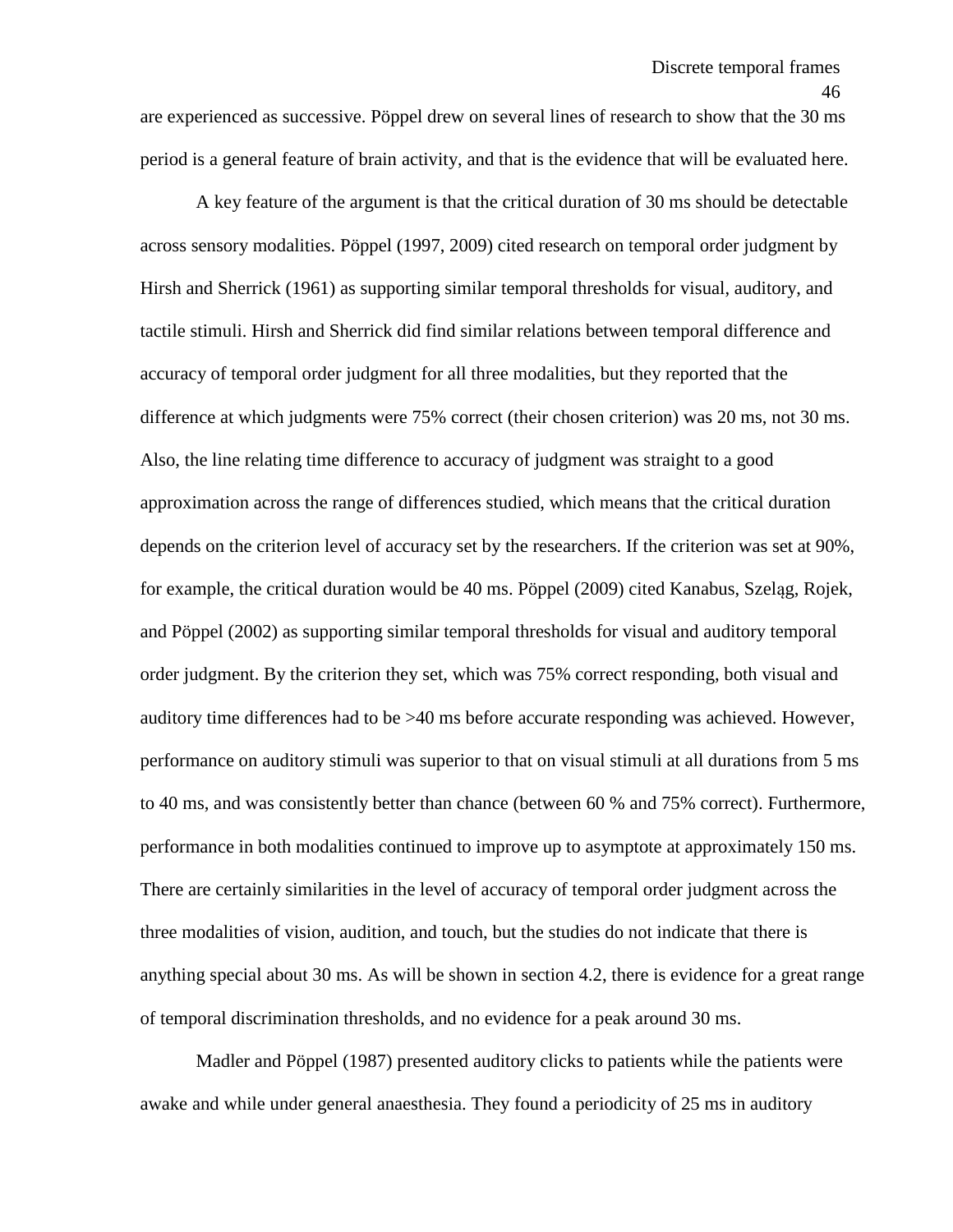evoked potentials for awake patients, but no periodicity for anaesthetised patients. This does suggest a temporal unit of experience because it does not occur under anaesthesia. However, other studies have found different periodicities under similar circumstances, either comparing awake with unconscious patients (50 - 100 ms; Pockett et al., 2011) or studying participants who were awake but relaxing with eyes closed (50 ms; Lehmann, 1971). Neither result is consistent with what Madler and Pöppel (1987) found. It is likely that their result reflects something specific to auditory processing, but without further research this cannot be certain.

 Pöppel (1997, 2009) reported research supporting the 30 ms unit on choice reaction times. Pöppel (1970) studied choice reaction times for both visual and auditory stimuli and found multimodal distributions of response times with a period of 30 ms. The method of that study and others has been criticised (Vorberg & Schwartz, 1987; Vroon, 1970, 1974). Vorberg and Schwartz (1987) demonstrated that an appearance of regular oscillations can occur in data distributions by chance and there is no clear evidence that the distributions obtained by Pöppel (1970) were not chance phenomena. They argued that the analysis requires a data sample size at least 50 times greater than that obtained by Pöppel (1970). Vroon (1974) generated 1,200 values for time estimates constrained to have a normal distribution but with noise fluctuations. Vroon showed that, if the estimates were assigned to bins with durations of 30 ms, strong peaks emerged around 45 ms and 90 ms, despite the fact that the data were essentially random. This suggests that apparent periodicities obtained from data sets that are not much larger than that cannot be trusted to reveal psychologically meaningful periodicities. Following this, Jokeit (1990) ran a more systematic analysis of reaction time data and found a basic period of 10 ms. There was also evidence for a minor peak between about 20 ms and 40 ms, but it was much smaller.

<sup>47</sup>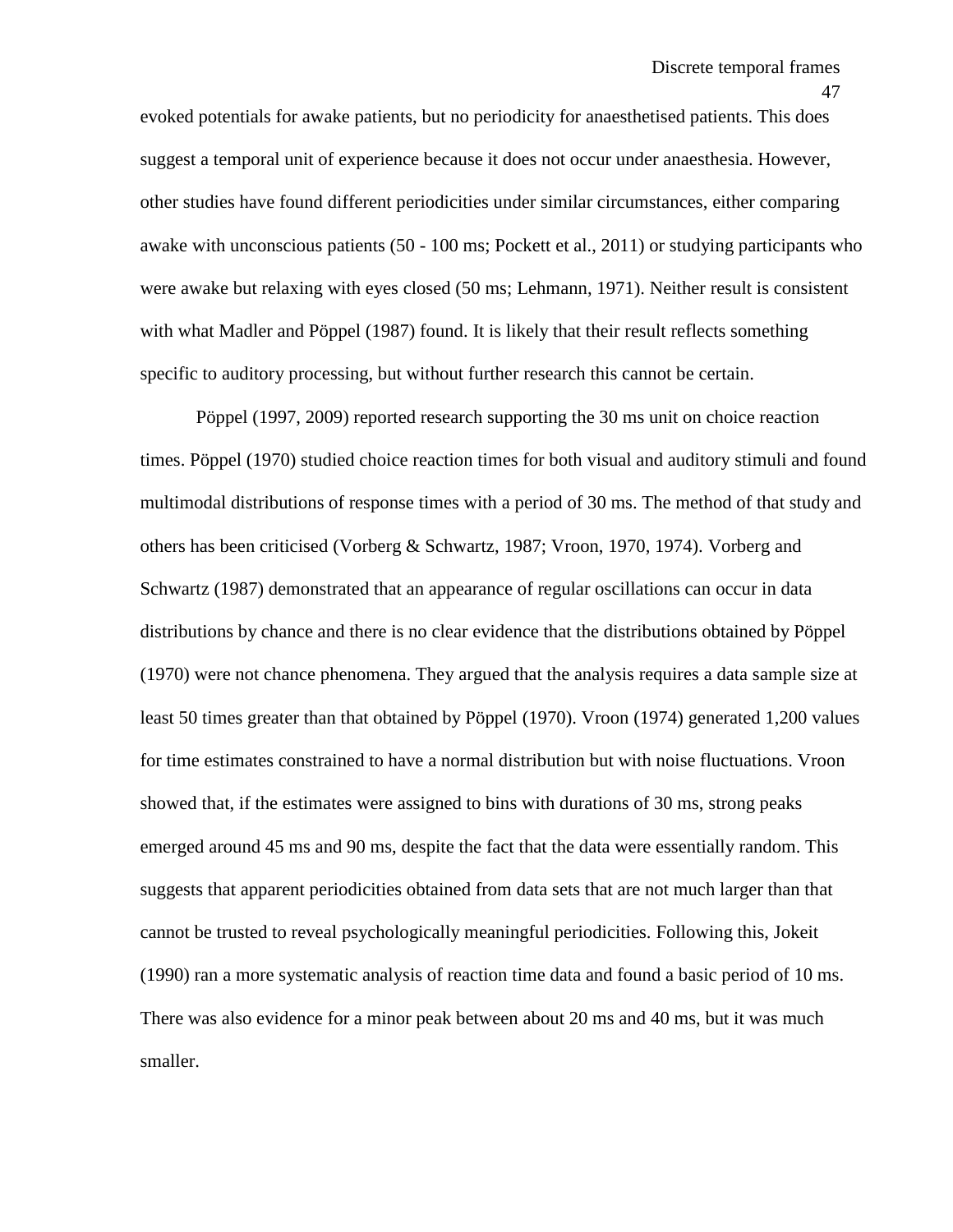Other studies have found different periodicities in reaction time data. Harter and White (1968) found periods of 25 ms and 65 ms for both visual and auditory stimuli. Latour (1967) studied eye movement reaction times to visual stimuli and found periodicity of 14.5 ms in right to left movement and 9.7 ms in left to right movement. Venables (1960) studied reaction times to visual stimuli and found periodicity of 10 ms for the people with schizophrenia and 20 ms for those without. Ilmberger (1986) studied choice reaction times to acoustic stimuli and reported a series of modes separated by intervals of 40 ms. Dehaene (1993) found various periodicities ranging from 10.2 ms to 36.6 ms, depending in part on task complexity. So, if there are meaningful periodicities in reaction times, they vary considerably, probably as a function of the particular task set and of its complexity.

 Finally, Pöppel (1997, 2009) called on a study by Pöppel and Logothetis (1986) of response latency in smooth pursuit eye movements. The results showed peaks in the histogram of response latency that were approximately 30 - 40 ms apart. However, there are some problems with the study. The authors varied target velocity between 1 and 10 deg  $s^{-1}$  but only reported results for 6 deg  $s^{-1}$ , so it is not clear whether the same periodicity was found at the other target velocities. There were only four or possibly five peaks in the data, and it is hard to assess the probability of that small number occurring by chance (Vorberg & Schwartz, 1987). At 6 deg s<sup>-1</sup> there were 462 data points that were collected in bins of 10 ms, but the temporal resolution of the measure of response latency was 3 ms, so it is not clear why a bin size of 10 ms was chosen. Vroon (1970) showed that peaks occur at different places depending on bin size, even for the same set of data, and the simulation run by Vroon (1974) shows that 462 data points is far too few for meaningful results to be obtained. In short, there are too many degrees of freedom in the data analysis, and there is a need for replication with more systematic analysis and a much larger set of data.

<sup>48</sup>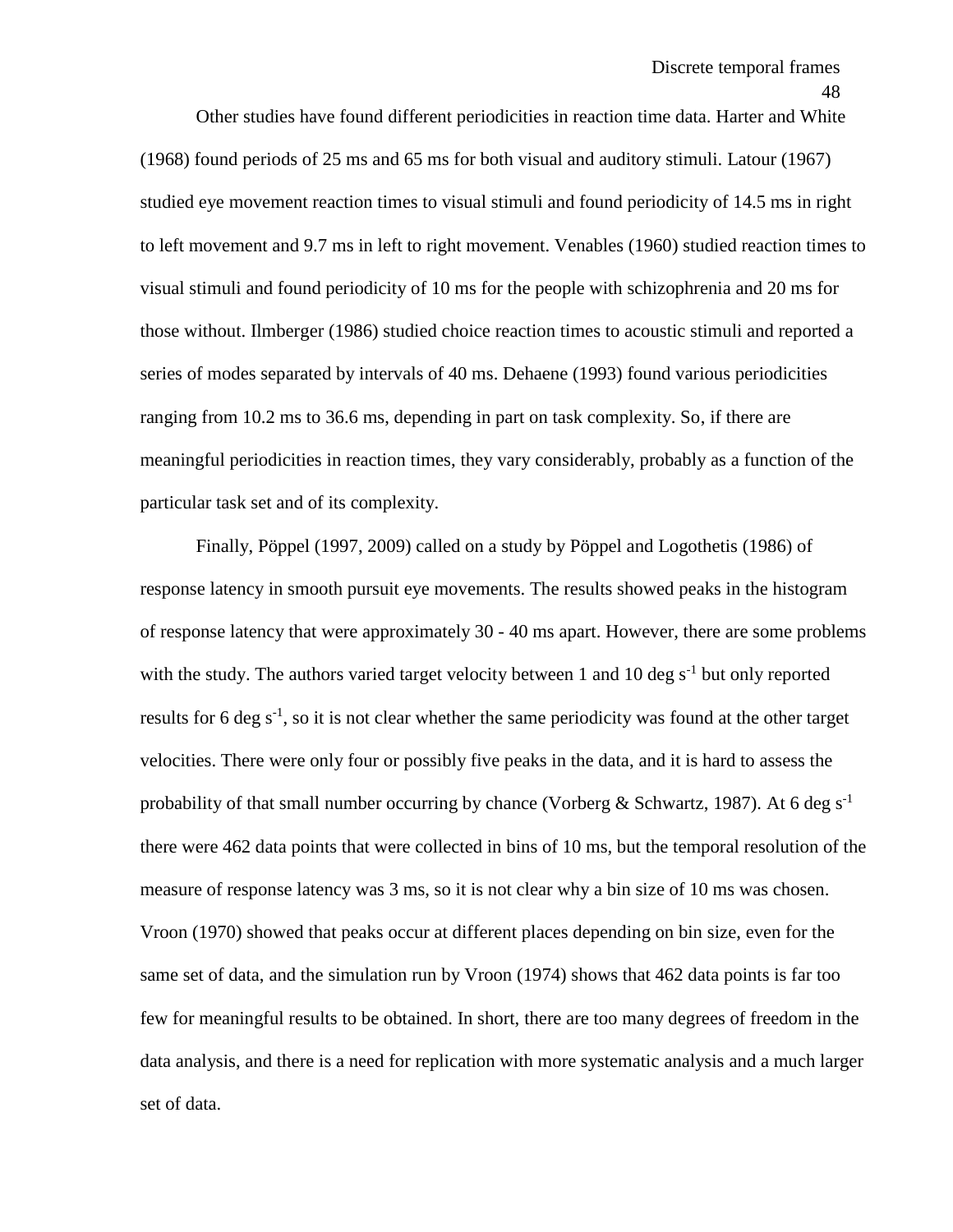In summary, some of the evidence is of questionable validity and the rest does not fit with the prediction of a significant concentration of findings around 30 ms, so it can be concluded that the hypothesized 30 ms unit of temporal experience lacks support.

## 3.5: The time quantum model

 The time quantum model is a proposal that brain activity is temporally organised in the form of oscillatory or cyclic carrier processes (Geissler & Kompass, 2001; Geissler, Schebera, & Kompass, 1999) According to Geissler et al. (1999), "quantal timing represents a tool for the brain to ensure fast, temporally extremely precise communication among neural units that, depending on their function and phylogenetic origin, may differ widely in their temporal characteristics" (p. 708). They argued that there is an overall coherence of activity in the brain due to phase-locking between cycles that have different periods. The function of frames, therefore, is to promote coherence in brain activity. There is a fundamental oscillatory frequency of 4.5 - 4.6 ms (in fact precisely 4.57 ms according to Geissler et al., 1999), which they called a time quantum, and other activities operate on time scales that are multiples of the time quantum, thereby facilitating phase-locking. For example, they argued that there was evidence for two critical periodicities of 55 ms and 111 ms, which are 12 and 24 times, respectively, the length of the base unit. Different periods (as multiples of the base period of the time quantum) emerge depending on task and stimulus conditions.

The time quantum model itself cannot be fully reviewed here (see Geissler & Kompass, 2001, and Geissler et al., 1999, for more detailed exposition). However, the prediction of a fundamental frame duration of 4.57 ms and of the temporal organisation of brain activity in multiples of the time quantum can be tested, and evidence relevant to that is assessed here.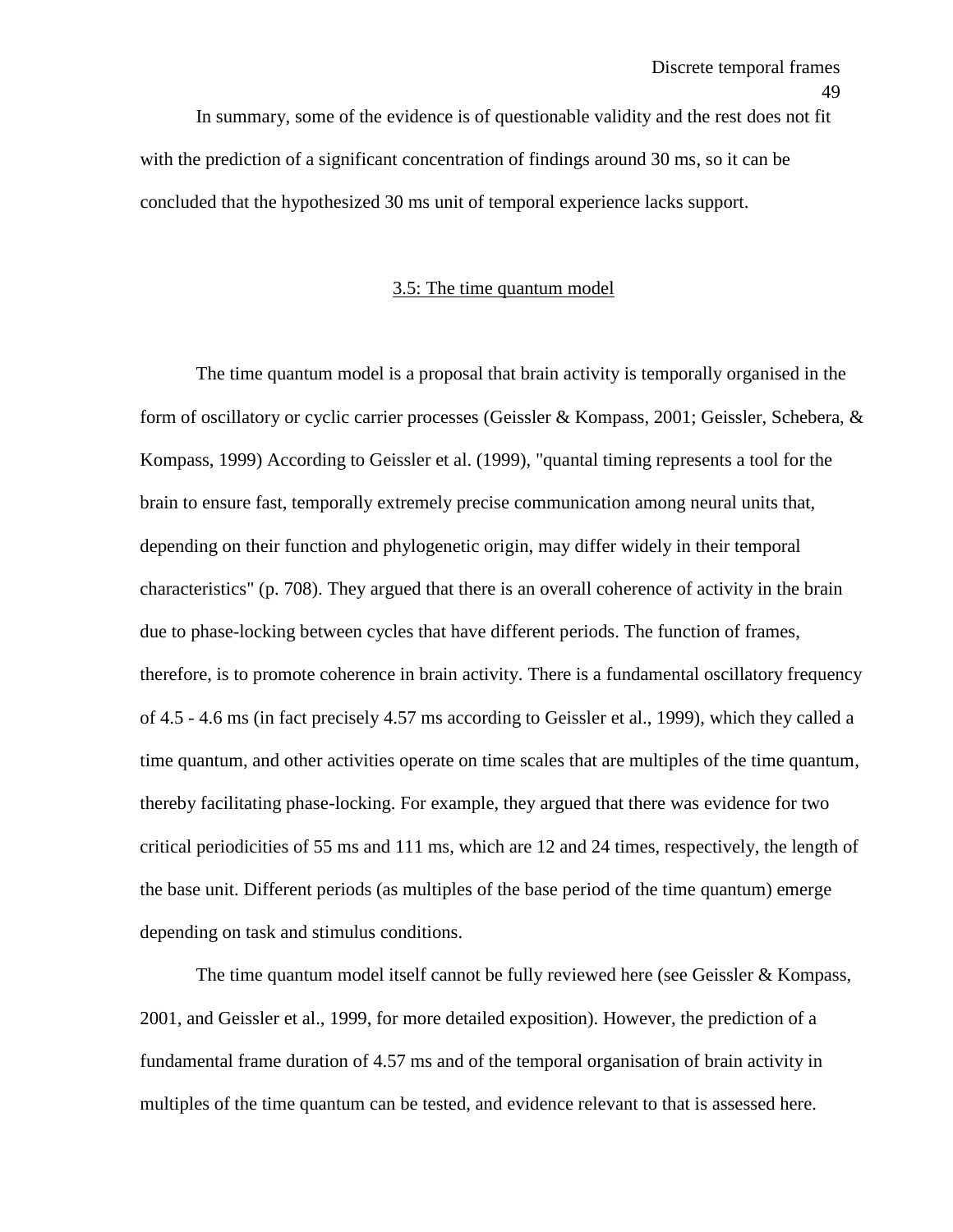The findings cited by Geissler and Kompass (2001) as support for this proposal were from some studies of stimulus discrimination thresholds (Brecher, 1932; von Békésy, 1936), and a series of studies on successiveness discrimination thresholds by Kristofferson (Kristofferson, 1967a, 1967b, 1980, 1984). Examination of those studies shows that the range of variation in thresholds is too great to support any specific conclusion about time quanta. For example, Kristofferson (1967a) reported a mean successiveness discrimination threshold of 48 ms, but means for individual participants varied from 40 to 60 ms. In Kristofferson (1967b), the reported mean was 54 ms with a range across individuals from 33 to 77 ms. Neither 48 nor 54 is an exact multiple of 4.57. The data from individuals show too much variability to support the hypothesis of a time quantum of 4.57 ms. Moreover, in later research Kristofferson (1984) reported much greater variation and favoured a model in which the critical durations were a function of doubling from a base quantum of 12.5 ms (though this was put forward just as a model of duration or successiveness discrimination and not as a discrete frame hypothesis): 12.5 is not a multiple of 4.6. Matthews and Grondin (2012) failed to replicate some of the time quantum values that Kristofferson (1980) reported. Many of the studies discussed in section 3.4 found evidence for periods that are not exact multiples of 4.57. To give just one example, the 10.2 ms period found by Dehaene (1993) is 2.2 x 4.57, and that is only one of several periods found in that study.

 The study by Geissler et al. (1999) was concerned with apparent motion, specifically what is called long-range beta motion. Beta motion is the apparent motion that is perceived between two spatially separated and temporally successive flashes of light, and long-range beta motion occurs with angular separations  $> 2^{\circ}$ . The design manipulated exposure duration and angular separation. The procedure was that the ISI was gradually reduced for a given stimulus until the participant reported that apparent motion had ceased. A histogram showed statistically

<sup>50</sup>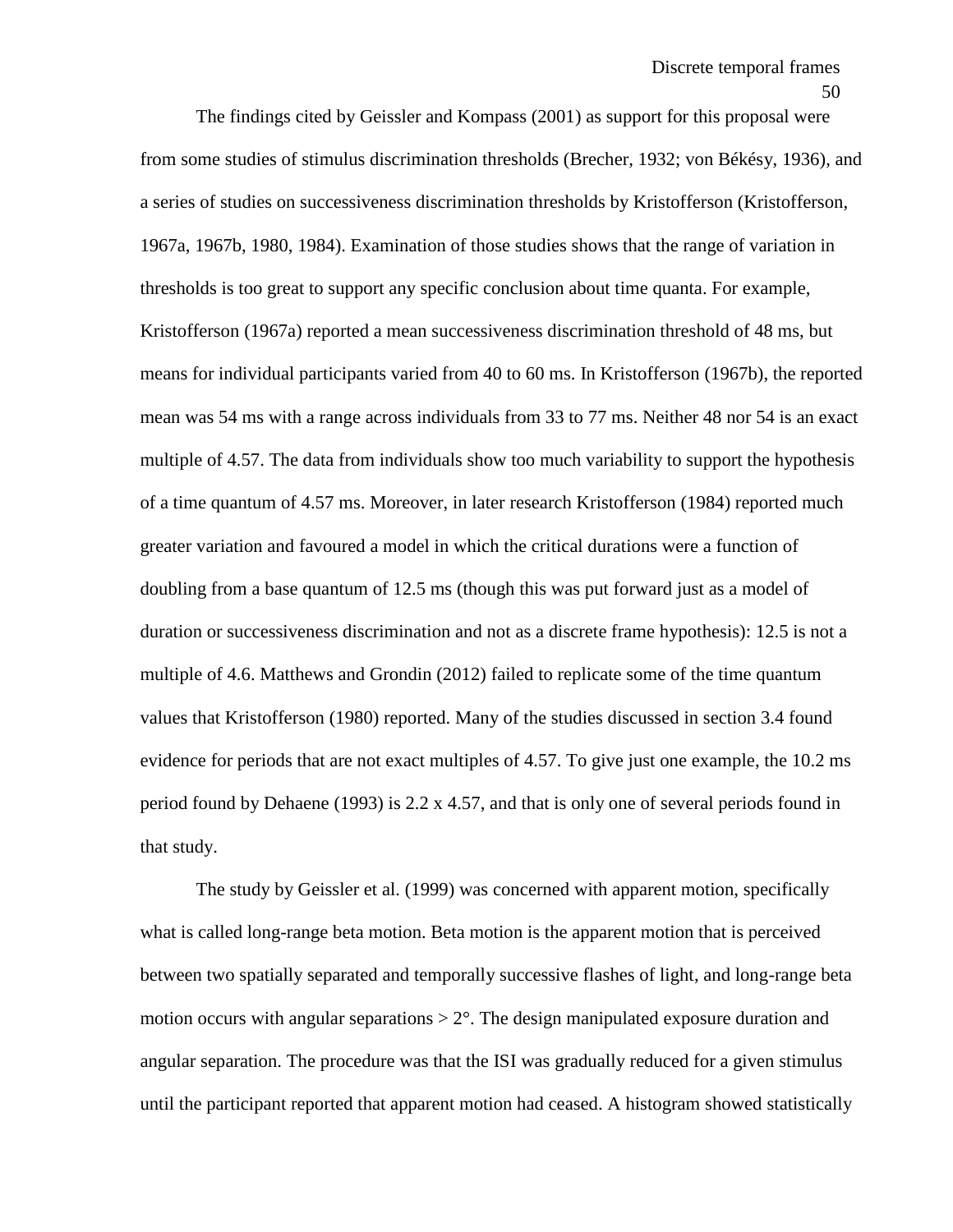significant peaks in the response distribution for ISI values of 9, 22, 27, 43, 55, and 107 ms. Dividing each of these by the hypothesized time quantum value of 4.57 ms should yield a close approximation to a whole number. In fact the results of division by 4.57 are, respectively, 1.97, 4.81, 5.91, 9.41, 12.04, and 23.41. There are, therefore, close matches for three of the six durations. There are in addition seventeen other multiples of 4.57 between 0 and 107 ms, for which peaks were not found, including 4.57 ms itself: there is no peak at either 4 or 5 ms. Overall, this cannot be regarded as strong support for the time quantum model.

 The brief but penetrating methodological critiques by Vorberg and Schwartz (1987) and Vroon (1970, 1974) should be borne in mind in relation to much of the literature discussed in this subsection: very large data samples and analytic procedures that are fixed before data collection are the minimum requirement, as indeed is investigation of the roles of task content and complexity.

 Geissler et al. (1999) argued that temporal discrimination thresholds, including nonsimultaneity and temporal order thresholds, are phenomena where critical periods ought to match multiples of the time quantum. I have recently carried out a systematic survey of studies of temporal discrimination thresholds (White, 2018), which involved the construction of a large table of research findings. I examined the table to see how many of the mean threshold values reported matched multiples of the time quantum. I allowed a match to count if the mean divided by the time quantum value of 4.57 was within  $\pm$  0.1 of a whole number. This gives a chance expectation of matches in 20% of values. The first point to note is that many threshold values reported were less than 4.57 ms, and therefore cannot be explained by the time quantum model (Elhilali, Ma, Micheyi, Oxenham, & Shamma, 2009; Heinrich, de la Rosa, & Schneider, 2014; Heinrich & Schneider, 2006; Lackner & Teuber, 1973; Leshowitz, 1971; Lotze, Wittmann, von Steinbüchel, Pöppel, & Roenneberg, 1999; Pichora-Fuller, Schneider, Benson, Hamstra, &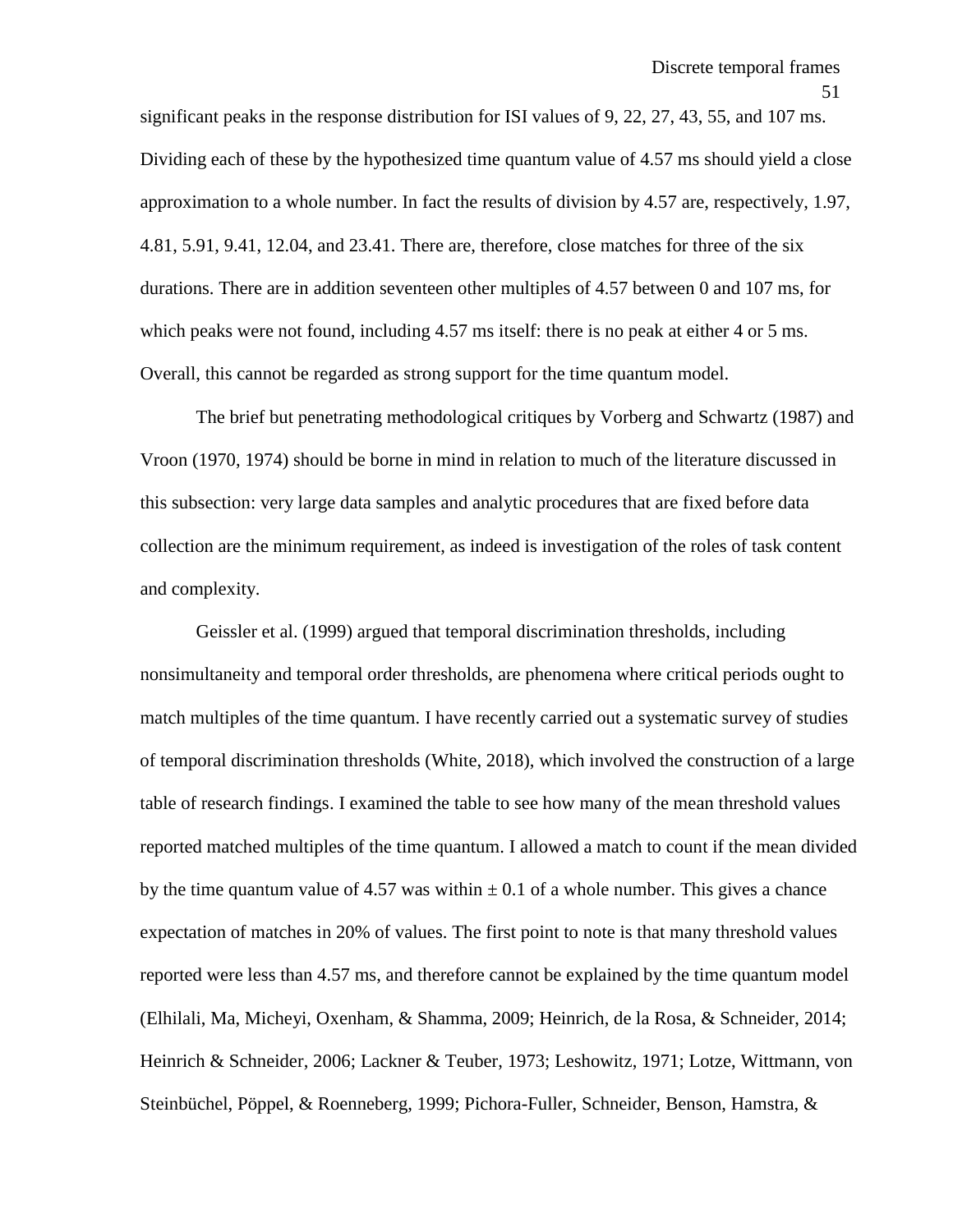Storzer, 2006; Wiegrebe & Krumbholz, 1999; Zera & Green, 1993). In addition to those just cited, a large number of studies have replicated the same finding of an auditory gap detection threshold of about 2 ms (White, 2018). The second point to note is that many of the studies included in the table reported a range of discrimination thresholds dependent on the independent variables in the study in question, and those were excluded from the present calculation. For the remander, 15 out of 81 findings were a match. This is a match rate of 18.5%, which is close to, and certainly not more than, the chance expectation. It could be argued that individual responses, not means, should be the units of analysis. However, individual responses should certainly converge on means that match the critical periods, so the fact that there is no evidence for that in a survey of 81 studies carries some disconfirmatory weight.

 In summary, the evidence reviewed here, which includes a very large survey of temporal discrimination thresholds encompassing vast quantities of data, gives no support to the proposed time quantum.

## 3.6: Time chunks

 McComas and Cupido (1999) reported evidence that successive somatosensory (electrical) stimuli are only perceived as two stimuli if the ISI exceeds 50 ms. They referred to other evidence which, they claimed, supported the idea of time chunks on a time scale of  $\sim 50$  ms (Andrews, White, Binder, & Purves, 1996; Hirsh & Sherrick, 1961; Marks, Girvin, O'Keefe, Ning, Quest, Antunes, & Dobelle, 1982; Purves et al., 1996).

 To explain this, they proposed that information processing in the sensory cortex occurs in chunks of time. They pointed to research involving intracellular recordings of responses to somatosensory stimuli. These showed a consistent temporal pattern: an initial excitatory

<sup>52</sup>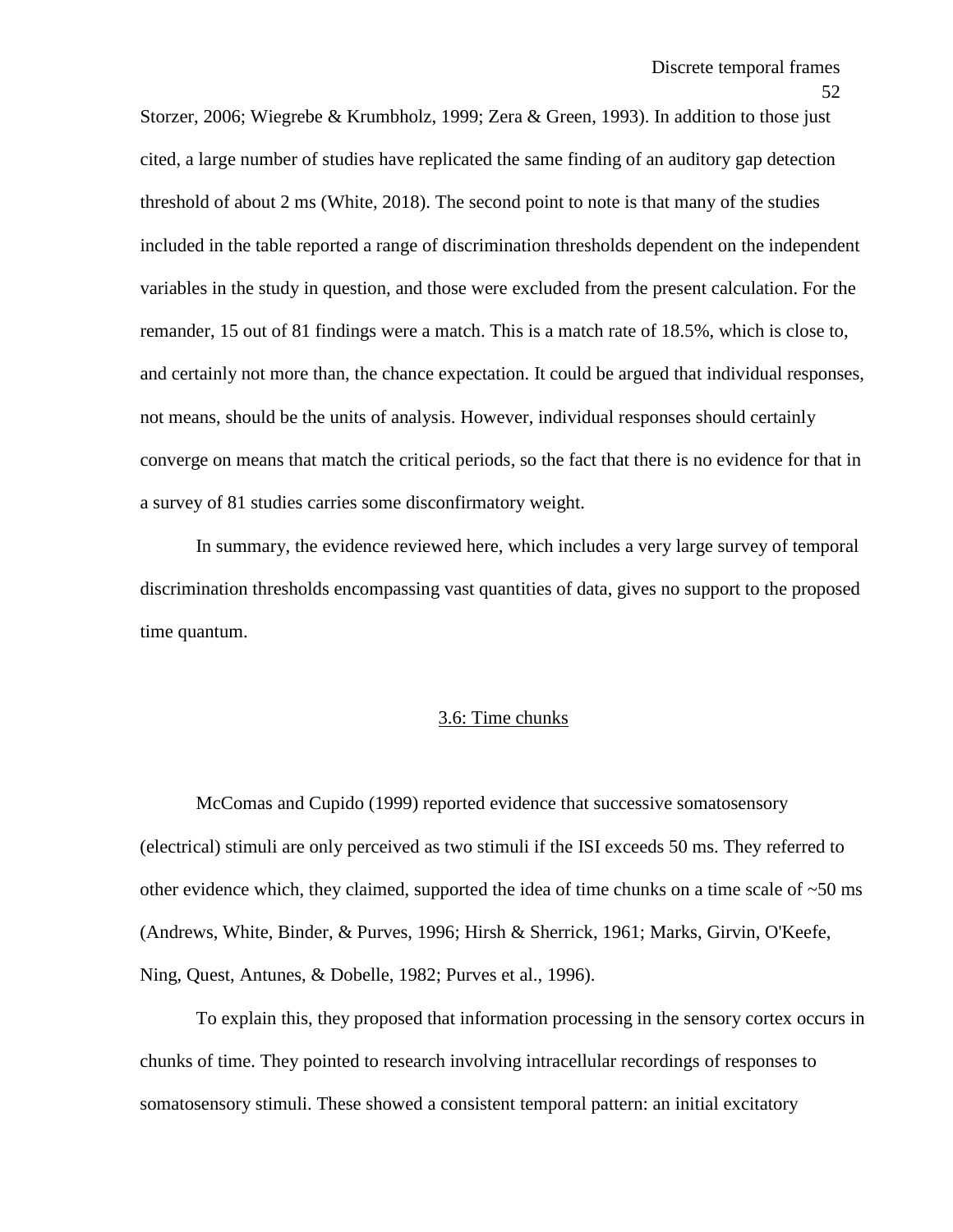response followed by a prolonged inhibitory postsynaptic potential, which was in turn followed by a rebound excitation. Both the initial excitatory response and the later rebound response were capable of generating action potentials. They argued that a time chunk corresponded to one of these sequences. They also argued that a different kind of cell, pyramidal cells in layers 2 and 3 of the sensory cortex, has properties that make them suitable for the function of storing information for the duration of a time chunk. This would subserve integration across the duration of a time chunk to generate a unified percept, which involves a further layer of cells reading out the states of the pyramidal cells. This is a very schematic summary of their model; for more detail, see McComas and Cupido (1999).

 The model proposed by McComas and Cupido (1999) addresses some critical problems for a discrete frame hypothesis, principally concerning how information can be stored and integrated over the duration of a frame, and how input is tranformed into a percept through a series of processing stages. However, although they used the term "time chunk" and argued that their model might capture processing in general across the sensory cortex, it is not clear that the model generates a discrete frame for the whole of conscious perception. The initial response is stimulus-driven: "the initial... stimulus starts a time chunk" (p. 1991). This suggests that time chunks are triggered by specific stimuli. In fact the key evidence that the proposed mechanism is supposed to explain is evidence on temporal discrimination thresholds: stimuli are perceived as two stimuli when they are sufficiently far apart in time to fall into separate time chunks, and they are integrated into a single percept when the interval between them is less than that of a time chunk. It is likely, therefore, that time chunks would be local phenomena, meaning in this case that they would not be co-ordinated across large areas of conscious perception.

 Temporal discrimination thresholds vary greatly not only between but also within modalities (see section 4.2). Even in the few studies cited by McComas and Cupido (1999) there

<sup>53</sup>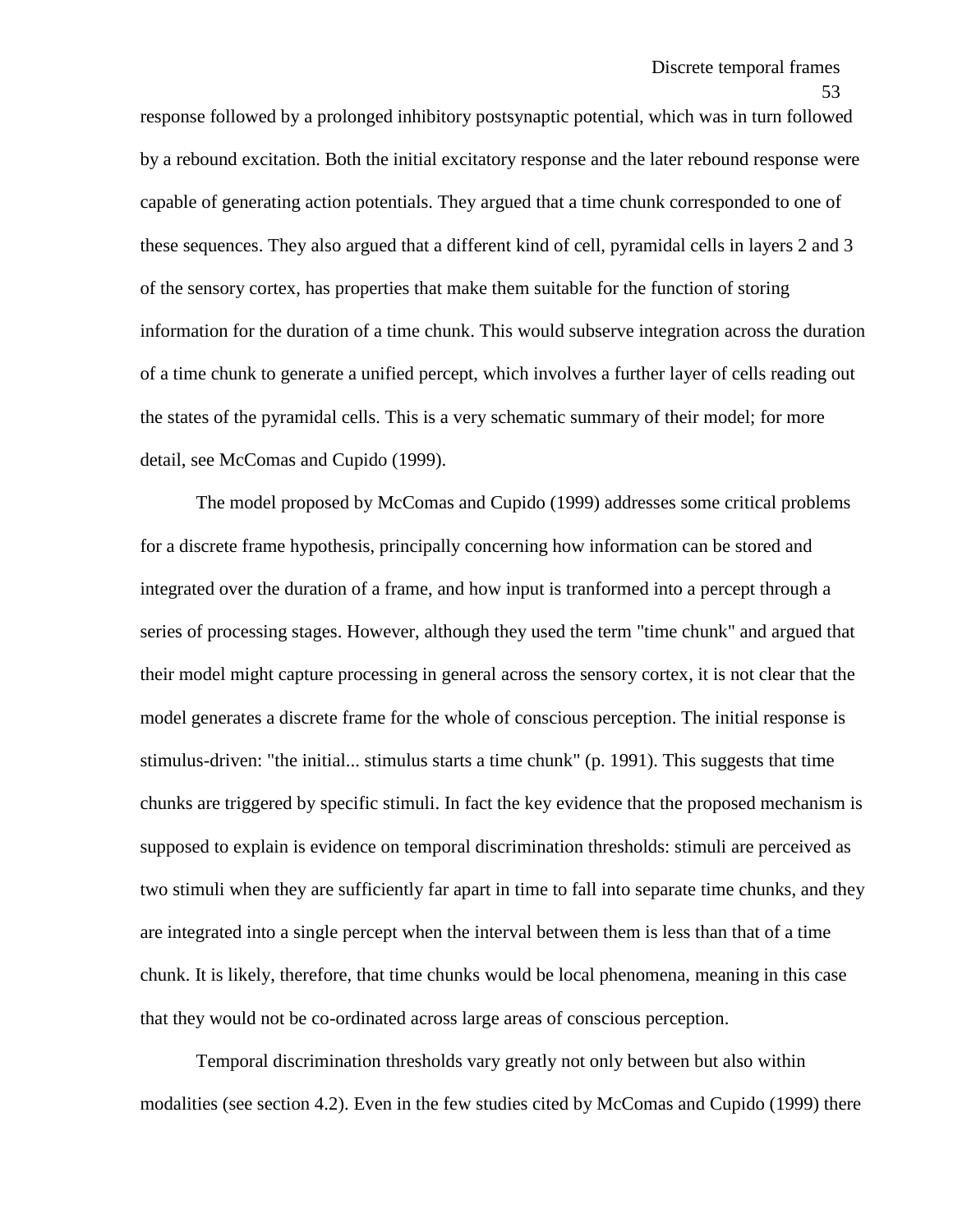is a wide range of variation, from ~20 ms (Hirsh & Sherrick, 1961) to over 1,000 ms (Marks et al., 1982). Some of this variation may be due to operating characteristics of peripheral sensors (Marks et al., 1982), but it is likely that the model would have to be adaptable to a range of time scales in cortical processing if it is to work as a general account of temporal discrimination. Also, although the cells they discuss have properties that are suitable for the proposed functions, there is no compelling evidence that the cells actually do have those functions, so the account is somewhat speculative. On the other hand, it is an attempt to root a discrete frame proposal in a neurophysiologically plausible model, something that is found in few other proposals. However, there does not appear to have been any further development or testing of the model.

## 3.7: Snapshots (Crick & Koch, 2003)

 Crick and Koch (2003) proposed an approach to the understanding of consciousness in terms of the neural correlates of consciousness, combining ten different issues in an attempt to construct a coherent overall view of the phenomenon. One of these ten issues was their snapshot hypothesis: "We propose that conscious awareness (for vision) is a series of static snapshots, with motion 'painted' on them... By this we mean that perception occurs in discrete epochs" (p. 122). The phrase "static snapshot" seems to imply the lack of experienced temporality that is sometimes considered a defining feature of discrete frames. This is, therefore, a discrete frame hypothesis specific to vision, but apparently applying to the whole of vision. This must be qualified, however, by their comment that "[t]he durations of successive snapshots are unlikely to be constant" (p. 122), and by their further comment that "the time of a snapshot for shape, say, may not exactly coincide with that for, say, color" (p. 122). In their account, when neural activity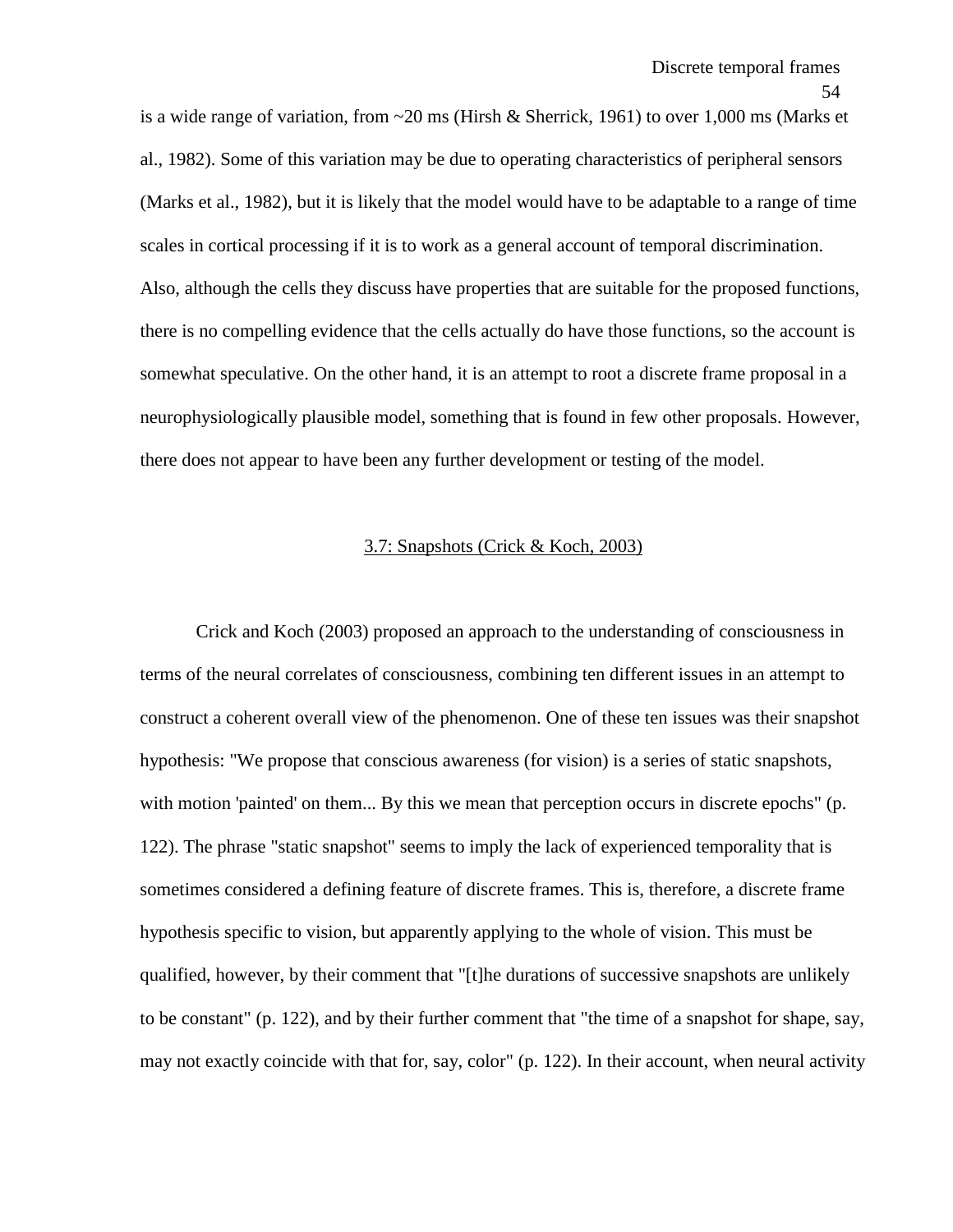for a feature crosses some sort of threshold, it is held there for a certain time, and that time is the time of the snapshot.

 It is not within the remit of this paper to evaluate their proposals about consciousness as a whole: the concern is purely with the "snapshot" model of conscious visual percepts. As it stands, the proposal is difficult to evaluate because the duration, or range of durations, of snapshots is not specified, except for a suggestion that they might relate to alpha or delta oscillations. No supporting evidence for the snapshot proposal is cited. Also, the suggestion that the duration of a snapshot may vary, without any proposal as to the extent of the variation or the factors that might affect it, makes the proposal hard to falsify. Exactly what it means for motion to be "painted" onto a snapshot is not clear. It is possible to imagine that there are motion detectors in perceptual processing and that information about motion generated by those detectors is held in static form in a snapshot, but there is a need for further specification of the mechanisms that accomplish that. As it stands, the "static snapshot" view of discrete frames falls victim to the rapid akinetopsia problem discussed earlier: to perceive any kind of change, there must be some sort of integration across the contents of consecutive frames, and there must be some sort of perceptual product of that. That integration and its product would be hard to reconcile with the frame hypothesis. This will be further discussed in the general considerations section.

#### 3.8: The interoceptive specious moment (Craig, 2009a, 2009b)

 Interoception concerns all central processing of information from the body's internal sensors. Craig (2009b) listed many different kinds of interoceptive stimuli, among which are such things as pain, articular kinaesthesis, thirst, distension of the bladder, some components of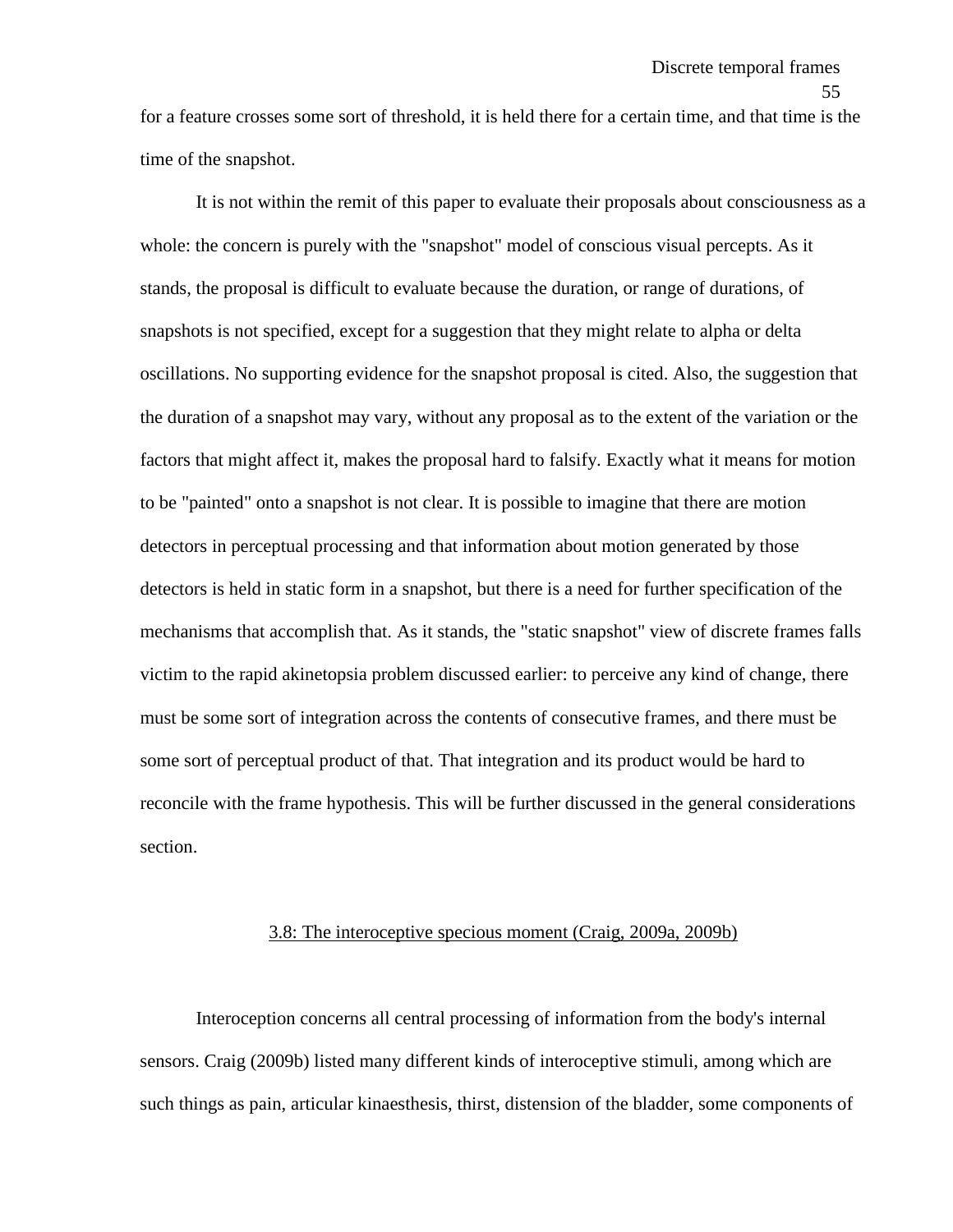emotional feelings such as disgust, awareness of the heartbeat, and input from receptors on or near the surface of the skin, such as thermoception. In some cases the interoceptive input may be a contributor to an experience rather than the sole determinant of it; this is perhaps especially the case with emotions, which have a cognitive component as well as an interoceptive one. However, the full list in Craig (2009b) makes it clear that interoception is a major and perhaps neglected component of conscious perception. Craig (2009a, 2009b) argued that interoceptive input, processed mainly in the anterior insular cortex (AIC), is a major contributor to the sense of self. For present purposes, however, the concern is just with the proposal of a global "specious moment" (Craig, 2009a, p. 1933) comprising the whole set of cortically processed interoceptive sensations at a given time, including the sense of a self that has those sensations.

 Craig (2009a, 2009b) proposed that the global interoceptive representation is temporally structured as a series of moments, and that a memorial representation across a series of such moments provides a basis for experienced emotional (or, more generally, interoceptively selfrelated) continuity over time. Continuity is generated by comparisons over time (including anticipated future states) utilising information about previous moments held in storage buffers. It is not clear how a moment is defined in this model, but it seems to represent a time scale of integration across all interoception. That time scale is about 125 ms. To support this, Craig (2009a, 2009b) referred to a few studies relating temporal discrimination to activity in the AIC.

 One of those studies was by Kranczioch, Debener, Schwarzbach, Goebel, and Engel (2005), in which participants attempted to detect visual targets in a rapid series of stimuli. When the latency between targets was 100 or 200 ms, detection rate of the second target was low. This indicates an "attentional blink" phenomenon in which attention appears to be transiently reduced following detection of the first target. The study found evidence of activation in the AIC and other areas when the second target was detected at that latency but not when it was not. Craig

<sup>56</sup>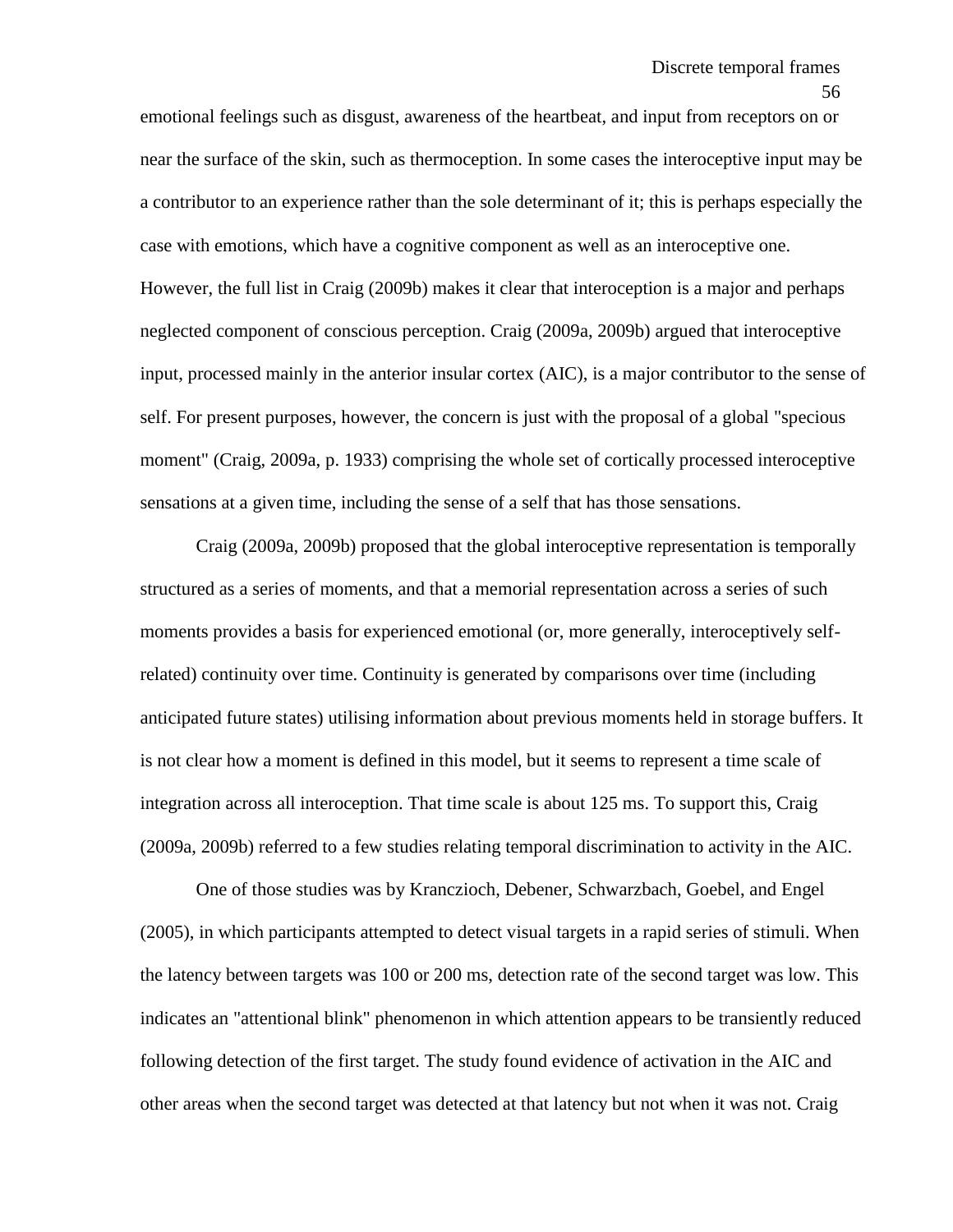(2009a, 2009b) interpreted this as indicating the temporal resolution of the AIC, and therefore of the specious moment. It is doubtful whether the findings can be interpreted that way, however. There is a substantial literature on the attentional blink, and there is general agreement that it occurs for a stimulus that is presented in the period about 200 - 500 ms after an initial stimulus (Broadbent & Broadbent, 1987; Dux & Marois, 2009; Martens & Wyble, 2010; Raymond, Shapiro, & Arnell, 1992; Reeves & Sperling, 1986). The results obtained by Kranczioch et al. (2005) are exceptional in that respect. In addition, although many explanations have been proposed for the attentional blink, most focus on the period in which perceptual information is being consolidated into working memory (Dux & Marois, 2009). Dux and Marois (2009) concluded from their review that the attentional blink "reflects the competition between targets for attentional resources, not only for working memory encoding, episodic registration and response selection..., but also for the enhancement of target representations and the inhibition of distractors" (p. 1696). Therefore, not only does the time scale of the phenomenon not fit with Craig's proposal, it is not connected with conscious perception at all, but occurs at a subsequent stage of processing, that of memory consolidation.

 Craig (2009b) stated: "Psychophysical data from rapid-visual-search studies suggest that the maximal rate of passage of individual moments is  $\sim 8$  Hz" (p. 68). The only study cited in support of that claim was by Deary, Simonotto, Meyer, Marshall, A., Marshall, M., Goddard, and Wardlaw (2004), who ran a line length discrimination study in which stimulus presentation time was manipulated. Performance declined from nearly perfect at 150 ms presentation to close to chance at 6 ms presentation. The authors reported increased activation in several brain areas as difficulty increased, including the AIC. Deary et al. suggested a functional role for the insular areas associated with effort in relation to stimulus complexity, task difficulty, or degraded percepts. It is not clear, however, that the results have implications for the duration of a specious

<sup>57</sup>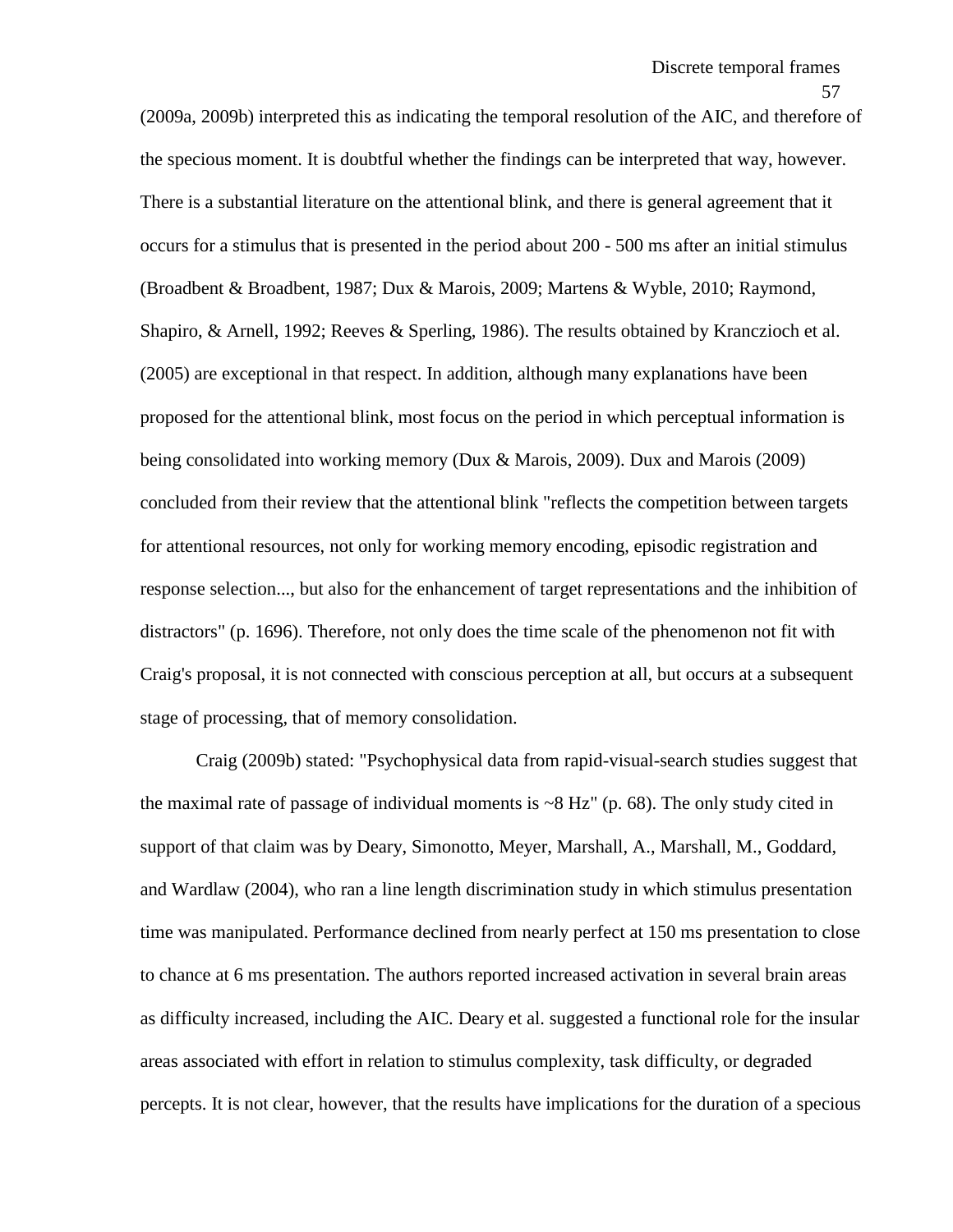moment. On the contrary, the results suggest that the AIC is involved with effortful processing of stimuli presented on a much shorter time scale than the proposed 125 ms. Nor is it clear what the basis for the claim of an 8 Hz (125 ms) moment is: the psychophysical results show that performance was close to ceiling at 75 ms stimulus presentation time, and did not change significantly as presentation time increased beyond that.

 Craig (2009a) reviewed research evidence indicating a role for the AIC in time perception, but that role has no necessary connection with a frame hypothesis. As things stand, therefore, the hypothesis of a temporal frame of 125 ms in interoception, or indeed in effortful or attentive processing in general, lacks supporting evidence.

## 4: General considerations

#### 4.1: Evidence

 It is evident that the hypothesized duration of a discrete frame varies greatly between proposals, as shown in Table 2. This alone should suffice to raise a warning flag. What makes one proposal better than the others? In fact, as this review has shown, none of the proposals is strongly supported by evidence. The authors of the proposals have called upon evidence that is consistent with the frame duration they have proposed, but have paid little or no attention to the evidence that supports the frame durations proposed by others. This is possibly symptomatic of a general contemporary problem. There is such a superabundance of research evidence in psychology and neuroscience now that a tendency to focus on supportive evidence and to ignore disconfirmatory or inconsistent evidence is all too easily accommodated. Nobody can have a thorough working knowledge of all the relevant evidence, and new evidence accumulates faster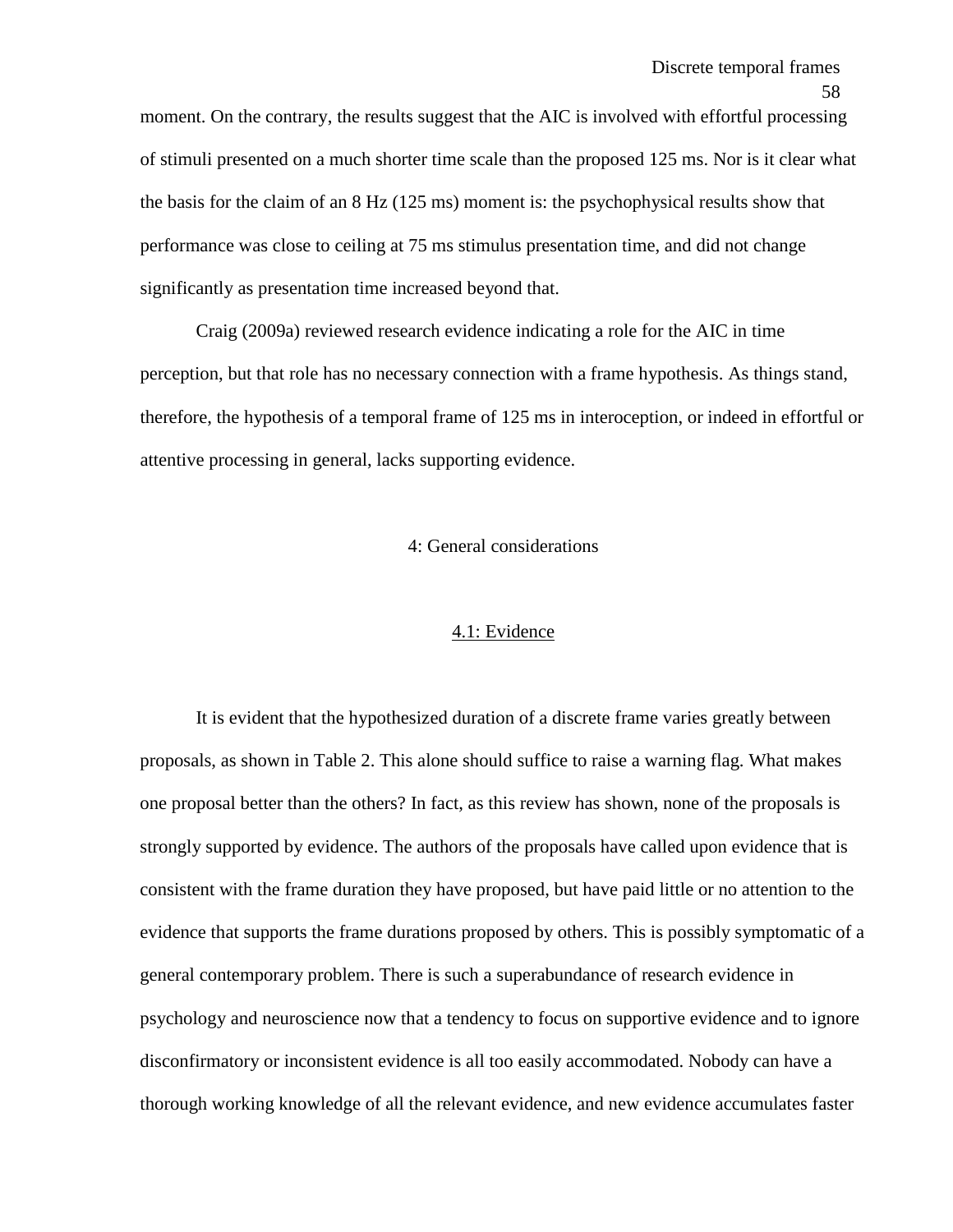than anyone can realistically absorb it. In this section some additional problems that have relevance for all discrete frame hypotheses are discussed.

 Most of the evidence reviewed here falls into one of three categories. First, there is evidence that is better interpreted as the product of local processing and that, therefore, does not speak to the discrete frame hypothesis. This includes perceived shrinkage of arcs and other figures (Ansbacher, 1944), the effect of delay on visual impressions of causality (Michotte, 1963; Shallice, 1964), periodic adjustments to pointing movements (Bertelson, 1966; Craik, 1947), the continuous wagon wheel illusion (VanRullen et al., 2005), visual trails (Dubois & VanRullen, 2011), temporal discrimination thresholds (Pöppel, 1997, 2009), and research on the attentional blink (Craig, 2009a, 2009b). Second, there is evidence that is of dubious validity. This includes studies of reaction times and supposed stepwise functions in perceptual judgment (e.g. Geissler et al., 1999; Pöppel, 1970; von Békésy, 1936) that were critically evaluated by Vorberg and Schwartz (1987) and Vroon (1970, 1974). The third and most problematic category is evidence that relates to periodicity in perceptual or attentive processing. This is best treated in the context of theoretical propoals about frame generation.

## 4.1.1: Mechanisms for generating frames, and the periodicity issue

 There have been several proposals for mechanisms that would generate or exhibit regular or semi-regular peridocity, and could therefore be responsible for discrete frames: scanning cycles (Pitts & McCulloch, 1947); cortical excitability cycles (Harter, 1967; Lindsley, 1952); central and perceptual intermittency (Craik, 1947; Harter, 1967; Kristofferson, 1967a); attentionbased periodic sampling (VanRullen, 2016; VanRullen & Koch, 2003; VanRullen et al., 2014); null spikes as shutters (Freeman, 2004, 2006; Kozma & Freeman, 2017; Pockett et al., 2011);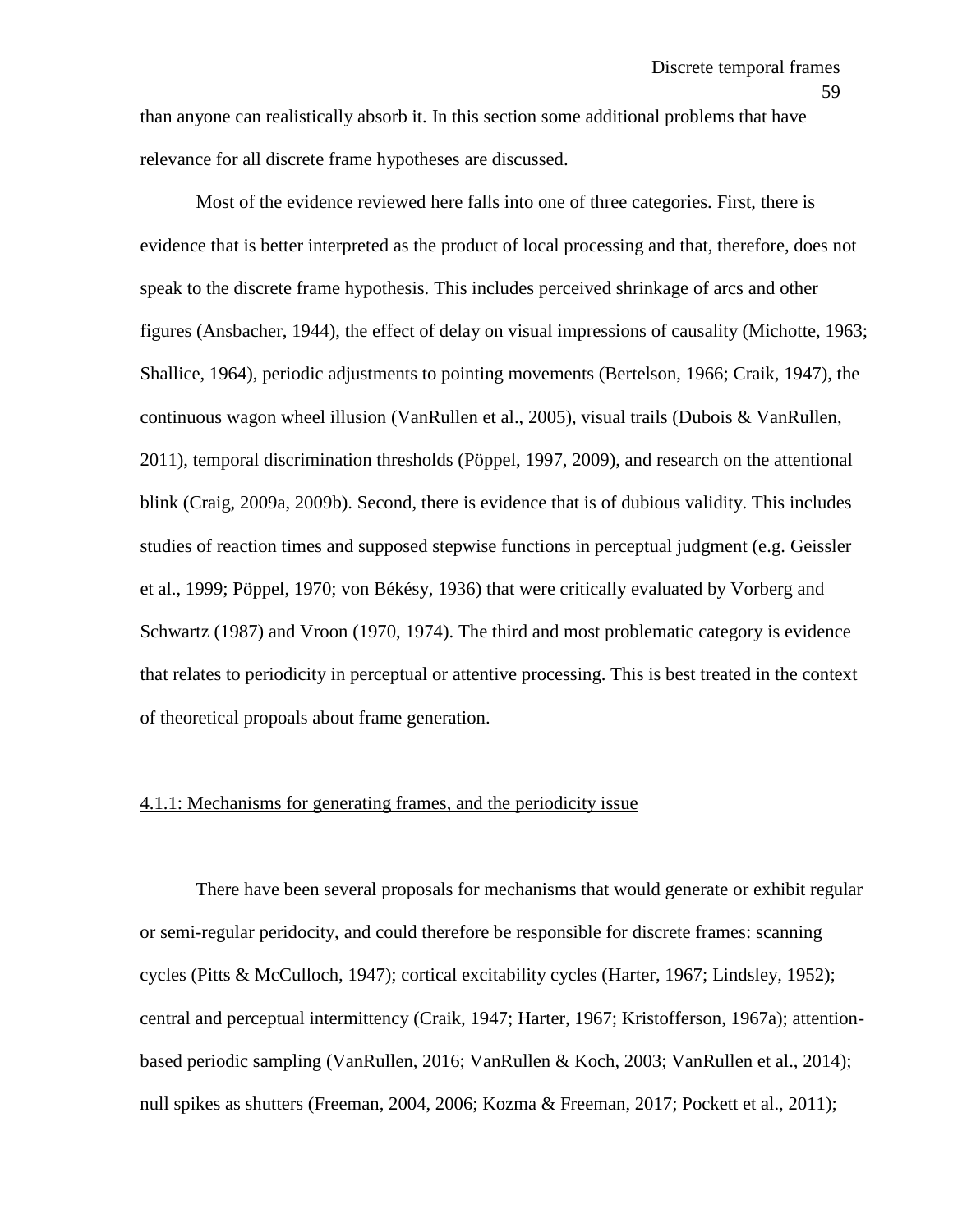One issue relating to the proposed mechanisms concerns whether they generate frames in conscious perception, or whether they represent periodic activities in perceptual processing prior to the emergence of conscious percepts, that do not carry over to set the characteristics of conscious perception itself. To illustrate, one possible hypothesis about conscious percepts is that they are locally maintained as they are until change is detected (Galletti & Fattori, 2003; Nortmann, Rekauzke, Onat, König, & Jancke, 2015), and then they are locally updated. I emphasize the word "locally" because it is most likely that that is how an updating mechanism based on change detection would operate. Under such an account, it is also possible that some or even all of perceptual processing exhibits periodicity in accordance with one or another of the proposed mechanisms. In that case, change is more likely to be detected at some times (e.g. phases of a cycle of activity) than at others. However, because the mechanisms are functionally separate, there need be little or no overall

neuronal oscillations subserving inter-modal integration (Pöppel, 1997, 2009); phase-locking of oscillatory cycles (Geissler & Kompass, 2001); and the excitatory/inhibitory/rebound neural response cycle (McComas & Cupido, 1999). The evidence called upon to support these hypothesized mechanisms has included evidence concerning the functional significance of EEG waveforms, originating with Bishop (1932) and continuing to recent work on attention switching (VanRullen, 2016; VanRullen et al., 2014), the so-called "perceptual echoes" (VanRullen & Macdonald, 2012), and other research on the functional significance of alpha (e.g. Jensen et al., 2014; Lange et al., 2014). There is little doubt that EEG waveforms are indicators of large-scale co-ordination in neural activity, and that some of that is related to attentive processing, such as switching between maintenance and adjustment of perceptual information. I reviewed some problems for that evidence in relation to the discrete frame hypothesis earlier, but there are two points that need to be reiterated and developed here.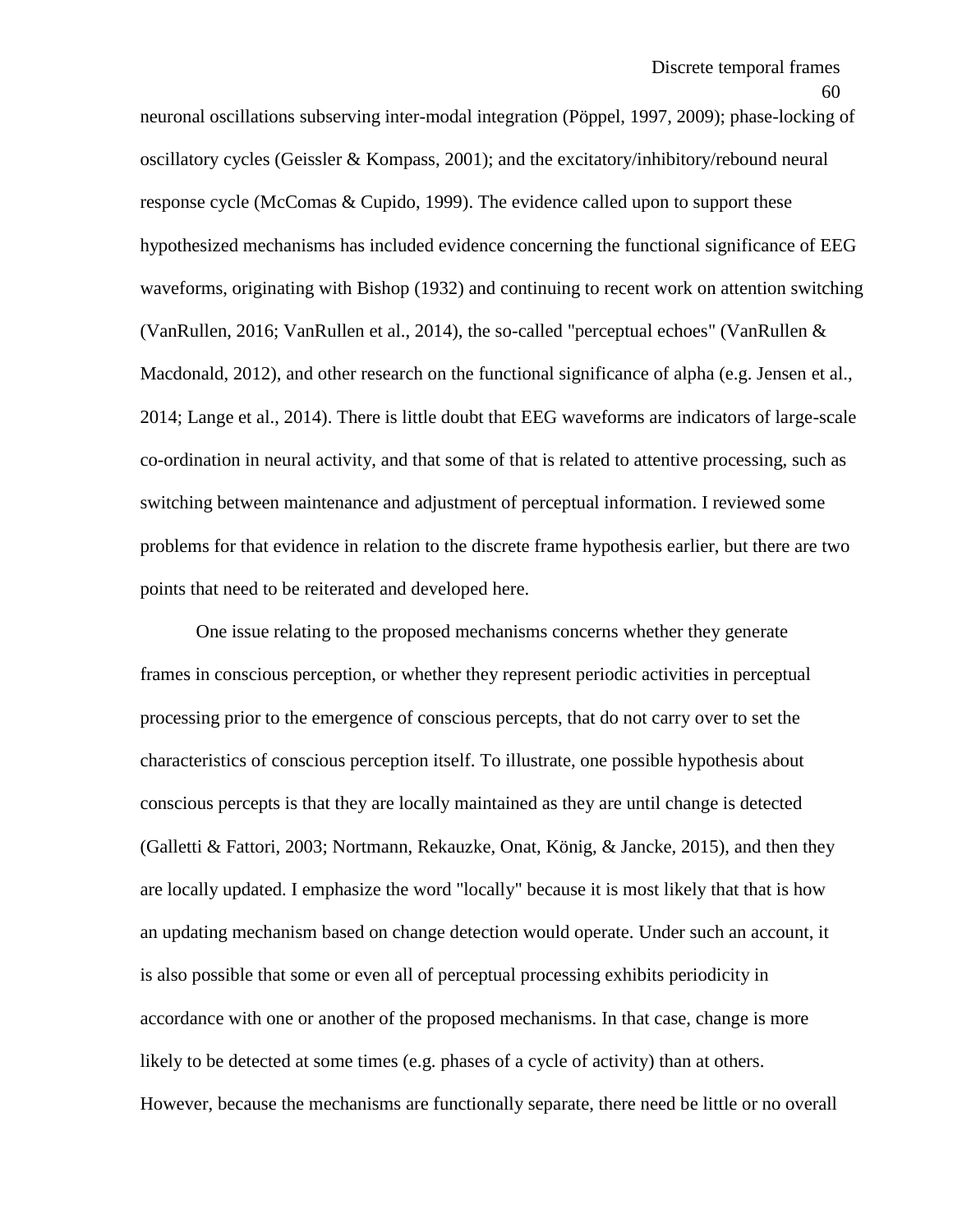co-ordination in the temporal features of their activities. Thus, even though updating to a conscious percept may be affected by the cyclic activity of the process that generates the update, this would not impose a frame-like character on conscious perception. Perceptual processing would result in local updating occurring as quickly as possible, given the operating constraints.

 I emphasize the illustrative nature of this: the change detection hypothesis is one among many possible hypotheses about how conscious percepts are constructed. The point is just to show that periodicity in mechanisms that generate conscious percepts does not necessarily generate periodicity in conscious percepts themselves. No hypothesized mechanism has yet been clearly established as a generator of discrete frames in conscious perception, as opposed to generating periodicity in the operation of (local) perceptual processing.

 The other point is that periodicity does not imply discrete frames. We have seen, for example, that periodicity in attentive sampling is a matter of degree: attention does not switch on and off every 100 - 140 ms, but waxes and wanes on that time scale (VanRullen, 2016). The functional significance of periodic waxing and waning of attentive processing is still a matter of contention, but the case for supposing that attentive sampling is actually discrete, as opposed to just being stronger at some times than at others, is far from compelling. Second, it is not clear that a waxing and waning attentive process would generate experienced contemporaneity. On the contrary, it would seem more suited to generating information about change, which involves temporal succession, by periodically updating perceptual information. An obvious example here is a comparator process, which compares input information to an existing representation and detects discrepancies (e.g. Blakemore, 2003; Blakemore, Wolpert, & Frith, 2002; Fourneret & Jeannerod, 1998). This clearly does not involve experienced contemporaneity; instead, it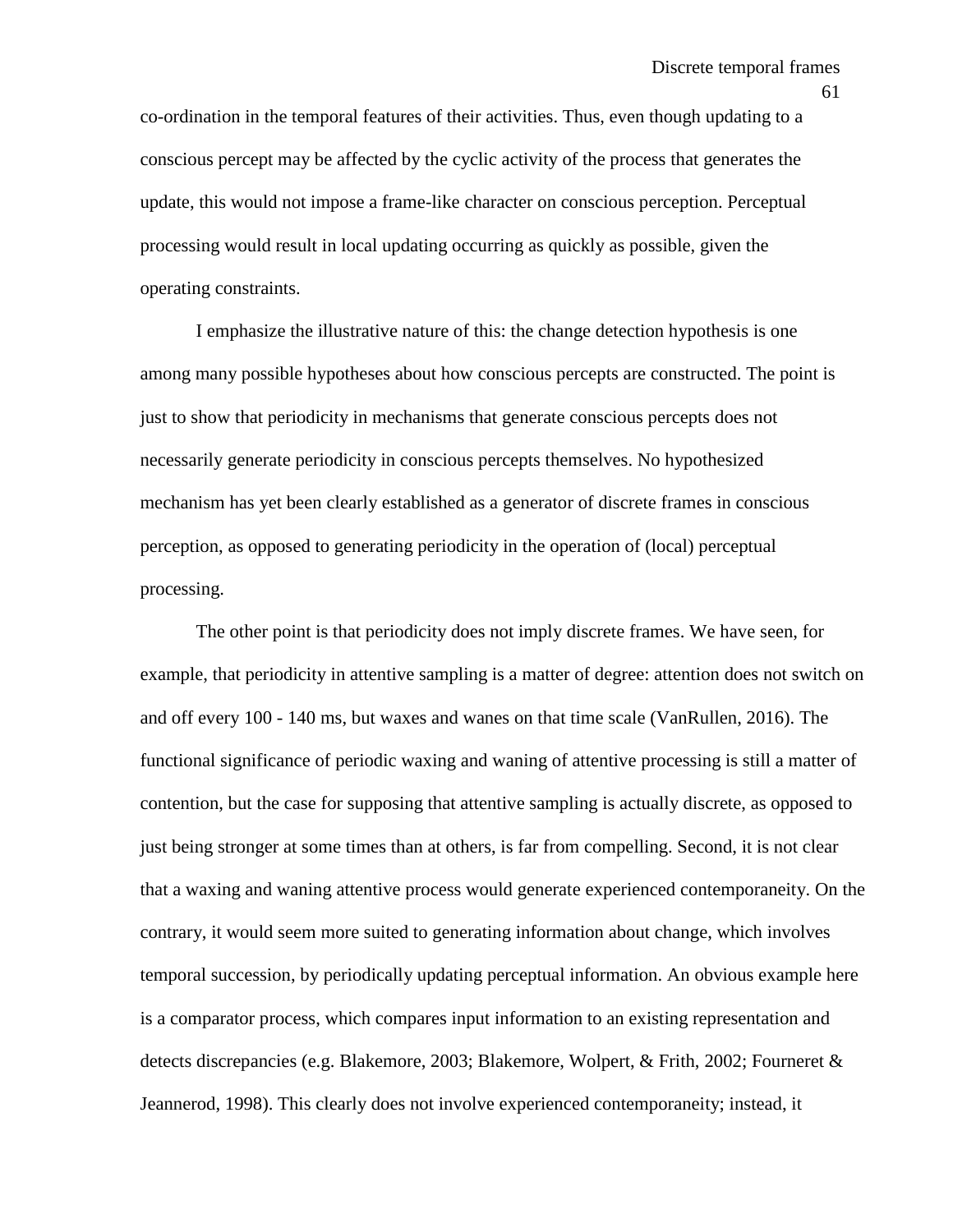involves ascertaining that something has changed, which requires information about differences between one point in time and another. Thus, just postulating an information processing function for periodic oscillations in neural activity is not enough to support a discrete frame hypothesis: it has to be shown that discrete frames are produced by such oscillations.

 In summary, the evidence of periodicity does not show discrete frames marked by clear, all-or-nothing boundaries. Instead, there are fluctuations that are matters of degree, that operate on different time scales, that are stimulus-driven rather than endogenous, and that do not occur all the time. Thus, some of what gets into conscious perception is the product of processing that shows periodic variability, but that is not the same as saying that conscious perception consists of discrete frames.

## 4.1.2: Disconfirmatory evidence

 There are findings that disconfirm predictions of discrete frame hypotheses. In addition to problems posed by research on temporal discrimination and temporal integration, which will be discussed in the next two sections, the most important findings both concern visible persistence. Several studies have shown that the duration of visible persistence varies inversely with stimulus duration, being maximal with stroboscopically presented stimuli and completely absent with stimulus durations longer than 100 - 130 ms (Di Lollo, 1977; Efron, 1970a, 1970b). Efron and Lee (1971) presented a radial line on a rotating disc that was intermittently stroboscopically illuminated. Suppose that visible persistence has a duration of 100 ms and that illumination occurs every 50 ms. In that case, two lines should be visible because the percept under the first flash has visible persistence that overlaps with the time of the second flash, but not with that of the third flash. It can be seen that the number of lines that are perceived as simultaneously

<sup>62</sup>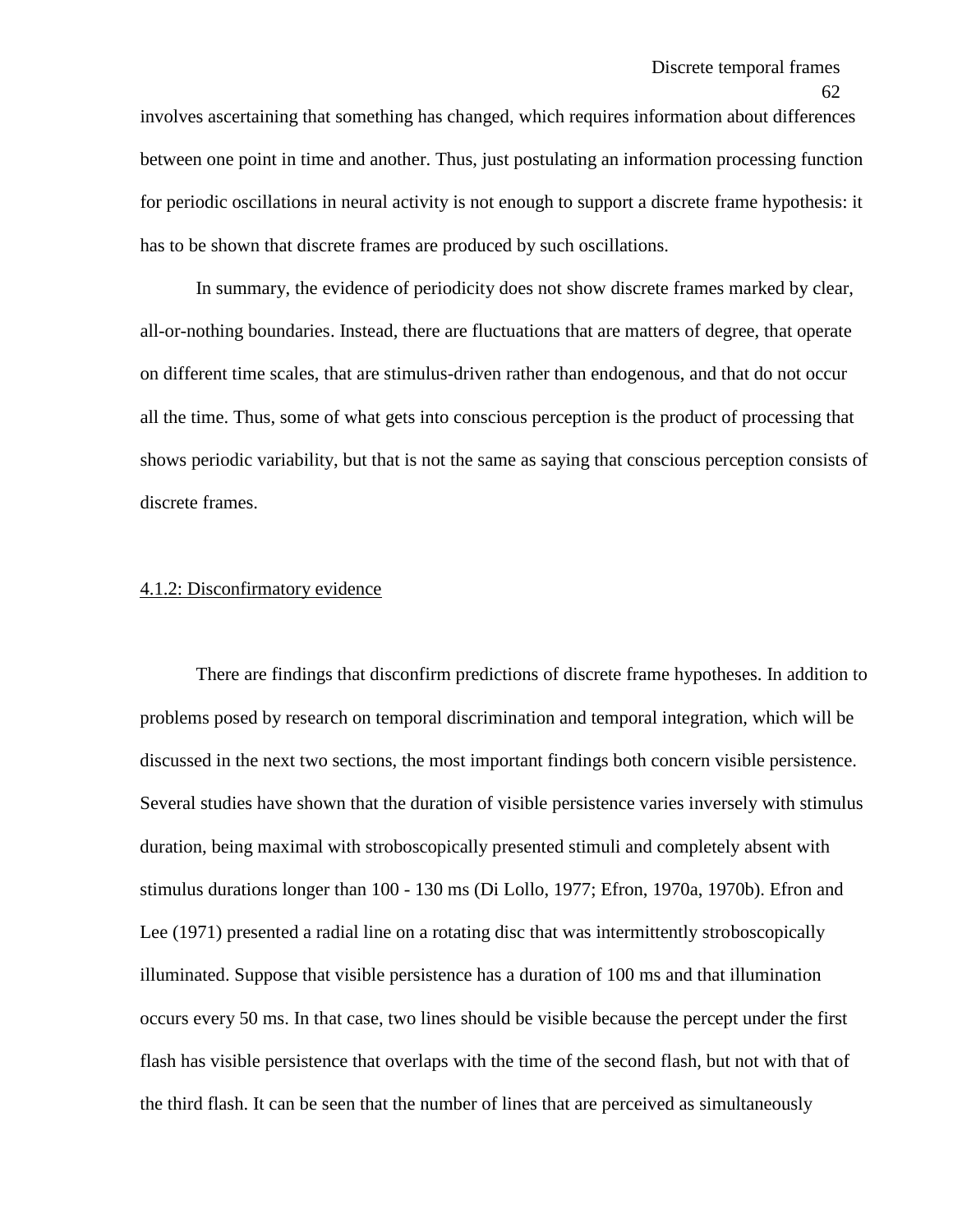present depends on the interval between flashes, other things being equal. Efron and Lee (1971) confirmed this and showed that the function relating interval between flashes and number of lines reported as simultaneous was a straight line, indicating a continuously variable function. They also found that the duration of persistence varied with level of illumination. Under the discrete frame hypothesis, the number of lines visible at any time depends just on the number of flashes that occur in a single frame. If a frame has a fixed duration, then that number will show a stepwise function, not a continuous one. So, as Efron and Lee argued, to mantain the frame hypothesis, the duration of a frame "would have to vary as a complex function of stimulus luminance, wavelength, state of adaptation, and so on" (p. 374). In other words, it makes more sense to interpret the results as showing that percepts are updated continuously, to the limits of measurement, and not in discrete frames.

 A study by Di Lollo and Wilson (1978) added further disconfirmatory evidence. They presented a 5 x 5 grid and briefly flashed 24 dots. Participants had to indicate which grid location did not have a dot in it. The stimuli were presented in three brief flashes, A, B, and C. In all stimuli flash C occurred after flashes A and B, with gaps of 10 ms from the termination of flash A and 20 ms from the termination of flash B. The duration of flash A was manipulated by altering its onset time relative to the other stimuli. Under discrete frame hypotheses, the probability of integrating the information in all three flashes and correctly identifying the missing dot depends on the probability that all flashes occur in the same discrete frame. This is determined just by the intervals between the termination of flashes A and B and the onset of flash C: that is, it is constant for all stimuli. The discrete frame hypothesis therefore predicts that there should be no effect of manipulating the onset time of flash A. Contrary to that, Di Lollo and Wilson found that the probability of incorrectly identifying as missing one of the dots in flash A increased as the duration of flash A increased. The explanation for this is the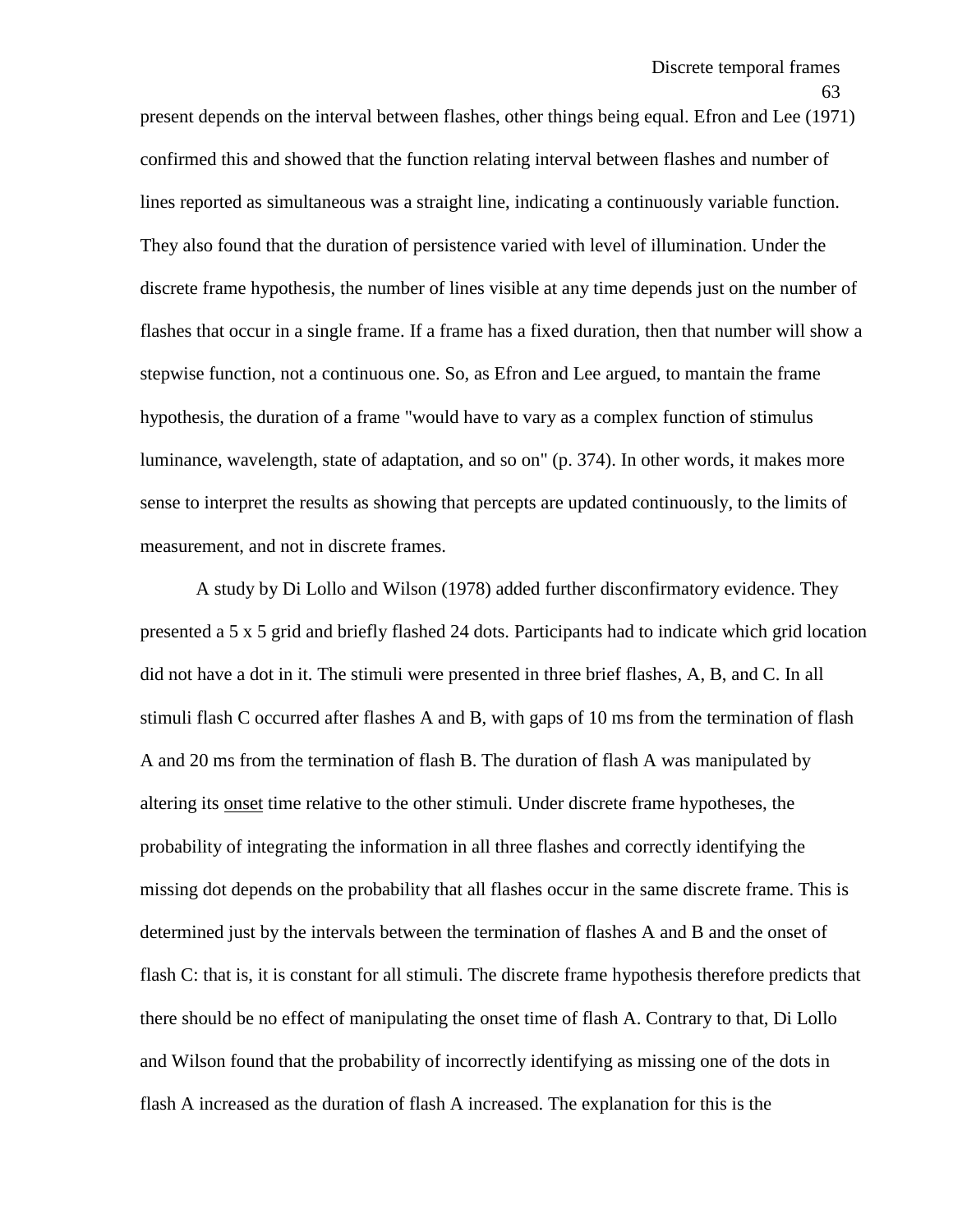aforementioned finding that visible persistence descreases to zero as the duration of a stimulus increases up to 100 ms. Thus, at long durations of flash A, there is no visible persistence and the dots in flash A cannot be integrated with those in flash C.

 It is hard to see how the findings of the studies by Efron and Lee (1971) and Di Lollo and Wilson (1978) can be reconciled with the discrete frame hypothesis, but clearly there is a need for further research.

#### 4.2: Temporal discrimination

 As I stated in the introduction, frames of conscious perception are commonly defined, at least in part, in terms of experienced contemporaneity: all events in a single frame are experienced as contemporaneous, or there is zero subjective duration, so that no happening, change, or motion is registered on the time scale of a single frame. If that is the case, then the maximum time span of a frame is set by the threshold of experienced nonsimultaneity. If two events separated by *n* ms are (reportably) experienced as occurring at different times, then they must fall into different frames. If any change is detected on a time scale of *n* ms, then that time scale must encompass more than one frame.

 By that criterion, the maximum possible time span of a frame is very short. Several studies have found experienced nonsimultaneity for events separated by less than 6 ms, in vision (Sweet, 1953; Wehrhahn & Rapf, 1992; Westheimer & McKee, 1977), audition (Babkoff & Sutton, 1963; Elhilali et al., 2009; Fostick & Babkoff, 2013; Miller & Taylor, 1948; Wiegrebe & Krumbholz, 1999), and somatosensation (Miyazaki, Kadota, Matsuzaki, Takeuchi, Sekiguchi, Aoyama, & Kochiyama, 2016). In some studies, very fine temporal discriminations have been found but it is not clear that a subjective impression of nonsimultaneity, or even of two distinct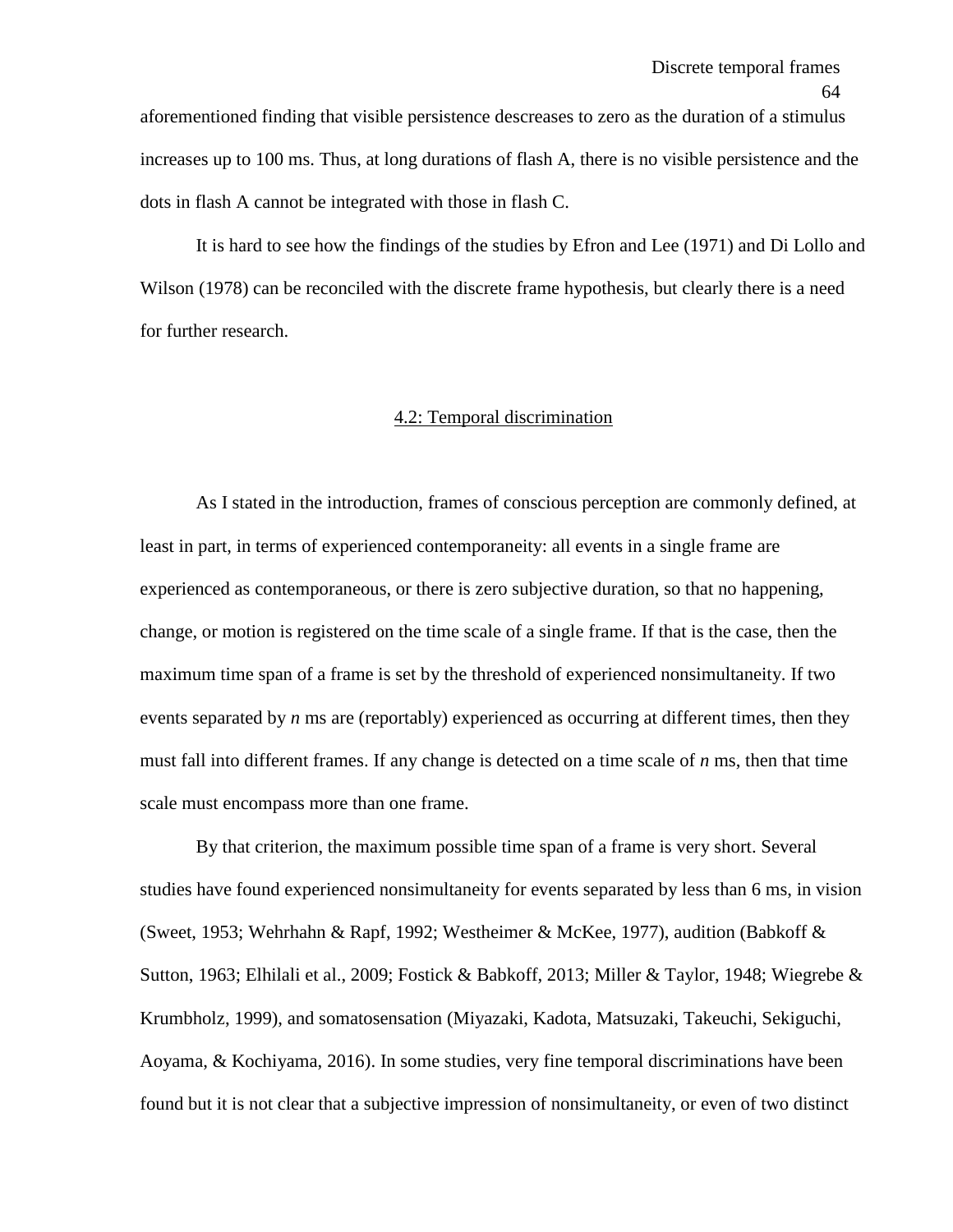stimuli, has occurred; instead, the discrimination may be based on detectable qualititative differences in percepts (e.g. Henning & Gaskell, 1981). In the other studies cited here, however, the evidence for a genuine percept of temporal difference is strong.

 The only way to save the frame hypothesis in the face of this evidence is to abandon the definition in terms of experienced simultaneity. An alternative possibility would be to define a frame in terms of updating frequency. A frame would contain an unchanging representation of informational states, and those states could include information about nonsimultaneity. For example, a process could generate the information that two stimuli, A and B, occurred at different times, such as 5 ms apart. That information could be entered as part of the content of a single frame, where it would remain for the duration of that frame. Thus, the information content of a single frame would be static, but it would include information about nonsimultaneity. One advantage of a static frame would be increased accessibility to further processing. If information that two stimuli occurred successively on a time scale of 5 ms were retained for a frame duration of, say, 100 ms, then it is more likely that it could be passed on to subsequent processing, such as attentive temporal judgment and verbal reporting processes. I would suggest, then, that the frame hypothesis requires a definition in terms of updating frequency, and that information within a single frame may be unchanging over the duration of that frame but does include specifications of change, nonsimultaneity, temporal order, and duration.

 In addition, temporal discrimination thresholds vary over a very wide temporal range, and are affected by many factors. A comprehensive survey of that research is outside the scope of this paper (White, 2018), but a few brief observations will suffice for present purposes. Although nonsimultaneity judgment threshold can be less than 2 ms (Elhilali et al., 2009; Miyazaki et al., 2016; Zera & Green, 1993), thresholds in the region of 40 - 60 ms have been reported in other studies (Axelrod, Thompson, & Cohen, 1968; Elliott, Shi, & Sürer, 2007; Geffen, Rosa, &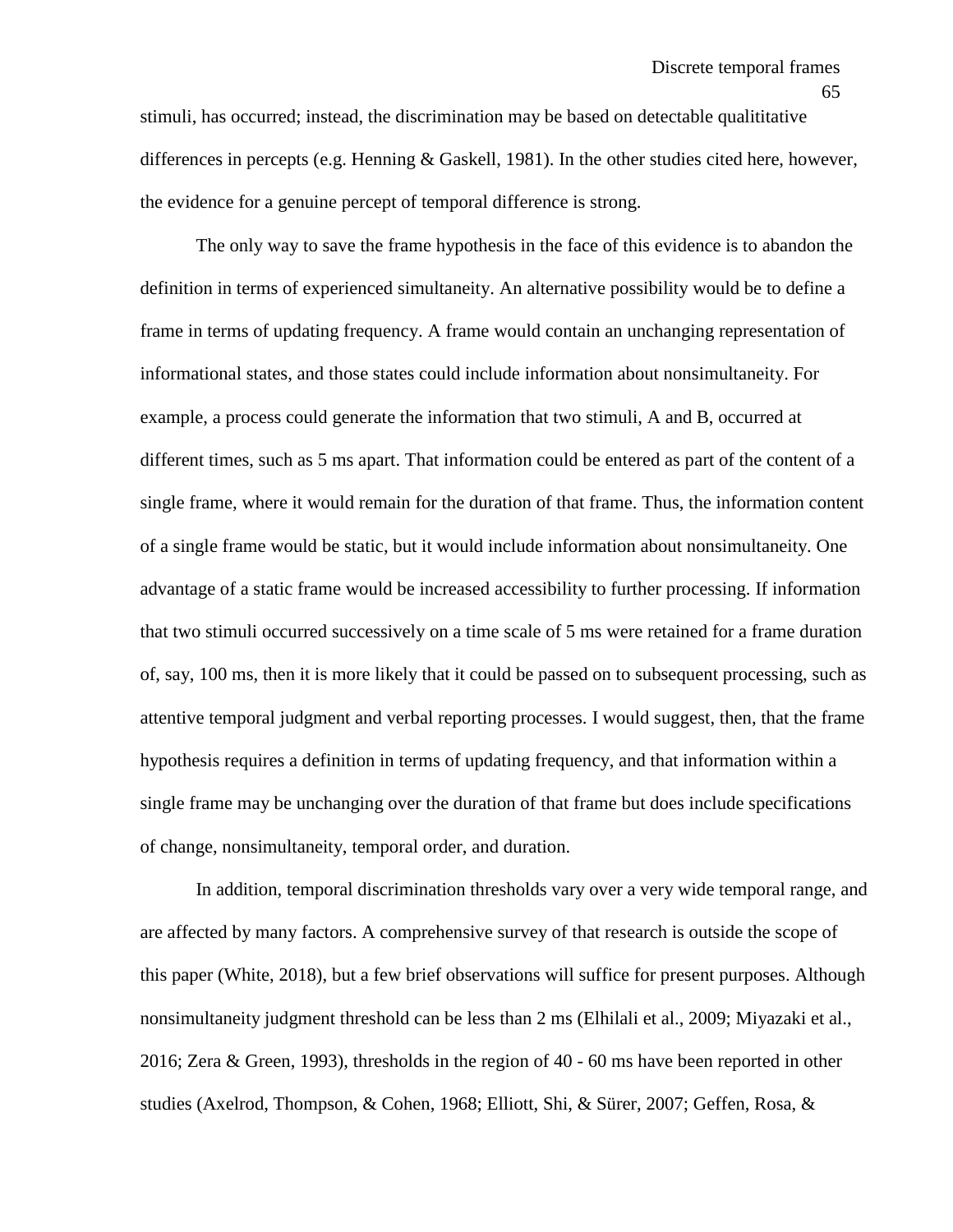Luciano, 2000; Kristofferson, 1967a). Thresholds for temporal order judgments, which differ from nonsimultaneity judgment in that participants must report the correct order of the stimuli, can be less than 5 ms (Babkoff & Sutton, 1963; Westheimer & McKee, 1977), but can also be more than 100 ms (Fink, Ulbrich, Churan, & Wittmann, 2006; Fostick, Ben-Artzi, & Babkoff, 2011; Nishikawa, Shimo, Wada, Hattori, & Kitazawa, 2015; Marks et al., 1982). Many factors have been shown to affect temporal discrimination thresholds, including duration and intensity of the stimulus (Babkoff & Fostick, 2013; Fostick & Babkoff, 2013; Schneider & Hamstra, 1999), stimulus rise time (Heinrich, de la Rosa, & Schneider, 2014), ISI (Fostick & Babkoff, 2013), stimulus type, such as clicks versus tones (Fink et al., 2006), synchronous or asynchronous presentation of a sub-threshold stimulus (Elliott et al., 2007), whether the arms are crossed or not (tactile stimuli, Heed & Azañón, 2014; Yamamoto & Kitazawa, 2001), age of participants (Lister & Roberts, 2005; Nishikawa et al., 2015), and mental health of participants (Nishikawa et al., 2015). To take just one example, Fink et al. (2006) found that the threshold for detecting the temporal order of two different stimuli varied depending on stimulus properties, being 31 ms for tones differing in frequency, 58 ms for clicks differing in location, one being presented to each ear, 47 ms for identical visual stimuli at different locations, and 107 ms for stimuli at the same location with different colours. Finally, there is no obvious peak in reported temporal discrimination thresholds at any time span: thresholds are just spread over a wide range (White, 2018).

 It is clear, then, that temporal discrimination thresholds do not imply anything about discrete frames and their durations. Information about temporal discriminations, nonsimultaneity judgments, duration estimates, and so on, may be entered into a frame and held there for the duration of that frame (if not longer). But frame duration is not determined by temporal discrimination thresholds, and frames cannot be defined in terms of experienced simultaneity. It

<sup>66</sup>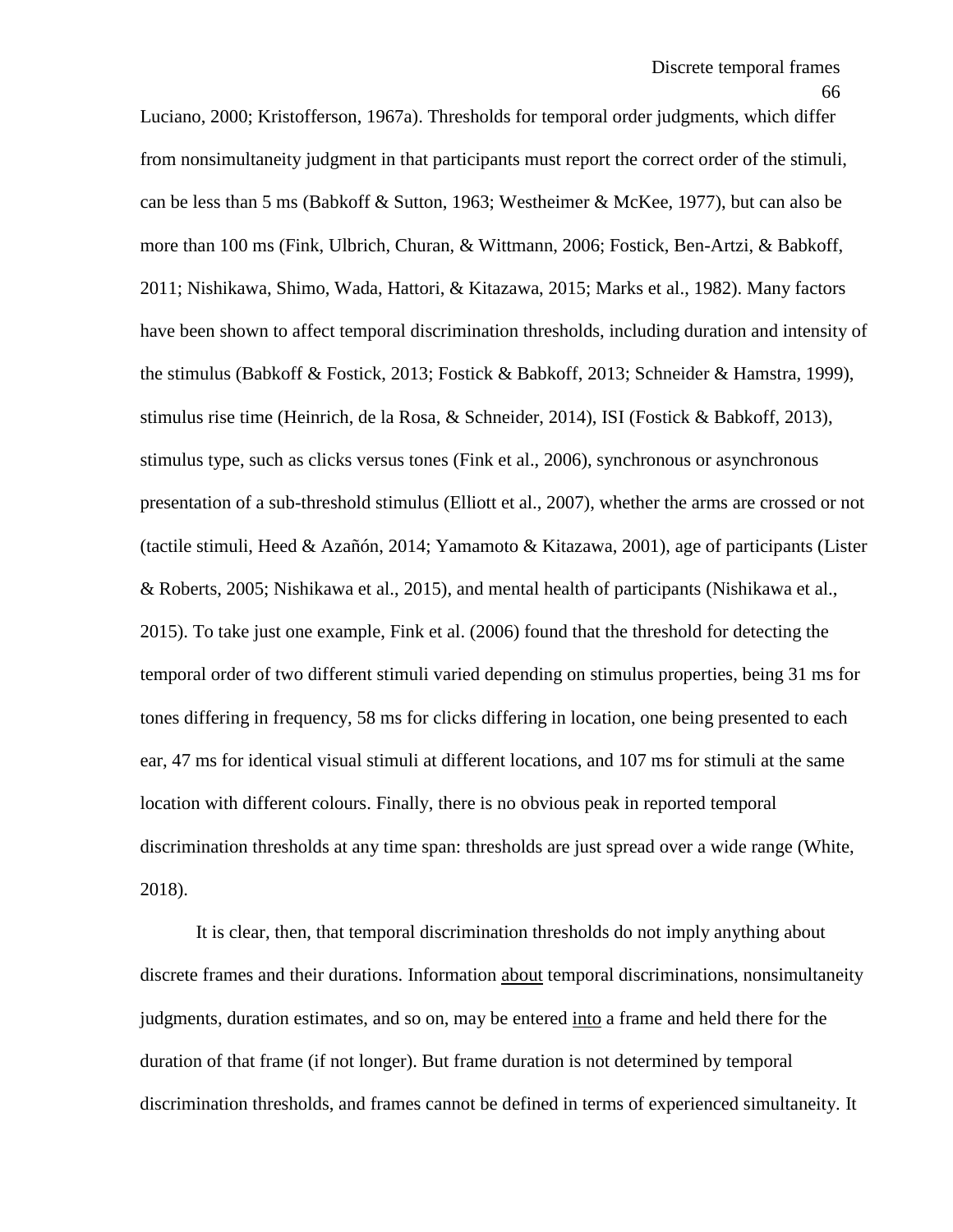is more likely that discrimination thresholds reflect local processing characteristics that have nothing to do with frames. For example, Fink et al. (2006) argued that frequency (for tones) and location are processed by low level neurons selective for direction of frequency modulation and for apparent motion, respectively, and differences in temporal discrimination thresholds reflect the specific operating characteristics of the different processes. I shall return to the hypothesis of local mechanisms after considering temporal integration.

# 4.3: Temporal integration

 In the most general sense, temporal integration covers any process that samples information across a period of time and generates some sort of unitary product. This can range from perceived brightness of a brief flash of light (Allan, Kristofferson, & Wiens, 1971; Stevens & Hall, 1966) to semantic interpretation of auditory speech input as a word (Hasson, Honey,  $\&$ Chen, 2015; Hickok & Poeppel, 2007; Poeppel, 2003). Here too only a brief summary of research relevant to the discrete frame hypothesis will be given.

 The main point is that durations of temporal integration vary across a wide range depending on many factors. There is no fixed time scale of temporal integration. Judged brightness of a flash of light depends, in part, on its duration, showing that perceived brightness emerges from summation of input information over time. Almost all of the summation occurs during the first 150 ms (Allan et al., 1971; Osaka, 1977; Stevens & Hall, 1966), but temporal integration for stimuli of low intrinsic brightness can cover about 300 ms (Aiba & Stevens, 1964), and possibly may continue for as much as 1,000 ms (Raab, 1962). Thus, one could have a percept of a stimulus of given brightness persisting for 50 ms or for 150 ms, but that does not happen: instead, the percept is of a stimulus that is brighter when its objective duration is 150 ms

<sup>67</sup>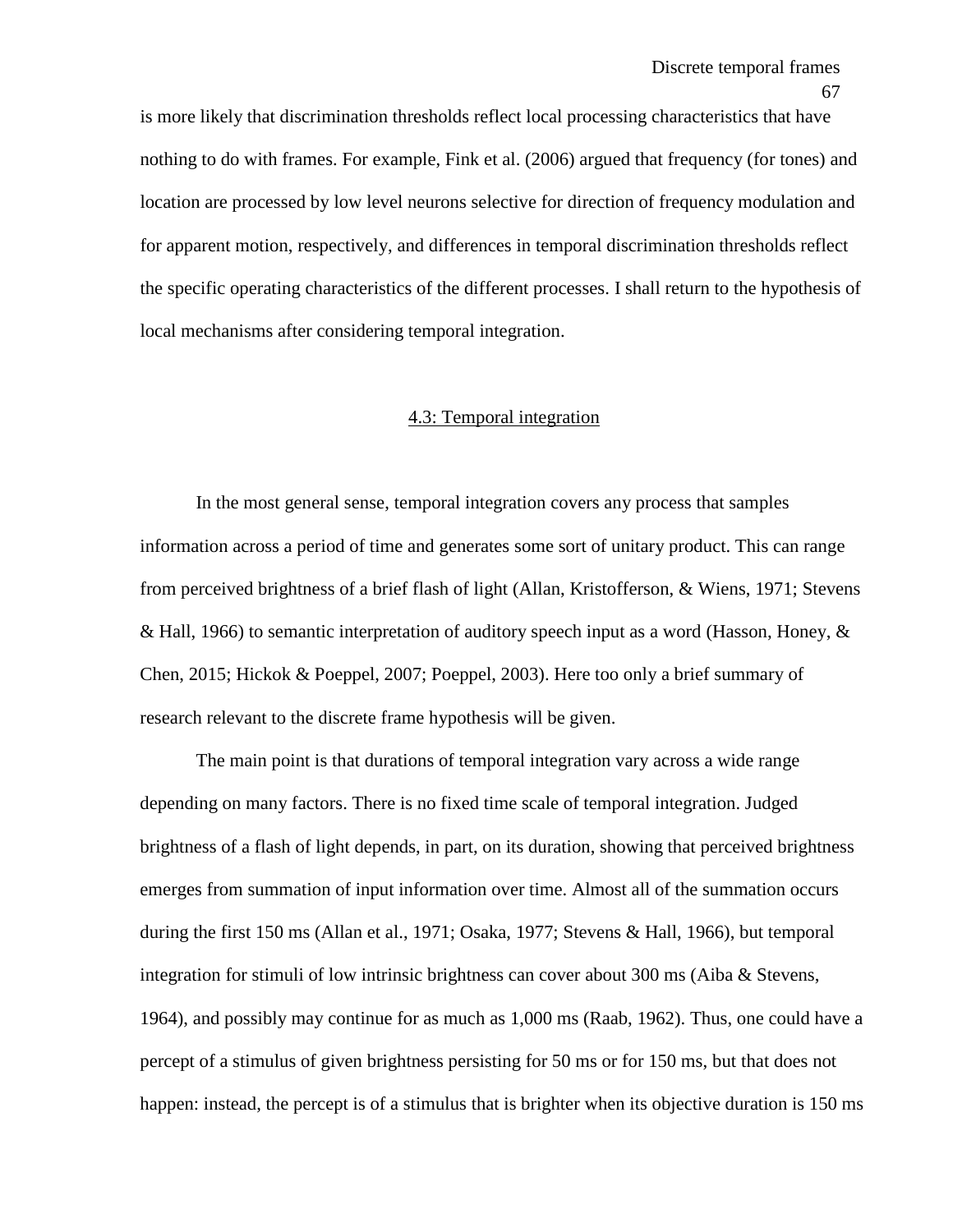than when it is 50 ms. Something similar appears to be the case for perceived loudness of auditory stimuli, on a time scale of more than 200 ms under some conditions (Räsänen & Laine, 2013; Rimmele et al., 2015; Zwislocki, 1969). Visual motion percepts involve summation or integration on a time scale of about 80 - 130 ms (McKee & Welch, 1985; Simpson, 1994; Snowden & Braddick, 1991), but under some conditions temporal integration for both biological and non-biological motion perception can occur on a time scale up to about 3,000 ms (Burr & Santoro, 2001; Neri, Morrone, & Burr, 1998).

 I have already discussed the example of visual persistence, showing that the duration of visible persistence is not fixed but varies depending on both stimulus duration and motion properties (Di Lollo, 1980; Farrell, 1984), which represents a compromise between the processing objectives of feature analysis and minimisation of visual smear (Farrell, 1984). Thus, although integration into a unitary percept with experienced contemporaneity does occur, it does not occur on a fixed time scale. The time scale is flexible, in accordance with conflicting processing priorities. There is no functional advantage, and indeed some functional disadvantage, in having frames, even local frames, with fixed durations. There is evidence that the duration of integration for a unitary percept on any given occasion is set not by a fixed time but by information density (Lerner, Honey, Katkov, & Hasson, 2014). Given that both information density and the objective duration of meaningful units of information input vary (for speech, in the case of the study by Lerner et al., 2014), it would make better functional sense for processing to have a time scale that was both flexible and responsive to the temporal characteristics of the input.

 Variability in summation or temporal integration times is due in part to noise in the stimulus (Burr & Santoro, 2001). This indicates that at least some temporal integration processes can be understood as involving signal detection or decision criterion thresholds: integration time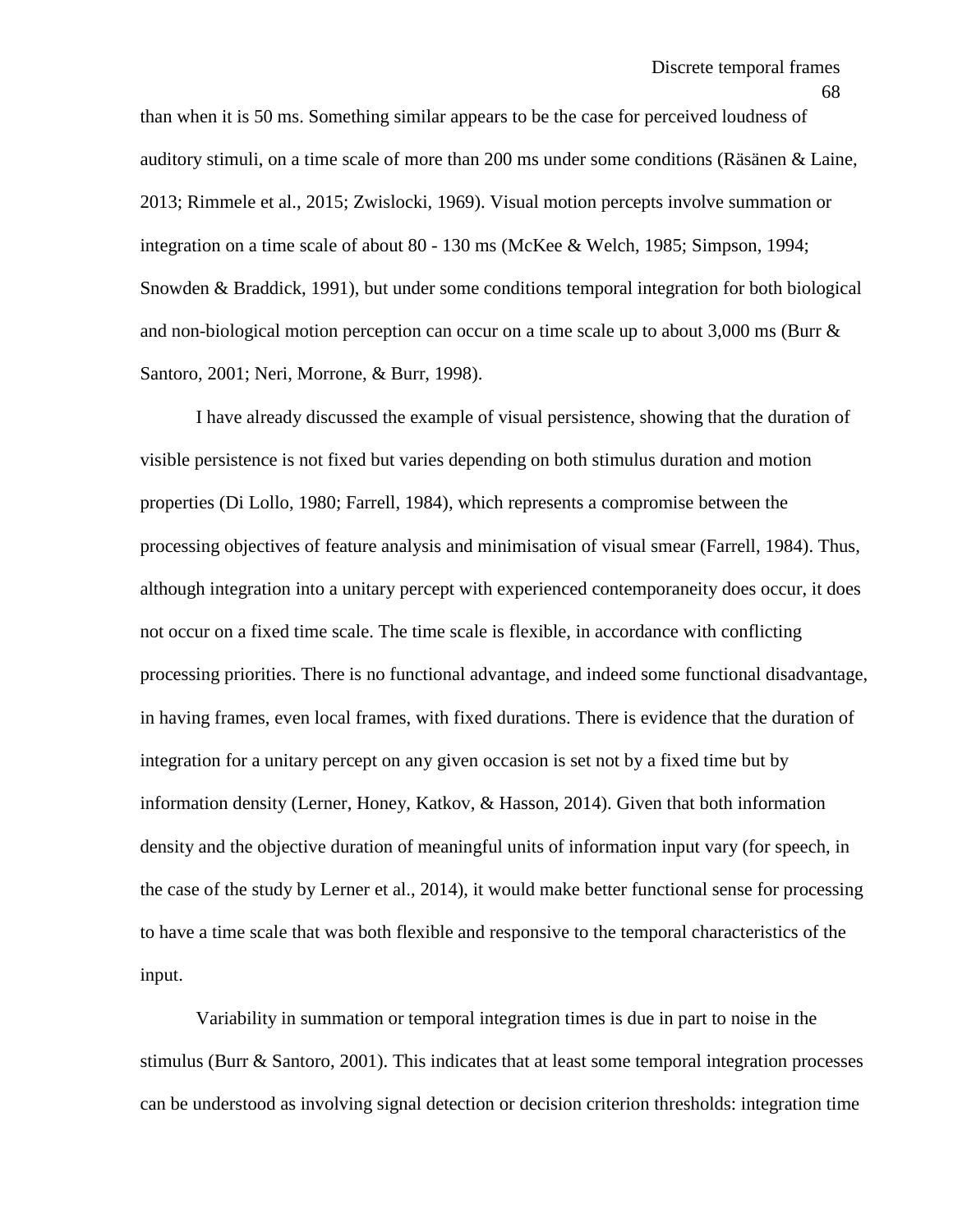is flexible and the process stops, not after a fixed temporal interval, but when a signal has been detected or a decision criterion has been reached. Indeed, Räsänen and Laine (2013) argued that all products of perceptual processing involve temporal integration, even temporal discrimination, and that fine temporal discriminations just involve temporal integration over correspondingly brief intervals. Whether that is the case or not, it is clear from the research evidence that, not only is there no support for the occurrence of discrete frames, even local ones, of fixed duration, but such frames would be functionally inadequate, lacking the flexibility to deal with variations in stimulus conditions such as signal-to-noise ratio.

 Research has shown, therefore, that temporal integration occurs on multiple time scales, and that variations in percepts are consistent with continuous processing and not with the stepwise functions that would be expected if updating were periodic. If discrete frames occur, they must have durations that vary as a function of many factors including signal detection, decision criteria, information density (Lerner et al., 2014), flexibility in the face of processing priorities (Farrell, 1984), stimulus luminance (Efron & Lee, 1971), and others.

 This discussion has so far been concerned just with temporal integration within modalities. Perceptual information is integrated across modalities, and there is therefore a need to synchronise products of perceptual processes that have different latencies. Several studies have shown that the maximum window of cross-modal synchronisation is about 200 - 250 ms, meaning that events separated by that amount can be integrated into a synchronous percept (Conrey & Pisoni, 2006; Diederich & Colonius, 2015; Dixon & Spitz, 1980; Mégevand, Molholm, Nayak, & Foxe, 2013; van Wassenhove, Grant, & Poeppel, 2007; Wallace & Stevenson, 2014), but what, if anything, does that imply for the frame hypothesis? The temporal window of integration is not itself a frame of conscious perception. It concerns the integration of perceptual products that emerge with different latencies, registering them as simultaneous (or

<sup>69</sup>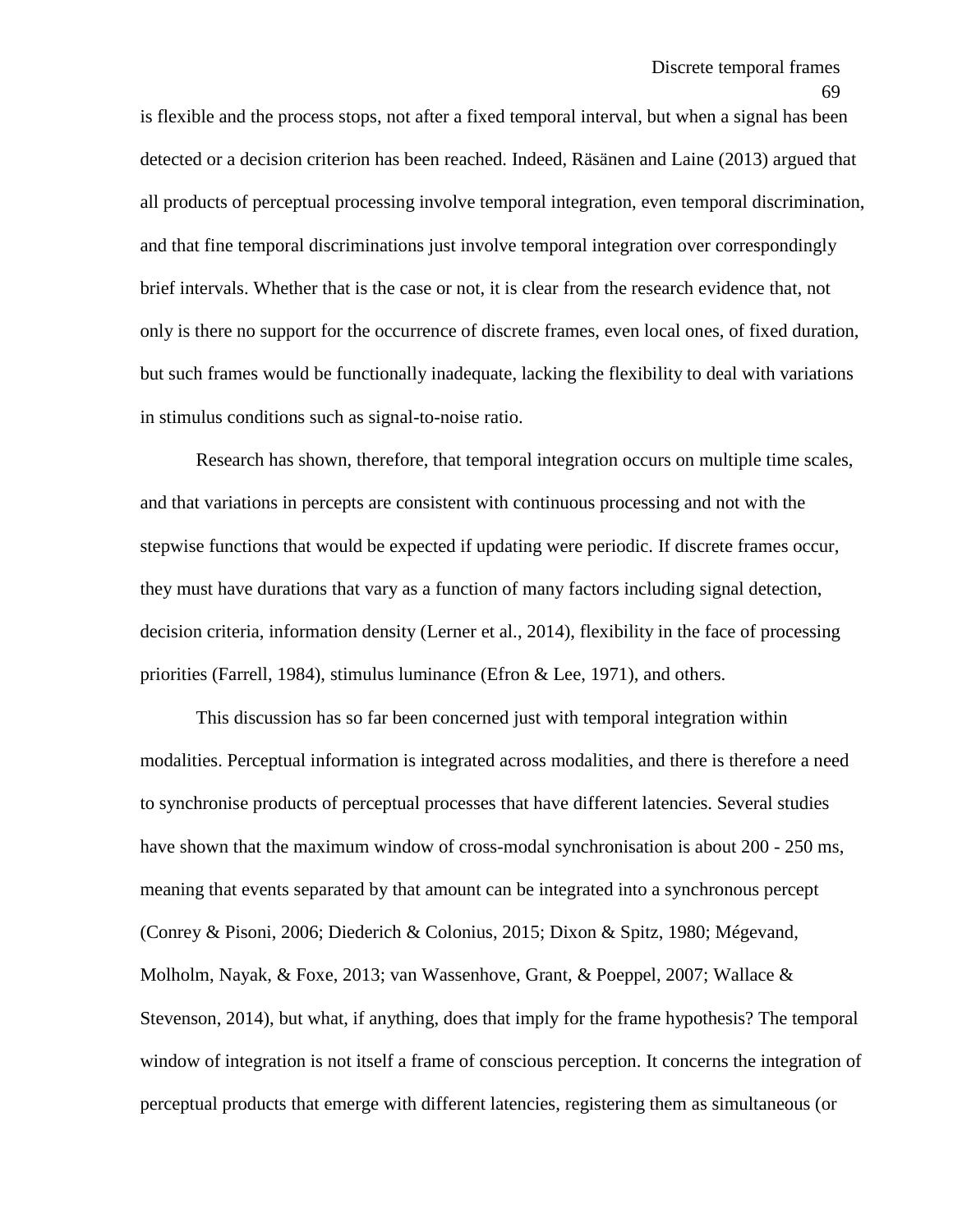not). Updating of the synchronised information could take place on any time scale and is not related to the question of how far apart in time two perceptual products could be and still be integrated into a synchronous percept.

 However, if there are discrete frames of perception, the evidence reviewed above indicates that the durations of those frames are likely to differ between modalities. In that case, the problem for the frame hypothesis is to explain how cross-modal synchronisation can occur when frames in different modalities have different durations. Suppose that there are frames with a consistent duration of 100 ms in vision, and frames with a consistent duration of 70 ms in audition. This means that temporal boundaries of frames in the two modalities would only rarely coincide, and it is not clear how cross-modal synchronisation would be accomplished. Is the content of a frame in audition, for example, synchronised to the frame in vision that was going on when the frame in audition started, or to the frame in vision that starts in the middle of the frame in audition? There is no research evidence that would suggest that cross-modal synchronisation occurs at the level of frames (Wallace & Stevenson, 2014). Synchronisation could be accomplished before frames are constructed, but that would seem to require that frames and their durations also be synchronised across modalities. In short, the frame hypothesis generates problems for explanatory accounts of cross-modal synchronisation that do not arise in the absence of frames.

## 4.4: The need for informational connection between frames

 If the information in a frame is unchanging over the duration of a frame, that would seem to be contrary to our experience of the world as continuous and smoothly flowing over time. The contradiction is not absolute, because the static frame may include information about temporal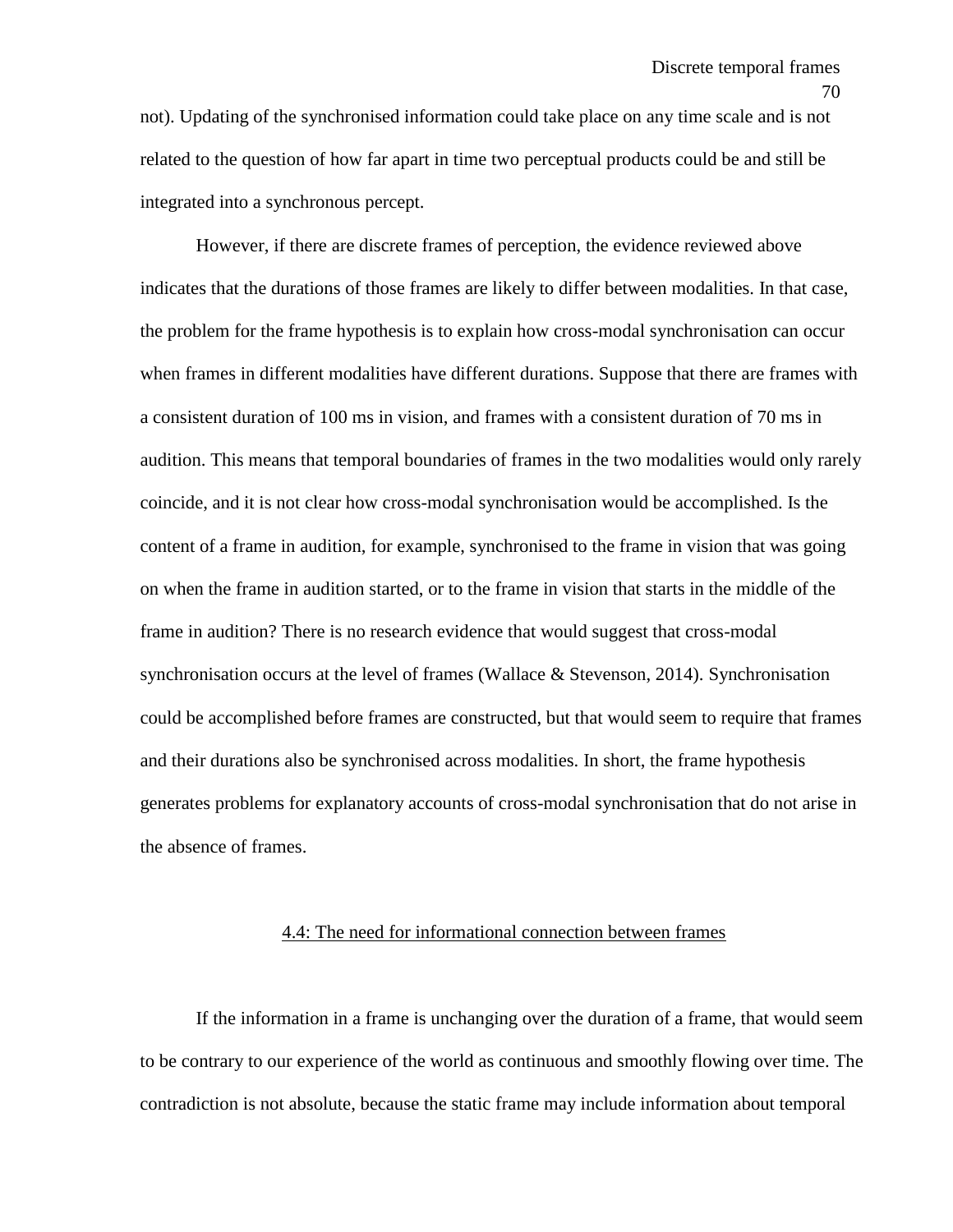features such as motion and temporal order. The problem lies just in the fact (if it is one) that frames happen one at a time. There would be one frame with unchanging content for (say) 100 ms, which was then replaced by the next, and so on. This can be illustrated by the film analogy: as a new frame enters the shutter, so the previous frame exits and whatever was in it is no longer there. It is impossible to infer, from the contents of the current frame, what the contents of the previous frame were. They might be similar or they might be completely different (because of a cut in the editing). The outcome would be that percepts are isolated in a perpetual present. This is, in effect, the rapid akinetopsia problem.

 To circumvent that problem, experienced continuity in the perceptual world requires some form of connection between one frame and the next. Once a frame has gone, it is really in the past and really gone. Experienced continuity, connection of information between frames, requires preservation of some of the information that had been in the previous frame. There could, for example, be some specification of how the information in the current frame differs from that in the previous one. Without that, conscious percepts would have the character of brief but static moments. Of course, some information is preserved: it moves on through an informational bottleneck to iconic time scale processing (Sligte et al., 2010; Sperling, 1960), and through another information bottleneck to working memory (Jacob, Breitmeyer, & Treviño, 2013; Öğmen, Ekiz, Huynh, Bedell, & Tripathy, 2013). But more than mere preservation is required. There must be connection, to yield percepts of things going on. Early in the paper I mentioned Clay's (1882) observation that the current note of a tune is perceived in a context of its history, which involves informational connection on a time scale of seconds. That is a simple illustration of the way in which preserved information about the recent past informs and is integrated with current percepts. So, at the very least, information in a frame must incorporate and integrate information about the content of previous frames. If the information content of

<sup>71</sup>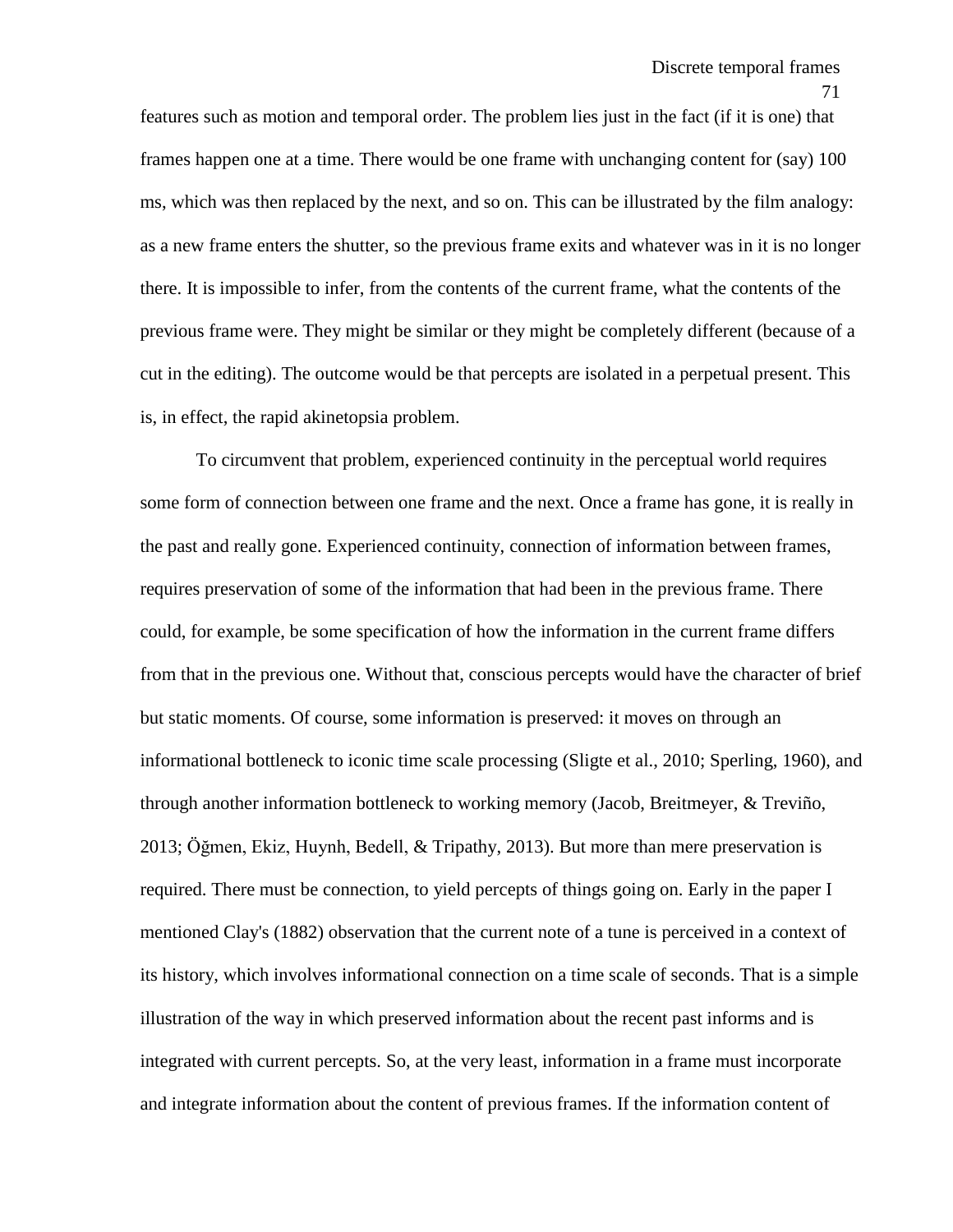successive frames is integrated, then it is questionable to what extent frames can be described as discrete.

#### 4.5: How is updating done?

 Eriksen and Collins (1967) asked, "Does an arriving stimulation enter an ongoing psychological moment or is it stored and then represented in the succeeding moment?" (p. 484). Fifty years later, that question has not been answered, and it is hard to find any frame proposal that even addresses it.

 I have argued that frames cannot be defined in terms of experienced simultaneity. Instead, it is likely that they would be defined in terms of the processes that update and maintain the information content of frames. Under that definition, for a frame to be discrete, updating must occur in a temporally co-ordinated way across the entire frame, rather than on a local, piecemeal basis: the whole information content of a frame is updated at one time, and that time marks the boundary between one frame and the next. To be clear, this does not necessarily mean that all of the information is rewritten from scratch: instead, it is quite possible that information remains as it is unless new information requires revision of it (Galletti & Fattori, 2003; Nortmann et al., 2015). But updating only occurs at temporal boundaries between frames. Within a frame, information is unchanging.

 VanRullen (2016) wrote: "Discretization does not necessarily entail that events coming in-between two epochs are lost to perception, but rather that events that are processed too late for one snapshot should be deferred until the next" (p. 724). But if they are deferred, where are they held? The products of processes that emerge during the time span of the current frame must be stored in what may be characterised as a temporary storage buffer before being injected en masse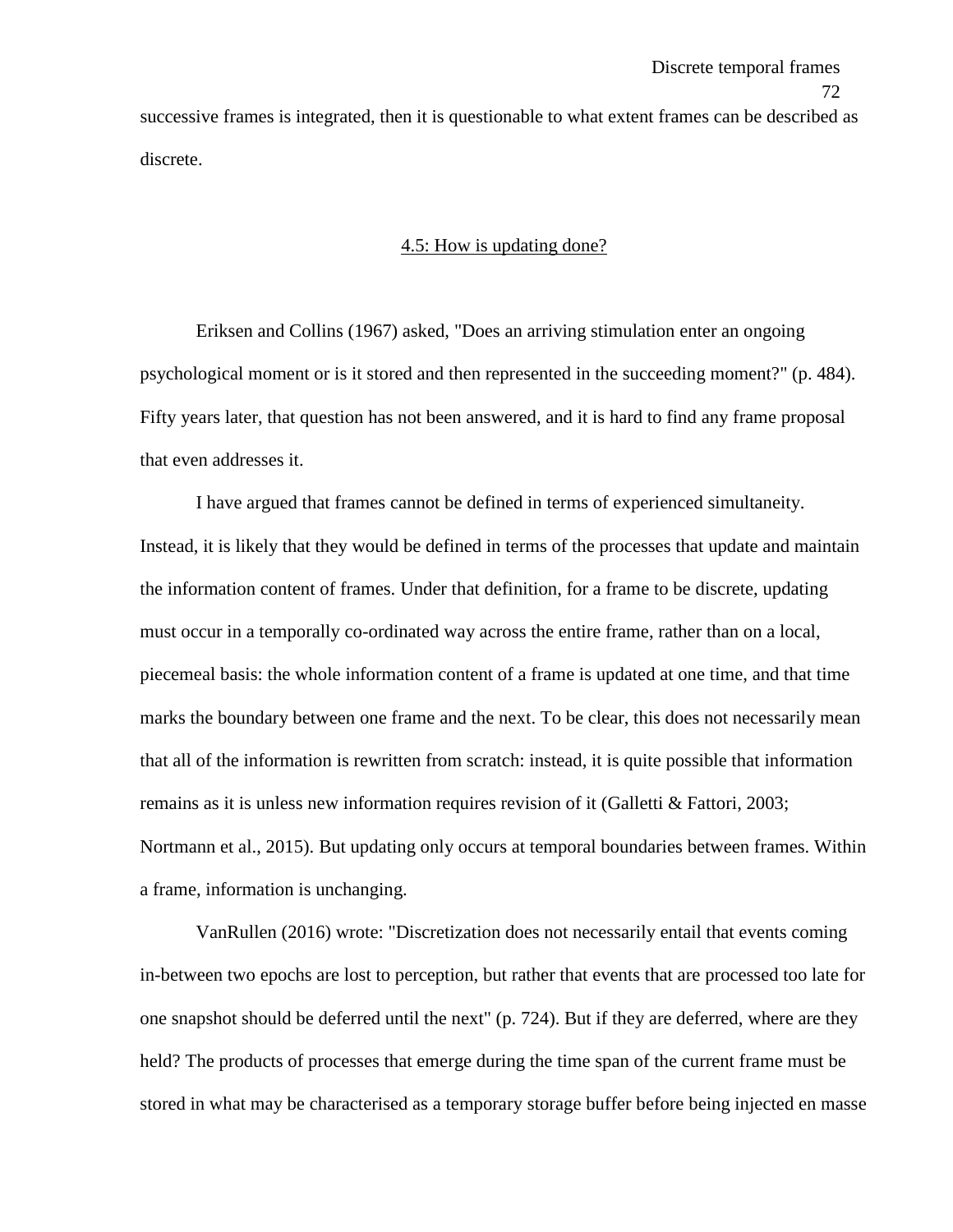into the next frame. Suppose that a frame lasts for  $\sim 100$  ms. A product of a perceptual process may emerge after the frame has been in place for 1 ms, or after it has been in place for 99 ms. Different products emerge at different times. If the current frame is static, they cannot be put into it, so they must be held in a buffer until the next updating occurs.

 No doubt a plausible mechanism for holding information prior to construction of the next frame could be developed, but the need for one is problematic. What does it mean to say that a product of a perceptual process has been generated when it is not yet in a frame? Is it conscious or not? It seems that it should not be, otherwise the concept of a discrete frame is fatally undermined. But what is the difference between information being held in a buffer prior to entering a frame, and information being in a frame? The information content is the same, so that cannot be used to distinguish the two things. And what is the difference, such that information is not conscious in the buffer but conscious in the frame? The discrete frame hypothesis requires that these questions be addressed.

#### 4.6: What would frames do for us?

 If there are discrete frames of conscious perception, they must have some functional significance. One possibility is that, by preserving information on the time scale of a frame, accessibility to subsequent processes might be enhanced. If information that two stimuli separated by 5 ms were nonsimultaneous lasts only for as long as the stimuli themselves, it is likely to be lost before it can be transferred to subsequent stores where it is available for further processing. If it can be held for, say, 100 ms, then there is a better chance that it will be transferred to subsequent stores. That would certainly be an advantage. Information is likely to be lost before it exits from perceptual processing, partly because of the need for attentive

<sup>73</sup>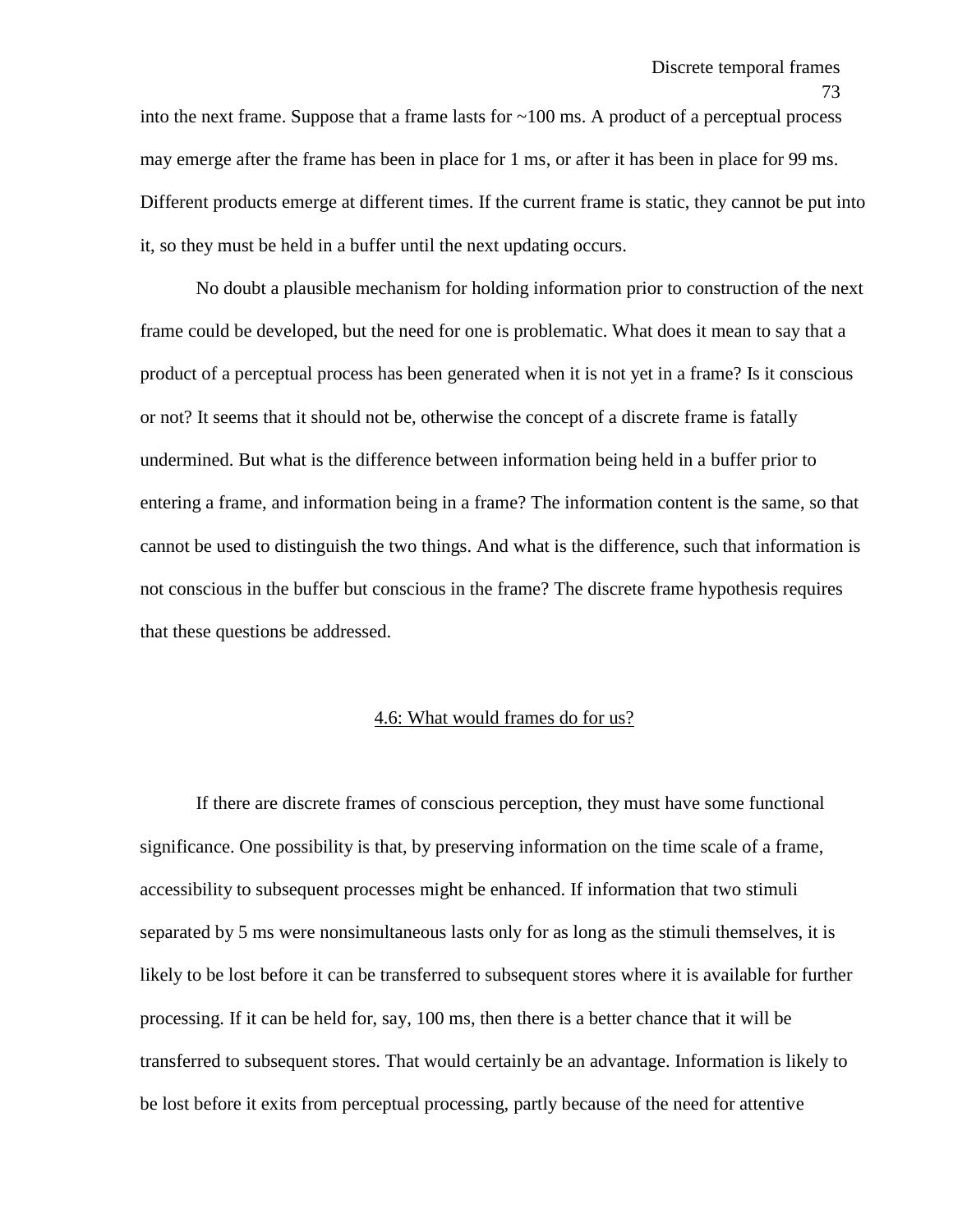maintenance (Rensink, 2000) and partly because of the increasingly limited capacity of postperceptual stores (Jacob et al., 2013; Öğmen et al., 2013; Sligte et al., 2010; Sperling, 1960). Maintenance of information in conscious perception for the duration of a frame might not only increase the likelihood of its survival into subsequent stores, but also facilitate selection of information in accordance with processing priorities. There are at least two problems, however.

 One problem is that there are obvious practical needs for perception to be as up-to-date as possible. If a product of a perceptual process emerges 1 ms after the current frame has been set up, it must wait in the storage buffer for almost the entire duration of the frame before it can enter the next frame and thereby become potentially available to subsequent processing. This would appear to be disadvantageous.

 The other problem is that discrete frames of fixed duration are too inflexible. We have already seen that temporal integration and decision making processes operate on time scales that are dictated by considerations such as noise in the input, information density, and the operation of criteria for decision making. In the example of visible persistence, there is a flexible compromise between holding information for further analysis and minimising the smear that results from holding it (Farrell, 1984). The temporal inflexibility of discrete frames renders them less than optimal for processing purposes.

 A case can be made that frame duration is not completely inflexible. As discussed earlier, Cecere et al. (2015) found that the temporal window for occurrence of the double flash illusion varied in accordance with effects of TMS on the oscillatory frequency of alpha. The authors suggested that "alpha oscillations might represent the temporal unit of visual processing that cyclically gates perception" (p. 231). If that interpretation is correct, then discrete frame duration is not completely inflexible. However, there is as yet no evidence for the degree of flexibility shown by results of studies on visible persistence (Farrell, 1984): Cecere et al. (2015) adjusted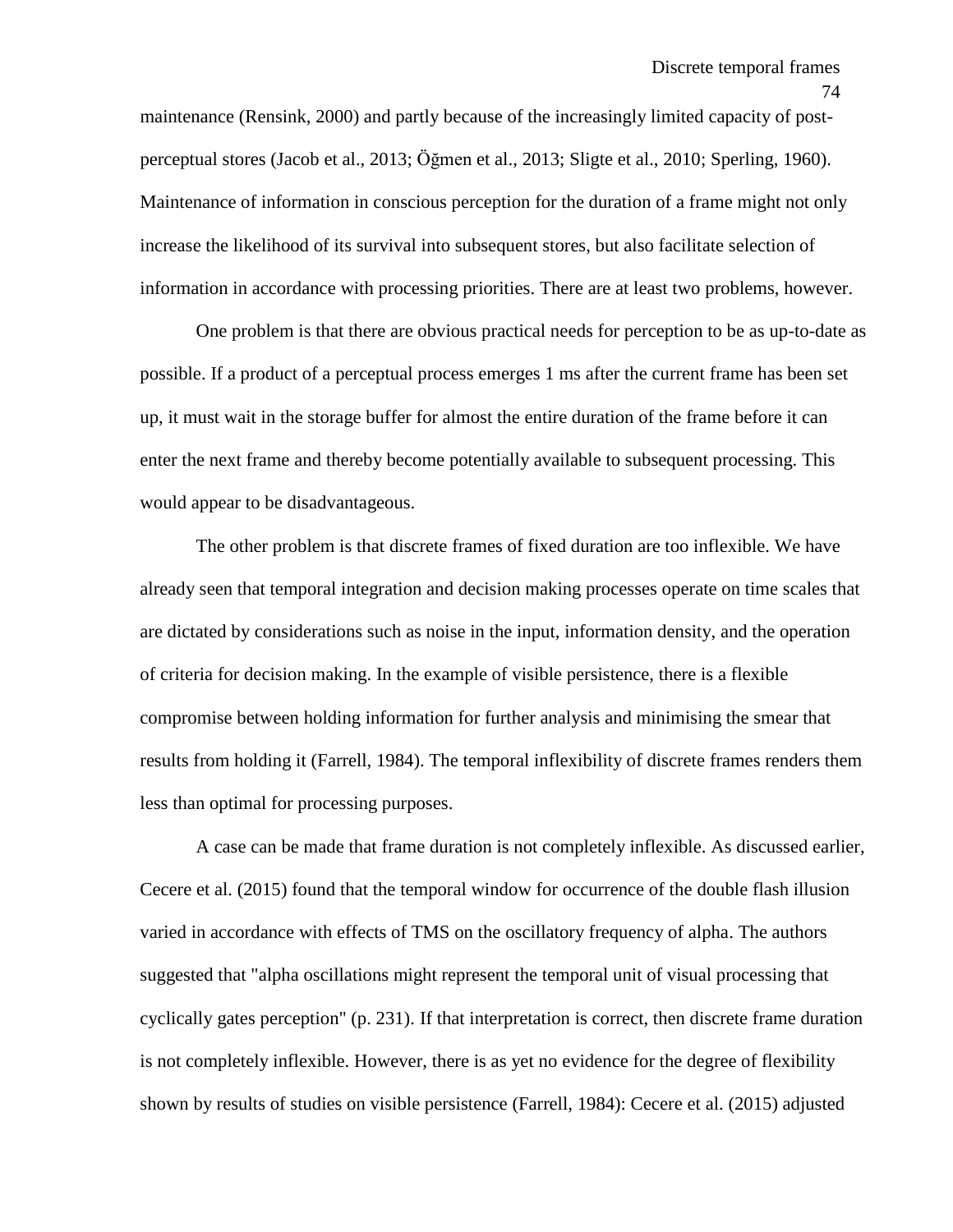alpha frequency by  $\pm 2$  Hz, which is comparatively small. Also, it is possible to interpret the results of the study without recourse to the discrete frame hypothesis. I have already argued that the functional characteristics of temporal integration pose serious problems for the frame hypothesis (section 4.3), and will not repeat those arguments here. An argument specific to the study by Cecere et al. (2015) is that the two tones (and the illusory two flashes, when they occur) are perceived as temporally successive, whereas events falling within a single frame are supposed to be perceived as contemporaneous. Thus, alpha frequency might indicate a window of temporal integration, but the products of the integration process include information about temporal succession of events within a single window. This might point to the aforementioned need for frames to be defined in terms of updating frequency and not experienced simultaneity, but it might also point to an interpretation that does not call on frames at all. That interpretation could be any of the possible functions of alpha discussed earlier (section 3.3).

 There is a growing body of evidence that EEG oscillation frequencies can be affected by experimental manipulations such as TMS and presentation of stimuli with fixed periodicity, and that the effects on oscillation frequency are associated with perceptual effects suggestive of an alteration to the time window of temporal integration (Cecere et al., 2015; Ronconi & Melcher, 2017). But that evidence does not speak to the frame hypothesis, primarily because many kinds of temporal integration occur, each with their own (and flexible) temporal windows, on several different time scales (Ronconi et al., 2017). They generate specific perceptual products that are affected by the duration of the window of integration, but (i) those products are not temporal frames but specific perceptual features, such as one or two flashes, and (ii) they are local phenomena and do not entail an overall temporal co-ordination in conscious perception. Therefore, whether there are discrete frames or not, flexibility in temporal windows of

<sup>75</sup>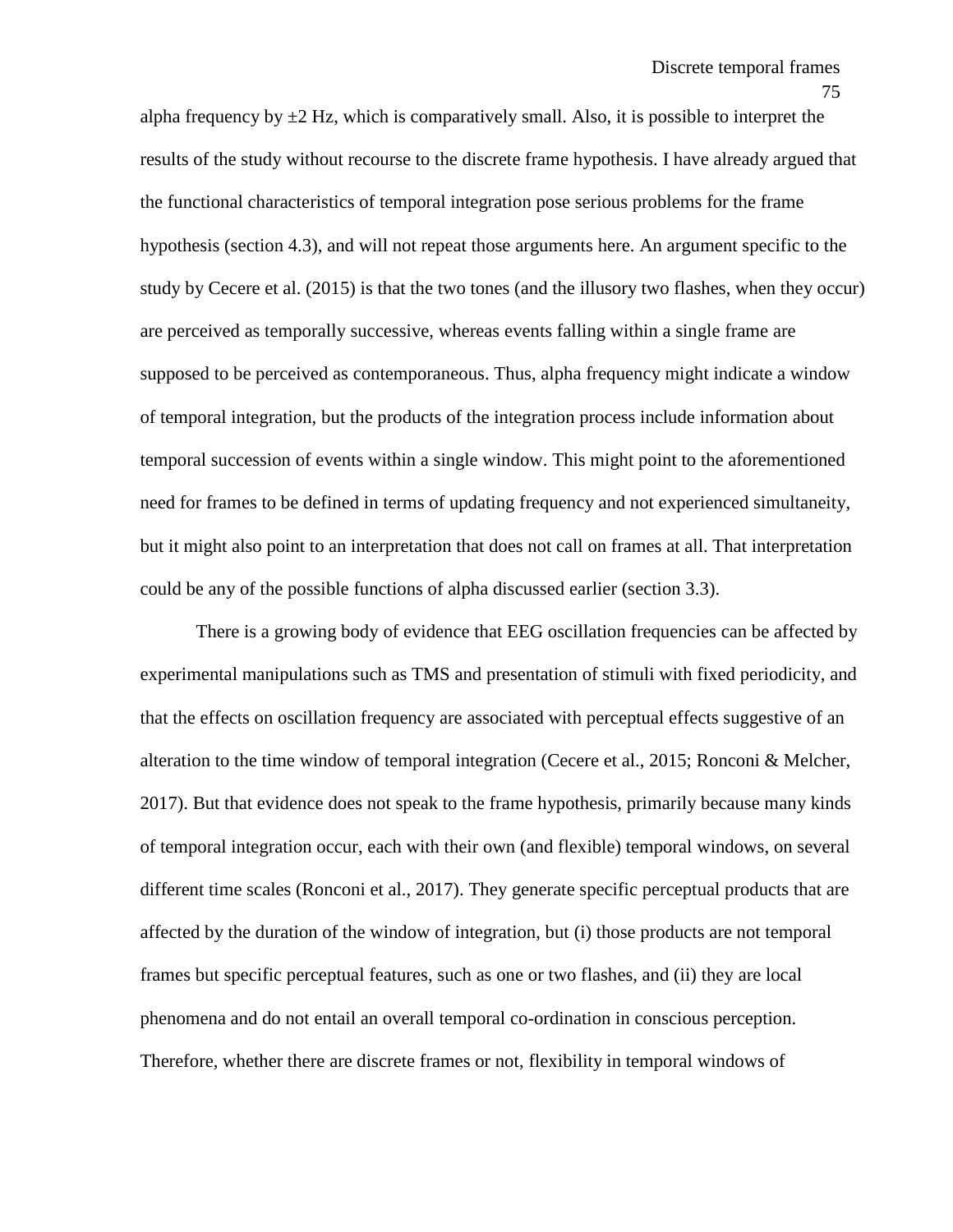A second possible function for discrete frames would be synchronisation of the output of perceptual processes. In the case of vision, there is abundant evidence that different features of objects have different processing latencies (Arnold, Clifford, & Wenderoth, 2001; Kang & Shevell, 2012; Moutoussis, 2012; Moutoussis & Zeki, 1997a, 1997b; Zeki, 2015). For example, the processing latency for colour has been found to be about 80 ms less than that for motion information (Moutoussis, 2012; Moutsoussis & Zeki, 1997a; Zeki, 2015). Products of individual feature analysers need to be integrated into a coherent percept of an individuated object, so it could be proposed that a discrete frame supports the synchronised representation of asynchronous products of feature analysers.

 There are at least three problems for this as a function of discrete temporal frames. One is that, although there is evidence that gamma oscillations are functionally involved in visual feature binding, the functional characteristics of that activity do not involve constructing temporally discrete snapshots of the whole body of visual information. On the contrary, they involve segregating meaningful components of the body of information, such as figure and ground (Elliott & Du Bois, 2017). As Elliott and Du Bois (2017) put it, "features coding an object may be coded by virtue of oscillatory firing at one particular phase, while all features defining 'ground' or the context of an object may be responded to by firing at other phases" (p. 2). There must still be integration of figure and ground information, presumably at a subsequent processing stage, but the evidence does not favour temporal frames as the vehicle of that integration. The second is that there are other hypotheses about the functional significance of gamma (see, for example, Poch, Campo, & Barnes, 2014; Tallon-Baudry, 2012), and there is no more reason to associate gamma with discrete frames than there is for alpha. The third problem is that features of visual objects are not well synchronised.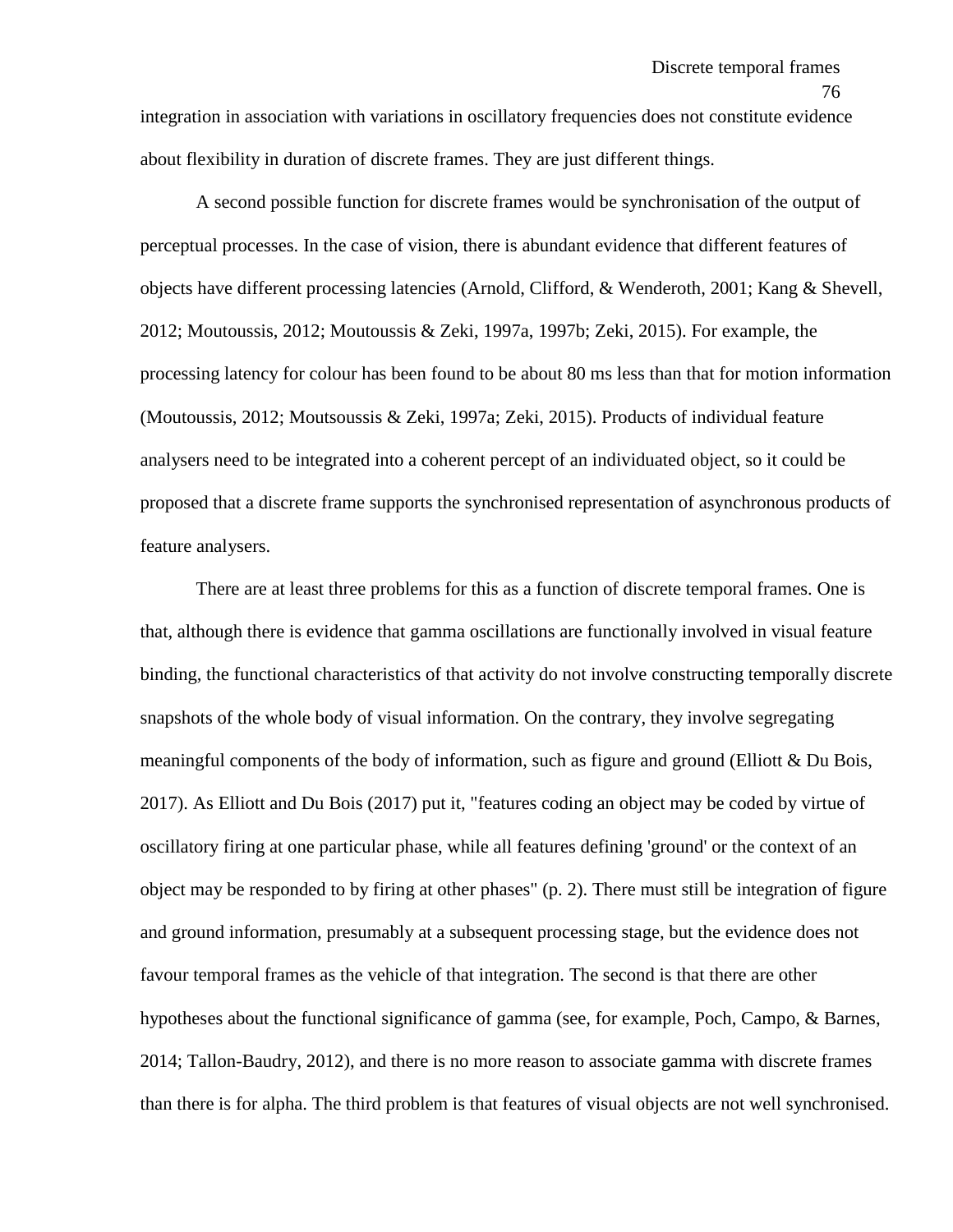The research, using stimulus presentations with rapidly alternating features, has consistently shown misbinding of object features. For example, as Kang and Shevell (2012) put it, "observers perceived at each moment a combination of color and orientation that never was presented to the eye" (p. A128). Discrete frames on a time scale of more than 80 ms provide an opportunity for objectively accurate synchronisation of perceived object features, but the evidence shows that the visual system has not taken that opportunity.

 Frame-like properties in attentive processing subserve useful functions, such as oscillating between the competing requirements of maintenance and updating of perceptual information. However, as we have seen, those functions do not require conscious perception itself to be composed of discrete temporal frames. There is, therefore, a need for the functional significance of discrete frames in conscious perception to be elucidated, that has yet to be satisfied.

### 5: Conclusion

 The hypothesis of discrete frames in conscious perception has not been falsified. It is very unlikely, in the current state of evidence, that there could be discrete frames encompassing the whole of conscious perception, or that there could be discrete frames encompassing an entire modality. Hypotheses concerning frames on a more local scale, such as specific kinds of perceptual processes, would be harder to falsify. However, the prospects are not encouraging. There is some disconfirmatory evidence, at least in the visual modality (Di Lollo & Wilson, 1978; Efron & Lee, 1971); there is no unambiguously supportive evidence, and indeed there seems to be conflict between bodies of evidence for periodicity on different time scales; there is as yet no plausible or adequately specified mechanism that would generate discrete frames in conscious perception, as opposed to periodic fluctuations in processes within perceptual

<sup>77</sup>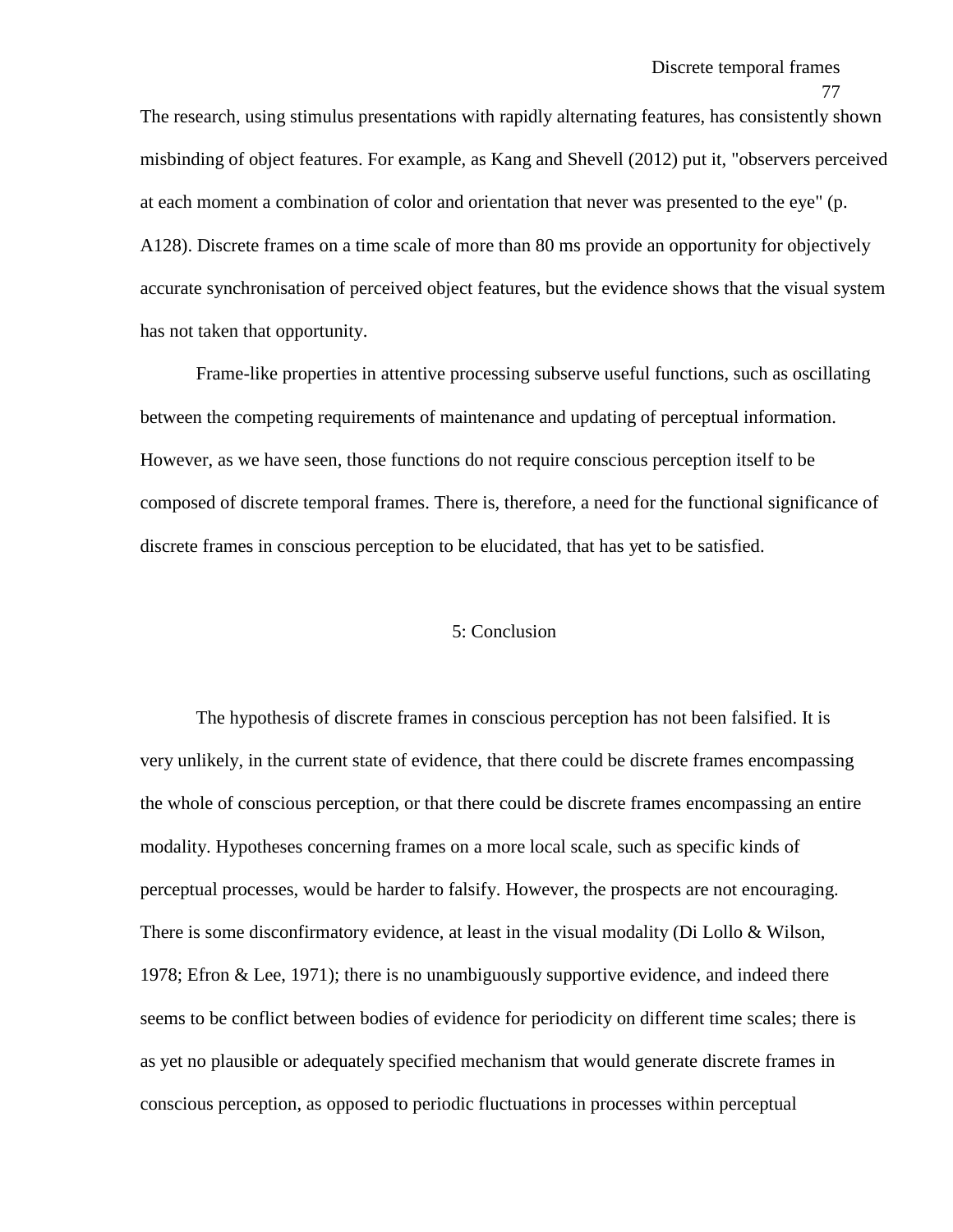processing prior to the emergence of conscious percepts; there is evidence that time scales of processes such as temporal integration and retention of visual information are flexible in response to processing priorities and decision criteria in signal detection processes, whereas discrete frames have a relative inflexibility that would render them ill-suited to the dynamically changing requirements of processing; and there are serious problems concerning the definition of frames, the need for informational connections between frames, the means by which boundaries between frames are established, and the apparent requirement for a storage buffer for information awaiting entry to the next frame, that have not been satisfactorily addressed.

 As a final problem, it is not even clear what sort of evidence would demonstrate the occurrence of discrete frames. At longer time scales, in White (2017a) I discussed a study by Fairhall, Albi, and Melcher (2014). They scrambled film clips on time scales from 800 to 12800 ms, and found a sharp increase in reported difficulty of comprehending the clips when the scrambling duration exceeded 2000 - 3200 ms. I argued that this was the right kind of evidence to be seeking for a frame in the region of 3 s, and I suspect that something similar might be the case for a hypothetical frame on the millisecond time scale. If a frame means anything, it surely must relate to integration and co-ordination of information. Thus, if a temporal stream of input information is scrambled on time scales ranging from, say, 30 ms to 200 ms, there should be a sharp increase in problems in perception when the time scale of scrambling exceeds that of a single frame.

 Although no such research appears to have been carried out, there is at least one study that might have some relevance. Chait et al. (2015), studying speech perception, found evidence for two temporal windows of integration, on time scales of 20 - 50 ms and 150 - 300 ms. These probably have functional significance in relation to the time scales of organisation of linguistically meaningful information in speech. However, that functional significance alone

<sup>78</sup>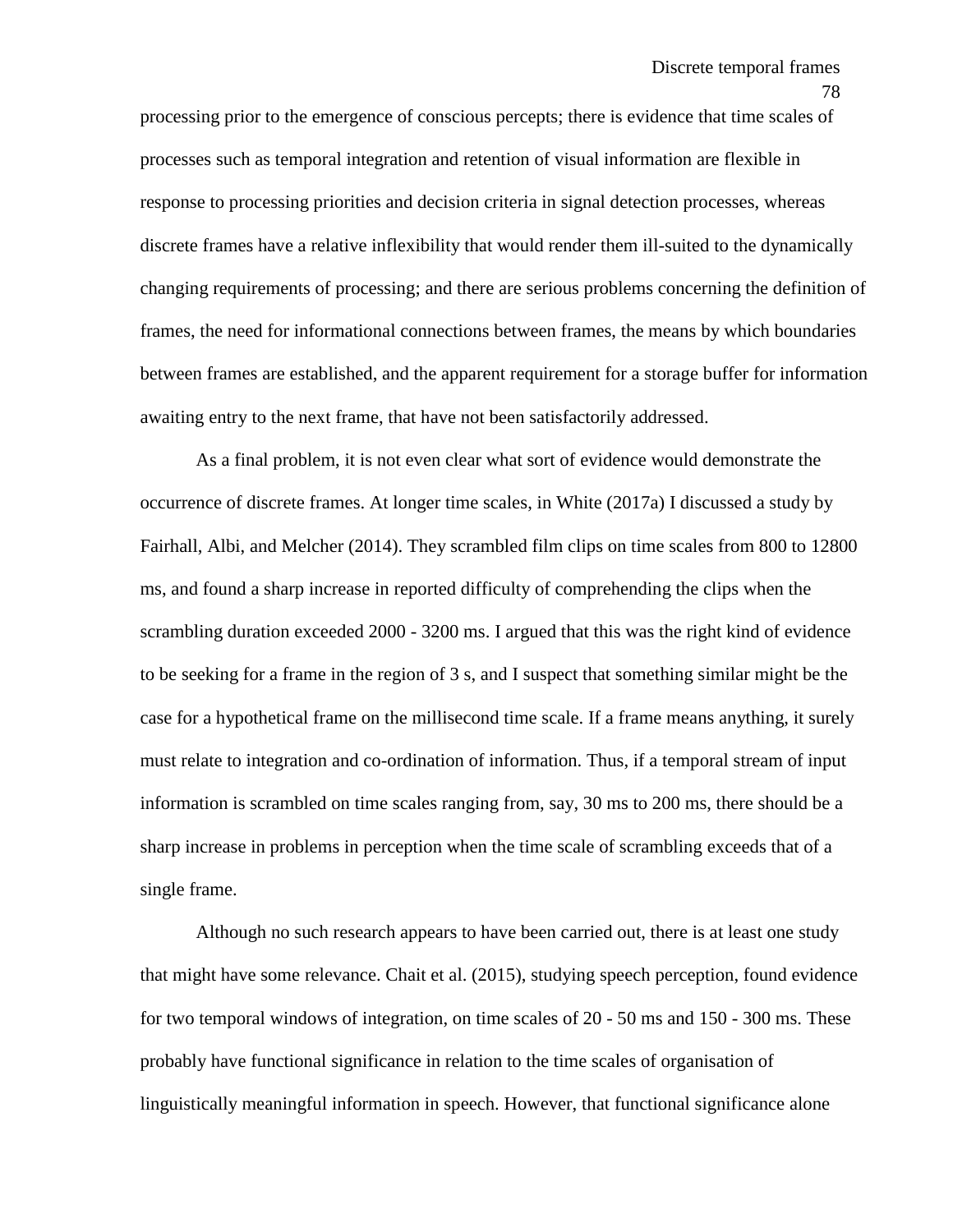would suggest that those time scales are specific to speech processing and might not occur in other areas of perceptual processing. Nor is it clear that they give rise to discrete frames of conscious perception. On the contrary, they appear to be two time scales of activity that contribute to the synthesis of longer semantic units such as phonemes and words, which are then experienced as temporally unitary. As Chait et al. (2015) expressed it, "[s]ignals are concurrently analyzed on at least two separate time scales, the intermediate representations of these analyses are integrated, and the resulting bound percept has significant consequences for speech intelligibility" (p. 1).

 In short, there are probably multiple time scales of integration of perceptual information, the time scales vary depending on the kind of stimulus input that is being handled, and probably depending on other factors such as competing processing priorities. Even then, the perceptual products of those processes do not proceed in discrete frames with any particular periodicity. Moreover, compiling information into frames that are updated on a scale of an appreciable fraction of a second would seem to entail cost in relation to (i) sensitivity to fine temporal structure, (ii) keeping information as up-to-date as possible, given the unavoidable latencies in perceptual processing, and (iii) flexibility to processing considerations such as information density. Making a convincing case for any kind of discrete temporal frame in conscious perception would appear to be quite a challenge.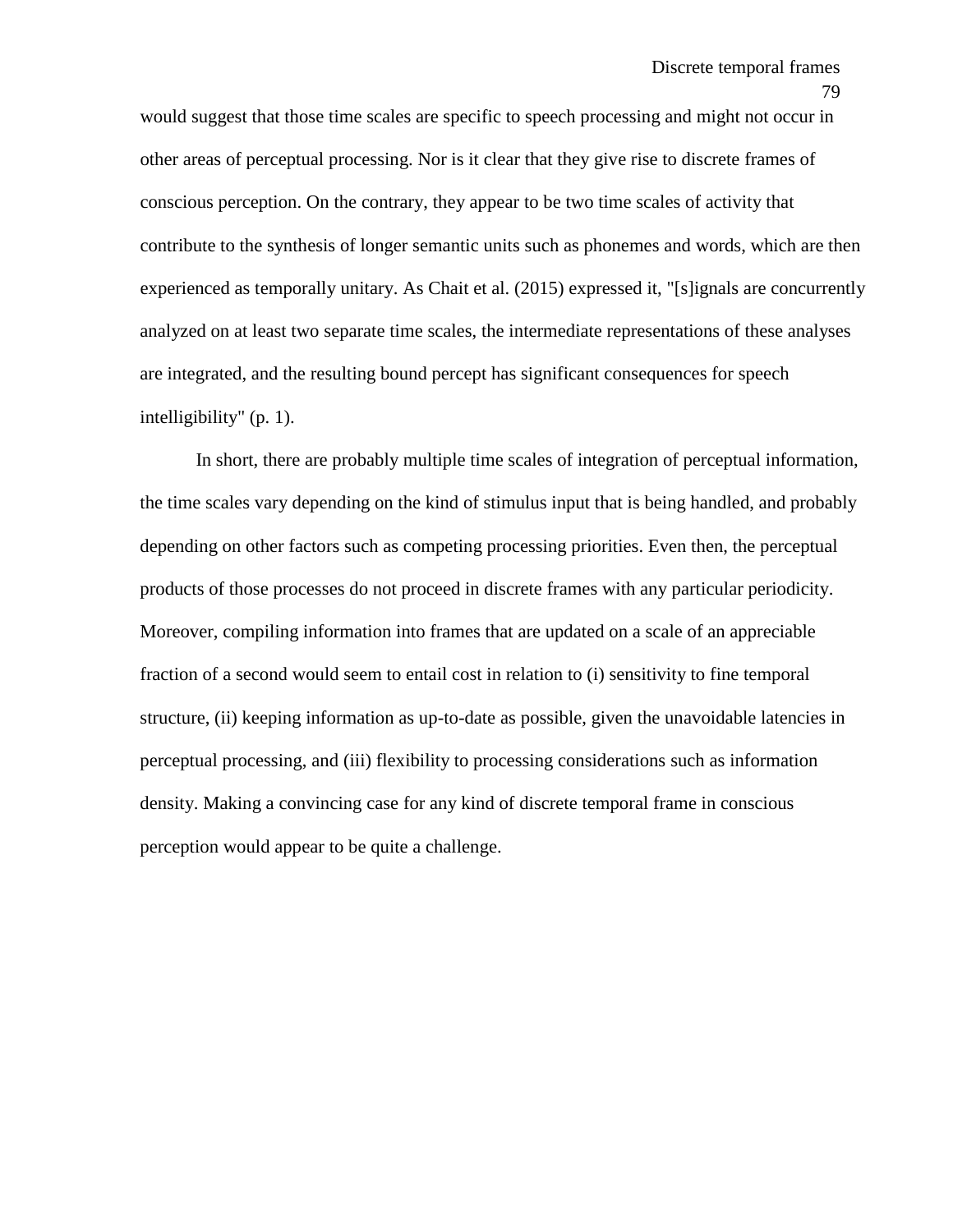#### Footnotes

 1. Some authors have also taken an analogy with successive snapshots taken by a camera (Blais, Arguin, & Gosselin, 2013; VanRullen & Koch, 2003). This seems less appropriate because there is nothing to connect successive snapshots to generate an illusion of continuity in perceptual experience.

 2. Brief accounts of what von Baer might have said can be found in Pöppel (2009) and Elliott and Giersch (2016).

 3. Not having access to the original, I am indebted to Durgin and Sternberg (2002) for this information; see also Lloyd (2012).

 4. VanRullen et al. (2011) reported one study apparently showing such an effect in connection with alpha rhythm (7 - 13 Hz) by Varela, Toro, John, and Schwartz (1981), but they also reported that attempts to replicate that result by themselves and others had failed. Here I focus on the recent successful studies.

5. It is not mentioned in the extensive review by Bazanova and Vernon (2014).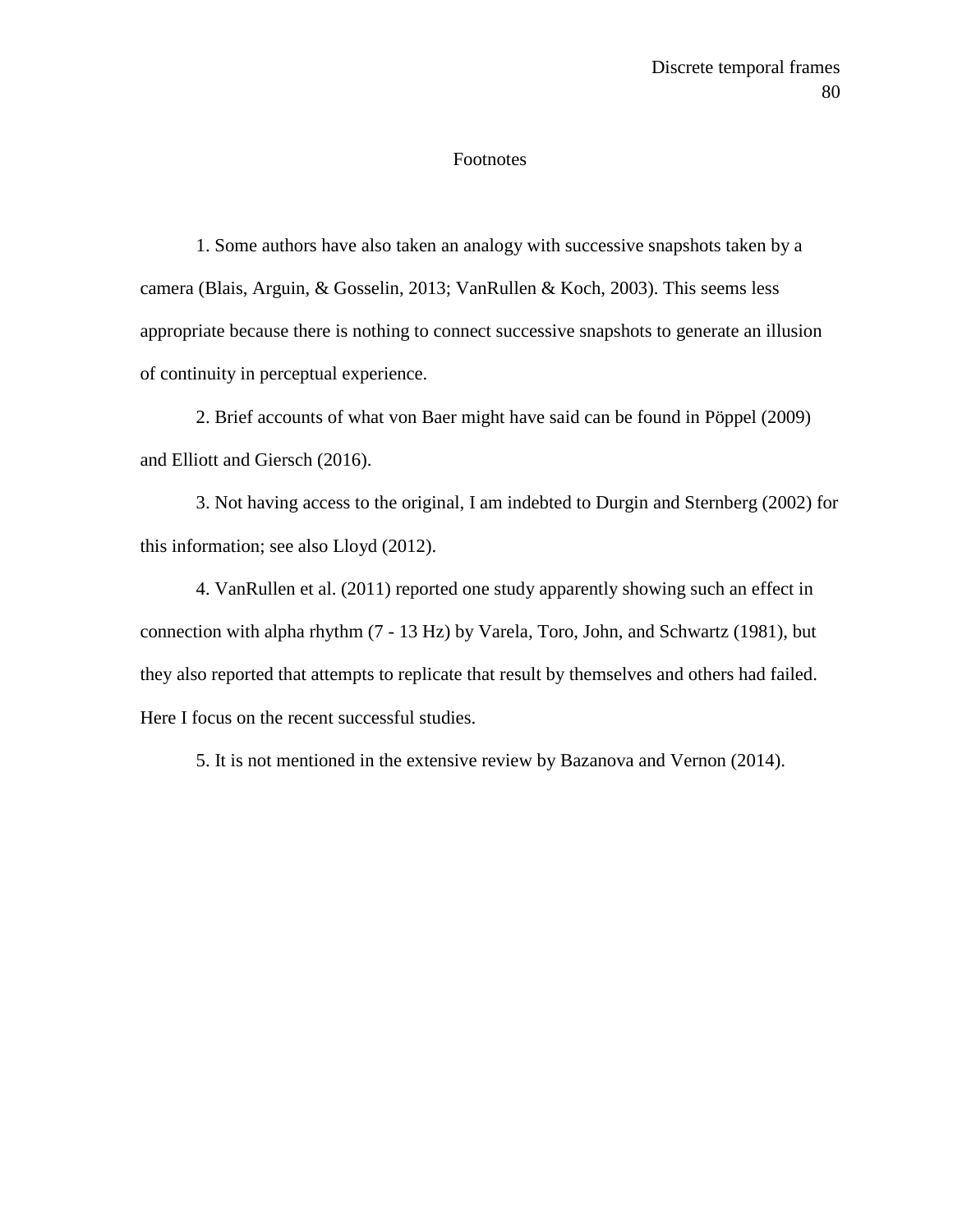#### References

 1. Aiba, T. S., & Stevens, S. S. (1964). Relation of brightness to duration and luminance under light- and dark-adaptation. *Vision Research, 4,* 391-401.

 2. Allan, L. G., Kristofferson, A. B., & Wiens, E. W. (1971). Duration discrimination of brief flashes. *Perception and Psychophysics*, *9,* 327-334.

 3. Allport, D. A. (1968). Phenomenal simultaneity and the perceptual moment hypothesis. *British Journal of Psychology, 59,* 395-406.

 4. Andrews, T. J., White, L. E., Binder, D., & Purves, D. (1996). Temporal events in cyclopean vision. *Proceedings of the National Academy of Sciences of America, 93,* 3689-3692.

 5. Ansbacher, H. L. (1944). Distortion in the perception of real movement. *Journal of Experimental Psychology, 34,* 1-23.

 6. Anstis, S., Stürzel, F., & Spillmann, L. (1999). Spatial distortions in rotating radial figures. *Vision Research, 39,* 1455-1463.

 7. Arnold, D. H., Clifford, C. W. G., & Wenderoth, P. (2001). Asynchronous processing in vision: color leads motion. *Current Biology, 11,* 596-600.

 8. Arnold, D. H., Pearce, S. L., & Marinovic, W. (2014). Illusory motion reversals and feature tracking analyses of movement. *Journal of Experimental Psychology: Human Perception & Performance, 40,* 938-947.

 9. Axelrod, S. E., Thompson, L. W., & Cohen, L. D. (1968). Effects of senescence on the temporal resolution of somesthetic stimuli presented to one hand or both. *Journal of Gerontology, 23*, 191-195.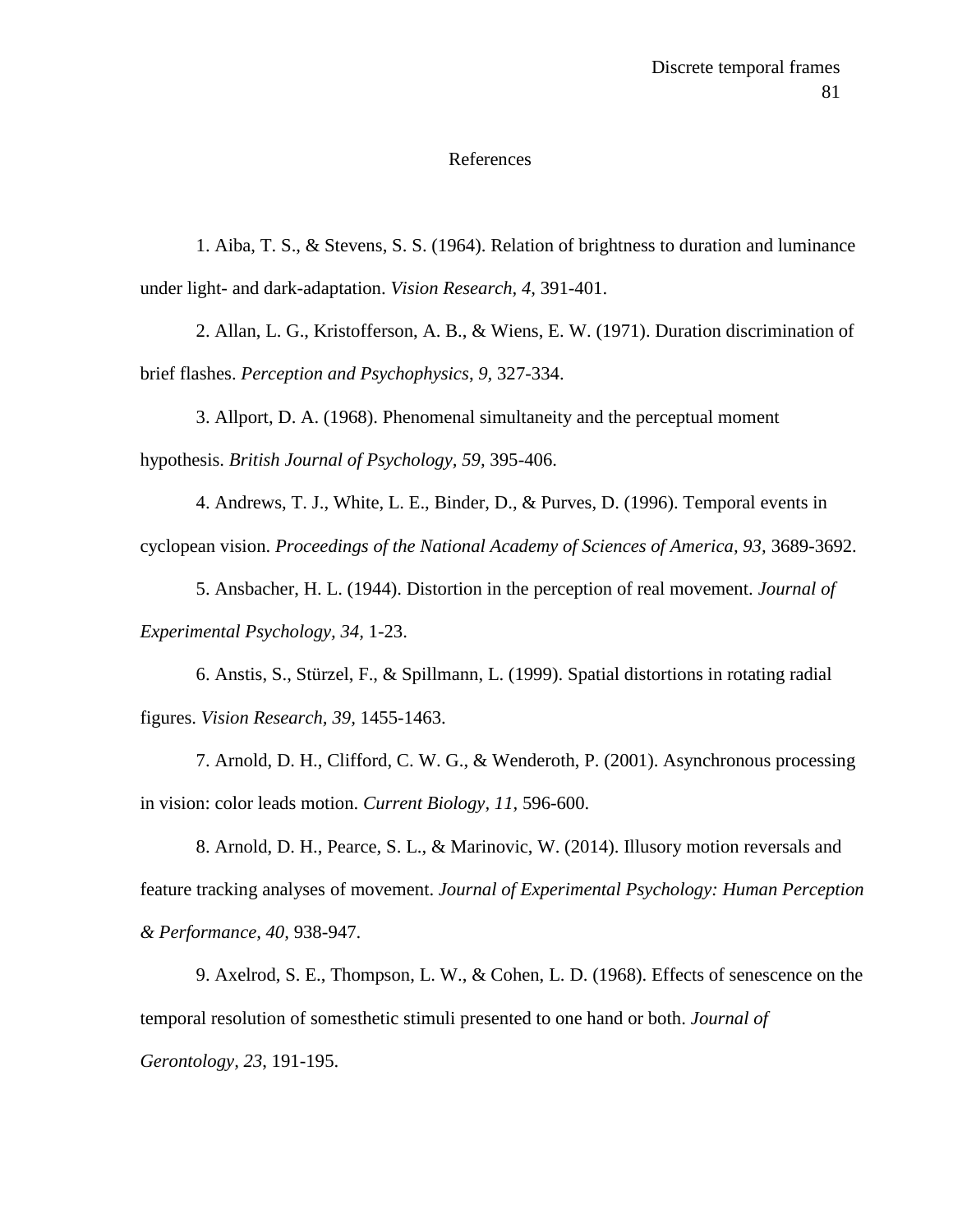10. Babkoff, H., & Fostick, L. (2013). The role of tone duration in dichotic temporal order judgment. *Attention, Perception and Psychophysics, 75,* 654-660.

 11. Babkoff, H., & Sutton, S. (1963). Perception of temporal order and loudness judgments for dichotic clicks. *Journal of the Acoustical Society of America, 35,* 574-577.

 12. Barlow, J. S. (1960). Rhythmic activity induced by photic stimulation in relation to intrinsic alpha activity of the brain in man. *Electroencephalography and Clinical Neurophysiology, 12,* 317-326.

 13. Baumgarten, T. J., Schnitzler, A., & Lange, J. (2016). Beta oscillations define discrete perceptual cycles in the somatosensory domain. *Proceedings of the National Academy of Sciences of America, 112,* 12187-12192.

14. Bazanova, O. M., & Vernon, D. (2014). Interpreting EEG alpha activity.

*Neuroscience and Biobehavioral Reviews, 44,* 94-110.

 15. Bechtereva, N. P., & Zontov, V. V. (1962). The relationship between certain forms of potentials and the variations in brain excitability (based on EEG recorded during photic stimuli triggered by rhythmic brain potentials). *Electroencephalography and Clinical Neurophysiology, 14,* 320-330.

16. Bender, M. B., Feldman, M., & Sobin, A. J. (1968). Palinopsia. *Brain, 91,* 321-338.

 17. Bertelson, P. (1966). Central intermittency twenty years later. *Quarterly Journal of Experimental Psychology, 18,* 152-163.

 18. Bishop, G. H. (1932). Cyclic changes in excitability of the optic pathway of the rabbit. *American Journal of Physiology, 103,* 213-224.

 19. Blais, C., Arguin, M., & Gosselin, F. (2013). Human visual processing oscillates: evidence from a classification image technique. *Cognition, 128,* 353-362.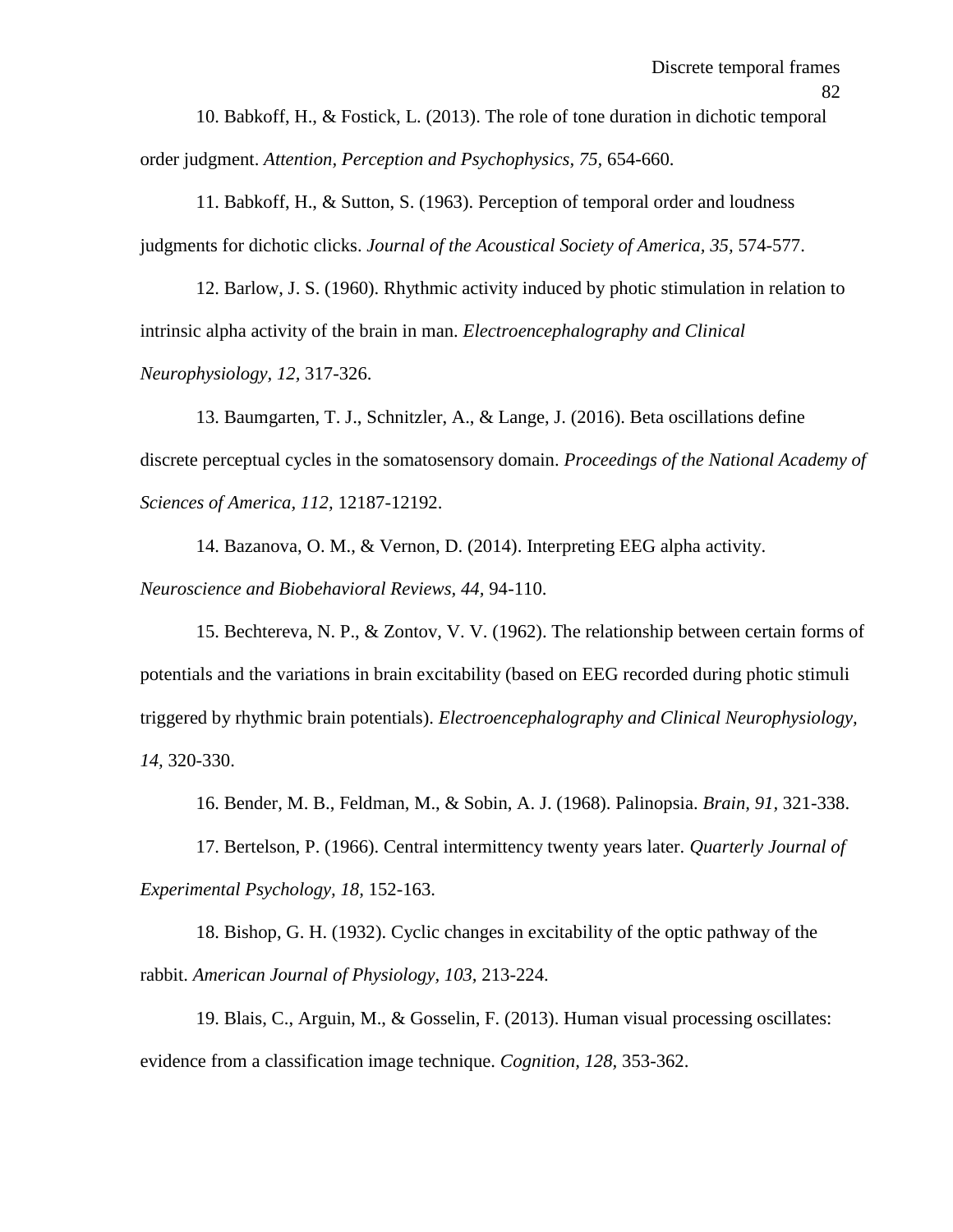20. Blakemore, S.-J. (2003). Deluding the motor system. *Consciousness and Cognition, 12,* 647-655.

 21. Blakemore, S.-J., Wolpert, D. M., & Frith, C. D. (2002). Abnormalities in the awareness of action. *Trends in Cognitive Sciences, 6,* 237-242.

 22. Brecher, G. A. (1932). Die Entstehung und biologische Bedeutung der subjektiven Zeitenheit - des Moments [Emergence and biological significance of the subjective time unit the moment]. *Zeitschrift für vergleichende Physiologie, 18,* 204-243.

 23. Brenner, E., & Smeets, J. B. J. (2015). How people achieve their amazing temporal precision in interception. *Journal of Vision, 15* (3), No. 8.

 24. Broadbent, D. E., & Broadbent, M. H., (1987). From detection to identification: response to multiple targets in rapid serial visual presentation. *Perception and Psychophysics, 42,* 105-113.

 25. Buonomano, D. V., Bramen, J., & Khodadadifar, M. (2009). Influence of the interstimulus interval on temporal processing and learning: testing the state-dependent network model. *Philosophical Transactions of the Royal Society: B, 364,* 1865-1873.

 26. Burr, D. C., & Santoro, L. (2001). Temporal integration of optic flow, measured by contrast and coherence thresholds. *Vision Research, 41,* 1891-1899.

 27. Burr, D., & Thompson, P. (2011). Motion psychophysics: 1985-2010. *Vision Research, 51,* 1431-1456.

 28. Busch, N. A., Dubois, J., & VanRullen, R. (2009). The phase of ongoing EEG oscillation predicts visual perception. *Journal of Neuroscience, 29,* 7869-7876.

 29. Busch, N. A., & VanRullen, R. (2010). Spontaneous EEG oscillations reveal periodic sampling of visual attention. *Proceedings of the National Academy of Sciences of America, 107,*  16048-16053.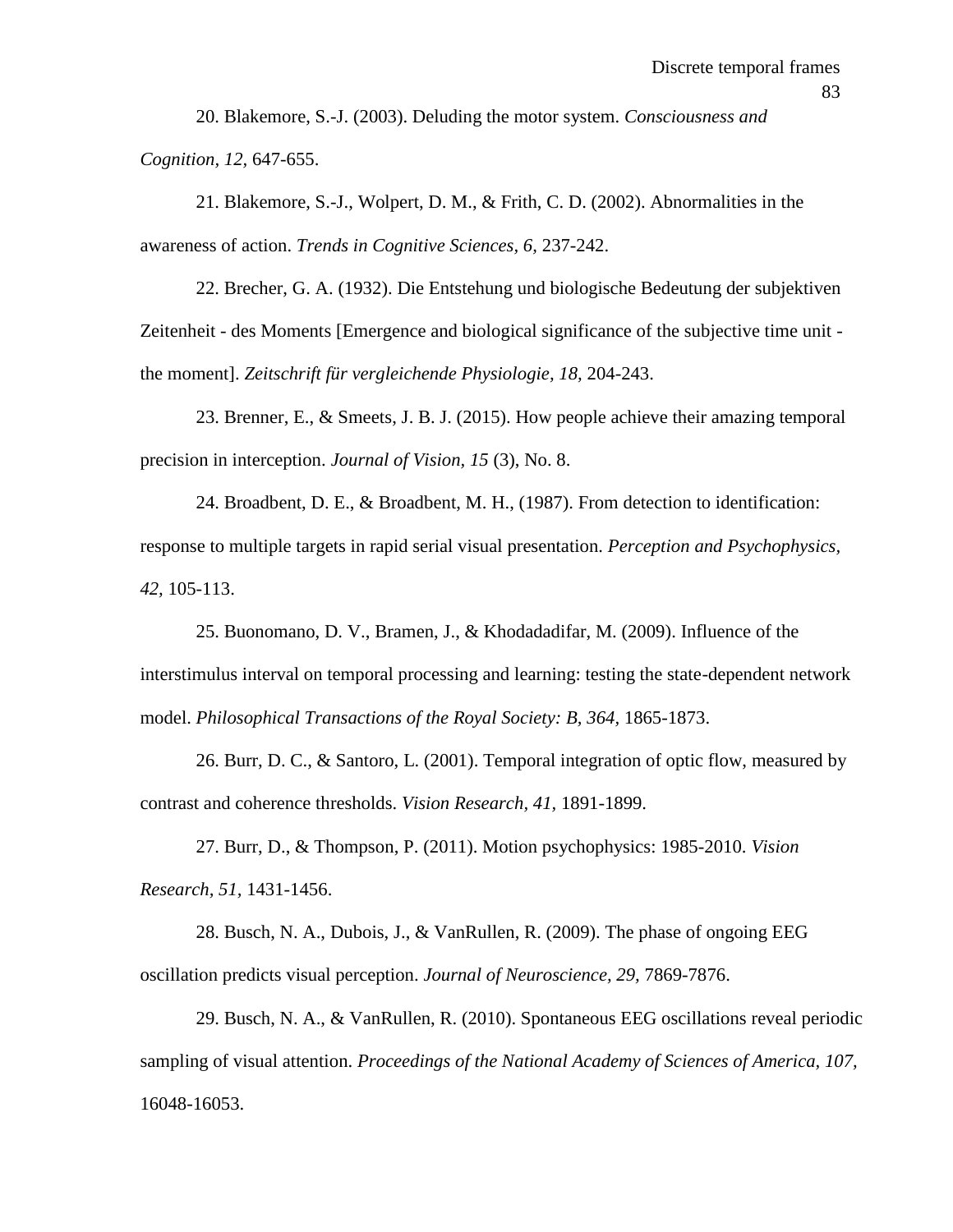30. Callaway, E., & Layne, R. S. (1964). Interaction between the visual evoked response and two spontaneous biological rhythms: the EEG alpha cycle and the cardiac arousal cycle. *Annals of the New York Academy of Sciences, 112,* 421-431.

 31. Carmel, D., Saker, P., Rees, G., & Lavie, N. (2007). Perceptual load modulates conscious flicker perception. *Journal of Vision*, *7,* (14), No. 14.

 32. Carr, C. E. (1993). Processing of temporal information in the brain. *Annual Review of Neuroscience, 16,* 223-243.

 33. Cecere, R., Rees, G., & Romei, V. (2015). Individual differences in alpha frequency drive crossmodal illusory perception. *Current Biology, 25,* 231-235.

 34. Chait, M., Greenberg, S., Arai, T., Simon, J. Z., & Poeppel, D. (2015). Multi-time resolution analysis of speech: evidence from psychophysics. *Frontiers in Neuroscience, 9,* No. 214.

 35. Chakravarti, R., & VanRullen, R. (2012). Conscious updating is a rhythmic process. *Proceedings of the National Academy of Sciences of America, 109,* 10599-10604.

 36. Clay, E. R. (1882). *The Alternative: A Study in Psychology* (2nd Ed.). London: Macmillan.

 37. Coltheart, M. (1980). Iconic memory and visible persistence. *Perception & Psychophysics, 27,* 183-228.

 38. Conrey, B., & Pisoni, D. B. (2006). Auditory-visual speech perception and synchrony detection for speech and nonspeech signals. *Journal of the Acoustical Society of America, 119,* 4065-4073.

 39. Craig, A. D. (2009a). Emotional moments across time: a possible neural basis for time perception in the anterior insula. *Philosophical Transactions of the Royal Society: B, 364,* 1933-1942.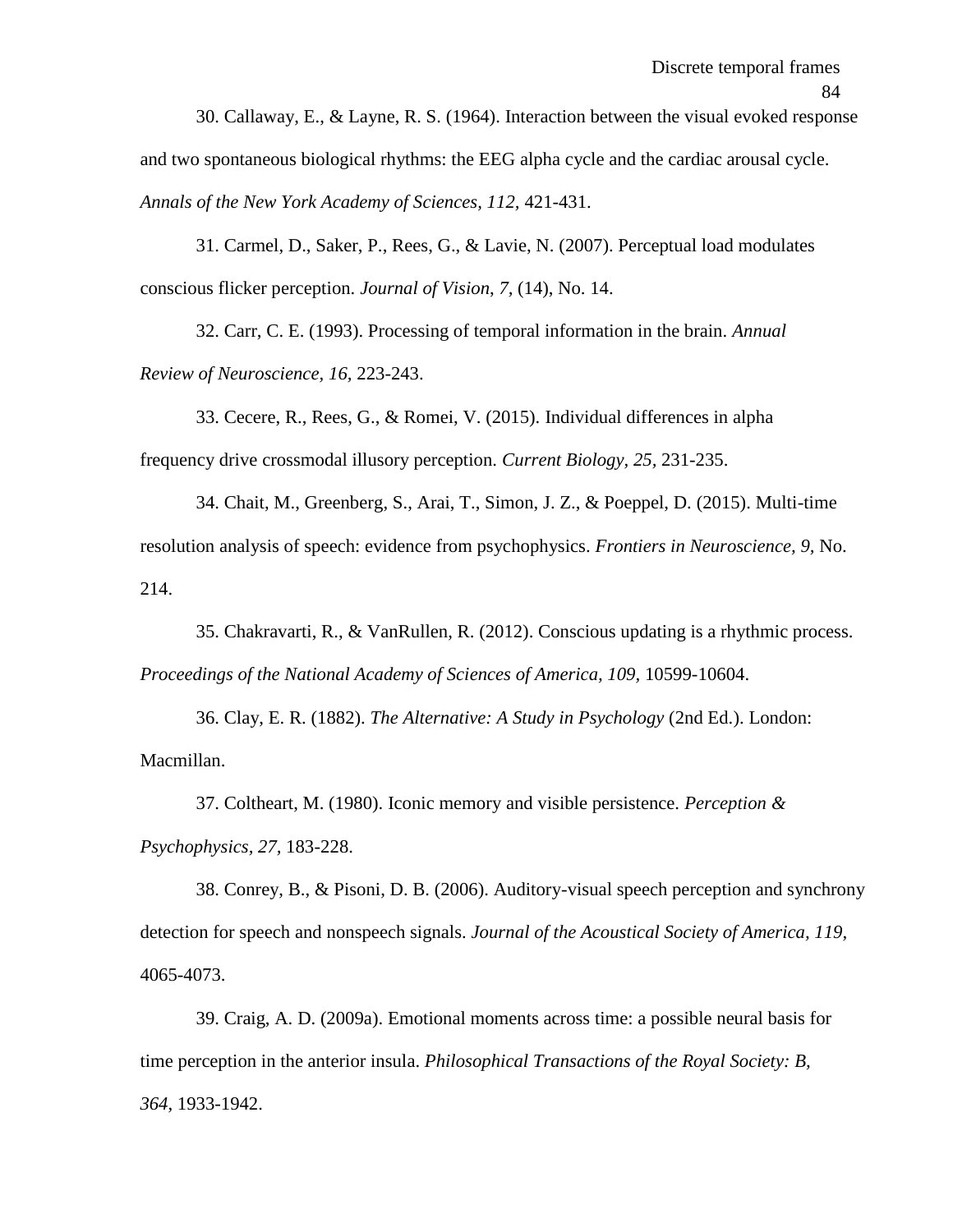40. Craig, A. D. (2009b). How do you feel - now? The anterior insula and human awareness. *Nature Reviews Neuroscience, 10,* 59-70.

 41. Craik, K. J. W. (1947). Theory of the human operator in control systems. *British Journal of Psychology, 38,* 56-61.

 42. Crick, F., & Koch, C. (2003). A framework for consciousness. *Nature Neuroscience, 6,* 119-126.

 43. Curran, S., & Wattis, J. P. (1998). Critical flicker fusion: a useful research tool in patients with Alzheimer's Disease. *Human Psychopharmacology: Clinical and Experimantal, 13*, 337-355.

44. Deary, I. J., Simonotto, E., Meyer, M., Marshall, A., Marshall, I., Goddard, N., &

Wardlaw, J. M. (2004). The functional anatomy of inspection time: an event-related fMRI study. *Neuroimage, 22,* 1466-1479.

 45. Dehaene, S. (1993). Temporal oscillations in human perception. *Psychological Science, 4,* 264-270.

 46. Diederich, A., & Colonius, H. (2015). The time window of multisensory integration: relating reaction times and judgments of temporal order. *Psychological Review, 122,* 232-241.

 47. Di Lollo, V. (1977). Temporal characteristics of iconic memory. *Nature, 267,* 241- 243.

 48. Di Lollo, V. (1980). Temporal integration in visual memory. *Journal of Experimental Psychology: General, 109,* 75-97.

 49. Dixon, N. F., & Spitz, L. (1980). The detection of auditory visual desynchrony. *Perception, 9,* 719-721.

 50. Dixon, P., & Di Lollo, V. (1994). Beyond visible persistence: an alternative account of temporal integration and segregation in visual processing. *Cognitive Psychology, 26,* 33-63.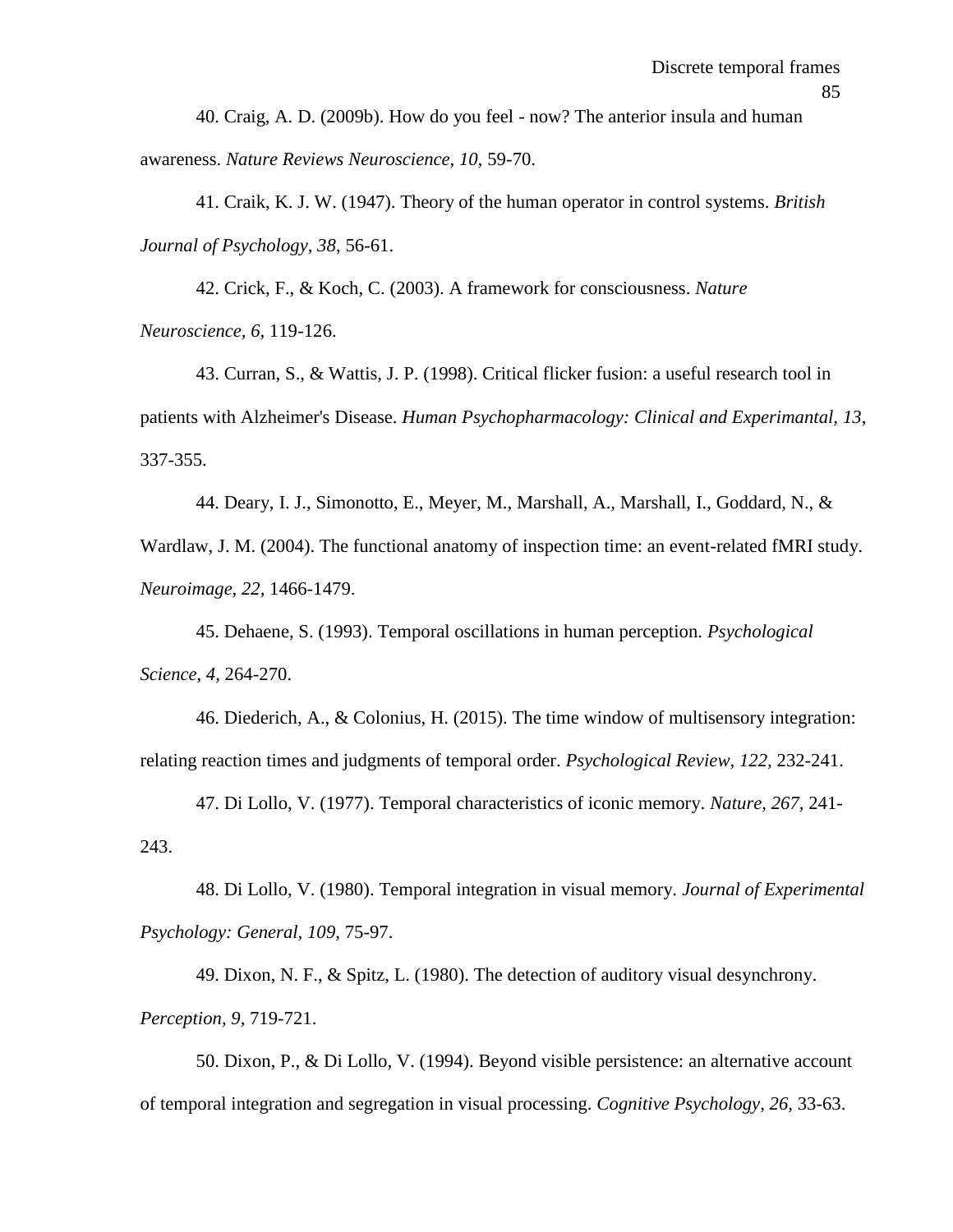51. Doesburg, S. M., Roggeveen, A. B., Kitajo, K., & Ward, L. M. (2008). Large-scale gamma-band phase synchronization and selective attention. *Cerebral Cortex, 18,* 386-396.

 52. Drewes, J., & VanRullen, R. (2011). This is the rhythm of your eyes: the phase of ongoing electroencephalogram oscillations modulates saccadic reaction time. *Journal of Neuroscience, 31,* 4698-4708.

 53. Dubois, J., & VanRullen, R. (2011). Visual trails: do the doors of perception open periodically? *Plos Biology, 9,* (5), e1001056.

 54. Durgin, F. H., & Sternberg, S. (2002). The time of consciousness and vice versa. *Consciousness and Cognition, 11,* 284-290.

 55. Durgin, F. H., Tripathy, S. P., & Levi, D. M. (1995). On the filling in of the visual blind spot: some rules of thumb. *Perception, 24,* 827-840.

 56. Dux, P. E., & Marois, R. (2009). The attentional blink: a review of data and theory. *Attention, Perception, and Psychophysics, 71,* 1683-1700.

 57. Efron, R. (1970a). The relationship between the duration of a stimulus and the duration of a perception. *Neuropsychologia, 8,* 37-55.

 58. Efron, R. (1970b). The minimum duration of a perception. *Neuropsychologia, 8,* 57- 63.

 59. Efron, R., & Lee, D. N. (1971). The visual persistence of a moving stroboscopically illuminated object. *American Journal of Psychology, 84,* 365-375.

 60. Elhilali, M., Ma, L., Micheyi, C., Oxenham, A. J., & Shamma, S. A. (2009). Temporal coherence in the perceptual organization and cortical representation of auditory scenes. *Neuron*, *61,* 317-329.

 61. Ellingson, R. J. (1956). Brain waves and problems of psychology. *Psychological Bulletin, 53,* 1-34.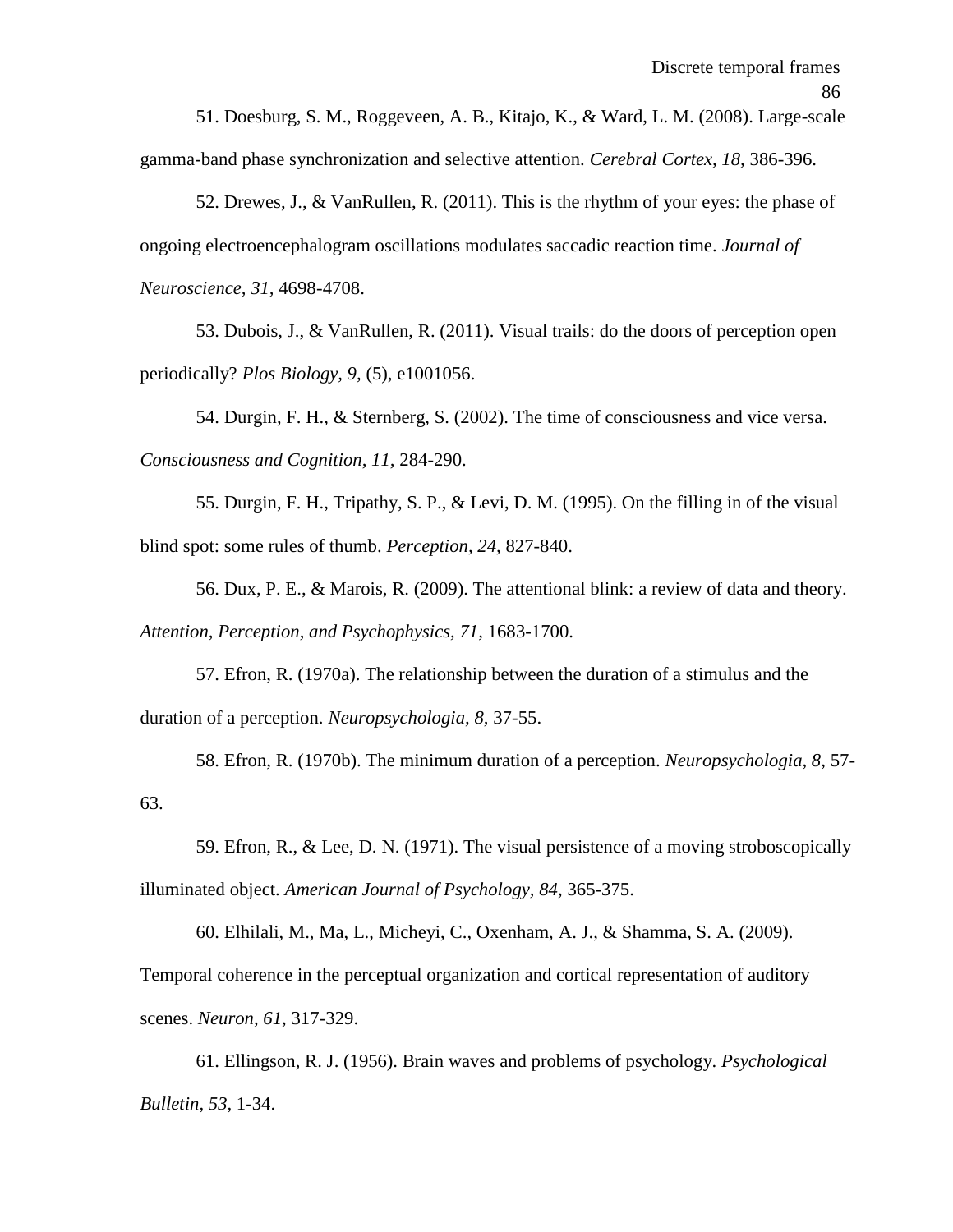62. Elliott, M. A., & Du Bois, N. (2017). Dynamic constants and time universals: a first step toward a metrical definition of ordered and abnormal cognition. *Frontiers in Psychology, 8,* No. 332.

 63. Elliott, M. A., & Giersch, A. (2016). What happens in a moment. *Frontiers in Psychology, 6,* No. 1905.

 64. Elliott, M. A., Shi, Z., & Sürer, F. (2007). The effects of subthreshold synchrony on the perception of simultaneity. *Psychological Research, 71,* 687-693.

 65. Eriksen, C. W., & Collins, J. F. (1967). Some temporal characteristics of visual pattern perception. *Journal of Experimental Psychology, 74,* 476-484.

 66. Fairhall, S. L., Albi, A., & Melcher, D. (2014). Temporal integration windows for naturalistic visual sequences. *Plos One, 9,* e102248.

 67. Farrell, J. (1984). Visible persistence of moving objects. *Journal of Experimental Psychology: Human Perception and Performance, 10,* 502-511.

 68. Fink, M., Ulbrich, P., Churan, J., & Wittmann, M. (2006). Stimulus-dependent processing of temporal order. *Behavioral Processes, 71,* 344-352.

 69. Fiorani, M., de Oliveira, L., Volchan, E., Pessoa, L., Gattass, R., & Rocha-Miranda, C. E. (2003). Completion through a permanent scotoma: fast interpolation across the blind spot and the processing of occlusion. In L. Pessoa & P. De Weerd (Eds.), *Filling-in: From Perceptual Completion to Cortical Reorganization* (pp 177-186). Oxford University Press.

 70. Fostick, L., & Babkoff, H. (2013). Different response patterns between auditory spectral and spatial temporal order judgment (TOJ). *Experimental Psychol*ogy, *60,* 432-443.

 71. Fostick, L., Ben-Artzi, E., & Babkoff, H. (2011). Stimulus-onset asynchrony as the main cue in temporal order judgment. *Audiology Research, 1,* e5.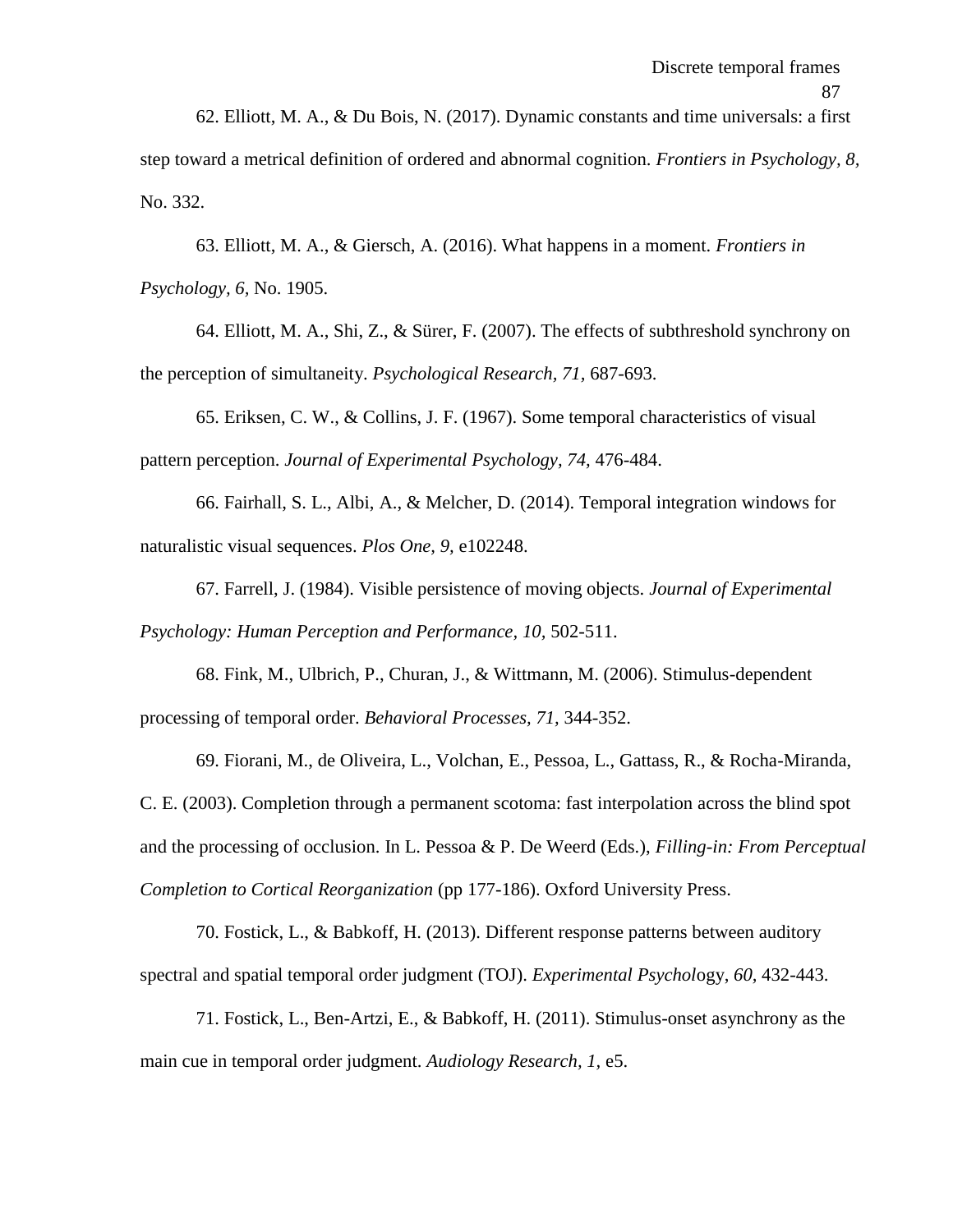72. Fourneret, P., & Jeannerod, M. (1998). Limited conscious monitoring of motor performance in normal subjects. *Neuropsychologia, 36,* 1133-1140.

 73. Freeman, W. J. (2004). Origin, structure, and role of background EEG activity. Part 1. Analytic amplitude. *Clinical Neurophysiology, 115,* 2077-2088.

 74. Freeman, W. J. (2006). A cinematographic hypothesis of cortical dynamics in perception. *International Journal of Psychophysiology, 60,* 149-161.

 75. Gamache, P.-L., & Grondin, S. (2010). Sensory-specific clock components and memory mechanisms: investigation with parallel timing. *European Journal of Neuroscience, 31,* 1908-1914.

 76. Geffen, G., Rosa, V., & Luciano, M. (2000). Effects of preferred hand and sex on the perception of tactile simultaneity. *Journal of Clinical and Experimental Neuropsychology, 22,*  219-231.

 77. Geissler, H.-G., & Kompass, R. (2001). Temporal constraints on binding? Evidence from quantal state transitions in perception. *Visual Cognition, 8,* 679-696.

 78. Geissler, H.-G., Schebera, F.-U., & Kompass, R. (1999). Ultra-precise quantal timing: evidence from simultaneity thresholds in long-range apparent movement. *Perception and Psychophysics, 61,* 707-726.

 79. Georgeson, M. A., & Georgeson, J. M. (1985). On seeing temporal gaps between gratings: a criterion problem for measurement of visible persistence. *Vision Research, 25,* 1729- 1733.

 80. Geremek, A., Stürzel, F., da Pos, O., & Spillmann, L. (2002). Masking, persistence, and transfer in rotating arcs. *Vision Research, 42,* 2509-2519.

 81. Gersztenkorn, D., & Lee, A. G. (2015). Palinopsia revamped: a systematic review of the literature. *Survey of Ophthalmology, 60,* 1-35.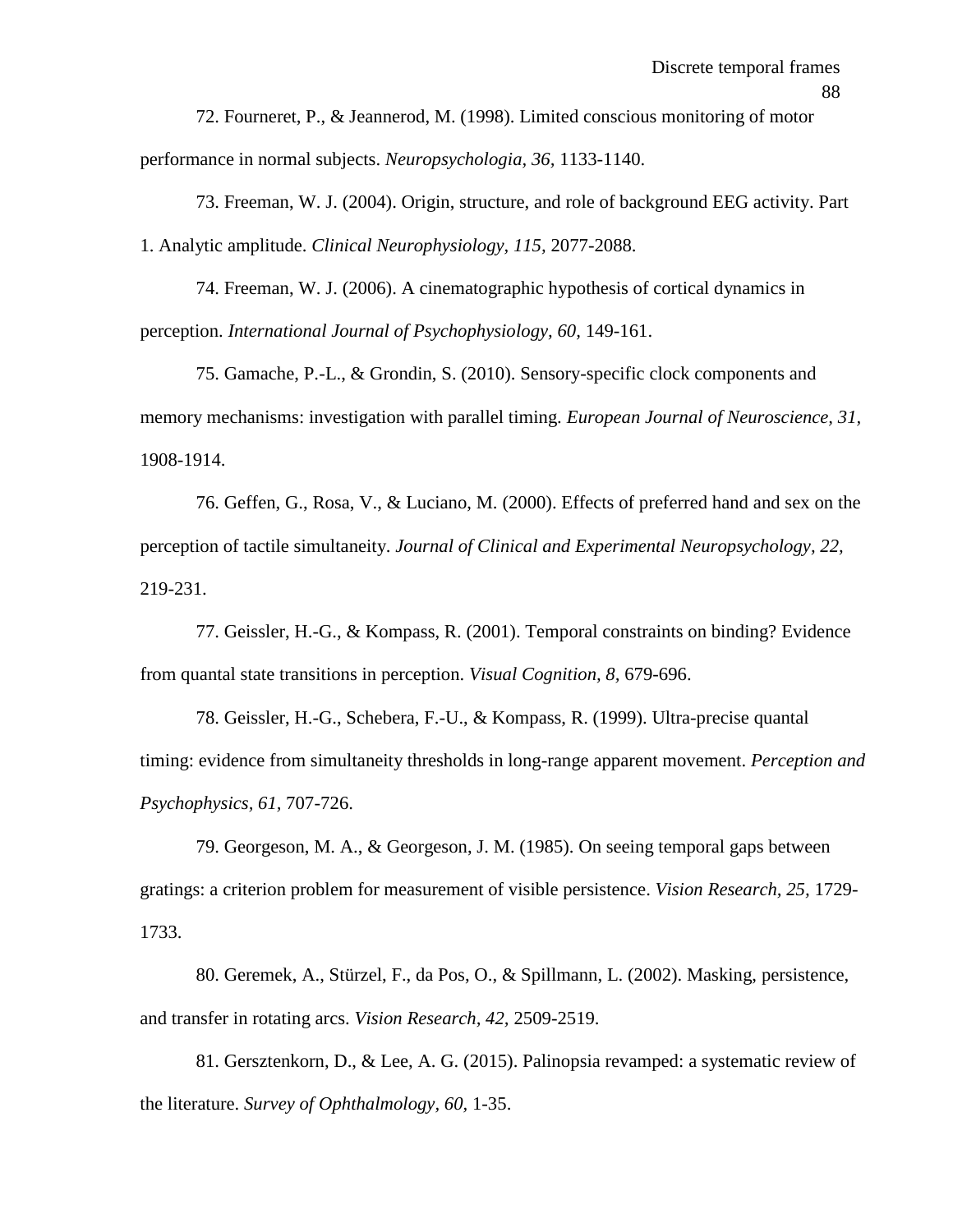82. Giraud, A.-L., & Poeppel, D. (2012). Cortical oscillations and speech processing: emerging computational principles and operations. *Nature Neuroscience, 15,* 511-517.

 83. Gleiss, S., & Kayser, C. (2013). Oscillatory mechanisms underlying the enhancement of visual motion perception by multisensory congruency. *Neuropsychologia, 53,* 84-93.

 84. Goel, A., & Buonoamno, D. V. (2014). Timing as an intrinsic property of neural networks: evidence from *in vivo* and *in vitro* experiments. *Philosophical Transactions of the Royal Society: B, 369*: 20120460.

 85. Gorea, A. (2011). Ticks per thought or thoughts per tick? A selective review of time perception with hints on future research. *Journal of Physiology - Paris, 105*, 153-163.

 86. Grothe, B. (2003). New roles for synaptic inhibition in sound localization. *Nature Reviews Neuroscience, 4,* 1-11.

 87. Guski, R., & Troje, N. F. (2003). Audiovisual phenomenal causality. *Perception and Psychophysics, 65,* 789-800.

 88. Haber, R. H. (1983). The impending demise of the icon: a critique of the concept of iconic storage in visual information processing. *The Behavioral and Brain Sciences, 6,* 1+.

 89. Haber, R. N., & Hershenson, M. (1973). *The Psychology of Visual Perception.* New York: Holt.

 90. Hanslmayr, S., Gross, J., Klimesch, W., & Shapiro, K. L. (2011). The role of alpha oscillations in temporal attention. *Brain Research Reviews, 67,* 331-343.

 91. Harter, M. R. (1967). Excitability cycles and cortical scanning: a review of two hypotheses of central intermittency in perception. *Psychological Bulletin*, *68*, 47-58.

 92. Harter, M. R., & White, C. T. (1968). Periodicity within reaction time distributions and electromyograms. *Quarterly Journal of Experimental Psychology, 20,* 157-166.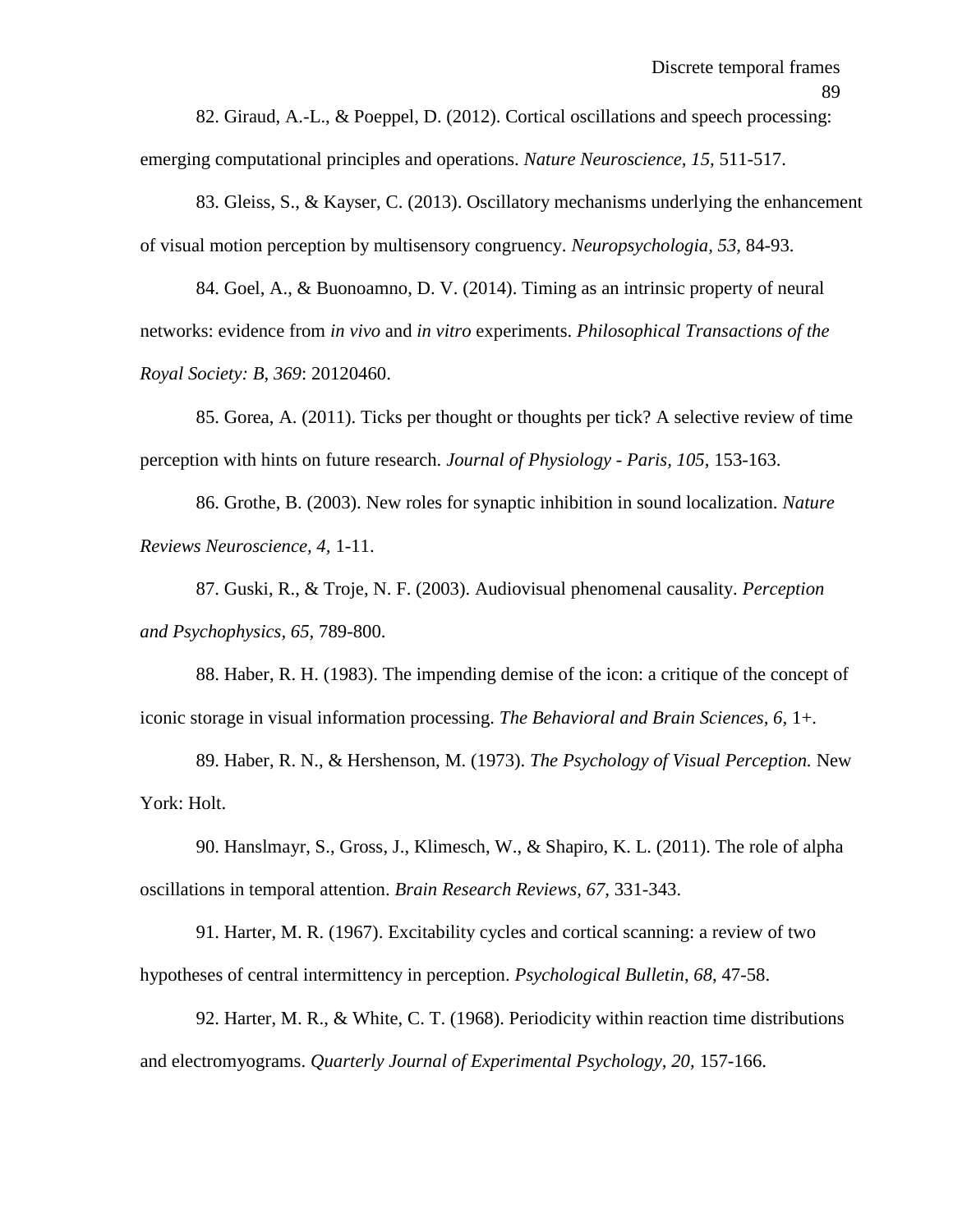93. Hasson, U., Chen, J., & Honey, C. J. (2015). Hierarchical process memory: memory as an integral component of information processing. *Trends in Cognitive Sciences, 19,* 304-313.

 94. Heed, T., & Azañón, E. (2014). Using time to investigate space: a review of tactile temporal order judgments as a window onto spatial processing in touch. *Frontiers in Psychology, 5,* No. 76.

 95. Heinrich, A., de la Rosa, S., & Schneider, B. A. (2014). The role of stimulus complexity, spectral overlap, and pitch for gap-detection thresholds in young and old listeners. *Journal of the Acoustical Society of America, 136,* 1797-1807.

 96. Heinrich, A., & Schneider, B. (2006). Age-related changes in within- and betweenchannel gap detection using sinusoidal stimuli. *Journal of the Acoustical Society of America, 119,* 2316-2326.

 97. Henning, G. B., & Gaskell, H. (1981). Monaural phase sensitivity with Ronken's paradigm. *Journal of the Acoustical Society of America, 70,* 1669-1673.

 98. Herzog, M. H., Kammer, T., & Scharnowski, F. (2016). Time slices: what is the duration of a percept? *Plos Biology, 14,* e1002433.

 99. Hickok, G., & Poeppel, D. (2007). The cortical organization of speech processing. *Nature Reviews Neuroscience, 8,* 393-402.

 100. Hirsh, I. J., & Sherrick, C. E. (1961). Perceived order in different sense modalities. *Journal of Experimental Psychology, 62,* 423-432.

 101. Hogendoorn, H. (2016). Voluntary saccadic eye movements ride the attentional rhythm. *Journal of Cognitive Neuroscience, 28,* 1625-1635.

 102. Hogendoorn, H., Verstraten, F. A. J., & Johnston, A. (2010). Spatially localized time shifts of the perceptual stream. *Frontiers in Psychology, 1,* No. 181.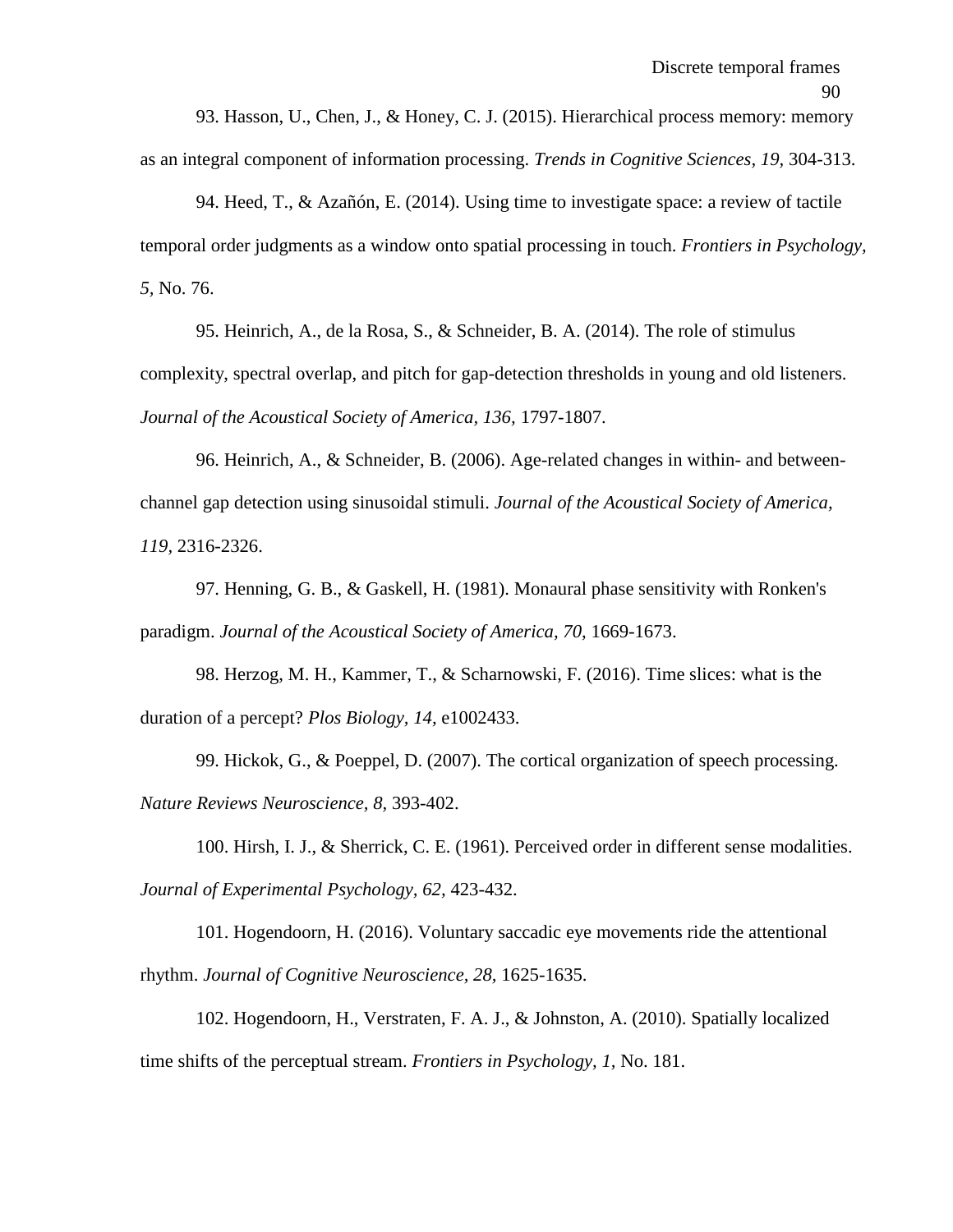103. Hubbard, T. L. (2013a). Phenomenal causality I: varieties and variables. *Axiomathes, 23,* 1-42.

 104. Hubbard, T. L. (2013b). Phenomenal causality II: integration and implication. *Axiomathes, 23,* 485-524.

 105. Ihde-Scholl, T., & Jefferson, J. W. (2001). Mitrazapine-associated palinopsia. *Journal of Clinical Psychiatry, 62,* 373.

 106. Ilhan, B., & VanRullen, R. (2012). No counterpart of visual perceptual echoes in the auditory system. *Plos One, 7,* (11), e49287.

 107. Ilhan, B., & VanRullen, R. (2012). No counterpart of visual perceptual echoes in the auditory system. *Plos One, 7,* (11), e49287.

 108. Ilmberger, J. (1986). Auditory excitability cycles in choice reaction time and order threshold. *Naturwissenschaften, 73,* 743-744.

109. Jacob, J., Breitmeyer, B. G., & Treviño, M. (2013). Tracking the first two seconds:

three stages of visual information processing? *Psychonomic Bulletin and Review, 20,* 1114-1119.

110. James, W. (1890). *The Principles of Psychology.* New York, NY: Holt.

 111. Jensen, O., Bonnefond, M., & VanRullen, R. (2012). An oscillatory mechanism for prioritizing salient unattended stimuli. *Trends in Cognitive Sciences, 16,* 200-206.

 112. Jensen, O., Gips, B., Bergmann, T. O., & Bonnefond, M. (2014). Temporal coding organized by coupled alpha and gamma oscillations prioritize visual processing. *Trends in Neurosciences, 37,* 357-369.

 113. Jokeit, H. (1990). Analysis of periodicities in human reaction times. *Naturwissenschaften, 77,* 289-291.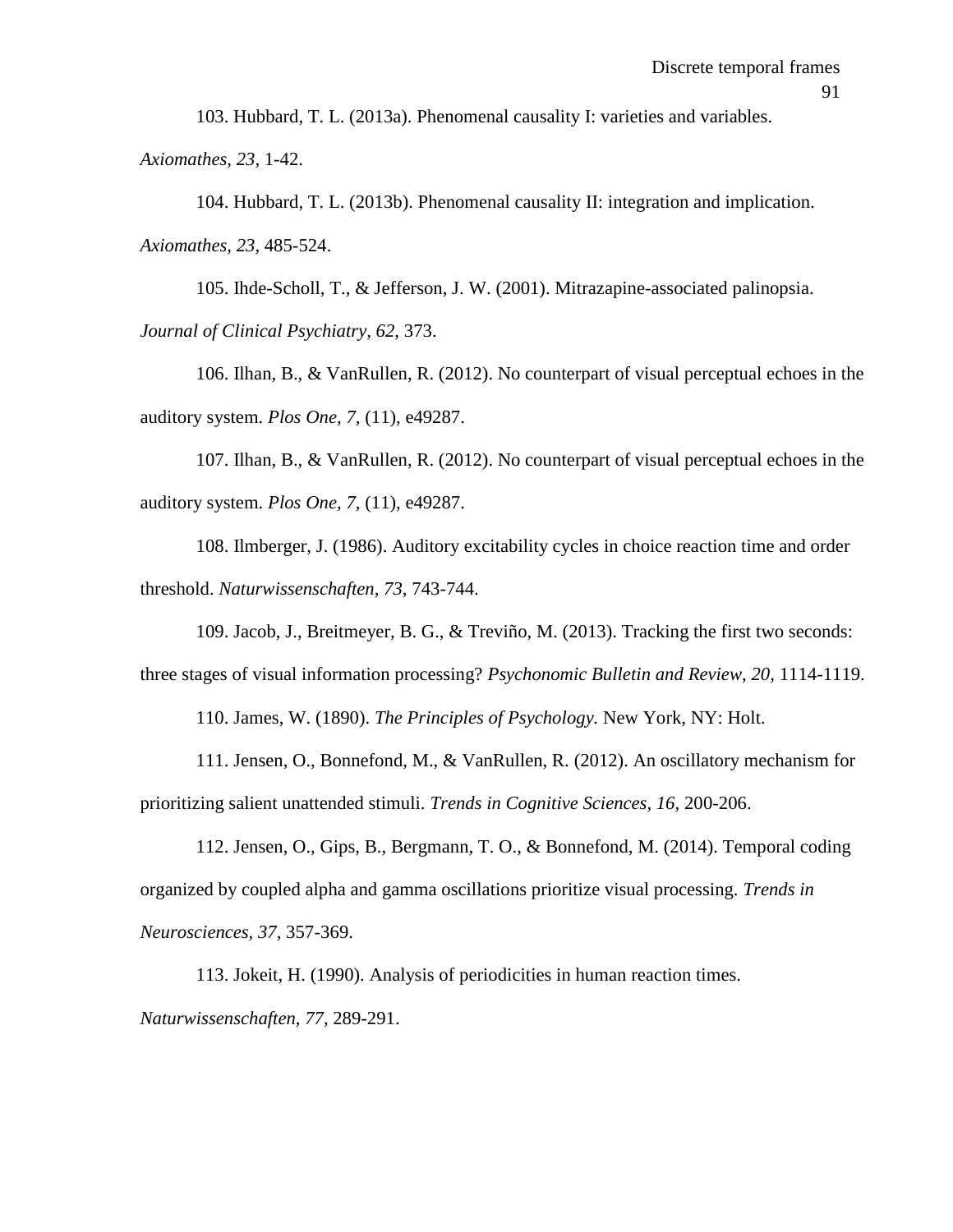114. Joliot, M., Ribary, U., & Llinas, R. (1994). Human oscillatory brain activity near 40 Hz coexists with cognitive temporal binding. *Proceedings of the National Academy of Sciences of America, 91,* 11748-11751.

 115. Kanabus, M., Szeląg, E., Rojek, E., & Pöppel, E. (2002). Temporal order judgement for auditory and visual stimuli. *Acta Neurobiologiae Experimentalis, 62,* 263-270.

 116. Kang, P., & Shevell, S. K. (2012). Feature binding of a continuously changing object. *Journal of the Optical Society of America A, 29,* A128-A132.

 117. Kilpatrick, Z. P., & Ermentrout, G. B. (2012). Hallucinogen persisting perception disorder in neuronal networks with adaptation. *Journal of Computational Neuroscience, 32,* 25- 53.

 118. Klimesch, W. (2012). Alpha-band oscillations, attention, and controlled access to stored information. *Trends in Cognitive Sciences, 16,* 606-617.

 119. Klimesch, W., Sauseng, P., & Hanslmayr, S. (2007). EEG alpha oscillations: the inhibition-timing hypothesis. *Brain Research Reviews, 53,* 63-88.

 120. Kline, K. A., Holcombe, A. O., & Eagleman, D. M. (2004). Illusory motion reversal is caused by rivalry, not by perceptual snapshots of the visual field. *Vision Research, 44,* 2653- 2658.

 121. Kline, K. A., Holcombe, A. O., & Eagleman, D. M. (2006). Illusory motion reversal does not imply discrete processing: reply. *Vision Research, 46,* 1158-1159.

 122. Kösem, A., Basirat, A., Azizi, L., & van Wassenhove, V. (2016). High-frequency neural activity predicts word parsing in ambiguous speech streams. *Journal of Neurophysiology, 116,* 2497-2512.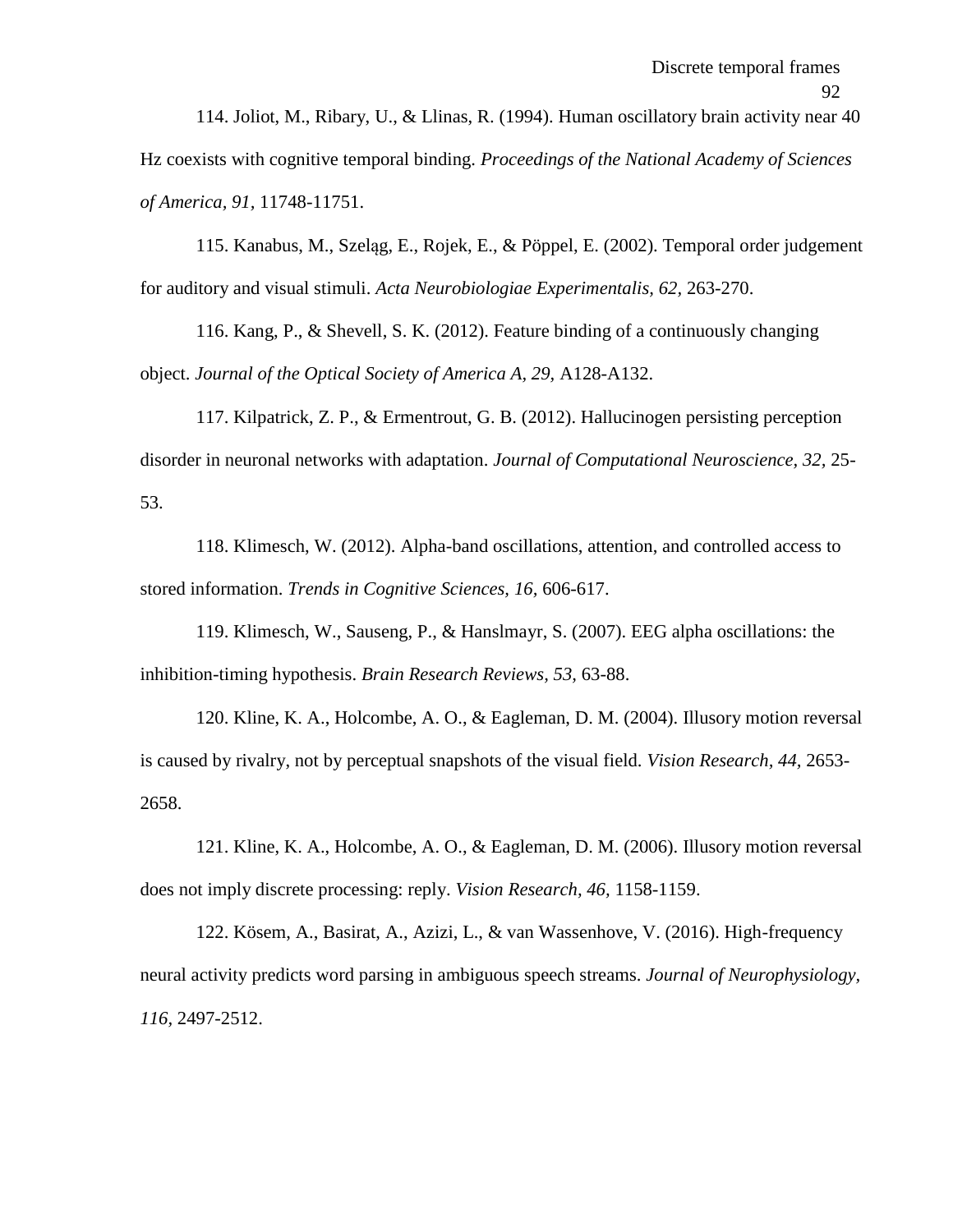123. Kozma, R., & Freeman, W. J. (2017). Cinematic operation of the cerebral cortex interpreted via critical transitions in self-organized dynamic systems. *Frontiers in Systems Neuroscience, 11,* No. 10.

 124. Kranczioch, C., Debener, S., Schwarzbach, J., Goebel, R., & Engel, A. K. (2005). Neural correlates of conscious perception in the attentional blink. *Neuroimage, 24,* 704-714.

 125. Kristofferson, A. B. (1967a). Attention and psychological time. *Acta Psychologica, 27,* 93-100.

 126. Kristofferson, A. B. (1967b). Successiveness discrimination as a two-state, quantal process. *Science, 158,* 1337-1339.

 127. Kristofferson, A. B. (1980). A quantal step function in duration discrimination. *Perception and Psychophysics, 27,* 300-306.

 128. Kristofferson, A. B. (1984). Quantal and deterministic thinking in human duration discrimination. *Annals of the New York Academy of Sciences, 423,* 3-15.

 129. Lackner, J. R., & Teuber, H.-L. (1973). Alterations in auditory fusion thresholds after cerebral injury in man. *Neuropsychologia, 11,* 409-415.

 130. Landau, A. N., & Fries, P. (2012). Attention samples stimuli rhythmically. *Current Biology, 22,* 1000-1004.

 131. Lange, J., Keil, J., Schnitzler, A., van Dijk, H., & Weisz, N. (2014). The role of alpha oscillations for illusory perception. *Behavioural Brain Research, 271,* 294-301.

 132. Latour, P. L. (1967). Evidence of internal clocks in the human operator. *Acta Psychologica, 27,* 341-348.

 133. Lehmann, D. (1971). Multichannel topography of human alpha EEG fields. *Electroencephalography & Clinical Neurophysiology, 31,* 439-449.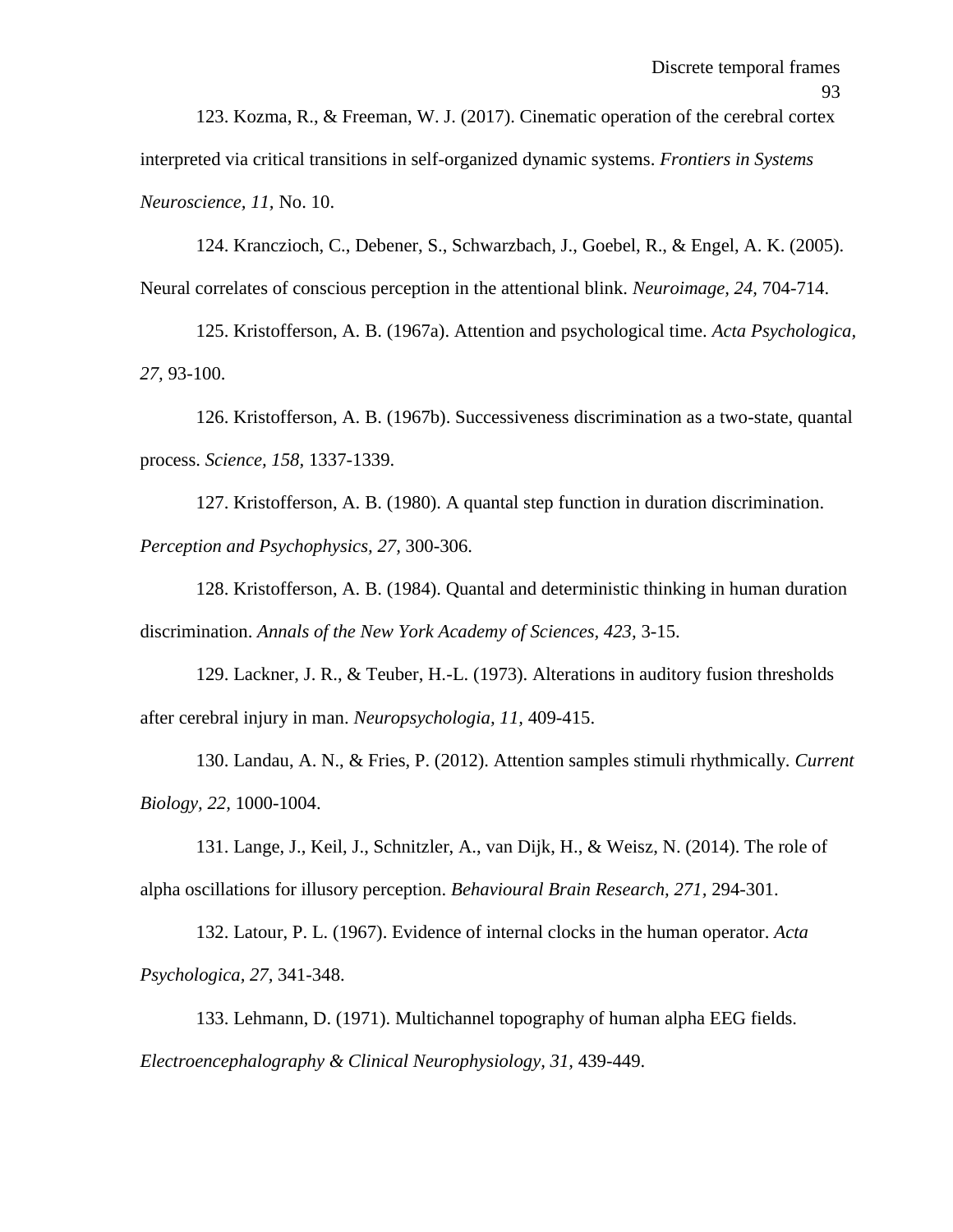134. Lehmann, D., Faber, P. L., Gianotti, L. R. R., Kochi, K., & Pascual-Marqui, R. D. (2006). Coherence and phase locking in the scalp EEG and between LORETA model sources, and microstates as putative mechanisms of brain temporo-spatial functional organization. *Journal of Physiology - Paris, 99,* 29-36.

 135. Lehmann, D., Ozaki, H., & Pal, I. (1987). EEG alpha map series: brain micro-states by space-oriented adaptive segmentation. *Electroencephalography and Clinical Neurophysiology, 67,* 271-288.

136. Lerner, Y., Honey, C. J., Katkov, M., & Hasson, U. (2014). *Journal of* 

*Neurophysiology, 111,* 2433-2444.

 137. Leshowitz, B. (1971). Measurement of the two-click threshold. *Journal of the Acoustical Society of America, 49,* 462-466.

 138. Levichkina, E., Fedorov, G., & van Leeuwen, C. (2014). Spatial proximity rather than temporal frequency determines the wagon wheel illusion. *Perception, 43,* 295-315.

 139. Lindsley, D. B. (1952). Psychological phenomena and the electroencephalogram. *Electroencephalography and Clinical Neurophysiology, 4,* 443-456.

 140. Lisman, J. E., & Jensen, O. (2013). The theta-gamma neural code. *Neuron, 77,* 1002-1016.

 141. Lister, J. J., & Roberts, R. A. (2005). Effects of age and hearing loss on gap detection and the precedence effect: narrow-band stimuli. *Journal of Speech, Language and Hearing Research 48*, 482-493.

 142. Lloyd, D. (2012). Neural correlates of temporality: default mode variability and temporal awareness. *Consciousness and Cognition, 21,* 695-703.

 143. Lotze, M., Wittmann, M., von Steinbüchel, N., Pöppel, E., & Roenneberg, T. (1999). Daily rhythm of temporal resolution in the auditory system. *Cortex, 35,* 89-100.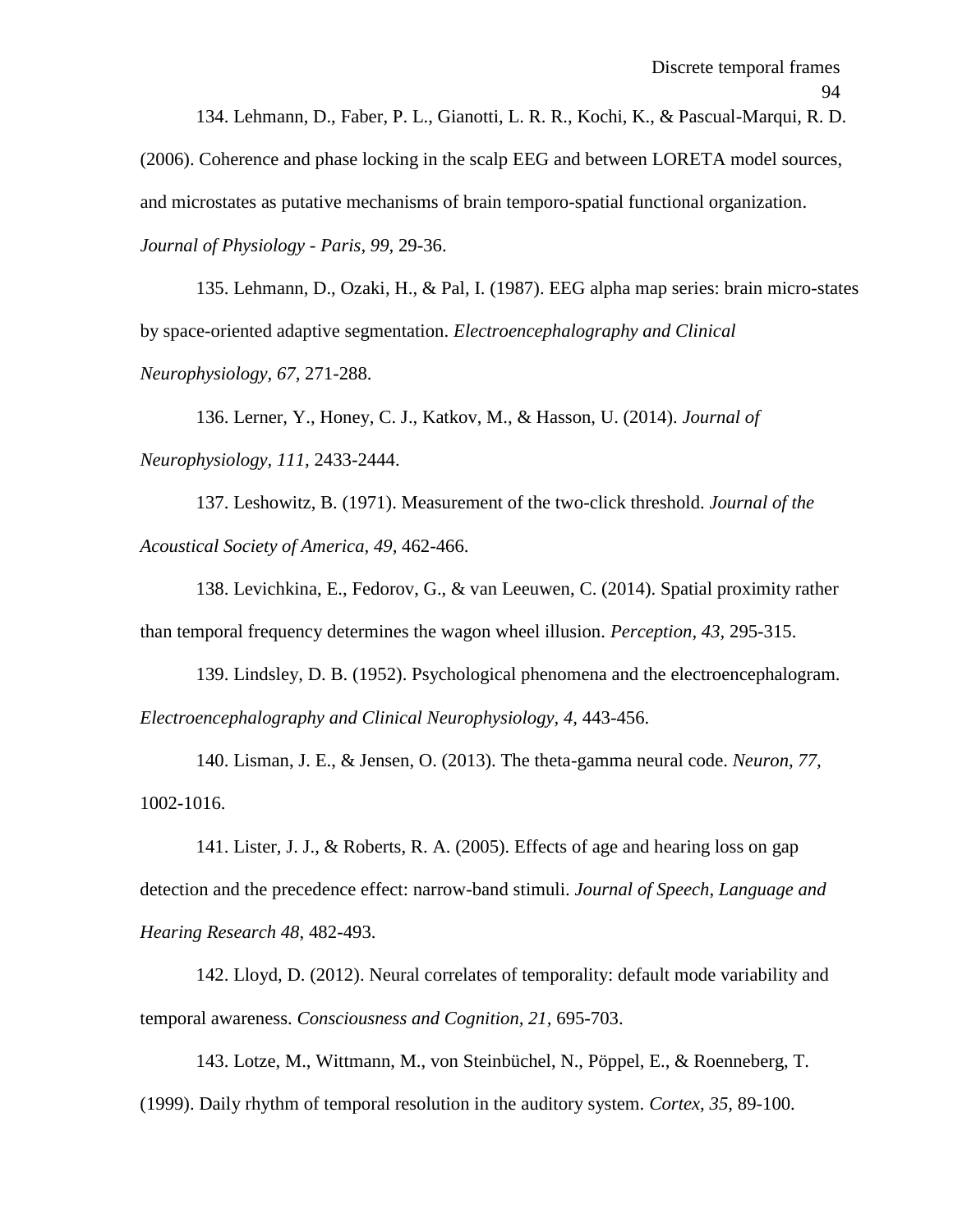144. Macdonald, J. S. P., Cavanagh, P., & VanRullen, R. (2014). Attentional sampling of multiple wagon wheels. *Attention, Perception, and Psychophysics, 76,* 64-72.

 145. Madler, C., & Pöppel, E. (1987). Auditory evoked potentials indicate the loss of neuronal oscillations during general anaesthesia. *Natruwissenschaften, 74,* 42-43.

 146. Mai, G., Minett, J. W., & Wang, W. S.-Y. (2016). Delta, theta, beta, and gamma brain oscillations index levels of auditory sentence processing. *Neuroimage, 133,*516-528.

147. Marks, L. E., Girvin, J. P., O'Keefe, M. D., Ning, P., Quest, D. O., Antunes, J. L., &

Dobelle, W. H. (1982). Electrocutaneous stimulation III. The perception of temporal order.

*Perception and Psychophysics*, *32*, 537-541.

 148. Martens, S., & Wyble, B. (2010). The attentional blink: past, present, and future of a bind spot in perceptual awareness. *Neuroscience and Biobehavioral Reviews, 34,* 947-957.

149. Mathewson, K. E., Lleras, A., Beck, D. M., Fabiani, M., Ro, T., & Gratton, G.

(2011). Pulsed out of awareness: EEG alpha oscillations represent a pulsed-inhibition of ongoing cortical processing. *Frontiers in Psychology, 2,* No. 99.

 150. Matthews, W. J., & Grondin, S. (2012). On the replication of Kristofferson's (1980) quantal timing for duration discrimination: some learning but no quanta and not much of a Weber constant. *Attention, Perception and Psychophysics, 74,* 1056-1072.

 151. Mauk, M. D., & Buonomano, D. V. (2004). The neural basis of temporal processing. *Annual Review of Neuroscience, 27,* 307-340.

 152. McComas, A. J., & Cupido, C. M. (1999). The RULER model. Is this how the somatosensory cortex works? *Clinical Neurophysiology, 110,* 1987-1994.

 153. McKee, S. P., & Welch, L. (1985). Sequential recruitment in the discrimination of velocity. *Journal of the Optical Society of America A, Optics and Image Science, 2,* 243-251.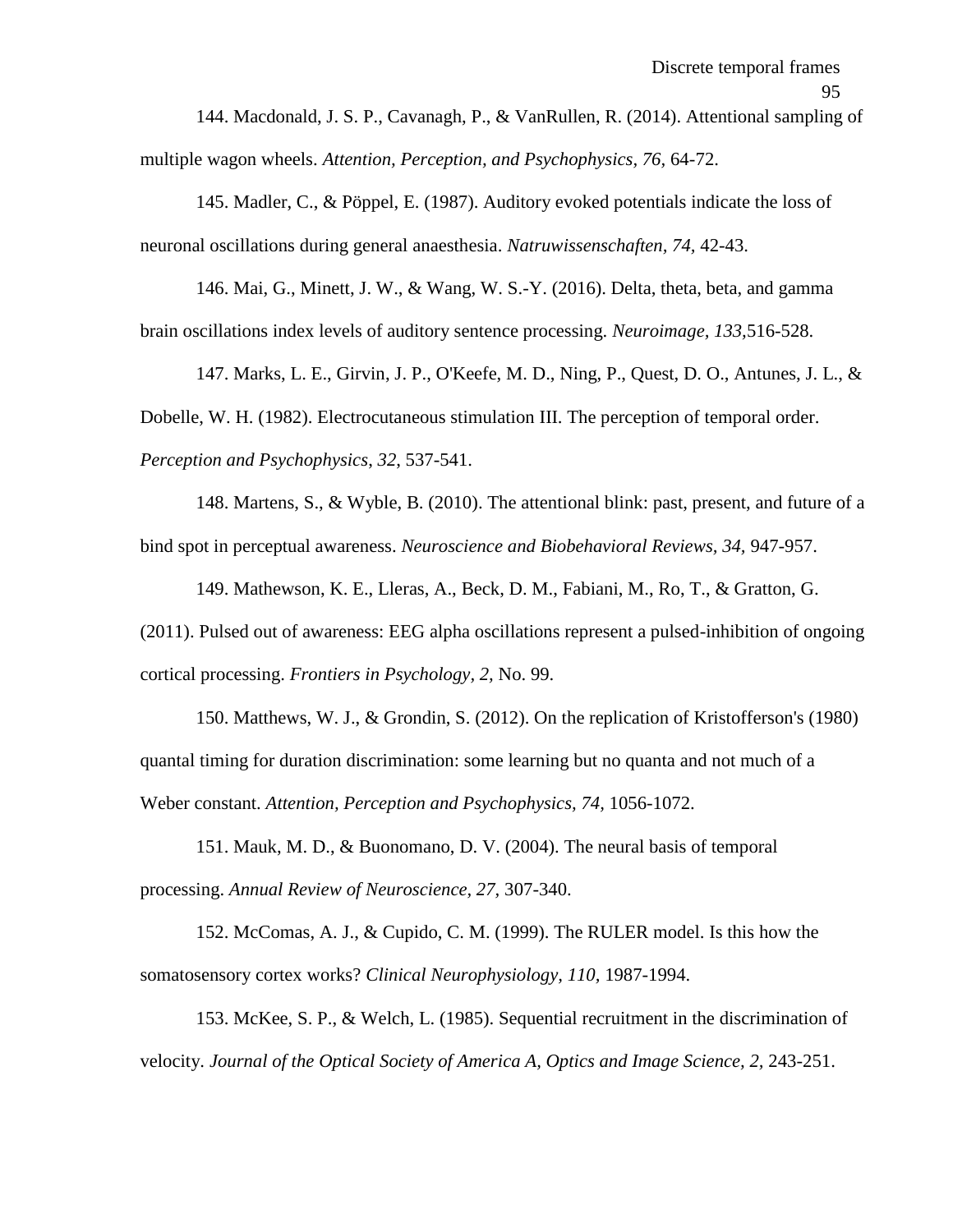154. Mégevand, P., Molholm, S., Nayak, A., & Foxe, J. J. (2013). Recalibration of the multisensory temporal window of integration results from changing task demands. *Plos One, 8,* e71608.

155. Michotte, A. (1963). *The Perception of Causality*. New York: Basic Books.

156. Miconi, T., & VanRullen, R. (2010). The gamma slideshow: object-based

perceptual cycles in a model of the visual cortex. *Frontiers in Human Neuroscience, 4,* No. 205.

157. Miller, G. A., & Taylor, W. G. (1948). The perception of repeated bursts of noise.

*Journal of the Acoustical Society of America, 20,* 171-182.

 158. Milton, A., & Pleydell-Pearce, C. W. (2016). The phase of pre-stimulus alpha oscillations influences the visual perception of stimulus timing. *Neuroimage, 133,* 53-61.

 159. Miyazaki, M., Kadota, H., Matsuzaki, K. S., Takeuchi, S., Sekiguchi, H., Aoyama, T., & Kochiyama, T. (2016). Dissociating the neural correlates of tactile temporal order and simultaneity judgements. *Scientific Reports*, *6,* No. 23323.

 160. Moutoussis, K., & Zeki, S. (1997a). A direct demonstration of perceptual asynchrony in vision. *Proceedings of the Royal Society of London B: Biological Sciences, 264,* 393-399.

 161. Moutoussis, K., & Zeki, S. (1997b). Functional segregation and temporal hierarchy of the visual perceptive systems. *Proceedings of the Royal Society of London B: Biological Sciences, 264,* 1407-1414.

 162. Myers, N. E., Stokes, M. G., Walther, L., & Nobre, A. C. (2014). Oscillatory brain state predicts variability in working memory. *Journal of Neuroscience, 34,* 7735-7743.

 163. Näätänen, R., & Winkler, I. (1999). The concept of auditory stimulus representation in cognitive neuroscience. *Psychological Bulletin, 125,* 826-859.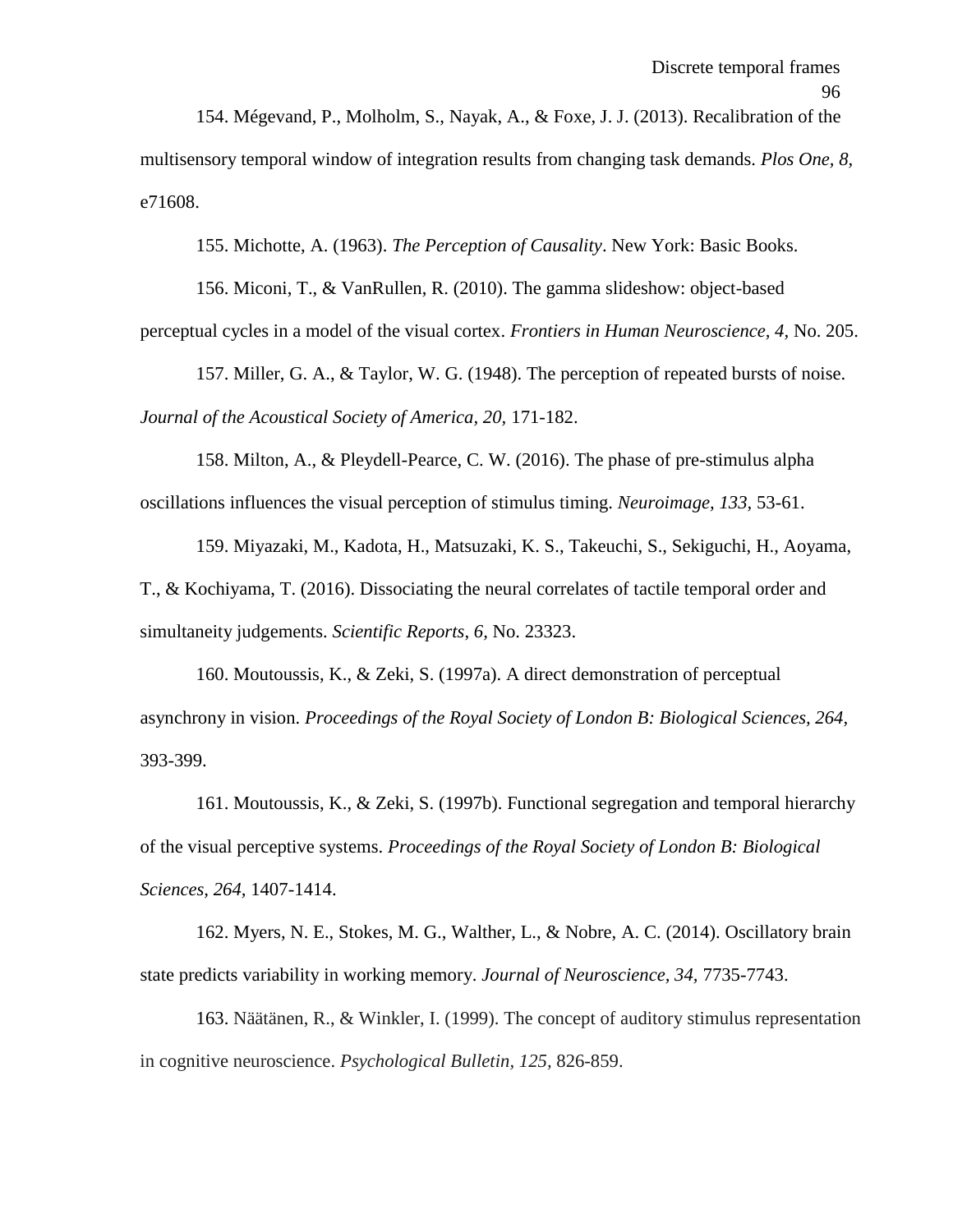164. Neri, P., Morrone, M. C., & Burr, D. C. (1998). Seeing biological motion. *Nature, 395,* 894-896.

 165. Nishikawa, N., Shimo, Y., Wada, M., Hattori, N., & Kitazawa, S. (2015). Effects of aging and idiopathic Parkinson's Disease on tactile temporal order judgment. *Plos One, 10,* (3), e0118331.

 166. Nortmann, N., Rekauzke, S., Onat, S., König, P., & Jancke, D. (2015). Primary visual cortex represents the difference between past and present. *Cerebral Cortex, 25,* 1427- 1440.

 167. Öğmen, H., Ekiz, O, Huynh, D., Bedell, H. E., & Tripathy, S. P. (2013). Bottlenecks of motion processing during a visual glance: the leaky flask model. *Plos One, 8,* e83671.

 168. Ortiz-Mantilla, S., Hämäläinen, J. A., Realpe-Bonilla, T., & Benasich, A. A. (2016). Oscillatory dynamics underlying perceptual narrowing of native phoneme mapping from 6 to 12 months of age. *Journal of Neuroscience, 36,* 12095-12105.

 169. Osaka, N. (1977). Perceived brightness as a function of flash duration in the peripheral visual field. *Perception and Psychophysics, 22,* 63-69.

 170. Payne, L., & Sekuler, R. (2014). The importance of ignoring: alpha oscillations protect selectivity. *Current Directions in Psychological Science, 23,*171-177.

 171. Pichora-Fuller, M. K., Schneider, B. A., Benson, N. J., Hamstra, S. J., & Storzer, E. (2006). Effect of age of detection of gaps in speech and nonspeech markers varying in duration and spectral symmetry. *Journal of the Acoustical Society of America, 119,* 1143-1155.

 172. Pitts, W., & McCulloch, W. S. (1947). How we know universals: the perception of auditory and visual forms. *Bulletin of Mathematical Biophysics, 9,* 127-147.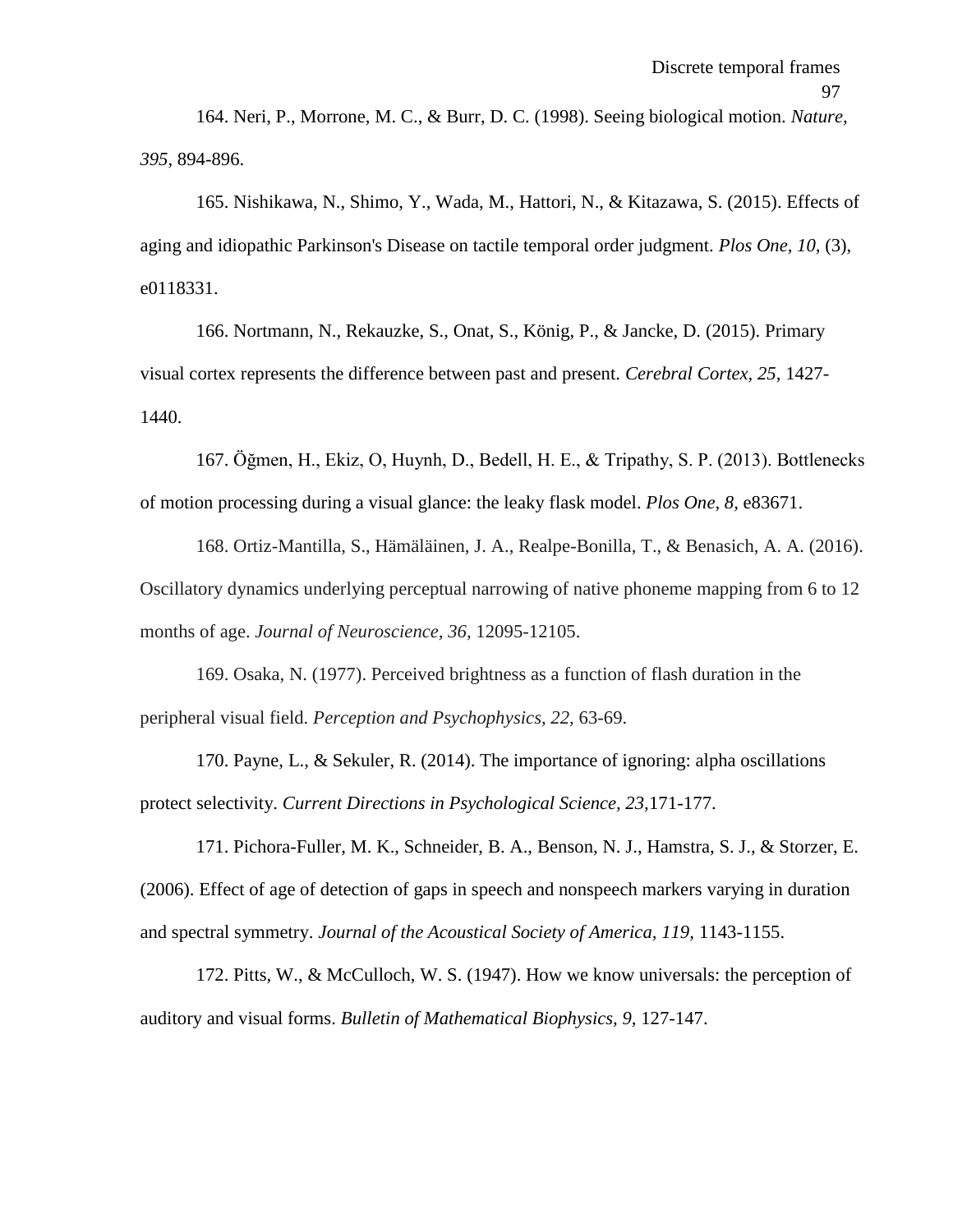173. Poch, C., Campo, P., & Barnes, G. R. (2014). Modulation of alpha and gamma oscillations related to retrospectively orienting attention within working memory. *European Journal of Neuroscience, 40,* 2399-2405.

 174. Pockett, S., Brennan, B. J., Bold, G. E. J., & Holmes, M. D. (2011). A possible physiological basis for the discontinuity of consciousness. *Frontiers in Psychology, 2,* No. 377.

 175. Poeppel, D. (2003). The analysis of speech in different temporal integration windows: cerebral lateralization as 'asymmetric sampling in time'. *Speech Communication, 41,* 245-255.

 176. Pöppel, E. (1970). Excitability cycles in central intermittency. *Psychologische Forschung, 34,* 1-9.

 177. Pöppel, E. (1997). A hierarchical model of temporal perception. *Trends in Cognitive Sciences, 1,* 56-61.

 178. Pöppel, E. (2009). Pre-semantically defined temporal windows for cognitive processing. *Philosophical Transactions of the Royal Society: B, 364,* 1887-1896.

 179. Pöppel, E., & Logothetis, N. (1986). Neuronal oscillations in the human brain. *Naturwissenschaften, 73,* 267-268.

 180. Pöppel, E., Schill, K., & von Steinbüchel, N. (1990). Sensory integration within temporally neutral systems states: a hypothesis. *Naturwissenschaften, 77,* 89-91.

 181. Powesland, P. F. (1959). The effect of practice upon the perception of causality. *Canadian Journal of Psychology, 13,* 155-168.

 182. Purves, D., Paydarfar, J. A., & Andrews, T. J. (1996). The wagon wheel illusion in movies and reality. *Proceedings of the National Academy of Sciences of America, 93,* 3693- 3697.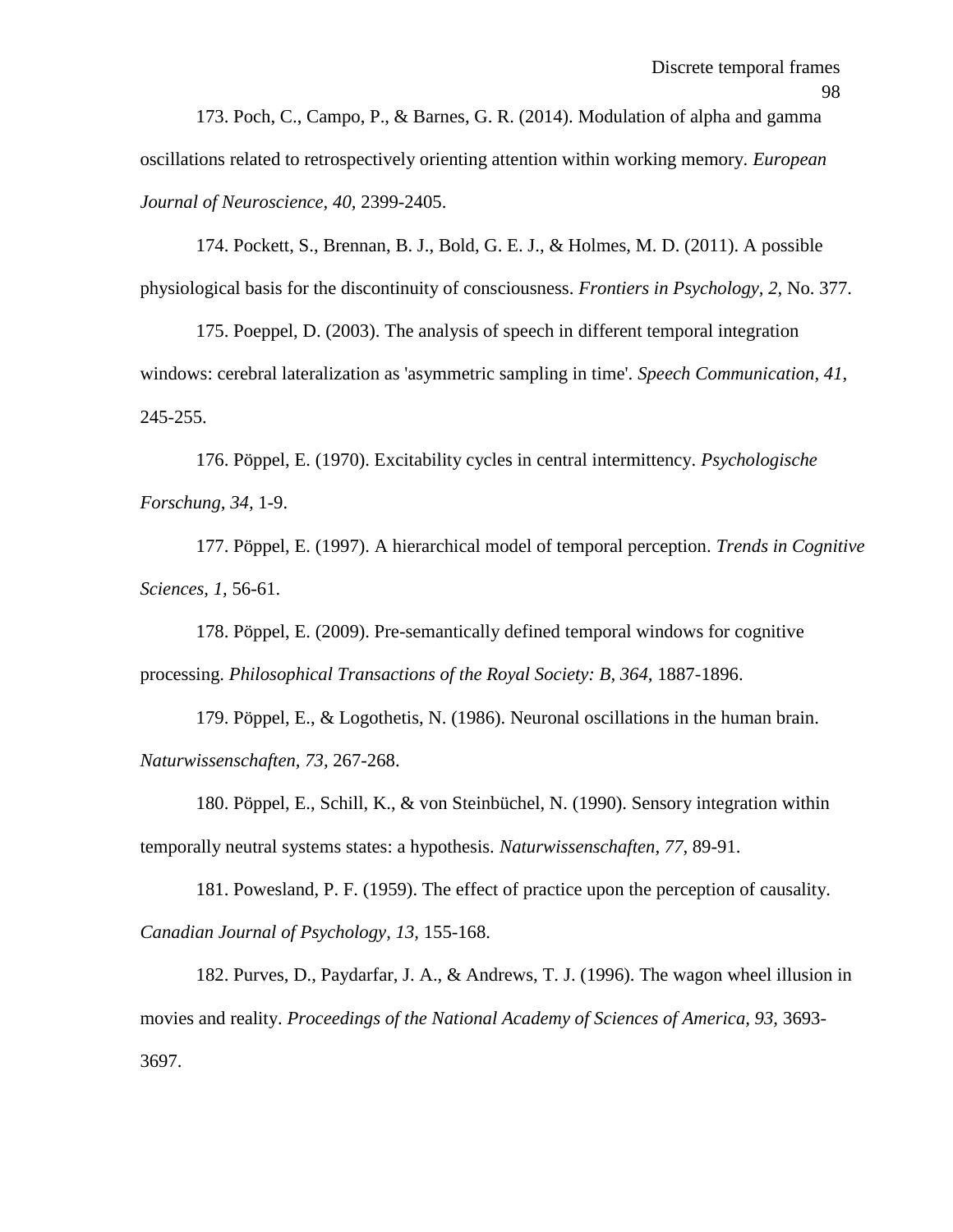183. Raab, D. H. (1962). Magnitude estimation of the brightness of brief foveal stimuli. *Science, 135,* 42-43.

 184. Räsänen, O., & Laine, U. K. (2013). Time-frequency integration characteristics of hearing are optimized for perception of speech-like acoustic patterns. *Journal of the Acoustical Society of America, 134,* 407-419.

 185. Raymond, J. E., Shapiro, K. L., & Arnell, K. M. (1992). Temporary suppression of visual processing in an RSVP task: an attentional blink? *Journal of Experimental Psychology: Human Perception and Performance, 18,* 849-860.

 186. Regan, D. (1992). Visual judgements and misjudgements in cricket and the art of flight. *Perception, 21,* 91-115.

 187. Regan, D. (1997). Visual factors in hitting and catching. *Journal of Sports Science, 15,* 533-558.

 188. Reeves, A., & Sperling, G. (1986). Attention gating in short-term visual memory. *Psychological Review, 93,* 180-206.

 189. Rensink, R. A. (2000). The dynamic representation of scenes. *Visual Cognition, 7,* 17-42.

 190. Rimmele, J. M., Sussman, E., & Poeppel, D. (2015). The role of temporal structure in the investigation of sensory memory: a healthy-aging perspective. *International Journal of Psychophysiology, 95,* 175-183.

 191. Roberts, B. M., Hsieh, L.-T., & Ranganath, C. (2013). Oscillatory activity during maintenance of spatial and temporal information in working memory. *Neuropsychologia, 51,* 349-357.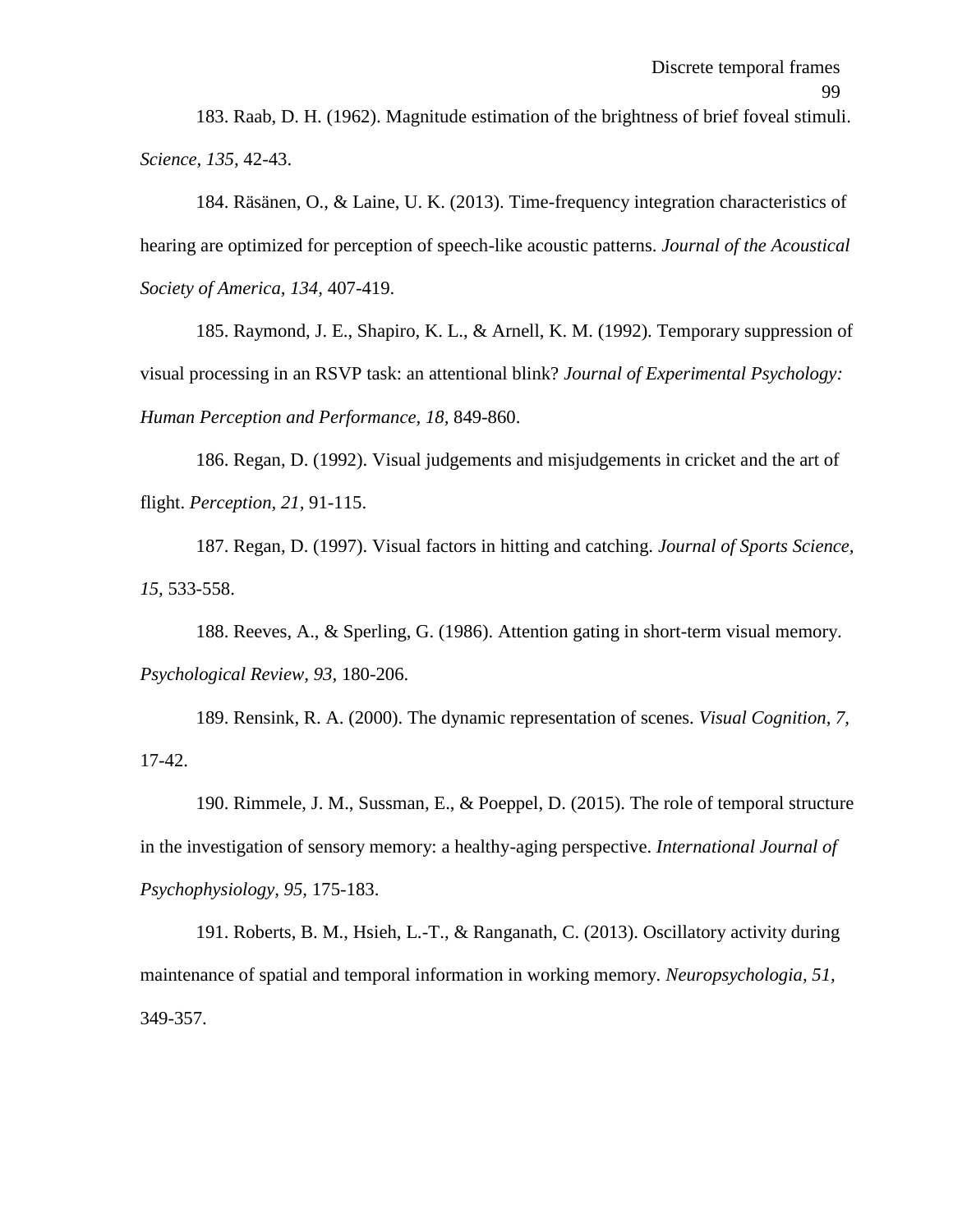192. Ronconi, L., & Melcher, D. (2017). The role of oscillatory phase in determining the temporal organization of perception: evidence from sensory entrainment. *Journal of Neuroscience, 37,* 10636-10644.

 193. Ronconi, L., Oosterhof, N. N., Bonmassar, C., & Melcher, D. (2017). Multiple oscillatory rhythms determine the temporal organization of perception. *Proceedings of the National Academy of Sciences of America, 114,* 13435-13440.

 194. Rosen, S. (1992). Temporal information is speech: acoustic, auditory, and linguistic aspects. *Philosophical Transactions of the Royal Society: B, Biological Sciences, 336,* 367-373.

 195. Samaha, J., & Postle, B. R. (2015). The speed of alpha-band oscillations predicts the temporal resolution of visual perception. *Current Biology, 25,* 2985-2990.

 196. Schlottmann, A., Ray, E., Mitchell, A., & Demetriou, N. (2006). Perceived social and physical causality in animated motions: spontaneous reports and ratings. *Acta Psychologica, 123,* 112-143.

 197. Schmidt, M. W., & Kristofferson, A. B. (1963). Discrimination of successiveness: a test of a model of attention. *Science, 139,* 112-113.

 198. Schneider, B. A., & Hamstra, S. J. (1999). Gap detection thresholds as a function of tonal duration for younger and older listeners. *Journal of the Acoustical Society of America, 106,* 371-380.

 199. Shallice, T. (1964). The detection of change and the perceptual moment hypothesis. *British Journal of Statistical Psychology, 17,* 113-135.

 200. Simmons, J. A. (1973). The resolution of target range by echolocating bats. *Journal of the Acoustical Society of America, 54,* 157-173.

 201. Simmons, J. A. (1979). Perception of echo phase information in bat sonar. *Science, 204,* 36-38.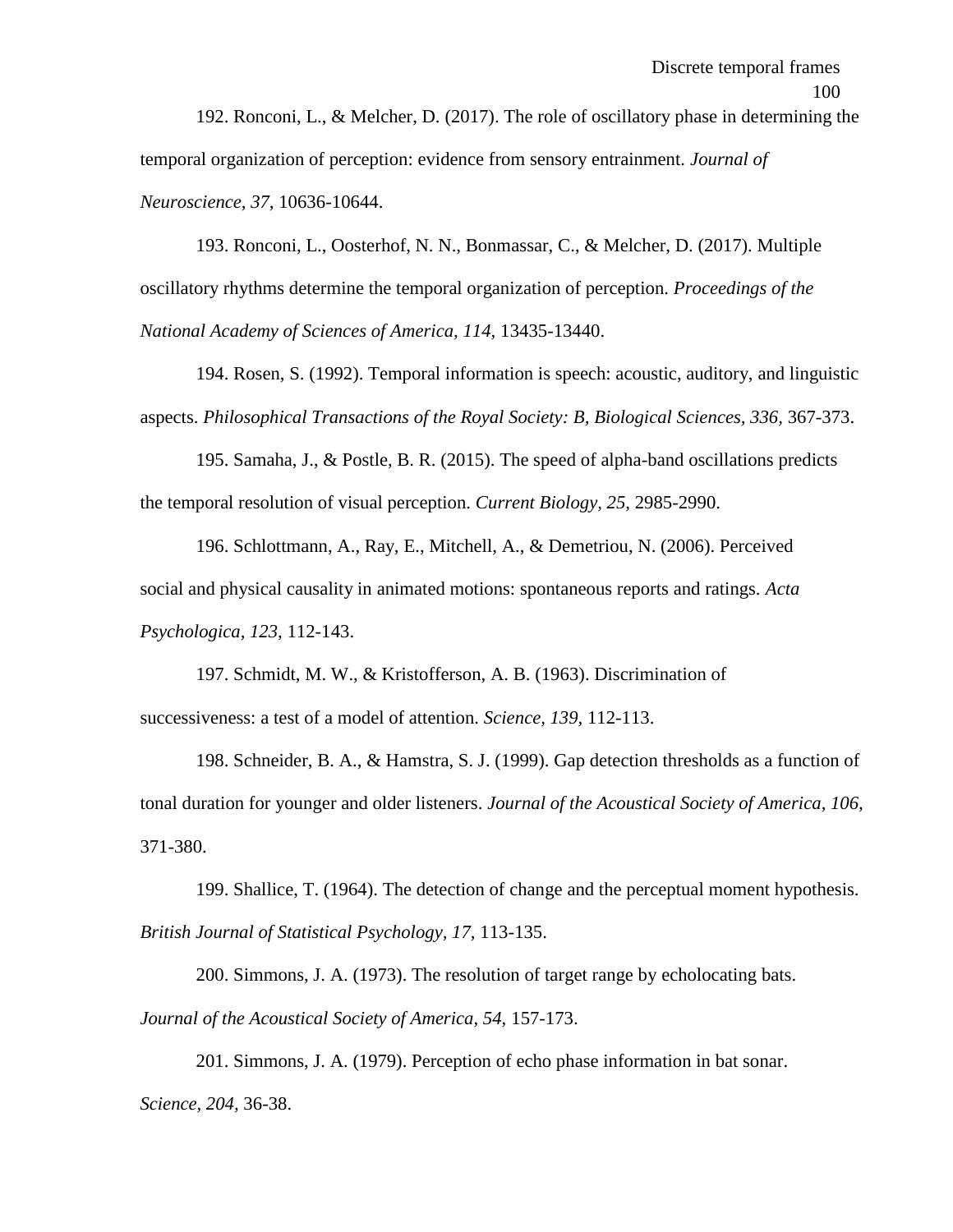202. Simpson, W. A. (1994). Temporal summation of visual motion. *Vision Research, 34,* 2547-2559.

 203. Simpson, W. A., Shahani, U., & Manahilov, V. (2005). Illusory percepts of moving patterns due to discrete temporal sampling. *Neuroscience Letters, 375,* 23-27.

204. Sligte, I. G., Vandenbroucke, A. R. E., Scholte, H. S., & Lamme, V. A. F. (2010).

Detailed sensory memory, sloppy working memory. *Frontiers in Psychology, 1,* No. 175.

205. Smith, M. L., Gosselin, F., & Schyns, P. G. (2006). Perceptual moments of

conscious visual experience inferred from oscillatory brain activity. *Proceedings of the National Academy of Sciences of America, 103,* 5626-5631.

 206. Snowden, R. J., & Braddick, O. J. (1991). The temporal integration and resolution of velocity signals. *Vision Research, 31,* 907-914.

207. Sperling, G. (1960). The information available in brief visual presentations.

*Psychological Monographs: General and Applied, 74,* No. 498.

 208. Stevens, J. C., & Hall, J. W. (1966) Brightness and loudness as functions of stimulus duration. *Perception and Psychophysics, 1,* 319-327.

209. Stroud, J. M. (1949). Psychological moment in perception. In H. V. Forester

(Ed.), *Conference on Cybernetics* (pp. 27-63). New Tork: Josiah Macy, Jr., Foundation.

 210. Stroud, J. M. (1956). The fine structure of psychological time. In H. Quastler (Ed.), *Information Theory in Psychology* (pp. 174-205). Glencoe, Ill.: Free Press.

 211. Stroud, J. M. (1967). The fine structure of psychological time. *Annals of the New York Academy of Sciences, 138,* 623-631.

 212. Strüber, D., & Herrmann, C. S. (2002). MEG alpha activity decrease reflects destabilization of multistable percepts. *Cognitive Brain Research, 14,* 370-382.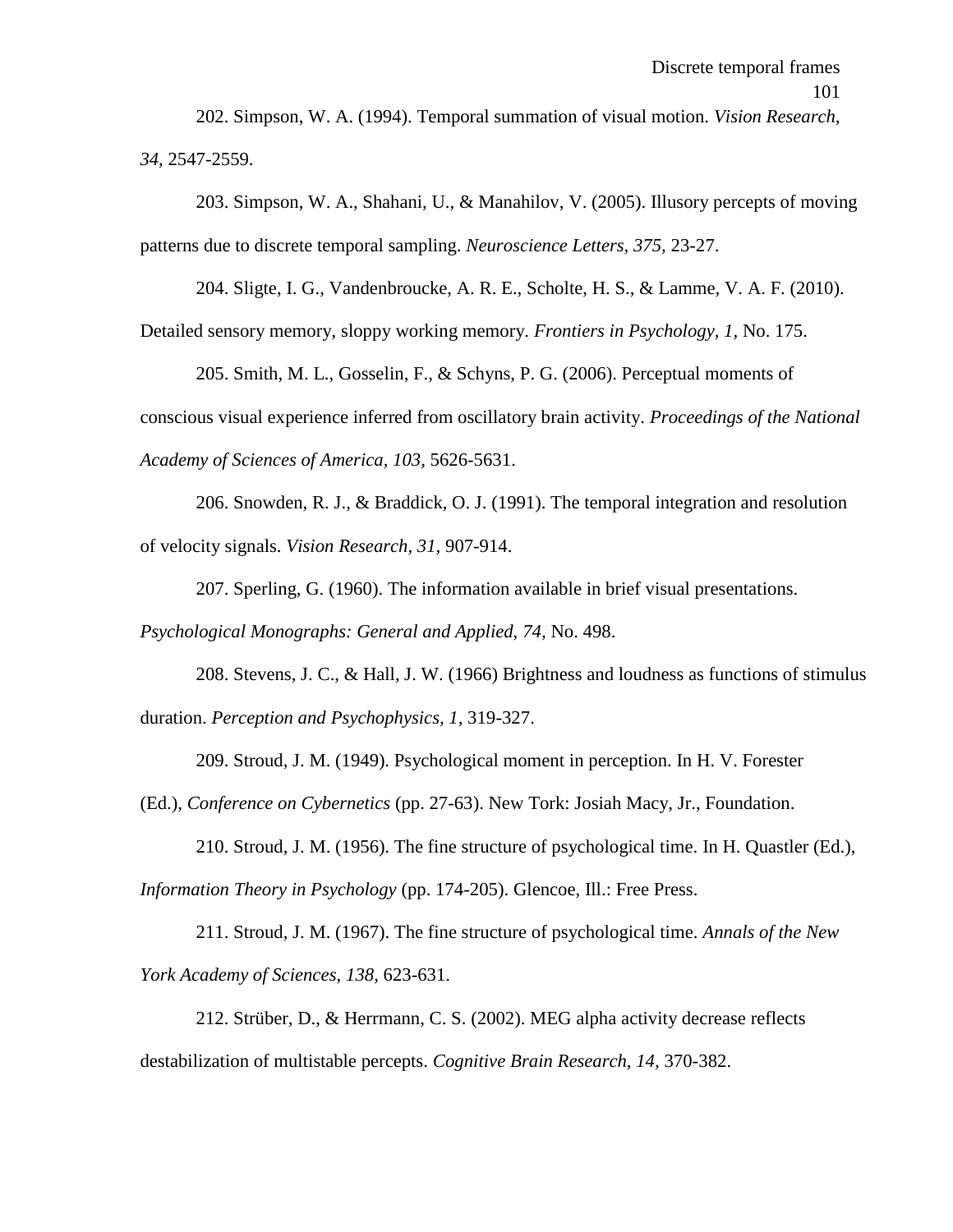213. Sweet, A. L. (1953). Temporal discrimination by the human eye. *American Journal of Psychology, 66,* 185-198.

 214. Tadin, D., Lappin, J. S., Blake, R., & Glasser, D. M. (2010). High temporal precision for perceiving event offsets. *Vision Research, 50,* 1966-1971.

 215. Tallon-Baudry, C. (2012). On the neural mechanisms subserving consciousness and attention. *Frontiers in Psychology, 2,* No. 397.

 216. Ulrich, R. (1987). Threshold models of temporal-order judgments evaluated by a ternary response task. *Perception and Psychophysics, 42,* 224-239.

 217. Van De Ville, D., Britz, J., & Michel, C. M. (2010). EEG microstate sequences in healthy humans at rest reveal scale-free dynamics. *Proceedings of the National Academy of Sciences of America, 107,* 18179-18184.

218. VanRullen. R. (2016). Perceptual cycles. *Trends in Cognitive Sciences, 20,* 723-735.

 219. VanRullen, R., Busch, N. A., Drewes, J., & Dubois, J. (2011). Ongoing EEG phase as a trial-by-trial predictor of perceptual and attentional variability. *Frontiers in Psychology, 2,* No. 60.

 220. VanRullen, R., Carlson, T., & Cavanagh, P. (2007). The blinking spotlight of attention. *Proceedings of the National Academy of Sciences of America, 104,* 19204-19209.

 221. VanRullen, R., & Dubois, J. (2011). The psychophysics of brain rhythms. *Frontiers in Psychology, 2,* No. 203.

 222. VanRullen, R., & Koch, C. (2003). Is perception discrete or continuous? *Trends in Cognitive Sciences, 7,* 207-213.

 223. VanRullen, R., & Macdonald, J. S. P. (2012). Perceptual echoes at 10 Hz in the human brain. *Current Biology, 22,* 995-999.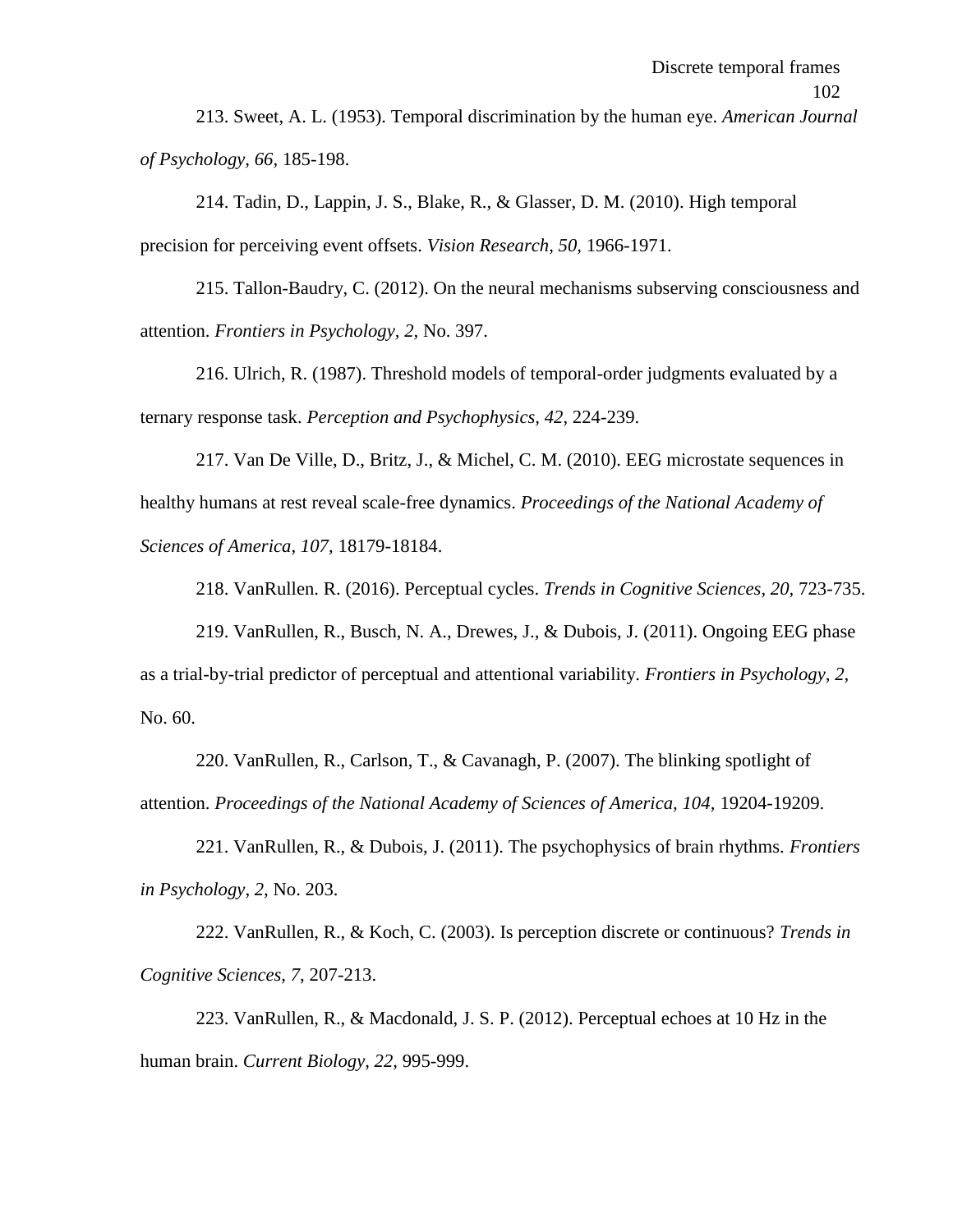224. VanRullen, R., Reddy, L., & Koch, C. (2005). Attention-driven discrete sampling of motion perception. *Proceedings of the National Academy of Sciences of America, 102,* 5291- 5296.

 225. VanRullen, R., Reddy, L., & Koch, C. (2006). The continuous wagon wheel illusion is associated with changes in electroencephalogram power at ~13 Hz. *Journal of Neuroscience, 26,* 502-507.

 226. VanRullen, R., Zoefel, B., & Ilhan, B. (2014). On the cyclic nature of perception in vision versus audition. *Philosophical Transactions of the Royal Society: B, Biological Sciences, 369,* 1-15.

 227. Van Wassenhove, V., Grant, K. W., & Poeppel, D. (2007). Temporal window of integration in auditory-visual speech perception. *Neuropsychologia, 45,* 598-607.

 228. Varela, F. J., Toro, A., John, E. R., & Schwartz, E. L. (1981). Perceptual framing and cortical alpha rhythm. *Neuropsychologia, 19,* 675-686.

 229. Venables, P. H. (1960). Periodicity in reaction time. *British Journal of Psychology, 51,* 37-43.

 230. von Baer, K. E. (1862). Welche Auffassung der lebenden Natur ist die richtige? Und wie ist diese Auffassung auf die Entomologie anzuwenden? *Aus baltischer Geistesarbeit: Reden und Auf*s*ätze, 1,* 1-47.

 231. von Békésy, G. (1936). Über die Hörschwelle und Fühlgrenze langsamer sinusförmiger Luftdruckschwankungen [On thresholds for hearing and feeling of sinusoidal lowfrequency air pressure oscillations]. *Annalen der Physik, 26,* 554-556.

 232. Vorberg, D., & Schwartz, W. (1987). Oscillatory mechanisms in human reaction times? *Naturwissenschaften, 74,* 446-447.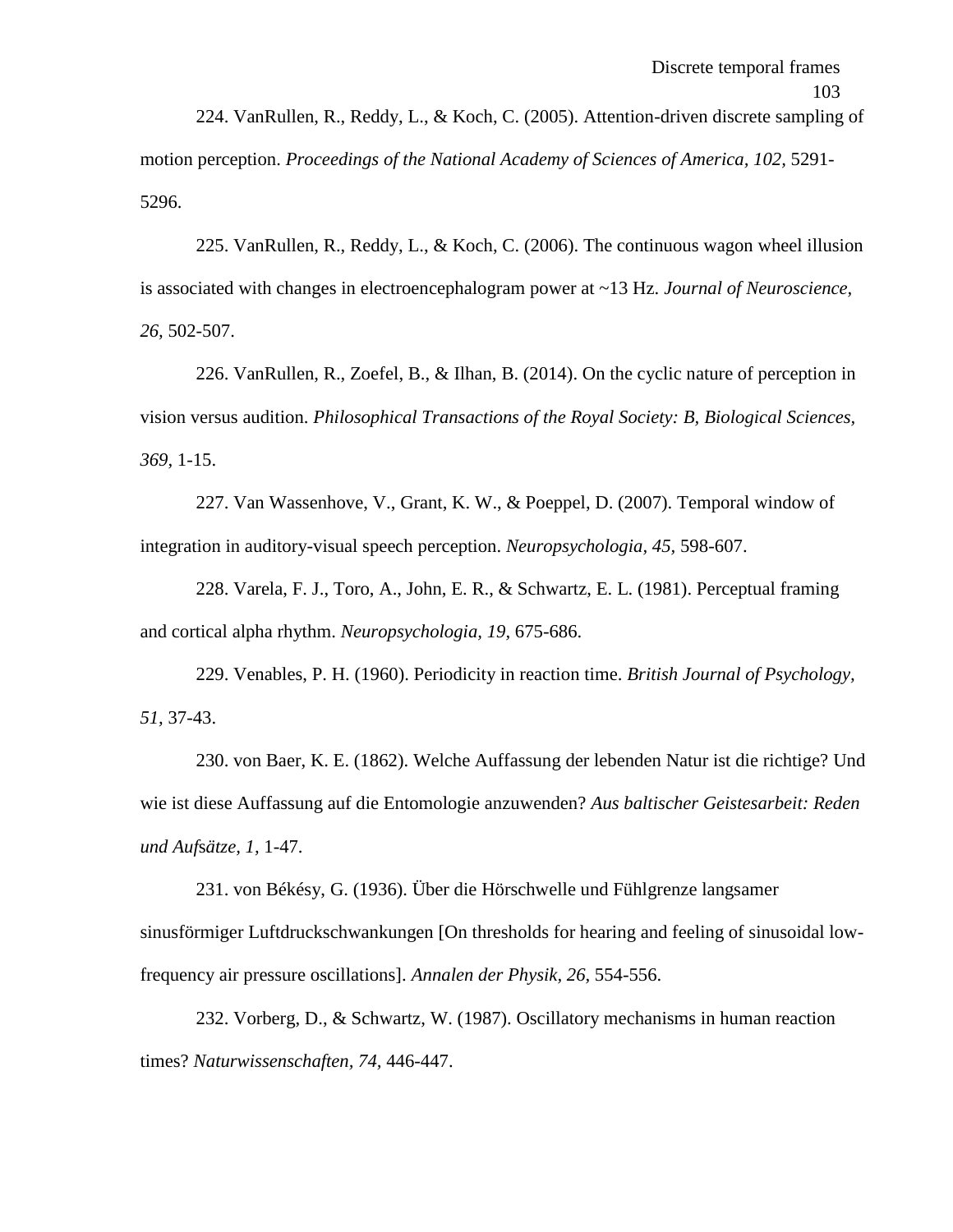233. Vroon, P. A. (1970). Divisibility and retention of psychological time. *Acta Psychologica, 32,* 366-376.

 234. Vroon, P. A. (1974). Is there a time quantum in duration experience? *American Journal of Psychology, 87,* 237-245.

 235. Wallace, M. T., & Stevenson, R. A. (2014). The construct of the multisensory temporal binding window and its dysregulation in developmental disabilities. *Neuropsychologia, 64,* 105-123.

 236. Wallach, H., Newman, E. B., & Rosenzweig, M. R. (1949). The precedence effect in sound localization. *American Journal of Psychology, 62,* 315-336.

 237. Walz, J. M., Goldman, R. I., Carapezza, M., Muraskin, J., Brown, T. R., & Sajda, P. (2015). Prestimulus EEG alpha oscillations modulate task-related fMRI BOLD responses to auditory stimuli. *NeuroImage, 113,* 153-163.

 238. Wehrhahn, C., & Rapf, D. (1992). ON- and OFF-pathways form neural substrates for motion perception: psychophysical evidence. *Journal of Neuroscience, 12,* 2247-2250.

239. Weisz, N., Hartmann, T., Muller, N., Lorenz, I., & Obleser, J. (2011). Alpha

rhythms in audition: cognitive and clinical perspectives. *Frontiers in Psychology, 2,* No. 73.

 240. Welford, A. T. (1952). The "psychological refractory period" and the timing of high-speed performance - a review and a theory. *British Journal of Psychology, 43,* 2-19.

 241. Westheimer, G., & McKee, S. P. (1977). Perception of temporal order in adjacent visual stimuli. *Vision Research, 17,* 887-892.

 242. White, P. A. (1988). Causal processing: origins and development. *Psychological Bulletin, 104,* 36-52.

 243. White, P.A. (2017a). The three-second "subjective present": a critical review and a new proposal. *Psychological Bulletin, 143,* 735-756.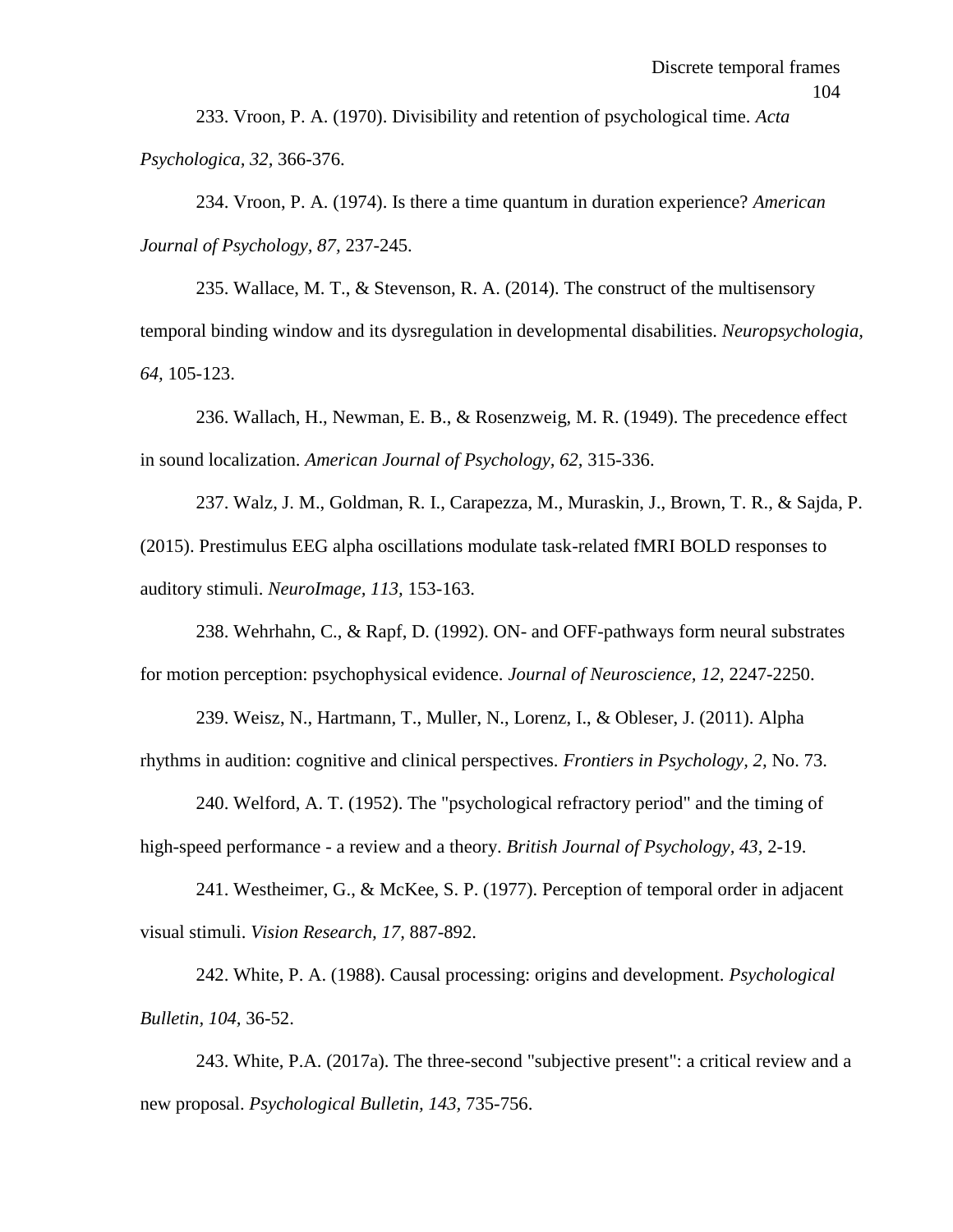244. White, P. A. (2017b). Visual impressions of causality. In M. Waldmann (Ed.),

*Oxford Handbook of Causal Reasoning* (pp. 245-264). Oxford: Oxford University Press.

 245. White, P. A. (2018). Temporal discrimination thresholds in perception in humans: a survey and some implications. Manuscript submitted for publication, Cardiff University.

 246. Wiegrebe, L., & Krumbholz, K. (1999). Temporal resolution and temporal masking properties of transient stimuli: data and an auditory model. *Journal of the Acoustical Society of America, 105*, 2746-2756.

 247. Wittmann, M. (2009). The inner experience of time. *Philosophical Transactions of the Royal Society: B, Biological Sciences, 364,* 1955-1967.

 248. Wittmann, M. (2011). Moments in time. *Frontiers in Integrative Neuroscience, 5,* No. 66.

 249. Yamamoto, S., & Kitazawa, S. (2001). Reversal of subjective tempora order due to arm crossing. *Nature Neuroscience, 4,* 759-765.

 250. Young, M. E., Rogers, E. T., & Beckmann, J. S. (2005). Causal impressions: predicting *when*, not just *whether*. *Memory and Cognition, 33,* 320-331.

 251. Yun, S. H., Lavin, P. J., Schatz, M. P., & Lesser, R. L. (2015). Topiramate-induced palinopsia: a case series and review of the literature. *Journal of Neuro-Ophthalmology, 35,* 148- 151.

 252. Zeki, S. (2015). A massively asynchronous, parallel brain. *Philosophical Transactions of the Royal Society: B, 370,* 20140174.

 253. Zera, J., & Green, D. M. (1993). Detecting temporal onset and offset asynchrony in multicomponent complexes. *Journal of the Acoustical Society of America, 93,* 1038-1052.

 254. Zihl, J., von Cramon, D., & Mai, N. (1983). Selective disturbance of movement vision after bilateral brain damage. *Brain, 106,* 313-340.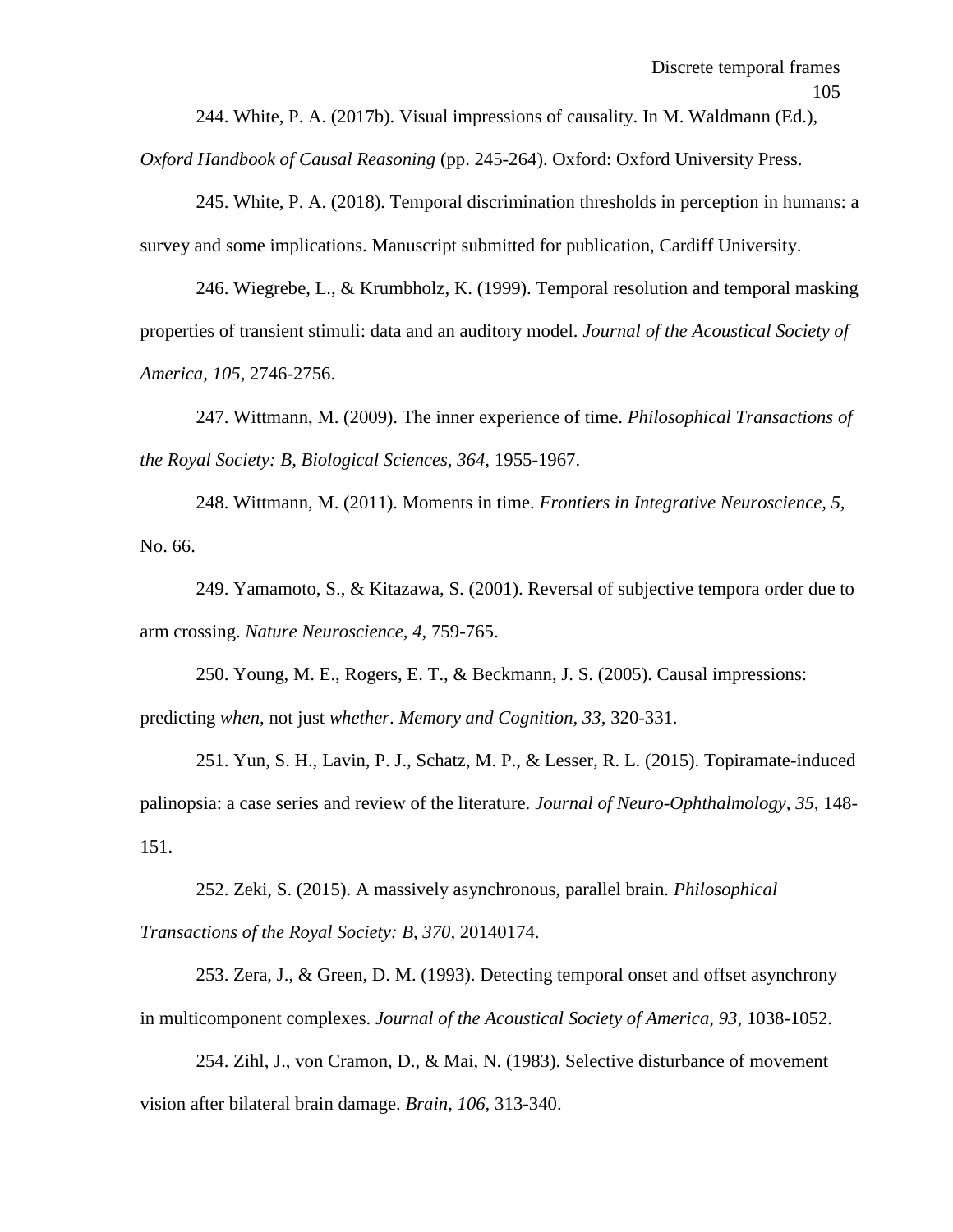256. Zoefel, B., & VanRullen, R. (2015). The role of high-level processes for oscillatory phase entrainment to speech sound. *Frontiers in Human Neuroscience, 9,* No. 651.

 257. Zwislocki, J. J. (1969). Temporal summation of loudness: an analysis. *Journal of the Acoustical Society of America, 46,* 431-441.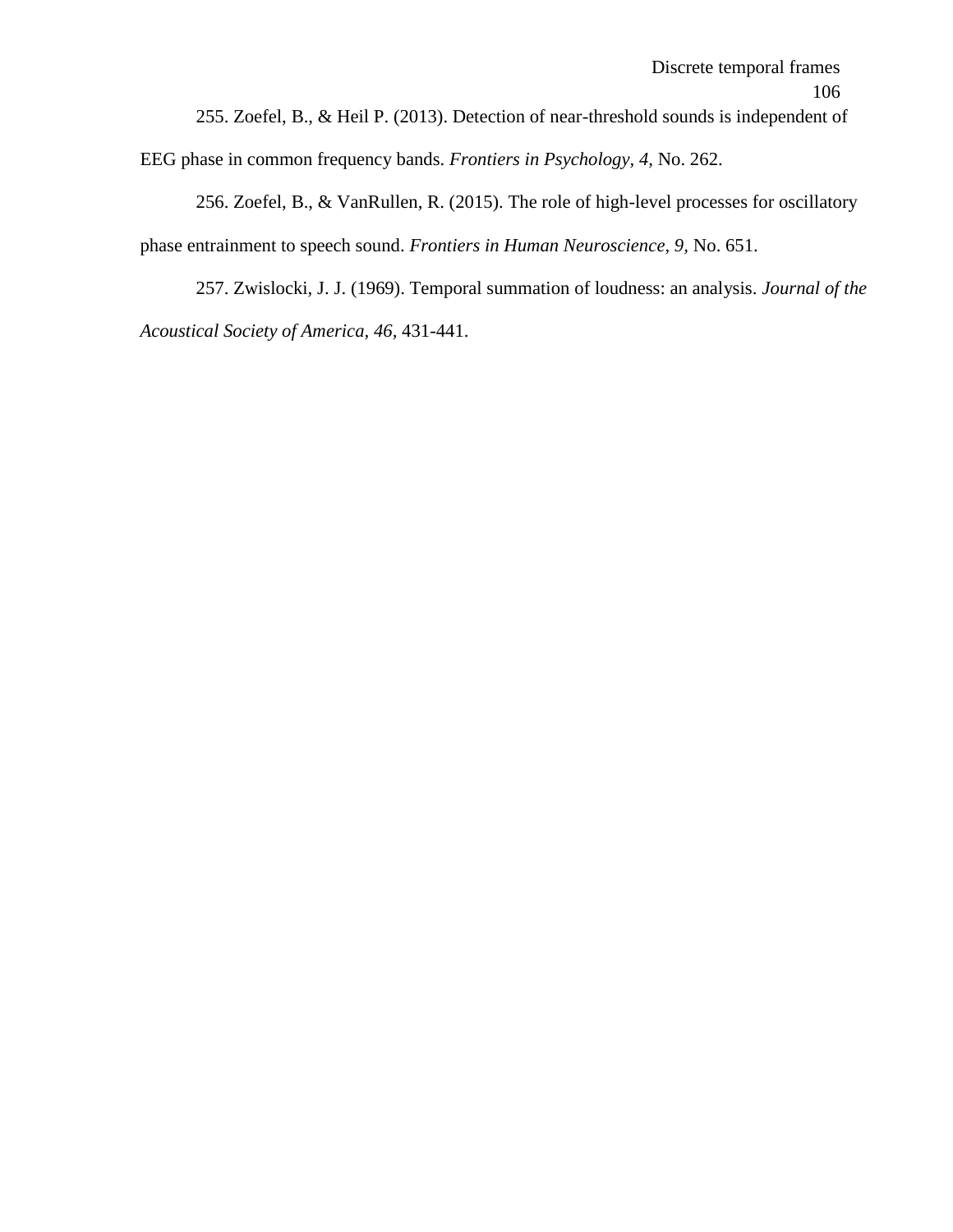## Table 1

## **Contents**

1: Introduction: the hypothesis of discrete temporal frames in conscious perception

- 1.1: What is a frame of conscious perception?
- 1.2: Discrete frames and the subjective continuity of perceptual experience

\_\_\_\_\_\_\_\_\_\_\_\_\_\_\_\_\_\_\_\_\_\_\_\_\_\_\_\_\_\_\_\_\_\_\_\_\_\_\_\_\_\_\_\_\_\_\_\_\_\_\_\_\_\_\_\_\_\_\_\_\_\_\_\_\_\_\_\_\_\_\_\_\_\_\_

# 2: Early proposals

- 2.1: Frames in vision: Ansbacher (1944)
- 2.2: Cortical scanning and the psychological moment hypothesis
- 2.3: Cortical excitability
- 2.4: Central and perceptual intermittency
- 2.5: Overview of early proposals

## 3: Recent proposals about discrete frames

- 3.1: Attention-based periodic sampling
	- 3.1.1: The continuous wagon wheel illusion
	- 3.1.2: EEG oscillations
	- 3.1.3: "Perceptual echoes"
	- 3.1.4: Other modalities
	- 3.1.5: "Visual trails"
	- 3.1.6: Overview of the attentive sampling hypothesis
- 3.2: The cinematic theory of cognition
- 3.3: A broader look at EEG evidence
- 3.4: Pre-semantically defined temporal windows
- 3.5: The time quantum model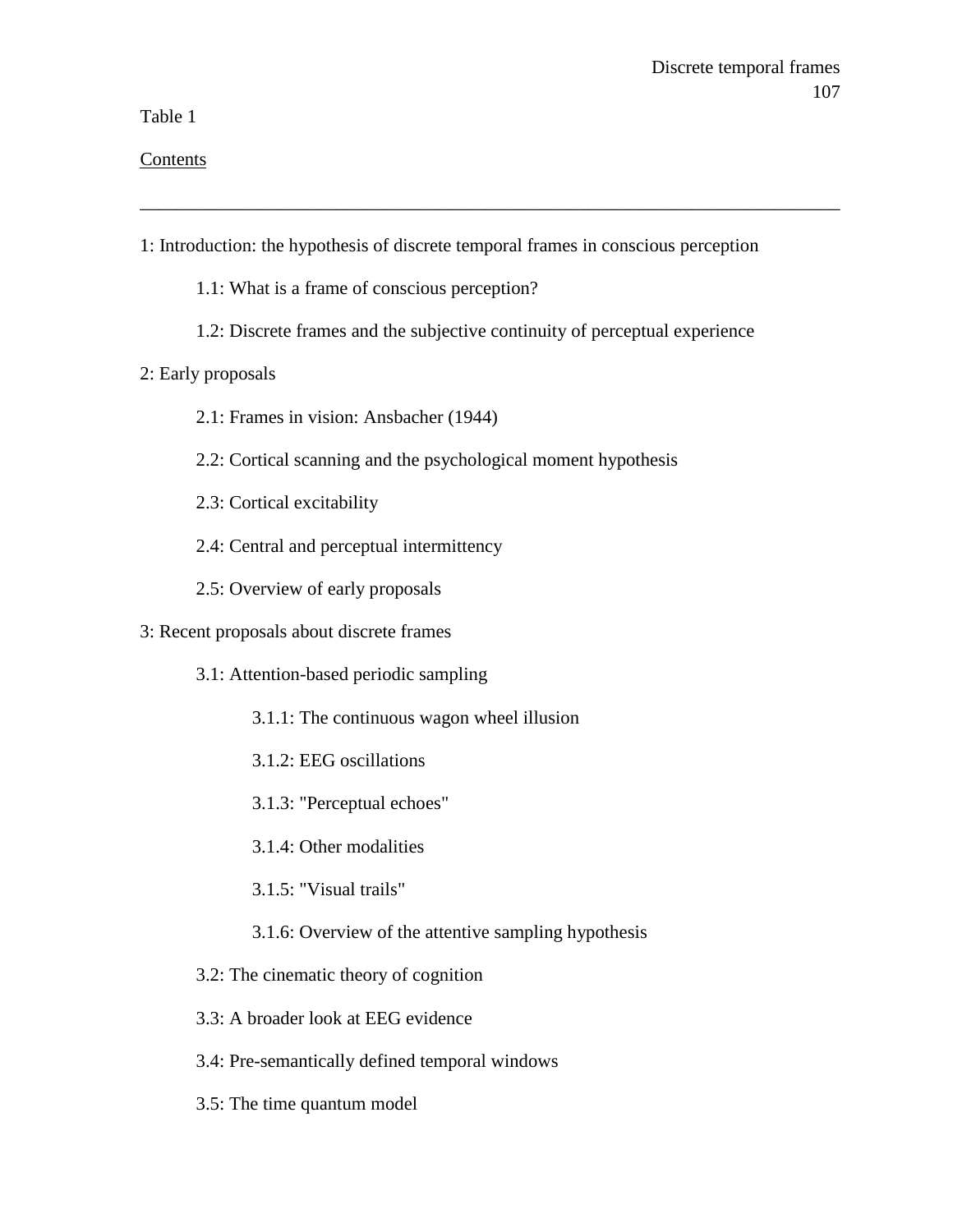3.6: Time chunks

3.7: Snapshots

3.8: The interoceptive specious moment

4: General considerations

4.1: Evidence

4.1.2: Mechanisms for generating frames, and the periodicity issue

\_\_\_\_\_\_\_\_\_\_\_\_\_\_\_\_\_\_\_\_\_\_\_\_\_\_\_\_\_\_\_\_\_\_\_\_\_\_\_\_\_\_\_\_\_\_\_\_\_\_\_\_\_\_\_\_\_\_\_\_\_\_\_\_\_\_\_\_\_\_\_\_\_\_\_

4.1.3: Disconfirmatory evidence

4.2: Temporal discrimination

4.3: Temporal integration

4.4: The need for informational connection between frames

4.5: How is updating done?

4.6: What would frames do for us?

5: Conclusion